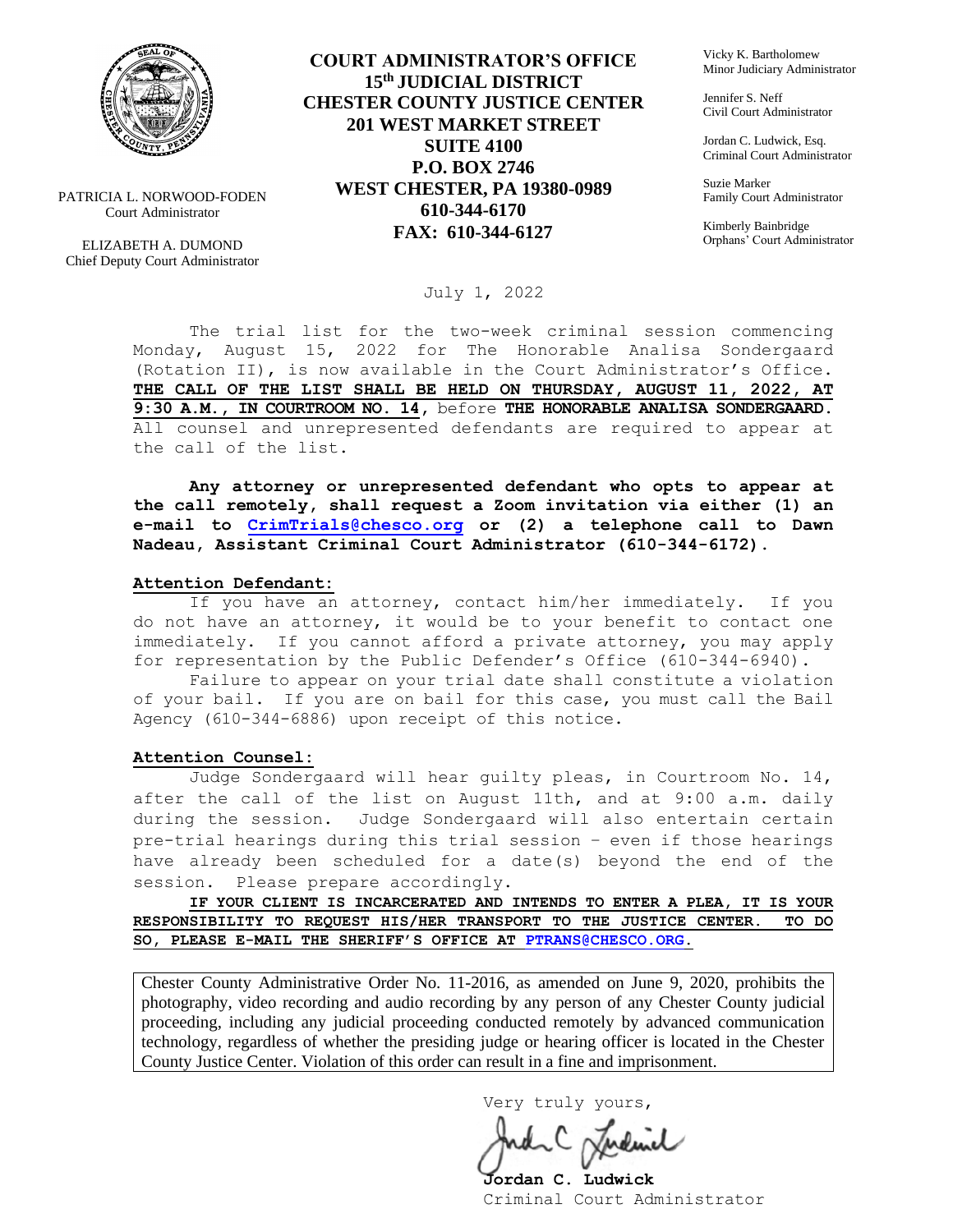| <b>Case No</b> | <b>Defendant Name</b>         | Page |
|----------------|-------------------------------|------|
| 0003396-2021   | Acevedo, Alexis               | 41   |
| 0000091-2021   | Aide, Asha K.                 | 11   |
| 0003979-2021   | Alberto, Tomas Soriano        | 47   |
| 0000924-2020   | Almanza Fernandez, David      | 3    |
| 0002001-2021   | Alston-Boston, Bryan Lewis    | 15   |
| 0002120-2020   | Alvarez, Madelyn Stormy       | 4    |
| 0000277-2022   | Ambartsoumian, Garegin        | 36   |
| 0000922-2022   | Asebedo, Daniel Ray           | 66   |
| 0003377-2021   | Banks, Maurice O.             | 28   |
| 0001272-2022   | Barksdale, Vaughn Montgomery  | 46   |
| 0000490-2022   | Bartram, Grennae B.           | 65   |
| 0002752-2021   | Beebe, Daniel G.              | 32   |
| 0001518-2022   | Betham, James Howard III      | 82   |
| 0001000-2022   | Bilal, Najah                  | 67   |
| 0001074-2022   | <b>Bireley, Vincent Cody</b>  | 28   |
| 0000550-2022   | Blakemore, Owen Randolph      | 56   |
| 0001085-2022   | Boyer, Thomas L.              | 54   |
| 0000398-2022   | Brown, Jesse Jerome           | 60   |
| 0001527-2022   | Butcher, Kevin Lamont         | 68   |
| 0002369-2021   | Carroll-Burnett, Armon Unique | 24   |
| 0002819-2021   | Carroll-Burnett, Armon Unique | 24   |
| 0003925-2021   | Castillo, Breanna             | 23   |
| 0002060-2022   | Castle, Breanna D.            | 60   |
| 0000537-2022   | Chendorain, Barry             | 54   |
| 0001258-2022   | Clanton, Allison Marlene      | 65   |
| 0001841-2022   | Coleman, Ronald Nathaniel III | 72   |
| 0001623-2022   | Convery, Kelly Ann            | 74   |
| 0001246-2022   | Cooper, Alicia Dustie         | 69   |
| 0001413-2022   | Cornacchio, Jessica Lee       | 79   |
| 0001599-2021   | Cornelious, Ivin William      | 18   |
| 0000619-2022   | Crather, Eric Matthew         | 63   |
| 0000579-2022   | Cruz Rojas, Miguel Angel      | 64   |
| 0000578-2022   | Cruz-Rojas, Miguel Angel      | 64   |
| 0000599-2022   | Cutrara, Gerard James         | 35   |
| 0000968-2022   | Dabney, Damian Antonio        | 54   |
| 0002898-2020   | Davido, Malcolm Jamal         | 9    |
| 0000526-2022   | Declet, Jose Luis Jr.         | 43   |
| 0001663-2022   | Digiamberardio, Robert James  | 82   |
| 0003774-2019   | Dixon, Holly Louise           | 3    |
| 0000245-2022   | Dorsey, Robert                | 48   |
| 0000413-2022   | Dutton, Audai Umere           | 45   |
| 0000326-2022   | Dutton, Audai Umere           | 45   |
| 0000707-2022   | Eckenrode, Edward John        | 67   |
| 0001358-2022   | Edwards-Wright, Tristan       | 64   |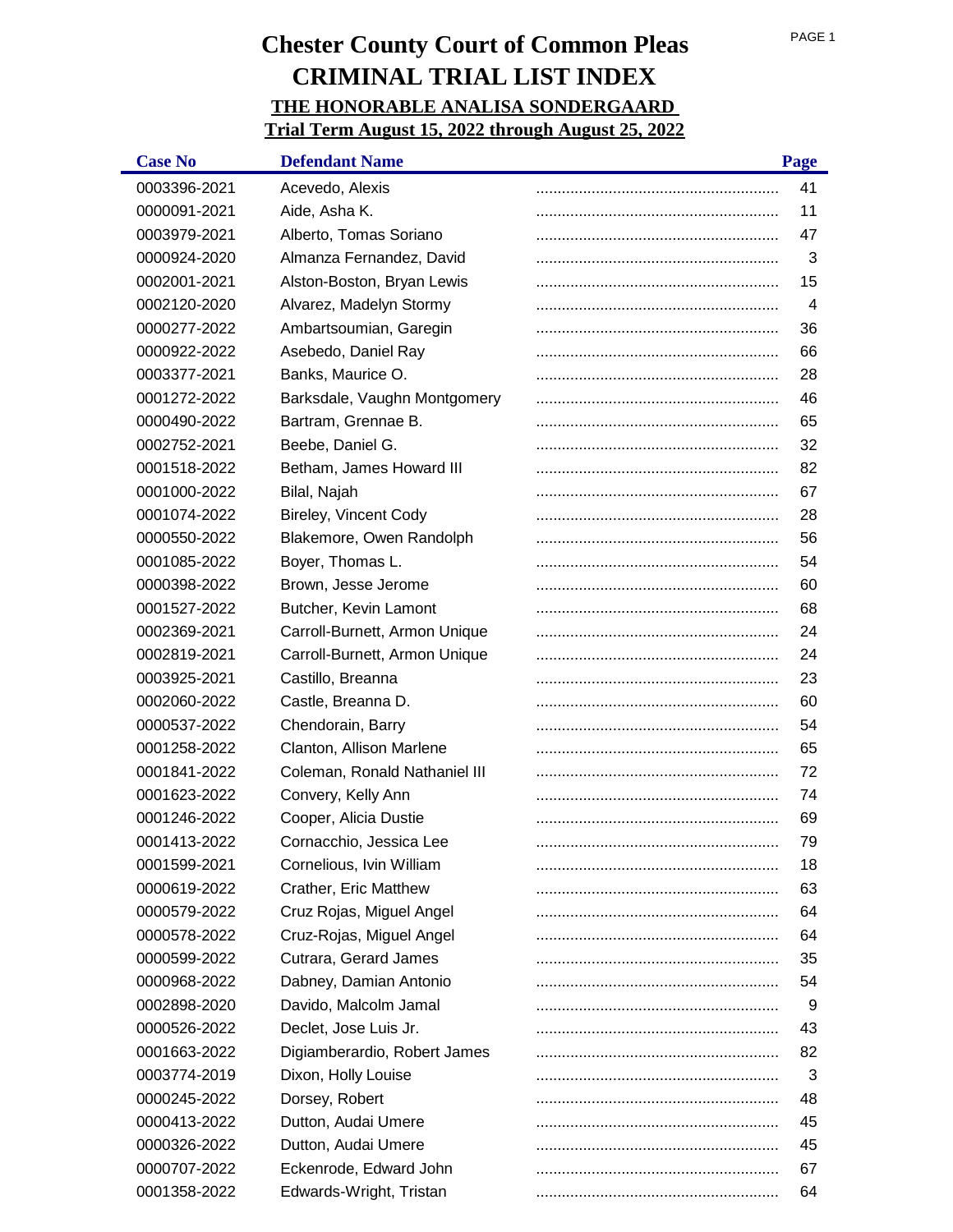| <b>Case No</b> | <b>Defendant Name</b>      | Page           |
|----------------|----------------------------|----------------|
| 0001586-2022   | Enhoffer, Jason Nicholas   | 71             |
| 0001392-2022   | Esbensen, John Barry       | 56             |
| 0001152-2021   | Felizardo, Antonio M.      | 6              |
| 0001989-2022   | Flecha, Jose               | 75             |
| 0003178-2020   | Fonville, Shawn E.         | 4              |
| 0000830-2022   | Fountain, Pearl            | 70             |
| 0000942-2022   | Frisby-Rice, Jamal Amier   | 61             |
| 0000200-2022   | Funchion, Matthew          | 43             |
| 0001977-2022   | Gaffney, Davante           | 82             |
| 0001286-2022   | Gartner, Eric Steven       | 78             |
| 0000620-2021   | Getachew, Asegede Bekele   | 2              |
| 0000619-2021   | Getachew, Asegede Bekele   | $\overline{2}$ |
| 0001170-2022   | Giles, Ronald James Jr.    | 32             |
| 0001864-2022   | Ginter, Amanda             | 23             |
| 0002861-2021   | Glasco, Duane Kevin        | 16             |
| 0000222-2021   | Godwin, Harold Robert Jr.  | 14             |
| 0000036-2022   | Gordon, Jovone Larome      | 19             |
| 0000540-2021   | Gray, Harold Timothy       | 12             |
| 0003555-2021   | Green, Darren              | 10             |
| 0003111-2021   | Green, Mark                | 31             |
| 0002596-2021   | Green, Randolph Lewis      | 25             |
| 0001085-2020   | Greenly, Brittany Nicole   | $\overline{4}$ |
| 0001095-2022   | Griffy, Duane              | 76             |
| 0001670-2022   | Groff, Connor Davis        | 83             |
| 0000800-2020   | Grove, Jessie              | 5              |
| 0002937-2021   | Hanley, Ryan Michael       | 22             |
| 0002325-2021   | Hart, Donald Solomon       | 20             |
| 0002011-2021   | Hayes, Patrick Christopher | 13             |
| 0001404-2022   | Hineman, Joshua Martin     | 75             |
| 0002992-2021   | Hoffert, Courtney Brooke   | 40             |
| 0002018-2022   | Hoffman, Kyle Diandrea     | 34             |
| 0000774-2022   | Hontz, Gabriel Jack        | 46             |
| 0000231-2022   | Islas-Hernandez, Benito    | 44             |
| 0001006-2022   | Jacobs, James Antoine      | 71             |
| 0001035-2022   | Jacobs, James Antoine      | 71             |
| 0000819-2022   | Jacobs, James Antoine      | 72             |
| 0002829-2021   | Jimenez, Erick Juarez      | 25             |
| 0002959-2021   | Johnson, Brian Everette    | 22             |
| 0002035-2022   | Johnson, Terrence          | 76             |
| 0001372-2022   | Jones, Daniel Joseph       | 5              |
| 0002973-2020   | Jones, Daniel Joseph       | 6              |
| 0001326-2021   | Jones, David Lamont        | 18             |
| 0003467-2021   | Jonnala, Kiran             | 32             |
| 0001111-2022   | Juarez Castaneda, Maria D. | 27             |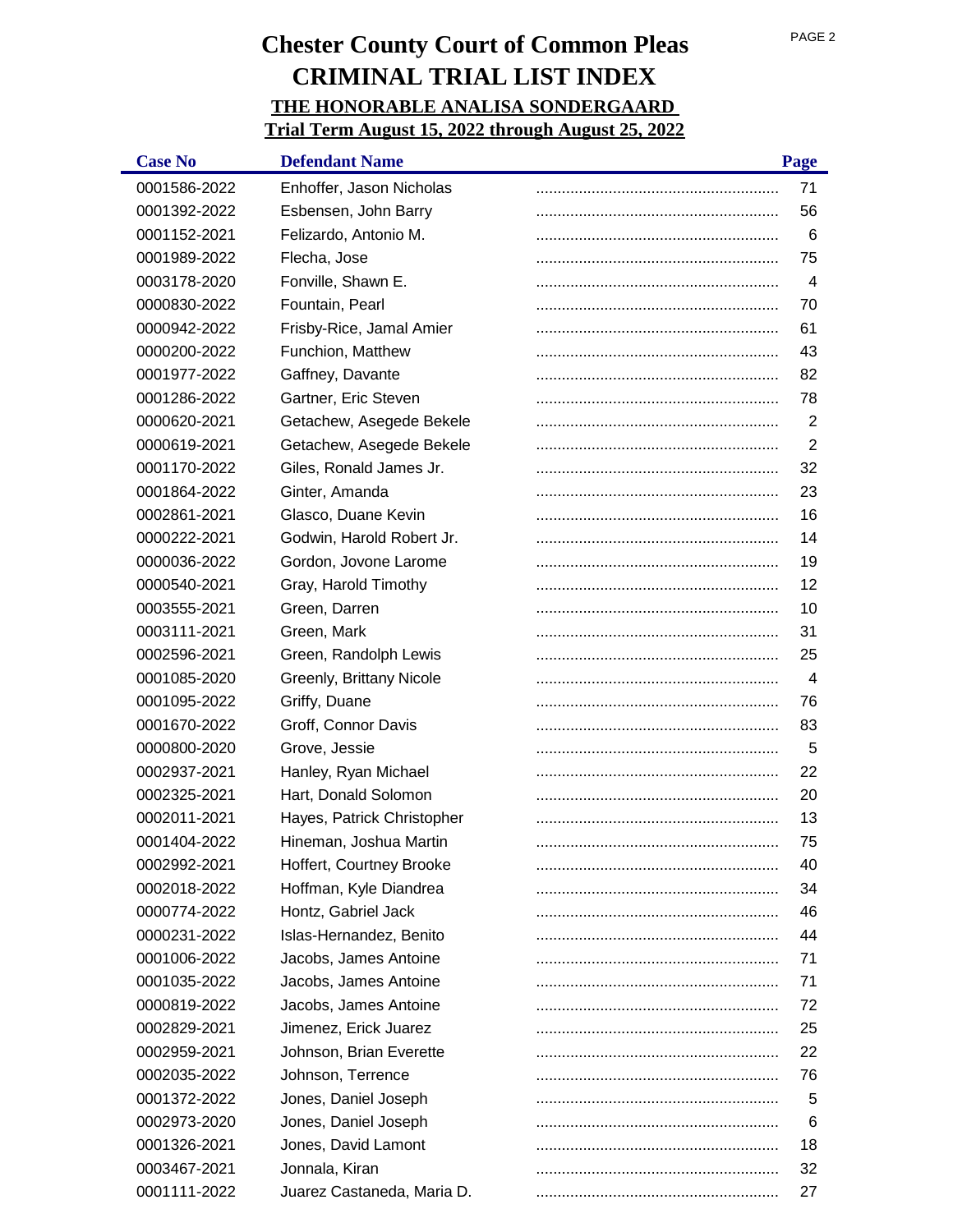| <b>Case No</b> | <b>Defendant Name</b>         | Page           |
|----------------|-------------------------------|----------------|
| 0000367-2022   | Kaya, Candace                 | 47             |
| 0000786-2022   | Kelly, Christopher Joseph     | 65             |
| 0001073-2022   | Khoso, Mehdi Mohammed         | 68             |
| 0003249-2019   | Kinney, Jacob Samuel          | $\overline{2}$ |
| 0000848-2021   | Kofsky, Naomi A.              | 15             |
| 0000689-2022   | Krebs, Ryan Arnold            | 57             |
| 0001863-2022   | Krebs, Ryan Arnold            | 57             |
| 0000002-2022   | Krebs, Ryan Arnold            | 58             |
| 0000001-2022   | Krebs, Ryan Arnold            | 57             |
| 0000409-2022   | Lamar, Albert                 | 42             |
| 0001381-2022   | Lara-Ortiz, Victor            | 77             |
| 0001297-2022   | Lebo, Michael                 | 80             |
| 0000717-2021   | Leo, Deborah Ann              | 9              |
| 0000017-2021   | Leo, Deborah Ann              | 9              |
| 0000010-2021   | Leo, Deborah Ann              | 10             |
| 0000575-2022   | Lilley, Sherri Ann            | 22             |
| 0001309-2022   | Long, Amanda Marie            | 81             |
| 0001308-2022   | Long, Amanda Marie            | 81             |
| 0001064-2022   | Lopez-Pedroza, Jesus          | 61             |
| 0003998-2021   | Macmullett, Savanna M.        | 41             |
| 0001454-2022   | Macmullett, Savanna Marie     | 41             |
| 0002363-2021   | Madden, Sean                  | 19             |
| 0003337-2021   | Mahala, Ryan Paul             | 16             |
| 0001042-2022   | Maldonado, Joel               | 56             |
| 0001190-2022   | Martin, James Jay             | 62             |
| 0001443-2022   | McAllister, Dawn M.           | 59             |
| 0001478-2022   | McAnear, John Thomas          | 74             |
| 0000042-2022   | McCulley, Shelby              | 49             |
| 0003891-2021   | McCulley, Shelby Marie        | 48             |
| 0001909-2022   | McGuire, Shawn Christopher    | 62             |
| 0000158-2022   | McKeon, Jennafer Eileen       | 36             |
| 0000271-2022   | McMillan, Joshua Jermine      | 29             |
| 0001559-2022   | Mendoza Martinez, Fidel       | 69             |
| 0001332-2022   | Mercado-Bonet, Christopher A. | 65             |
| 0003433-2021   | Miller, Alexander Dylan       | 20             |
| 0001934-2022   | Mills, Kyla Renee             | 46             |
| 0000650-2022   | Monroe, Jasmine Asia Eve      | 27             |
| 0001199-2022   | Montgomery, Taj Ameer         | 79             |
| 0002031-2022   | Morales, Nadia                | 75             |
| 0001343-2022   | Morgan, Christopher           | 79             |
| 0002042-2022   | Morgan, Jacob Aubrey Dustin   | 77             |
| 0001139-2022   | Morris, Maurice D.            | 58             |
| 0000376-2022   | Morrison, Richard Jr.         | 59             |
| 0001492-2019   | Moury, Tyler Emerson          | 1              |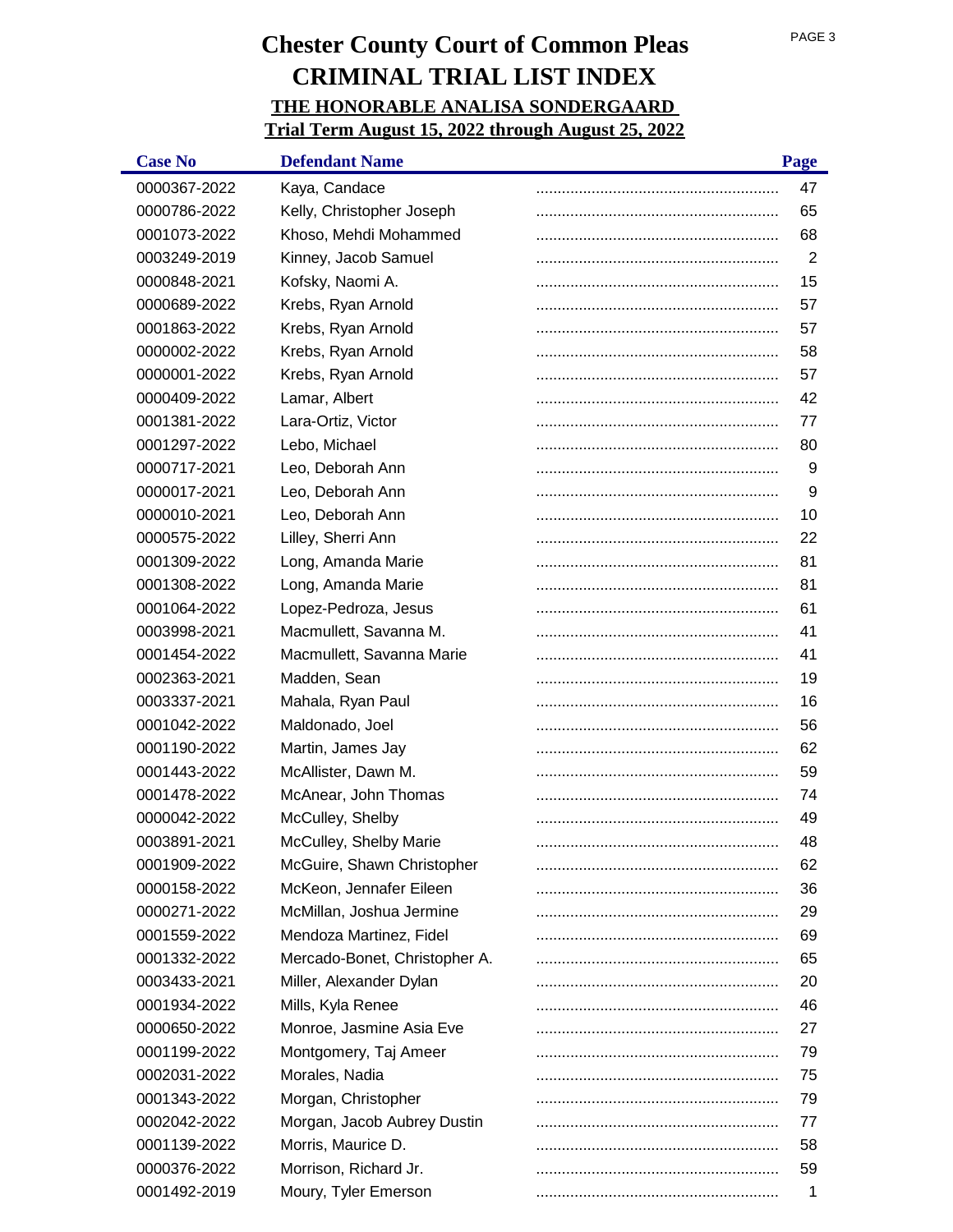| <b>Case No</b> | <b>Defendant Name</b>       | Page |
|----------------|-----------------------------|------|
| 0001487-2019   | Moury, Tyler Emerson        | 1    |
| 0001011-2022   | Mullineaux, Richard O.      | 33   |
| 0002870-2021   | Mullineaux, Richard Oastler | 34   |
| 0003040-2021   | Noon, Brandon Wayne         | 21   |
| 0000189-2022   | Norman, Noah Elijah         | 40   |
| 0000694-2022   | Norman, Noah Elijah         | 39   |
| 0000446-2022   | Norman, Noah Ellijah        | 39   |
| 0000487-2022   | Nyanue, Bruno               | 53   |
| 0001426-2022   | Nyanue, Bruno               | 52   |
| 0000386-2022   | Nyanue, Bruno               | 53   |
| 0000387-2022   | Nyanue, Bruno               | 53   |
| 0000385-2022   | Nyanue, Bruno               | 52   |
| 0000634-2022   | Orman, Stephen              | 68   |
| 0001575-2022   | Ortega, Luis Algenis        | 13   |
| 0001507-2022   | Ortega, Luis Algenis        | 13   |
| 0001126-2021   | Ortiz, Angel Antonio        | 17   |
| 0001127-2021   | Pagan Torres, Haydeliz      | 17   |
| 0001371-2022   | Parker, Camirah Shamece     | 72   |
| 0001641-2022   | Parker, James Bleddyn       | 55   |
| 0000349-2022   | Parker, James Bleddyn       | 55   |
| 0000511-2022   | Partlow, Doreen             | 39   |
| 0002335-2021   | Peoples, Davon Marquise     | 21   |
| 0000014-2022   | Petersheim, Caleb           | 51   |
| 0003520-2021   | Peterson, Joshua lan        | 21   |
| 0001076-2022   | Petty, Jason                | 50   |
| 0000058-2022   | Petty, Jason Scott          | 51   |
| 0001083-2022   | Petty, Jason Scott          | 50   |
| 0000988-2021   | Porter, John George         | 14   |
| 0000843-2022   | Potter, Wayne J.            | 31   |
| 0003841-2021   | Pouncey, Erica Simone       | 40   |
| 0003326-2021   | Rainey, Mark Stephen Jr.    | 33   |
| 0003395-2021   | Reaney, Steven              | 43   |
| 0001497-2022   | Reice, Karen A.             | 61   |
| 0001606-2022   | Roberts, Michael            | 29   |
| 0002969-2021   | Roberts, Michael Anthony    | 30   |
| 0002820-2021   | Roberts, Michael Anthony    | 30   |
| 0003577-2021   | Rodriguez, Felix Louis      | 42   |
| 0001223-2022   | Rodriguez, Jennifer Lynn    | 59   |
| 0002473-2019   | Roe, Michael Lee            | 1    |
| 0000296-2022   | Rutherford, Kennon Michael  | 51   |
| 0001211-2022   | Sanchez-Almanza, Valerio    | 70   |
| 0001052-2022   | Schiller, Holly Erin        | 67   |
| 0001015-2022   | Schnering, Francis M.       | 45   |
| 0000405-2022   | Schwab, Erica L.            | 26   |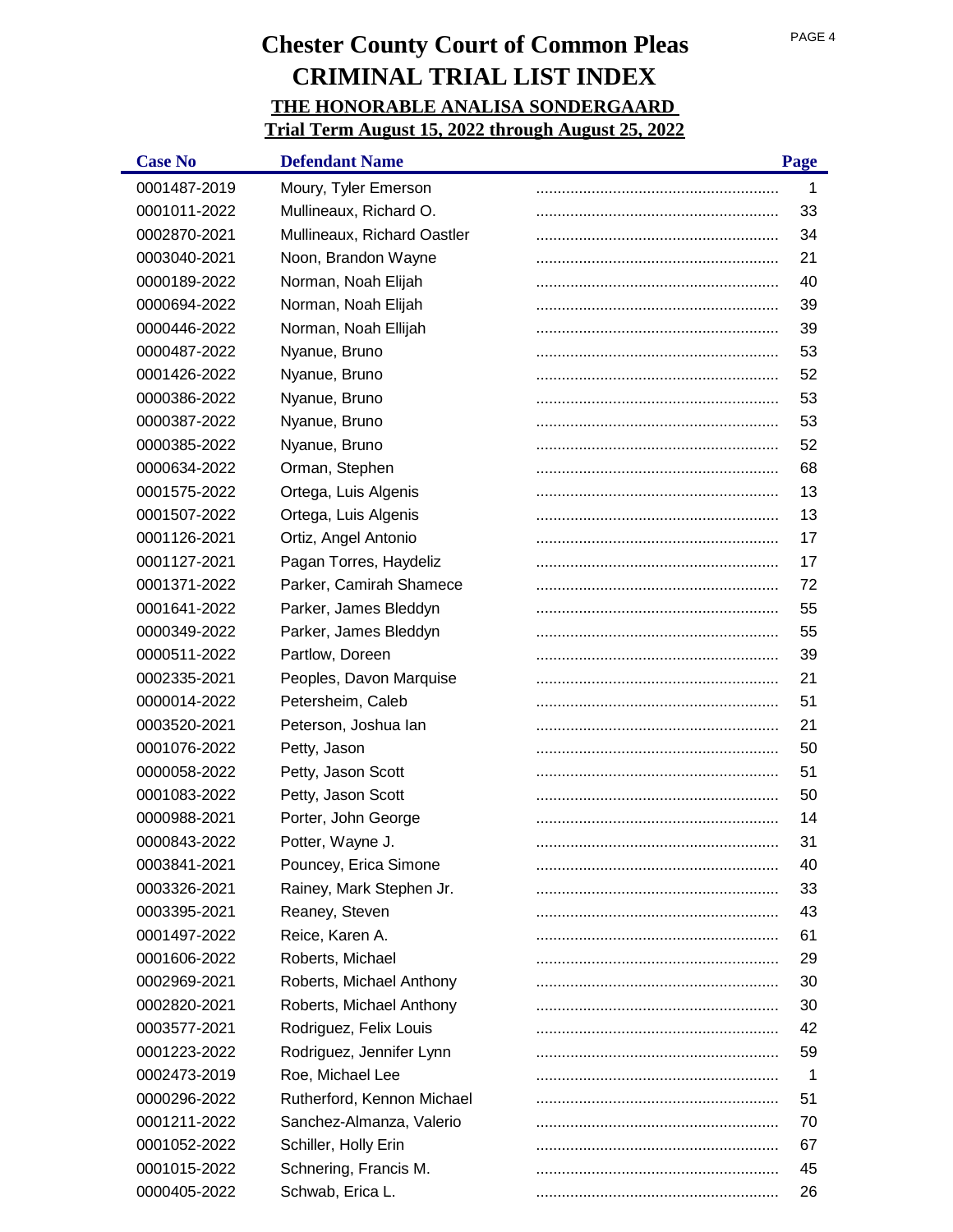| <b>Case No</b> | <b>Defendant Name</b>      | Page |
|----------------|----------------------------|------|
| 0002728-2021   | Schwab, Erica L.           | 26   |
| 0002735-2021   | Schwab, Erica L.           | 26   |
| 0002860-2021   | Schwab, Erica L.           | 27   |
| 0001384-2022   | Shamberger, Gregory        | 49   |
| 0001146-2022   | Simpers, Daniel Aaron      | 31   |
| 0003126-2021   | Singletary, Darrel Maurice | 42   |
| 0000343-2022   | Smith, Christopher S.      | 63   |
| 0000180-2022   | Stacey, Autumn Marie       | 44   |
| 0001550-2022   | Stewart, Collin            | 80   |
| 0001647-2022   | Stickel, David             | 80   |
| 0001966-2022   | Subah, Gbafalai Kpalamalee | 74   |
| 0003737-2021   | Swift, Amy Rebecca         | 35   |
| 0000468-2022   | Szabo, Tiffany Angelina    | 60   |
| 0001903-2020   | Taggart, Joseph James      | 3    |
| 0001488-2022   | Taylor, William J. Jr.     | 77   |
| 0003860-2021   | Thomas, Aubrionna          | 48   |
| 0001257-2020   | Thompson, Alex             | 8    |
| 0002469-2021   | Thompson, Alex A.          | 7    |
| 0002470-2021   | Thompson, Alex Alante      | 7    |
| 0001934-2021   | Thompson, Alex Alante      | 8    |
| 0002243-2021   | Thompson, Alex Alante      | 7    |
| 0000686-2021   | Thompson, Alex Alante      | 8    |
| 0001612-2022   | Thompson, Demaja Amir      | 78   |
| 0001422-2022   | Thompson, Tamika Joanne    | 81   |
| 0002029-2020   | Trolio, Jyrek Pop          | 5    |
| 0000933-2022   | Vivian, Shakeira Markeisha | 12   |
| 0003425-2020   | Wagner, Lucas              | 11   |
| 0000852-2022   | Wang, Ding Yi              | 69   |
| 0001853-2022   | Ward, Andre Anthony        | 66   |
| 0001760-2022   | Ward, Andre Anthony        | 66   |
| 0000686-2022   | West, Valerie Ann          | 58   |
| 0000712-2022   | White, Justin              | 37   |
| 0003171-2021   | White, Justin Nicholas     | 38   |
| 0000764-2022   | White, Justin Nicholas     | 37   |
| 0000077-2021   | Williams, Angel Lena       | 10   |
| 0000732-2022   | Williams, Rodkeem Eric     | 70   |
| 0001695-2022   | Wilson, Saul D.            | 78   |
| 0001156-2022   | Winkey, Demonte Tyquise    | 11   |
| 0001164-2022   | Woodford, Austin Wayne     | 38   |
| 0003634-2021   | Wunschel, Michael J.       | 20   |
| 0001467-2022   | Yovanov, Robert Francis    | 73   |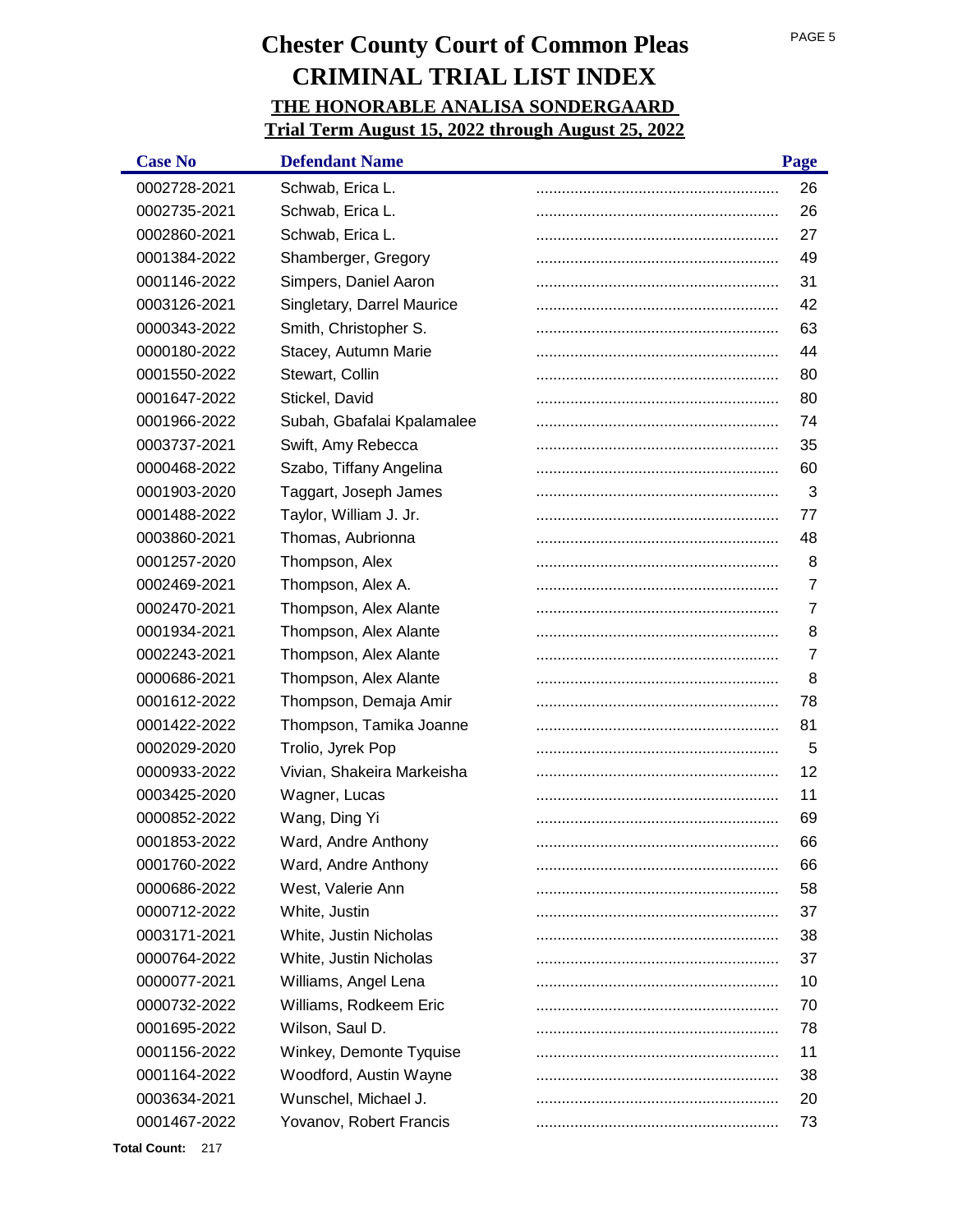|  |  | Trial Term August 15, 2022 through August 25, 2022 |
|--|--|----------------------------------------------------|
|--|--|----------------------------------------------------|

#### **THE HONORABLE ANALISA SONDERGAARD**

#### **Courtroom 14 Monday, August 15, 2022 CHARGE** 1 **CP-15-CR-0001487-2019** Continuance: **Moury, Tyler Emerson** DEFENSE: Rideout, Edward Joseph III Complaint Date: 1/15/2019 DA: Provencher, Emily Ruth W Caln Twp Police Dept **TRIAL DATE: 8/15/2022** Sparano, Anthony P. 1 Use/Poss Of Drug Paraph **CHARGE** 1 **CP-15-CR-0001492-2019** Continuance: **Moury, Tyler Emerson** DEFENSE: Rideout, Edward Joseph III Complaint Date: 4/11/2016 DA: Provencher, Emily Ruth W Caln Twp Police Dept **TRIAL DATE: 8/15/2022** Sparano, Anthony P. 1 Int Poss Contr Subst By Per Not Reg 2 Manufacture, Delivery, or Possession With Intent to Manufa 3 Marijuana-Small Amt Personal Use 4 Possess Small Amt/Distribute, Not Sell 5 Distribute Small Amt Marijuana/Not For Sale 6 Use/Poss Of Drug Paraph 7 Statutory Sexual Assault: 11 Years Older 8 IDSI Person Unconscious 9 Rape Forcible Compulsion 10 IDSI Person Less Than 16 Yrs Age **CP-15-CR-0002473-2019** 2 Continuance: **Roe, Michael Lee** DEFENSE: Bruno, Erin Nicole Book Complaint Date: 10/30/2018 DA: Broderson, Ty Sommer PSP - Avondale **TRIAL DATE: 8/15/2022** Price, Amanda B.

#### **CHARGE**

1 Marijuana-Small Amt Personal Use

2 Use/Poss Of Drug Paraph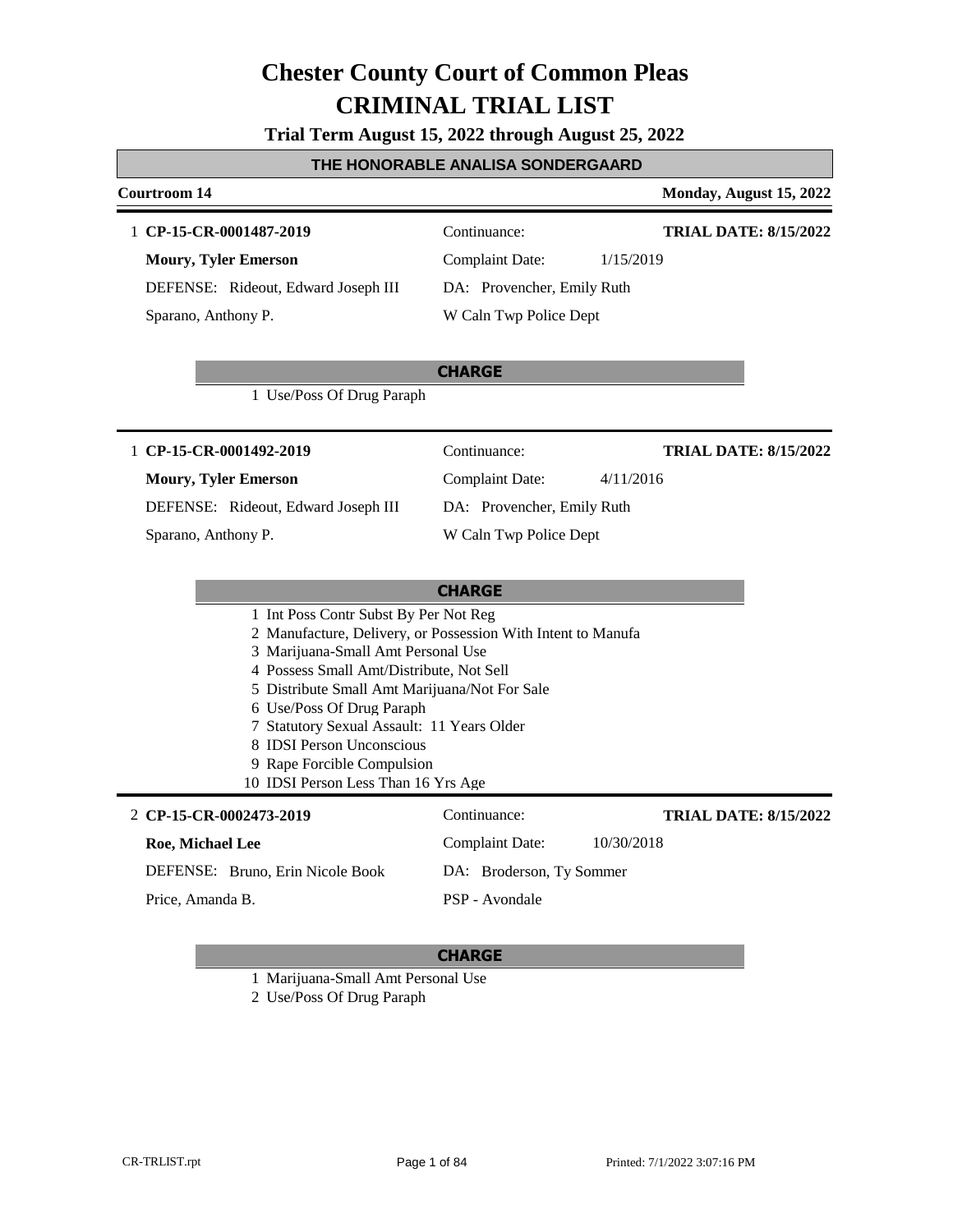**Trial Term August 15, 2022 through August 25, 2022**

#### **THE HONORABLE ANALISA SONDERGAARD**

### **Courtroom 14 Monday, August 15, 2022 CHARGE CP-15-CR-0003249-2019** 3 Continuance: **Kinney, Jacob Samuel** DEFENSE: Filipi, Nikola Complaint Date: 5/29/2019 DA: Wright, Kathleen Connell PSP - Embreeville **TRIAL DATE: 8/15/2022** Pisker, John P. 1 Theft By Unlaw Taking-Movable Prop 3 Receiving Stolen Property **CHARGE** 4 **CP-15-CR-0000619-2021** Continuance: **Getachew, Asegede Bekele** DEFENSE: Complaint Date: 5/30/2019 DA: Wright, Kathleen Connell W Whiteland Twp Police Dept **TRIAL DATE: 8/15/2022** Delaney, Courtenay A. 1 Theft By Unlaw Taking-Movable Prop 2 Receiving Stolen Property 3 Retail Theft-Take Mdse 4 **CP-15-CR-0000620-2021** Continuance: **Getachew, Asegede Bekele** DEFENSE: Complaint Date: 5/30/2019 DA: Wright, Kathleen Connell W Whiteland Twp Police Dept **TRIAL DATE: 8/15/2022** O'Brien, Kyle M.

#### **CHARGE**

1 Retail Theft-Take Mdse

2 Receiving Stolen Property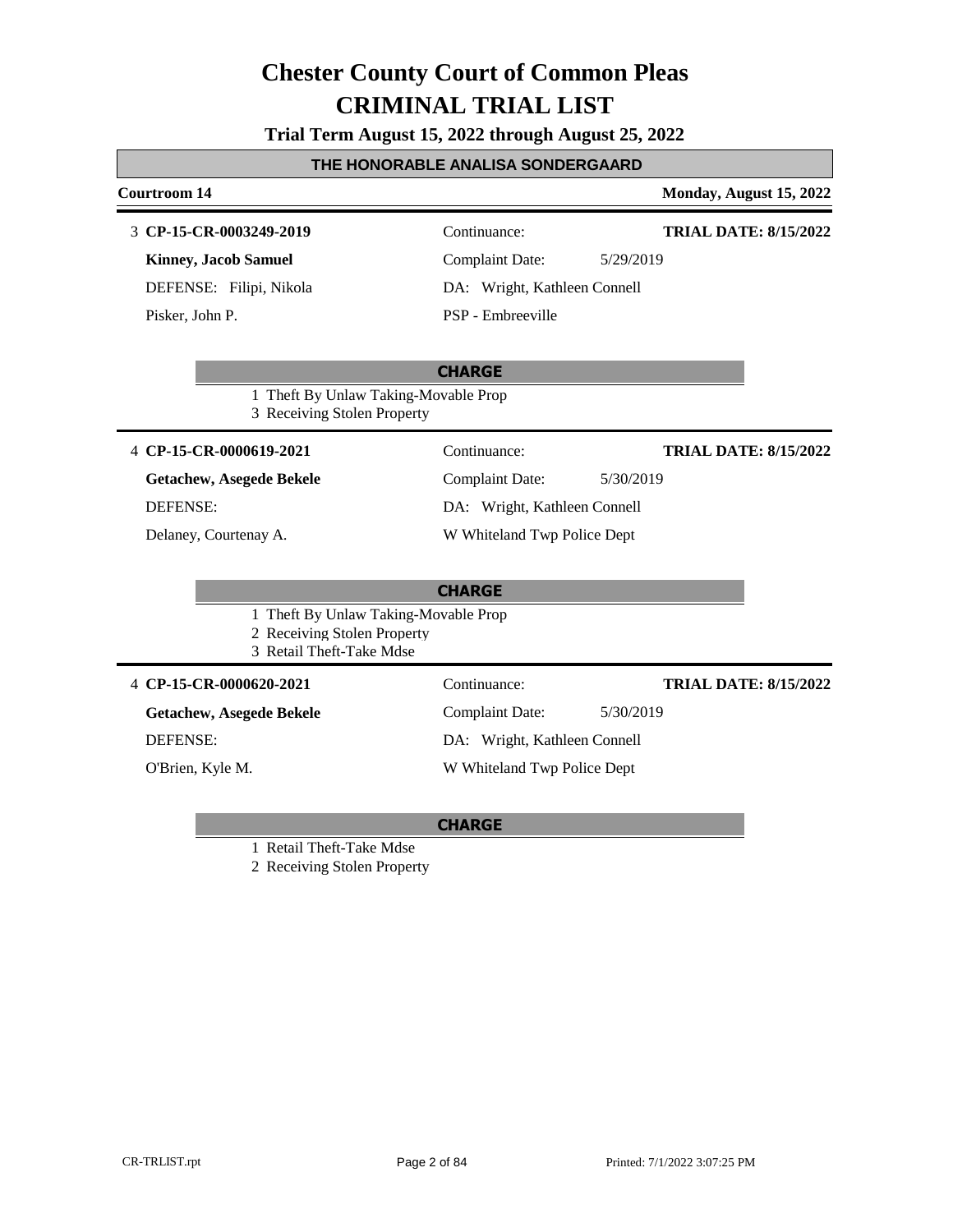**Trial Term August 15, 2022 through August 25, 2022**

#### **THE HONORABLE ANALISA SONDERGAARD**

#### **Courtroom 14 Monday, August 15, 2022 CP-15-CR-0000924-2020** 5 Continuance: **Almanza Fernandez, David** DEFENSE: Filipi, Nikola Complaint Date: 9/16/2019 DA: Pescatore, Santina Rose **TRIAL DATE: 8/15/2022**

Krissinger, Brandon K.

Southern Chester Co Regional Police Dept

#### **CHARGE**

- 1 DUI: Gen Imp/Inc of Driving Safely 1st Off
- 2 DUI: Minor 1st Offense
- 3 Accident Involv Damage Attended Vehicle/Prop
- 4 Restrictions on Alcoholic Beverages
- 5 Driving W/O A License
- 6 Disorder Conduct Obscene Lang/Gest
- 7 Follow Too Closely
- 8 Reckless Driving

#### **CP-15-CR-0001903-2020** 6 Continuance:

#### **Taggart, Joseph James**

DEFENSE: Secaira, Jose Javier

Stabilo, Vincent A.

Complaint Date: 9/23/2019 DA: Borchik, Ryan Greg Phoenixville Boro Police Dept

#### **TRIAL DATE: 8/15/2022**

#### **CHARGE**

- 1 Int Poss Contr Subst By Per Not Reg
- 2 Use/Poss Of Drug Paraph

#### **CP-15-CR-0003774-2019** 7 Continuance: **Dixon, Holly Louise** DEFENSE: Kelly, Evan J. Complaint Date: 10/2/2019 DA: O'Brien, Erin Patricia Kennett Square Police Dept **TRIAL DATE: 8/15/2022** Rongaus, Kenneth J.

- 1 Aggravated Assault Victim Less Than 6 and Defendant 18
- 2 Endangering Welfare of Children Parent/Guardian/Other
- 3 Simple Assault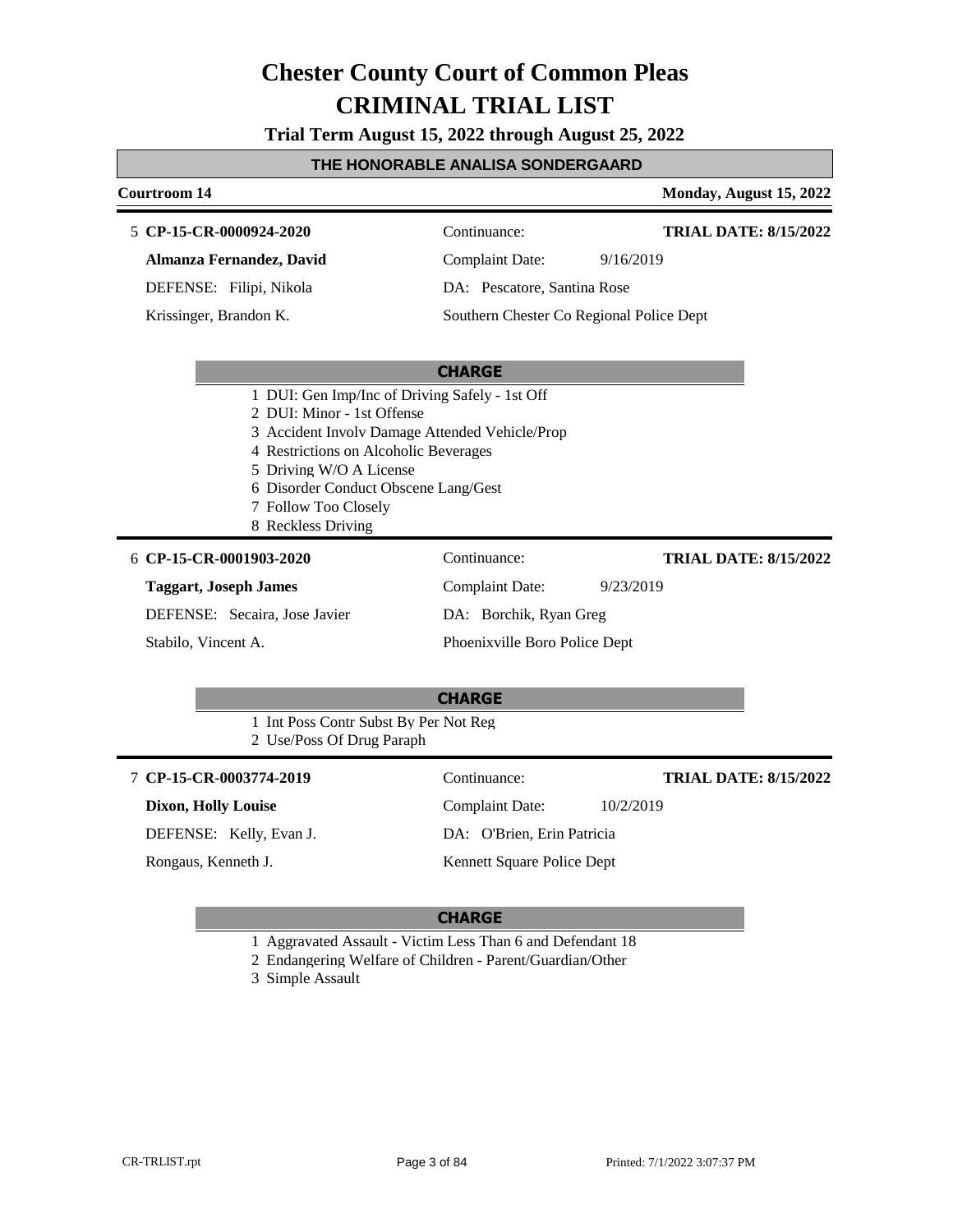**Trial Term August 15, 2022 through August 25, 2022**

#### **THE HONORABLE ANALISA SONDERGAARD**

#### **Courtroom 14 Monday, August 15, 2022 CP-15-CR-0002120-2020** 8 Continuance: **Alvarez, Madelyn Stormy** Complaint Date: 12/17/2019 **TRIAL DATE: 8/15/2022**

DEFENSE: Filipi, Nikola

Hale, David W.

DA: Wright, Kathleen Connell Westtown/East Goshen Police Dept

#### **CHARGE**

- 1 Other Reason Access Device Is Unauth By Issuer
- 2 Other Reason Access Device Is Unauth By Issuer
- 3 Theft By Unlaw Taking-Movable Prop
- 4 Theft By Unlaw Taking-Movable Prop
- 5 Receiving Stolen Property
- 6 Receiving Stolen Property

**CP-15-CR-0003178-2020** 9 Continuance:

**Fonville, Shawn E.**

DEFENSE:

McFadden, Daniel X.

**TRIAL DATE: 8/15/2022**

- Complaint Date: 1/14/2020
- DA: Wright, Kathleen Connell

Tredyffrin Twp Police Dept

#### **CHARGE**

1 Theft By Unlaw Taking-Movable Prop 2 Receiving Stolen Property

| 10 CP-15-CR-0001085-2020        | Continuance:                   | <b>TRIAL DATE: 8/15/2022</b> |
|---------------------------------|--------------------------------|------------------------------|
| <b>Greenly, Brittany Nicole</b> | <b>Complaint Date:</b>         | 1/23/2020                    |
| DEFENSE: Mariani, Leslie N.     | DA: Judge, William J. Jr.      |                              |
| Schreiber, Andrew J.            | S Coatesville Boro Police Dept |                              |
|                                 |                                |                              |

- 1 DUI: Gen Imp/Inc of Driving Safely 1st Off
- 2 Marijuana-Small Amt Personal Use
- 3 DUI: High Rte of Alc (Bac.10 <.16) 1st Off
- 4 Use/Poss Of Drug Paraph
- 5 Disorder Conduct Hazardous/Physi Off
- 6 DUI: Controlled Substance Combination Alcohol/Drugs -
- 7 Disorder Conduct Hazardous/Physi Off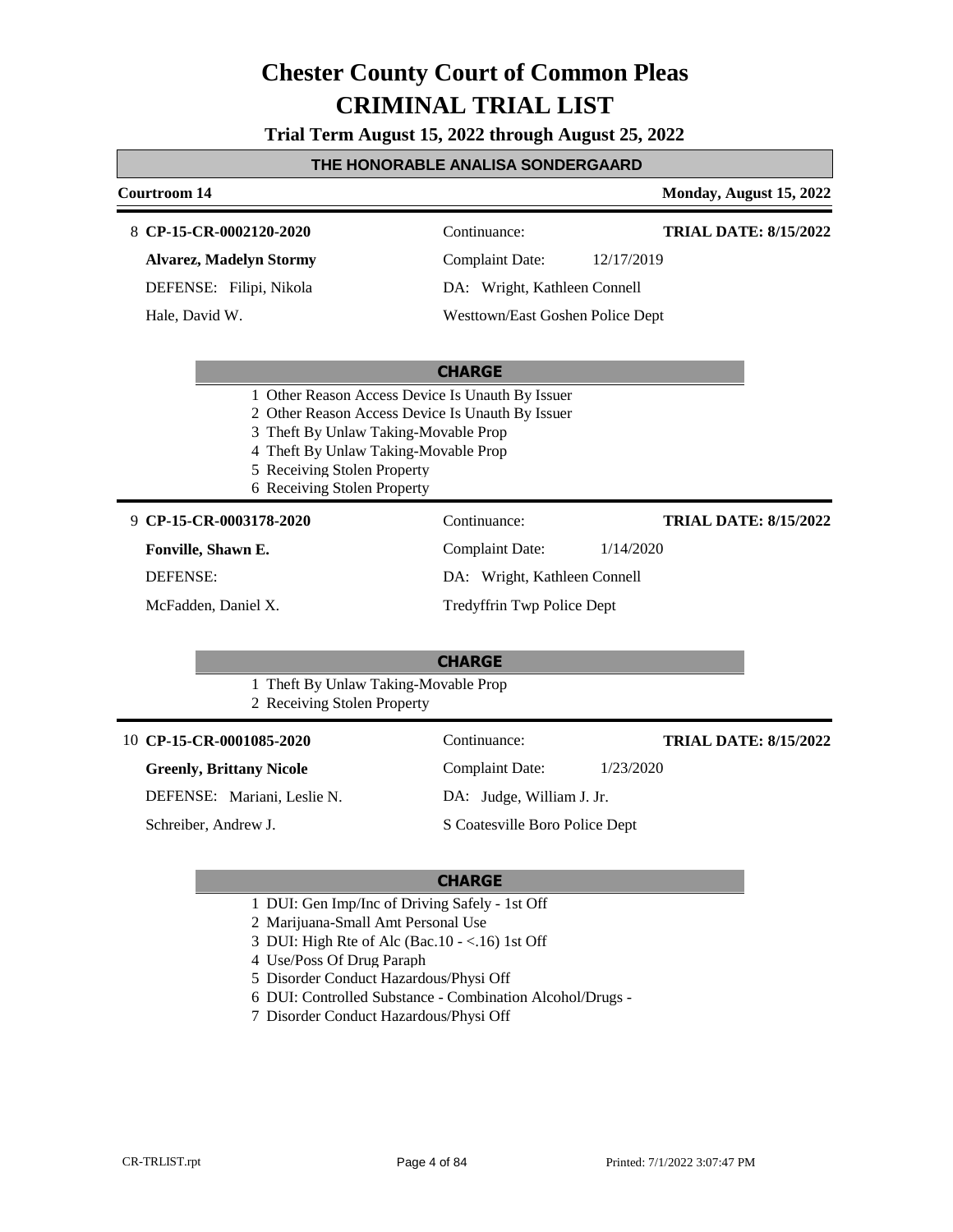**Trial Term August 15, 2022 through August 25, 2022**

#### **THE HONORABLE ANALISA SONDERGAARD**

### **Courtroom 14 Monday, August 15, 2022** 11 **CP-15-CR-0000800-2020** Continuance: **TRIAL DATE: 8/15/2022**

**Grove, Jessie** DEFENSE: Filipi, Nikola

Dowds, Shawn R.

Complaint Date: 2/24/2020 DA: Wright, Kathleen Connell

Coatesville City Police Dept

#### **CHARGE**

- 1 Aggravated Assault Attempts to cause SBI or causes injury
- 2 Aggravated Assault Attempts to cause or causes BI with d
- 3 Simple Assault
- 4 Recklessly Endangering Another Person

#### **CP-15-CR-0002029-2020** 12 Continuance:

#### **Trolio, Jyrek Pop**

DEFENSE: Filipi, Nikola

Spurlock, Thomas G. Jr.

**TRIAL DATE: 8/15/2022**

Complaint Date: 3/6/2020

DA: Wright, Kathleen Connell Tredyffrin Twp Police Dept

#### **CHARGE**

- 1 Manufacture, Delivery, or Possession With Intent to Manufa
- 2 Manufacture, Delivery, or Possession With Intent to Manufa
- 4 Int Poss Contr Subst By Per Not Reg
- 5 Int Poss Contr Subst By Per Not Reg
- 6 Int Poss Contr Subst By Per Not Reg
- 7 Use/Poss Of Drug Paraph
- 8 Use/Poss Of Drug Paraph
- 9 Use/Poss Of Drug Paraph
- 10 Endangering Welfare of Children Parent/Guardian/Other

#### 11 Criminal Use Of Communication Facility

| 13 CP-15-CR-0001372-2022    | Continuance:                           | <b>TRIAL DATE: 8/15/2022</b> |
|-----------------------------|----------------------------------------|------------------------------|
| <b>Jones, Daniel Joseph</b> | Complaint Date:                        | 1/19/2022                    |
| DEFENSE: Filipi, Nikola     | DA: Acito, Jessica                     |                              |
| Lund, Kristin C.            | <b>Chester County County Detective</b> |                              |

- 1 Manufacture, Delivery, or Possession With Intent to Manufa
- 2 Int Poss Contr Subst By Per Not Reg
- 3 Use/Poss Of Drug Paraph
- 4 Criminal Use Of Communication Facility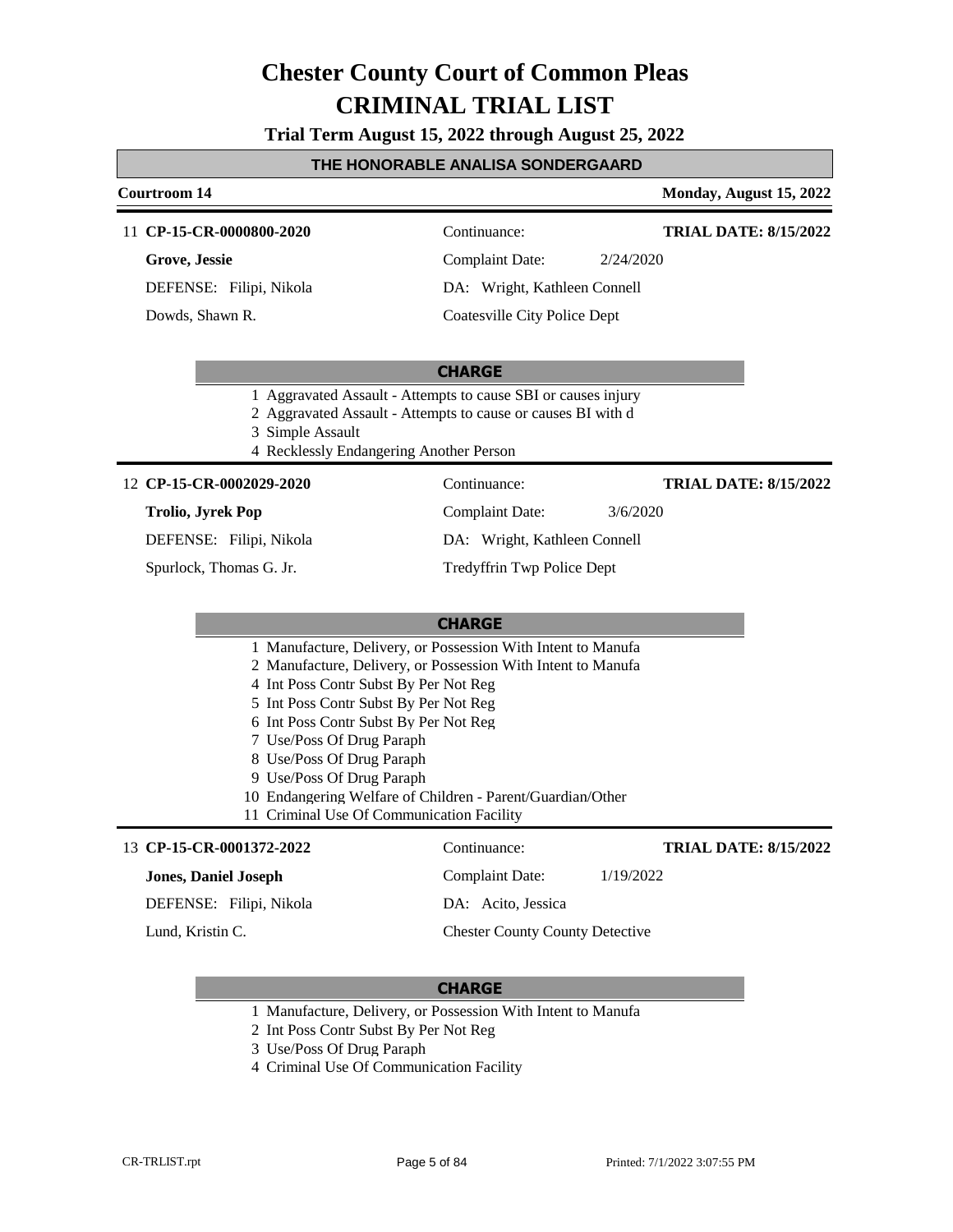**Trial Term August 15, 2022 through August 25, 2022**

#### **THE HONORABLE ANALISA SONDERGAARD**

#### **Courtroom 14 Monday, August 15, 2022** 13 **CP-15-CR-0002973-2020** Continuance: **Jones, Daniel Joseph** DEFENSE: Silow, Alexander Louis Complaint Date: 3/26/2020 DA: Barraza, Carlos Alberto Honeybrook Boro, Police Dept **TRIAL DATE: 8/15/2022** Wilson, Calvin L.

#### **CHARGE**

- 1 Possession Of Firearm Prohibited
- 1 Firearms Not To Be Carried W/O License
- 2 Int Poss Contr Subst By Per Not Reg
- 2 Unsworn Falsification to Authorities
- 3 Manufacture, Delivery, or Possession With Intent to Manufa
- 3 Use/Poss Of Drug Paraph
- 4 Marijuana-Small Amt Personal Use
- 4 Deliver/Intent To Del Drug Para
- 5 Marijuana-Small Amt Personal Use
- 5 Driving W/O A License
- 6 Manufacture, Delivery, or Possession With Intent to Manufa
- 6 Use/Poss Of Drug Paraph
- 7 Int Poss Contr Subst By Per Not Reg
- 7 Possession Of Firearm Prohibited
- 8 Deliver/Intent To Del Drug Para
- 8 Driving W/O A License
- 9 Unsworn Falsification to Authorities

| 14 CP-15-CR-0001152-2021         | Continuance:               | <b>TRIAL DATE: 8/15/2022</b> |
|----------------------------------|----------------------------|------------------------------|
| Felizardo, Antonio M.            | Complaint Date:            | 4/8/2020                     |
| DEFENSE: Bruno, Erin Nicole Book | DA: O'Brien, Erin Patricia |                              |
| March Stuart, Alicyn M.          | PSP - Avondale             |                              |

- 1 IDSI Forcible Compulsion
- 2 Agg. Ind. Assault W/O Consent
- 3 Indec Asslt-W/O Cons Of Other
- 4 Sexual Assault
- 5 Agg. Ind. Assault Forcible Compulsion
- 6 Agg. Ind. Assault Forcible Compulsion
- 7 Indecent Assault Forcible Compulsion
- 8 Indecent Assault Forcible Compulsion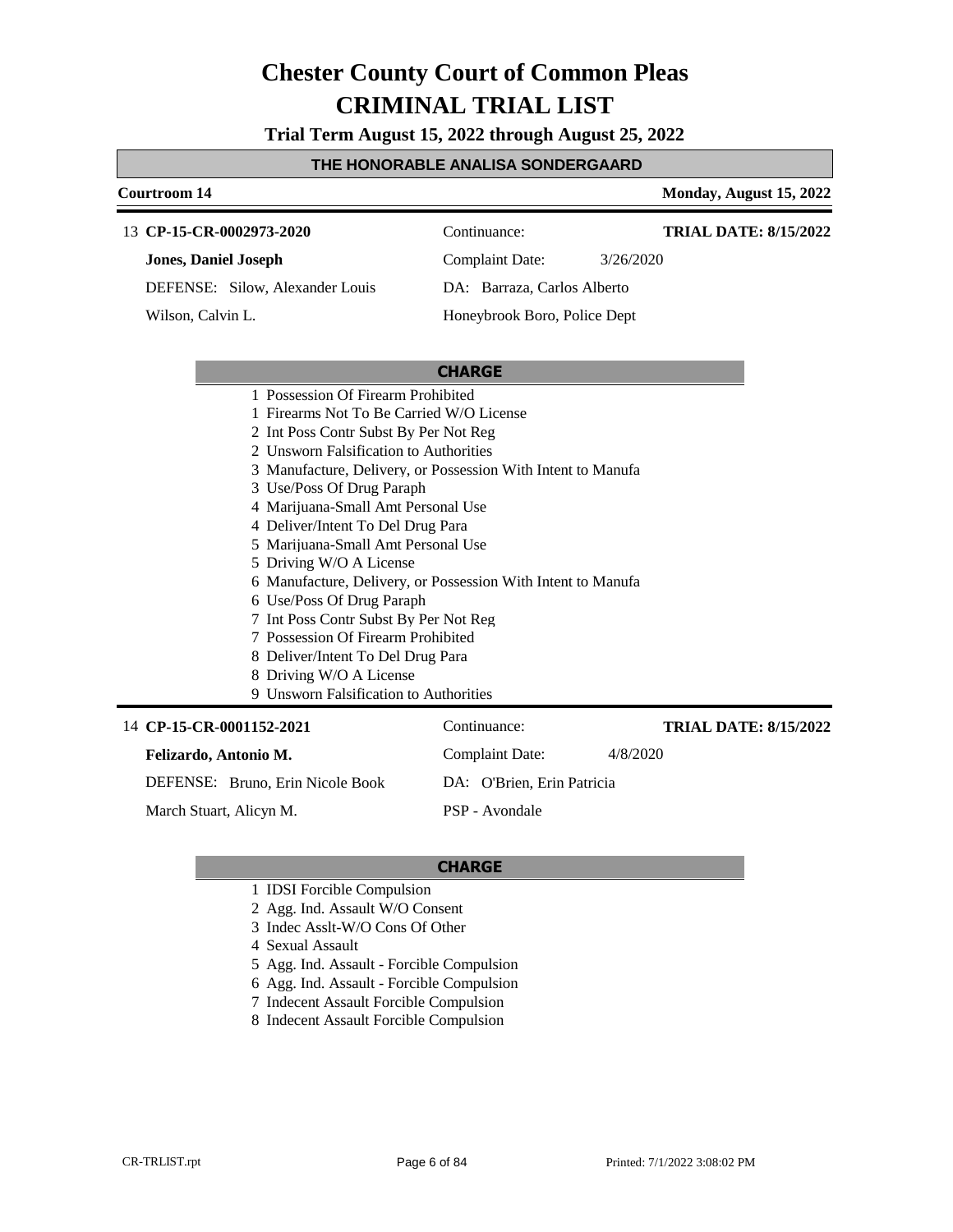**Trial Term August 15, 2022 through August 25, 2022**

#### **THE HONORABLE ANALISA SONDERGAARD**

**Courtroom 14 Monday, August 15, 2022** 

#### 15 **CP-15-CR-0002469-2021** Continuance:

**Thompson, Alex A.** DEFENSE: Killeen, Ashley Elizabeth

McCarthy, Christopher J.

Complaint Date: 7/28/2021

**TRIAL DATE: 8/15/2022**

DA: Wright, Kathleen Connell

Coatesville City Police Dept

#### **CHARGE**

- 1 Burglary Overnight Accommodations; Person Present, Bo
- 2 Crim Tres-Enter Structure
- 3 Terroristic Threats W/ Int To Terrorize Another
- 4 Stalking Repeatedly Commit Acts To Cause Fear
- 5 Harassment Subject Other to Physical Contact

#### 15 **CP-15-CR-0002470-2021** Continuance:

#### **Thompson, Alex Alante**

DEFENSE: Killeen, Ashley Elizabeth

McCarthy, Christopher J.

#### **CHARGE**

- 1 Robbery Of Motor Vehicle
- 2 Theft By Unlaw Taking-Movable Prop
- 3 Receiving Stolen Property
- 4 Unauth Use Motor/Other Vehicles
- 5 Driving W/O A License
- 6 Accident Involv Damage Attended Vehicle/Prop
- 7 Accidents Involving Death Or Personal Injury
- 8 Careless Driving
- 9 Reckless Driving
- 10 Fleeing or Attempting to Elude Officer

#### 15 **CP-15-CR-0002243-2021** Continuance: **Thompson, Alex Alante** DEFENSE: Killeen, Ashley Elizabeth Complaint Date: 6/5/2021 DA: Wright, Kathleen Connell Coatesville City Police Dept **TRIAL DATE: 8/15/2022** Davis, Jared T.

#### **CHARGE**

- 1 Flight To Avoid Appreh/Trial/Punish
- 2 Poss Of Marijuana
- 3 Use/Poss Of Drug Paraph

Complaint Date: 7/16/2021 DA: Wright, Kathleen Connell

Coatesville City Police Dept

**TRIAL DATE: 8/15/2022**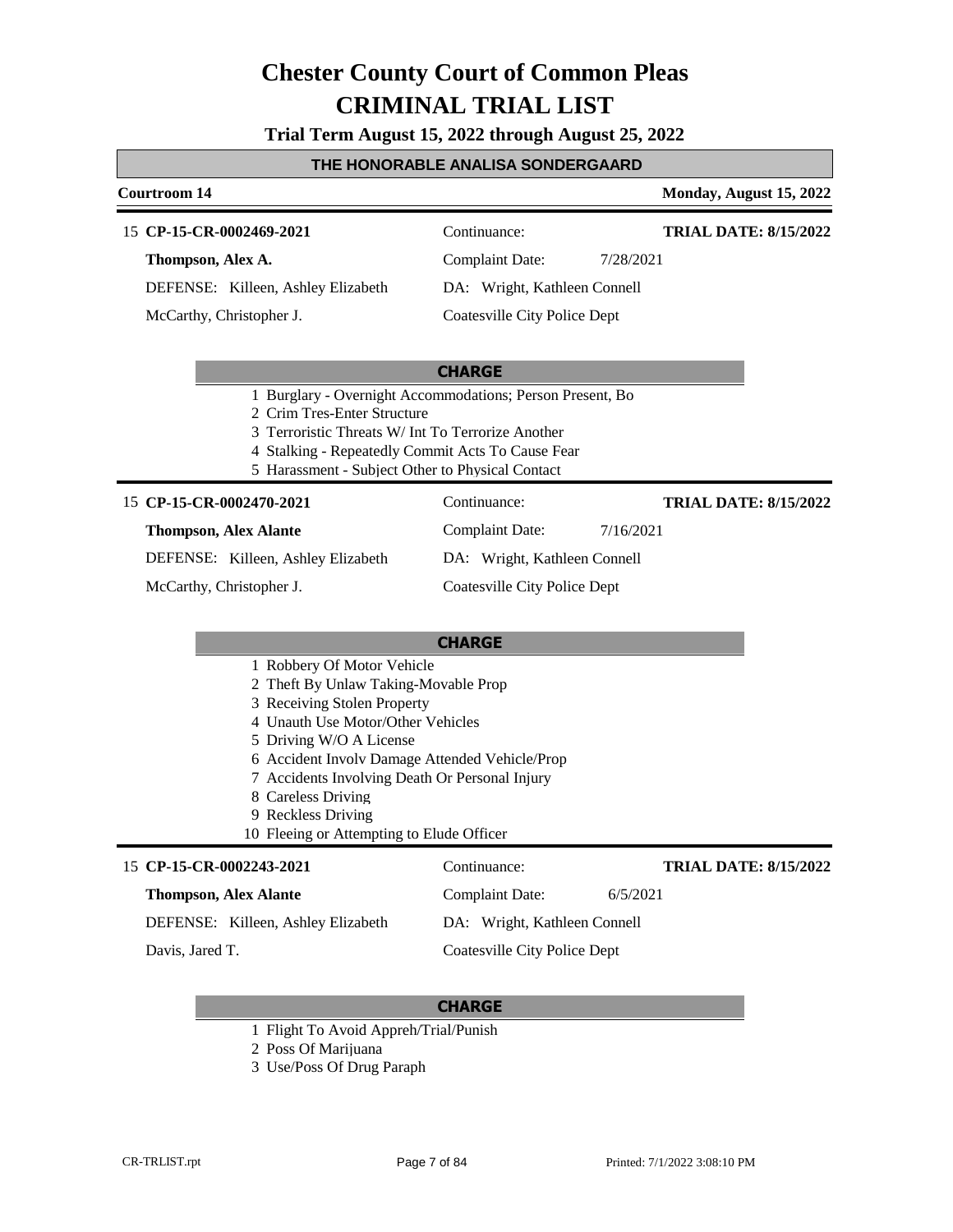**Trial Term August 15, 2022 through August 25, 2022**

#### **THE HONORABLE ANALISA SONDERGAARD**

#### **Courtroom 14 Monday, August 15, 2022**

#### 15 **CP-15-CR-0001934-2021** Continuance:

**Thompson, Alex Alante**

DEFENSE: Killeen, Ashley Elizabeth Marvill, Kevin E.

**TRIAL DATE: 8/15/2022**

**TRIAL DATE: 8/15/2022**

Complaint Date: 5/29/2021 DA: Wright, Kathleen Connell

Coatesville City Police Dept

#### **CHARGE**

- 1 Burglary Overnight Accommodations; Person Present, Bo
- 2 Simple Assault
- 3 Harassment Subject Other to Physical Contact
- 4 Crim Tres-Break Into Structure

### 15 **CP-15-CR-0000686-2021** Continuance:

#### **Thompson, Alex Alante**

DEFENSE: Killeen, Ashley Elizabeth

Ingemie, Jeffrey J.

Coatesville City Police Dept

Complaint Date: 1/14/2021 DA: Wright, Kathleen Connell

#### **CHARGE**

- 1 Terroristic Threats W/ Int To Terrorize Another
- 2 Simple Assault
- 3 Disorderly Conduct Engage In Fighting
- 4 Poss Instrument Of Crime W/Int
- 5 Aggravated Assault Attempts to cause SBI or causes injury
- 6 Aggravated Assault Fear of Imminent SBI designated indi
- 7 Tamper With/Fabricate Physical Evidence

#### 15 **CP-15-CR-0001257-2020** Continuance: **Thompson, Alex** DEFENSE: Killeen, Ashley Elizabeth Complaint Date: 4/19/2020 DA: Wright, Kathleen Connell Coatesville City Police Dept **TRIAL DATE: 8/15/2022** Marvill, Kevin E.

- 1 Aggravated Assault Attempts to cause SBI or causes injury
- 2 Strangulation Applying Pressure to Throat or Neck
- 3 Simple Assault
- 4 Harassment Subject Other to Physical Contact
- 5 Disorderly Conduct Engage In Fighting
- 6 Recklessly Endangering Another Person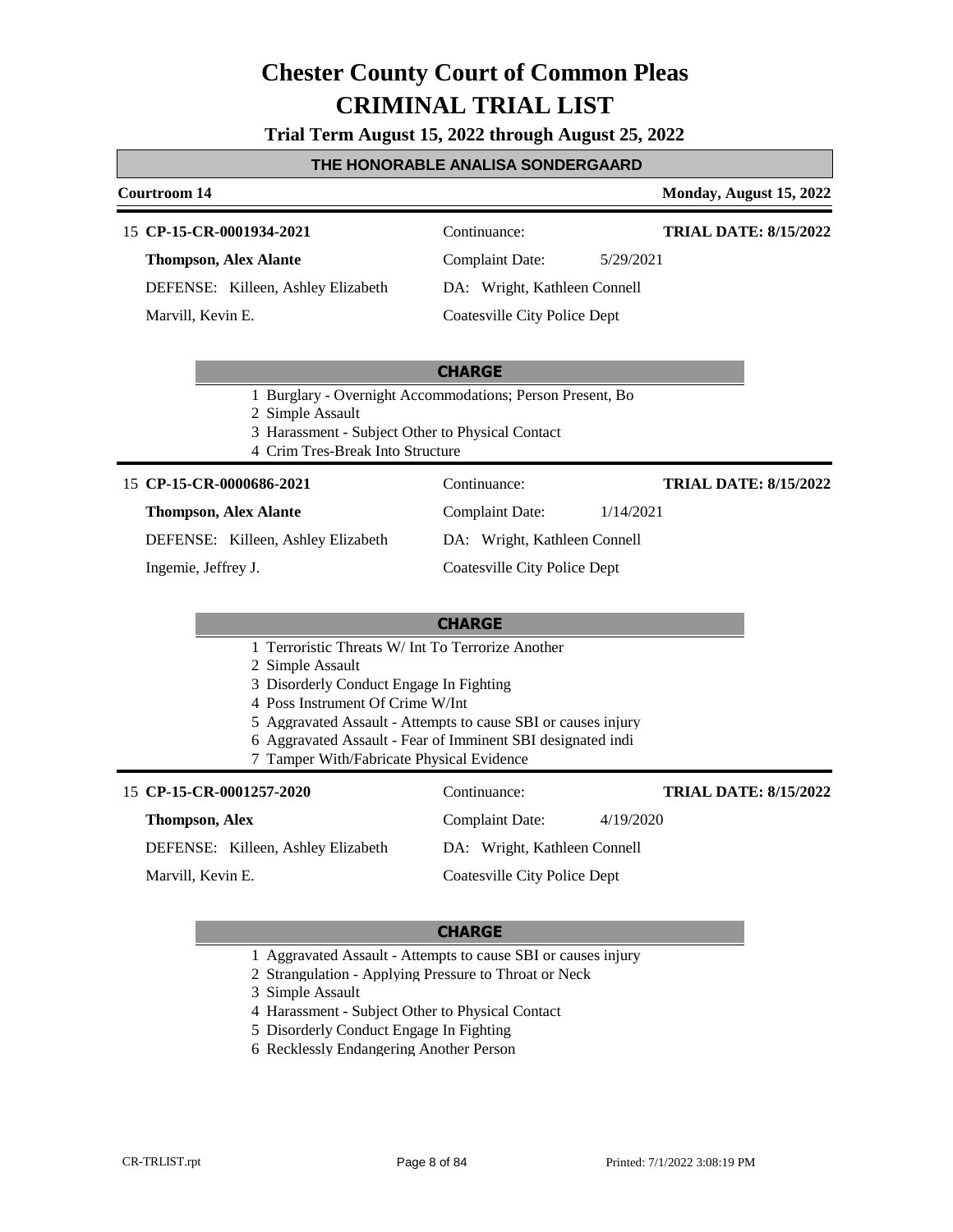**Trial Term August 15, 2022 through August 25, 2022**

#### **THE HONORABLE ANALISA SONDERGAARD**

### **Courtroom 14 Monday, August 15, 2022 CHARGE** 16 **CP-15-CR-0002898-2020** Continuance: **Davido, Malcolm Jamal** DEFENSE: Borchik, Ryan Greg Complaint Date: 7/30/2020 DA: Hernandez, Christian Peter E Brandywine Twp Police Dept **TRIAL DATE: 8/15/2022** Taylor, Lyndsay M. 1 Manufacture, Delivery, or Possession With Intent to Manufa 2 Use/Poss Of Drug Paraph 3 Int Poss Contr Subst By Per Not Reg **CHARGE** 17 **CP-15-CR-0000717-2021** Continuance: **Leo, Deborah Ann** DEFENSE: Filipi, Nikola Complaint Date: 9/29/2020 DA: Pescatore, Santina Rose PSP - Avondale **TRIAL DATE: 8/15/2022** Smith, Ryan E. 1 Int Poss Contr Subst By Per Not Reg 2 Use/Poss Of Drug Paraph 3 Use/Poss Of Drug Paraph 4 Use/Poss Of Drug Paraph 5 Use/Poss Of Drug Paraph

- 6 Use/Poss Of Drug Paraph
- 7 DUI: Controlled Substance Impaired Ability 1st Offense
- 8 Exceed Max Speed Lim Estb By 11 MPH
- 9 Oper Veh W/O Req'd Financ Resp
- 10 Careless Driving

#### 17 **CP-15-CR-0000017-2021** Continuance:

#### **Leo, Deborah Ann**

DEFENSE: Filipi, Nikola

Schiltz, Kyle G.

### **CHARGE**

PSP - Avondale

Complaint Date: 8/21/2020

DA: Pescatore, Santina Rose

- 1 DUI: Controlled Substance Impaired Ability 1st Offense
- 2 Resist Arrest/Other Law Enforce
- 3 Careless Driving

**TRIAL DATE: 8/15/2022**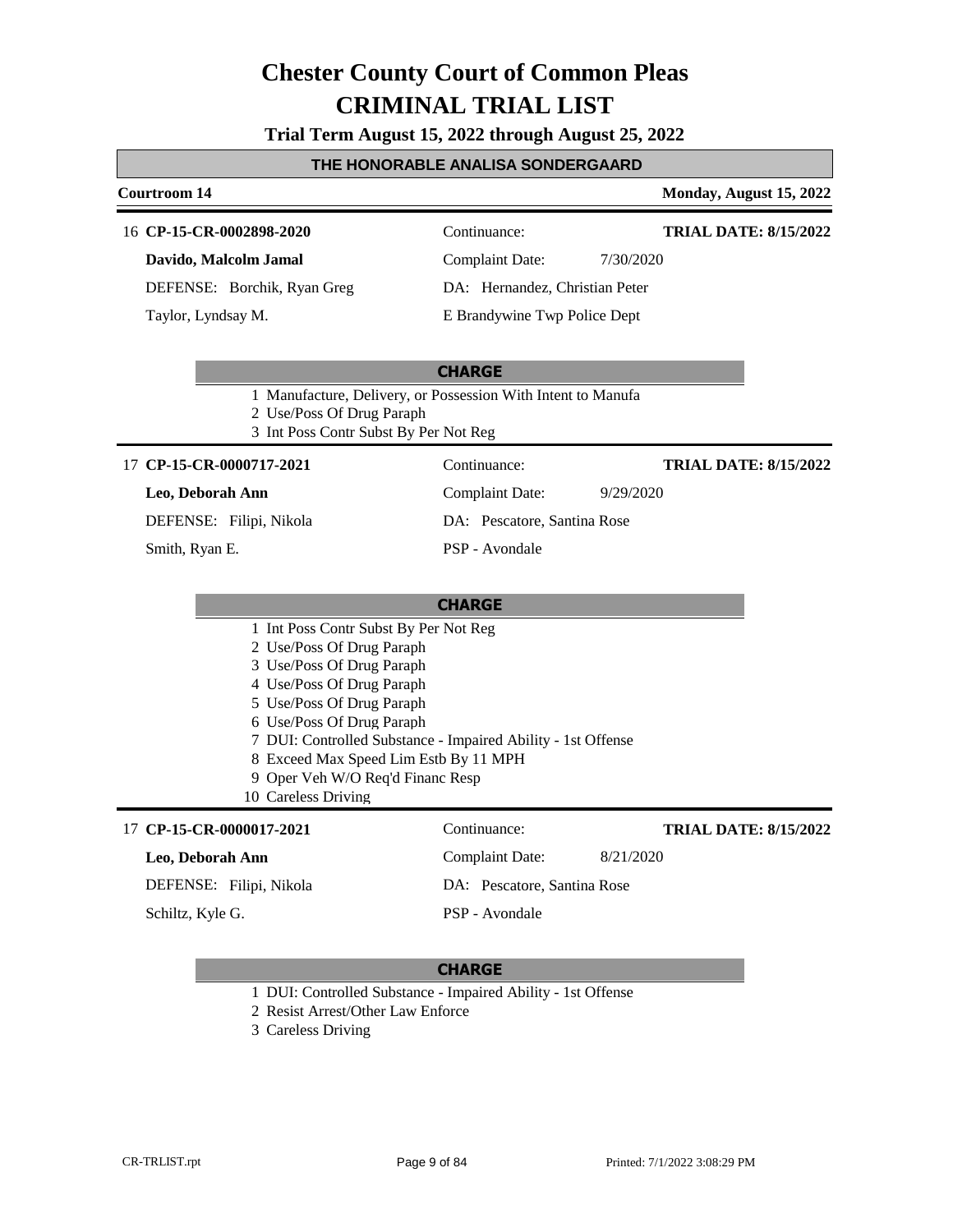**Trial Term August 15, 2022 through August 25, 2022**

#### **THE HONORABLE ANALISA SONDERGAARD**

#### **Courtroom 14 Monday, August 15, 2022** 17 **CP-15-CR-0000010-2021** Continuance: **Leo, Deborah Ann** Complaint Date: 8/6/2020 **TRIAL DATE: 8/15/2022**

DEFENSE: Filipi, Nikola

Finnegan, Daniel P.

DA: Pescatore, Santina Rose

PSP - Avondale

#### **CHARGE**

- 1 DUI: Controlled Substance Impaired Ability 1st Offense
- 2 Disregard Traffic Lane (Single)
- 3 Careless Driving
- 4 DUI: Controlled Substance Metabolite 1st Offense
- 5 DUI: Controlled Substance Schedule 2 or 3 1st Offense

#### **CP-15-CR-0003555-2021** 18 Continuance:

### **Green, Darren**

**TRIAL DATE: 8/15/2022**

DEFENSE: Bruno, Erin Nicole Book

Thompson, Joseph F.

#### **CHARGE**

- 1 Simple Assault
- 2 Recklessly Endangering Another Person
- 3 Poss Instrument Of Crime W/Int
- 4 Resist Arrest/Other Law Enforce
- 5 Simple Assault

| 19 CP-15-CR-0000077-2021     | Continuance:                 | <b>TRIAL DATE: 8/15/2022</b> |
|------------------------------|------------------------------|------------------------------|
| <b>Williams, Angel Lena</b>  | Complaint Date:              | 9/24/2020                    |
| DEFENSE: Rassman, Mark David | DA: Wright, Kathleen Connell |                              |
| Demberger, Colton D.         | PSP - Avondale               |                              |

#### **CHARGE**

- 1 Aggravated Assault Attempts to cause SBI or causes injury
- 2 Simple Assault
- 3 Recklessly Endangering Another Person
- 4 Disorderly Conduct Engage In Fighting
- 5 Harassment Subject Other to Physical Contact
- 6 Endangering Welfare of Children Parent/Guardian/Other
- 7 Endangering Welfare of Children Parent/Guardian/Other

Complaint Date: 9/3/2020

DA: Pescatore, Santina Rose Coatesville City Police Dept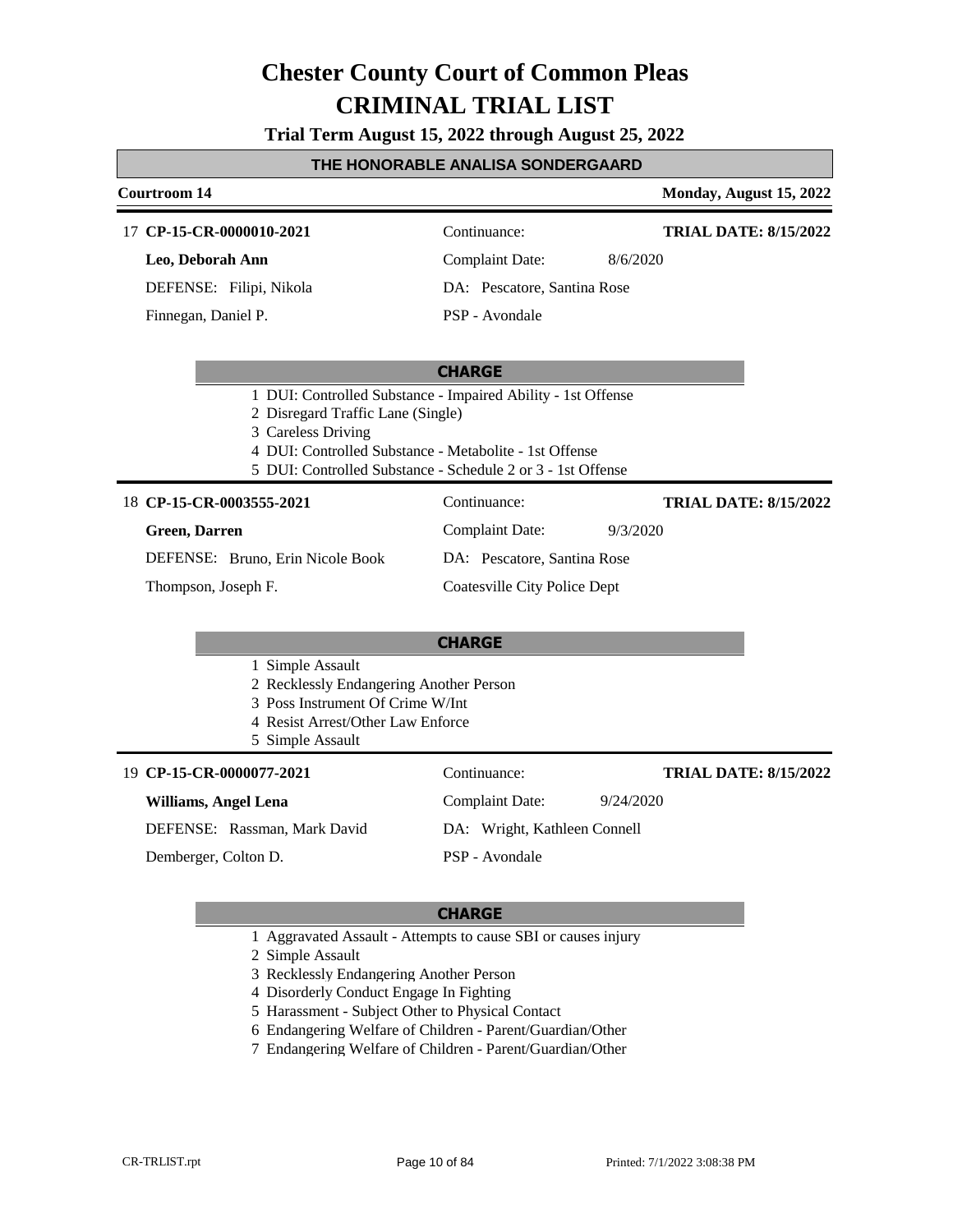**Trial Term August 15, 2022 through August 25, 2022**

#### **THE HONORABLE ANALISA SONDERGAARD**

# **Courtroom 14 Monday, August 15, 2022**

#### **CP-15-CR-0000091-2021** 20 Continuance:

**Aide, Asha K.** DEFENSE: Harmelin, Laurence

Carsello, Michael D.

**TRIAL DATE: 8/15/2022**

**TRIAL DATE: 8/15/2022**

Complaint Date: 10/20/2020

### DA: Pescatore, Santina Rose Tredyffrin Twp Police Dept

#### **CHARGE**

- 1 Retail Theft-Take Mdse
- 2 Theft By Unlaw Taking-Movable Prop
- 3 Retail Theft-Take Mdse
- 4 Receiving Stolen Property

#### **CP-15-CR-0003425-2020** 21 Continuance:

#### **Wagner, Lucas**

DEFENSE: Filipi, Nikola

Scavicchio, Christopher W.

Complaint Date: 11/10/2020 DA: Acito, Jessica

#### Downingtown Boro Police Dept

#### **CHARGE**

- 1 Manufacture, Delivery, or Possession With Intent to Manufa
- 2 Deliver/Intent To Del Drug Para
- 3 Int Poss Contr Subst By Per Not Reg
- 4 Poss Of Marijuana
- 5 Use/Poss Of Drug Paraph

#### **CP-15-CR-0001156-2022** 22 Continuance:

#### **Winkey, Demonte Tyquise**

DEFENSE: Filipi, Nikola

Burdsall, Charles J.

Caln Twp Police Dept

#### **CHARGE**

- 1 Simple Assault
- 2 Simple Assault
- 3 Strangulation Applying Pressure to Throat or Neck
- 4 Harassment Subject Other to Physical Contact
- 5 Harassment Course of Conduct W/No Legitimate Purpose
- 6 Recklessly Endangering Another Person
- 7 Terroristic Threats W/ Int To Terrorize Another
- 8 Firearms Not To Be Carried W/O License

Complaint Date: 11/13/2020 DA: Pescatore, Santina Rose

# **TRIAL DATE: 8/15/2022**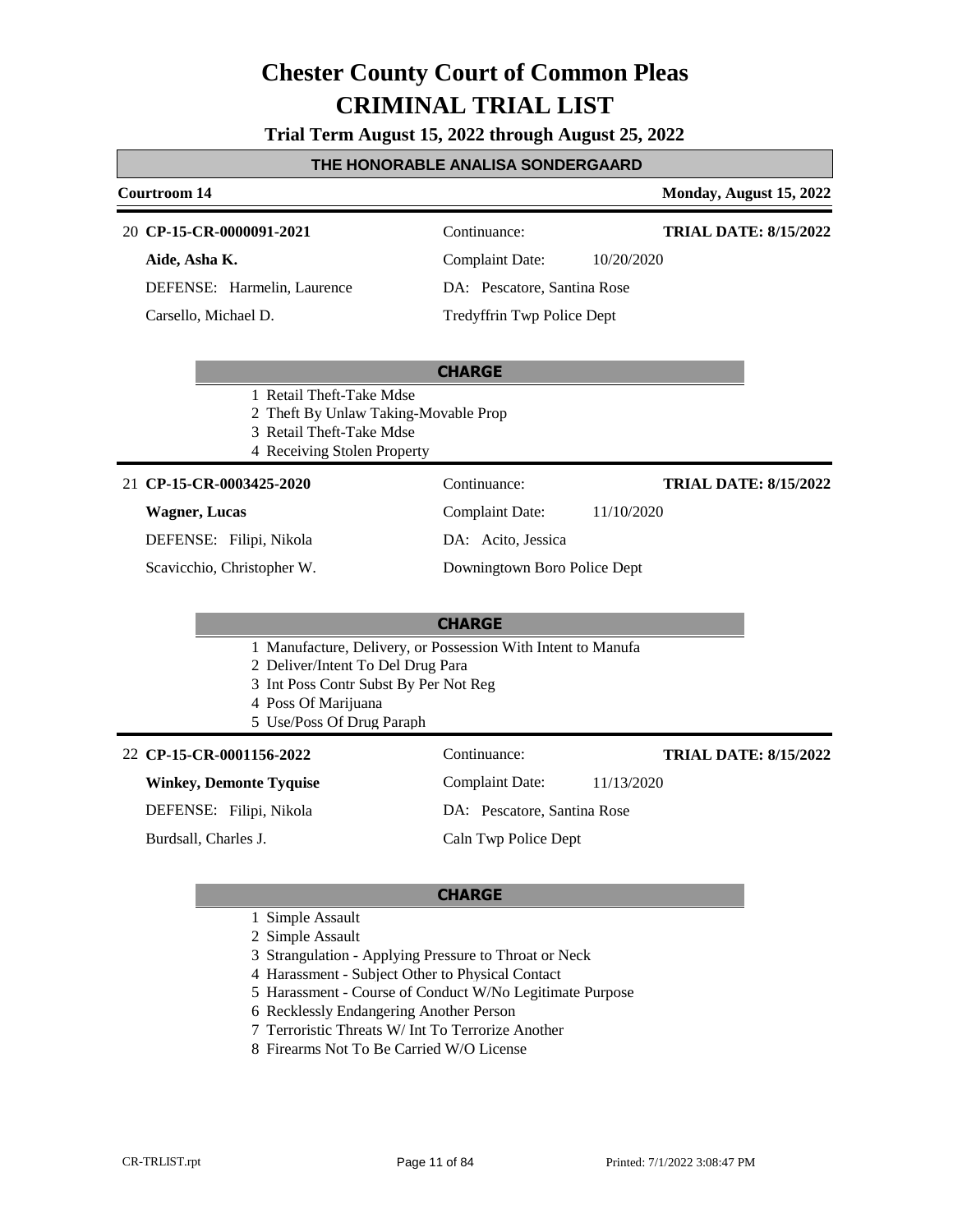**Trial Term August 15, 2022 through August 25, 2022**

#### **THE HONORABLE ANALISA SONDERGAARD**

**Courtroom 14 Monday, August 15, 2022** 

### **CP-15-CR-0000933-2022** 23 Continuance: **Vivian, Shakeira Markeisha**

DEFENSE: Bruno, Erin Nicole Book

Pezick, Scott E.

# DA: Wright, Kathleen Connell

W Whiteland Twp Police Dept

#### **CHARGE**

- 1 Identity Theft
- 2 Identity Theft
- 3 Identity Theft
- 4 Identity Theft
- 5 Access Device Issd to Another Who Did Not Auth Use
- 6 Theft By Decep-False Impression
- 7 Receiving Stolen Property
- 8 Conspiracy Identity Theft
- 9 Conspiracy Access Device Issd to Another Who Did Not

#### **CP-15-CR-0000540-2021** 24 Continuance:

### **Gray, Harold Timothy**

DEFENSE: Grace, Ryan

Devlin, Joseph P.

### Complaint Date: 11/23/2020 DA: Wright, Kathleen Connell Oxford Boro Police Dept **TRIAL DATE: 8/15/2022**

### **CHARGE**

- 1 Criminal Attempt Murder
- 2 Aggravated Assault Attempts to cause SBI or causes injury
- 3 Aggravated Assault Attempts to cause or causes BI with d
- 4 Simple Assault
- 5 Recklessly Endangering Another Person
- 6 Recklessly Endangering Another Person
- 7 Poss Instrument Of Crime W/Int

Complaint Date: 11/16/2020

**TRIAL DATE: 8/15/2022**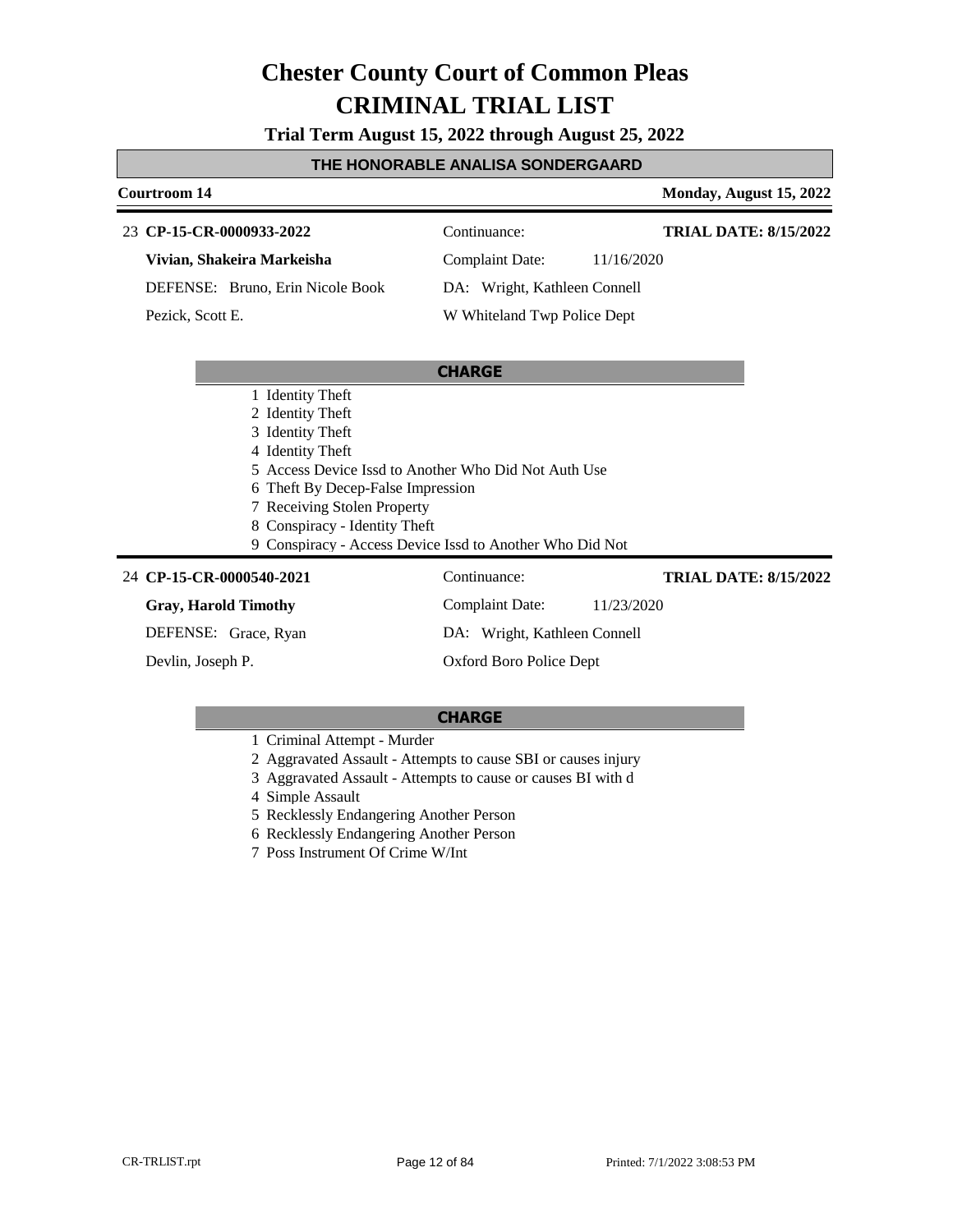**Trial Term August 15, 2022 through August 25, 2022**

#### **THE HONORABLE ANALISA SONDERGAARD**

| <b>Courtroom 14</b>                                                                                                                                                                                                                                                                                                                                                                                                                                                                                                                                                  |                              | Monday, August 15, 2022                                                  |
|----------------------------------------------------------------------------------------------------------------------------------------------------------------------------------------------------------------------------------------------------------------------------------------------------------------------------------------------------------------------------------------------------------------------------------------------------------------------------------------------------------------------------------------------------------------------|------------------------------|--------------------------------------------------------------------------|
| 25 CP-15-CR-0002011-2021                                                                                                                                                                                                                                                                                                                                                                                                                                                                                                                                             | Continuance:                 | <b>TRIAL DATE: 8/15/2022</b>                                             |
| Hayes, Patrick Christopher                                                                                                                                                                                                                                                                                                                                                                                                                                                                                                                                           | <b>Complaint Date:</b>       | 12/11/2020                                                               |
| DEFENSE: Bush, Daniel Richard                                                                                                                                                                                                                                                                                                                                                                                                                                                                                                                                        | DA: Wright, Kathleen Connell |                                                                          |
| Kilgarif, Patrick J.                                                                                                                                                                                                                                                                                                                                                                                                                                                                                                                                                 | PSP - Avondale               |                                                                          |
|                                                                                                                                                                                                                                                                                                                                                                                                                                                                                                                                                                      | <b>CHARGE</b>                |                                                                          |
| 1 Discharge Of A Firearm Into Occupied Structure<br>2 Discharge Of A Firearm Into Occupied Structure<br>3 Discharge Of A Firearm Into Occupied Structure<br>4 Recklessly Endangering Another Person<br>5 Recklessly Endangering Another Person<br>6 Recklessly Endangering Another Person<br>7 Recklessly Endangering Another Person<br>8 Recklessly Endangering Another Person<br>9 Recklessly Endangering Another Person<br>10 Recklessly Endangering Another Person<br>26 CP-15-CR-0001507-2022<br>Continuance:<br><b>Complaint Date:</b><br>Ortega, Luis Algenis |                              | <b>TRIAL DATE: 8/15/2022</b><br>4/18/2022<br>DA: Pescatore, Santina Rose |
| Weaver, Adam J.                                                                                                                                                                                                                                                                                                                                                                                                                                                                                                                                                      | Oxford Boro Police Dept      |                                                                          |
|                                                                                                                                                                                                                                                                                                                                                                                                                                                                                                                                                                      | <b>CHARGE</b>                |                                                                          |
| 1 Theft By Unlaw Taking-Movable Prop<br>2 Receiving Stolen Property<br>3 Retail Theft-Take Mdse                                                                                                                                                                                                                                                                                                                                                                                                                                                                      |                              |                                                                          |
| 26 CP-15-CR-0001575-2022                                                                                                                                                                                                                                                                                                                                                                                                                                                                                                                                             | Continuance:                 | <b>TRIAL DATE: 8/15/2022</b>                                             |
| Ortega, Luis Algenis                                                                                                                                                                                                                                                                                                                                                                                                                                                                                                                                                 | <b>Complaint Date:</b>       | 12/16/2020                                                               |

DEFENSE: Noone, Michael G.

Hutchinson, Ian M.

## **CHARGE**

PSP - Avondale

DA: Pescatore, Santina Rose

1 Criminal Attempt - Theft By Unlaw Taking-Movable Prop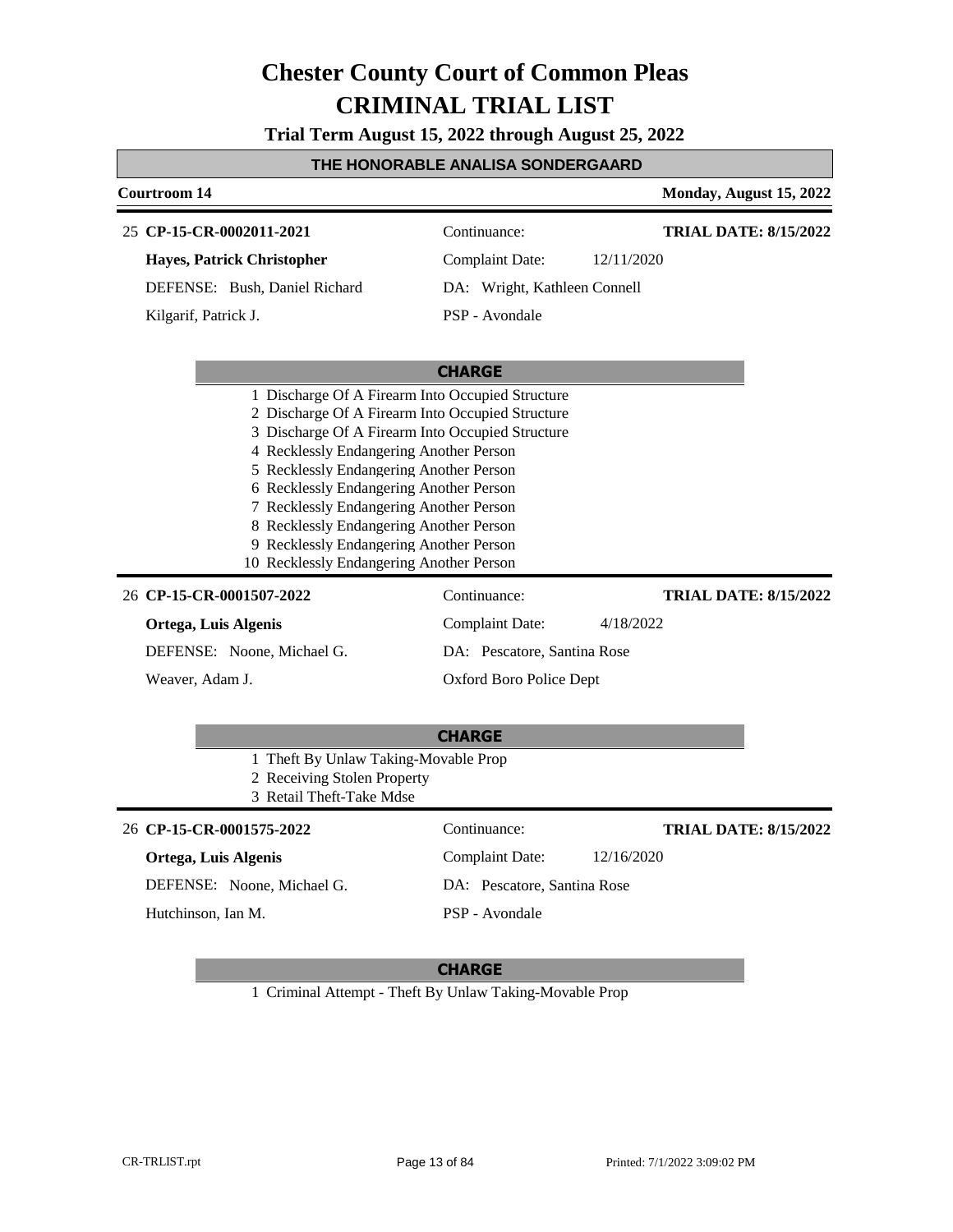#### **Trial Term August 15, 2022 through August 25, 2022**

#### **THE HONORABLE ANALISA SONDERGAARD**

#### **Courtroom 14 Monday, August 15, 2022**

#### **CP-15-CR-0000222-2021** 27 Continuance:

**TRIAL DATE: 8/15/2022**

**Godwin, Harold Robert Jr.**

DEFENSE: Bruno, Erin Nicole Book

Hawley, Michael J.

### Complaint Date: 1/17/2021

### DA: O'Brien, Erin Patricia Sadsbury Twp Police Dept

#### **CHARGE**

- 1 Simple Assault
- 2 Harassment Subject Other to Physical Contact
- 3 Recklessly Endangering Another Person
- 4 Simple Assault
- 5 Criminal Mischief Damage Property

#### **CP-15-CR-0000988-2021** 28 Continuance:

#### **Porter, John George**

DEFENSE: Pacillio, Steven M.

Waters, Thomas A.

Complaint Date: 1/20/2021

**TRIAL DATE: 8/15/2022**

PSP - Avondale

#### **CHARGE**

- 1 Criminal Attempt Rape of Child
- 2 Criminal Attempt Statutory Sexual Assault
- 3 IDSI Person Less Than 16 Yrs Age
- 4 IDSI Person Less Than 16 Yrs Age
- 5 IDSI Person Less Than 16 Yrs Age
- 6 IDSI Person Less Than 16 Yrs Age
- 7 IDSI Person Less Than 16 Yrs Age
- 8 Agg. Ind. Assault of Child
- 9 Agg. Ind. Assault of Child
- 10 Agg. Ind. Assault of Child

### DA: O'Brien, Erin Patricia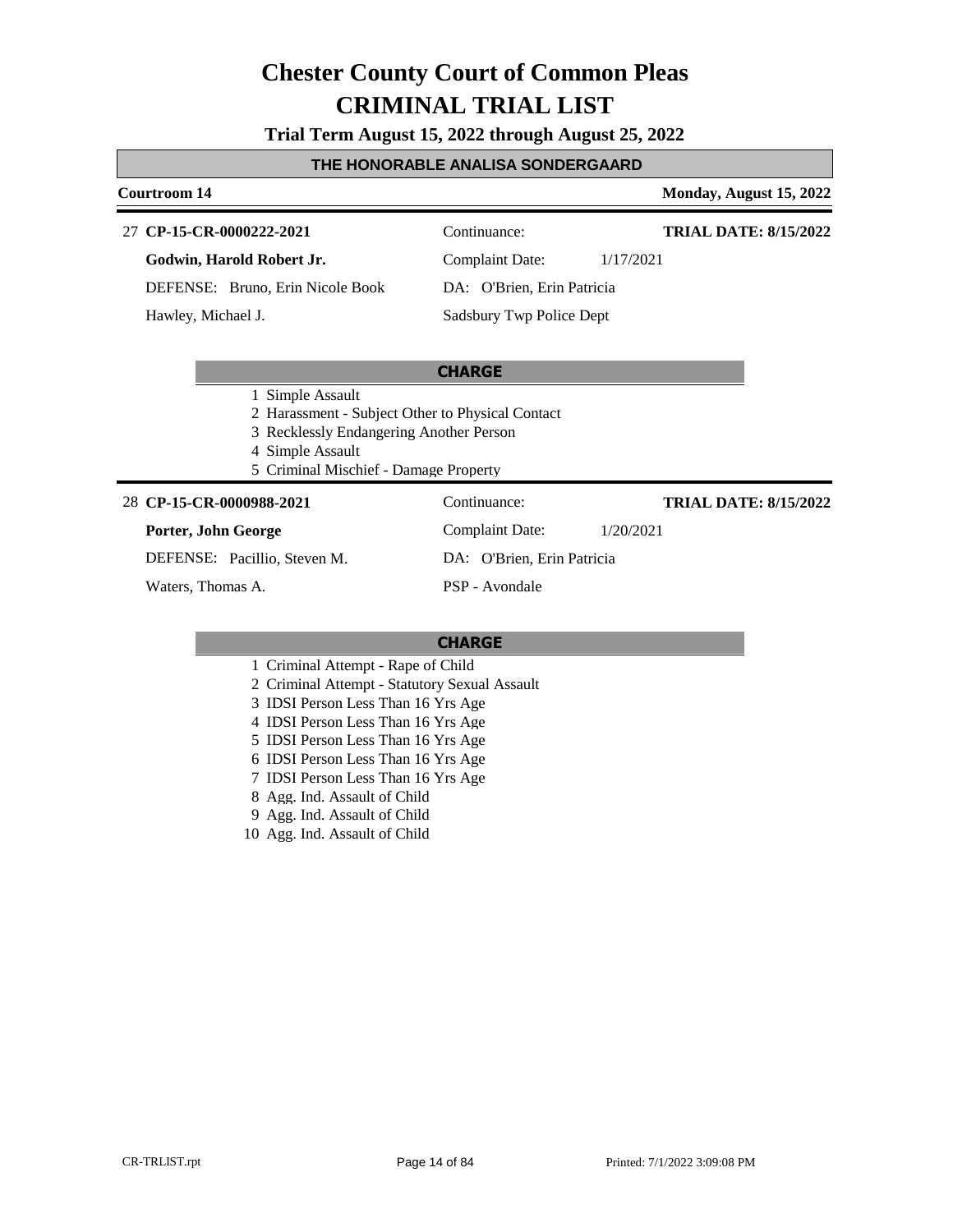**Trial Term August 15, 2022 through August 25, 2022**

#### **THE HONORABLE ANALISA SONDERGAARD**

# **Courtroom 14 Monday, August 15, 2022**

**TRIAL DATE: 8/15/2022**

#### **CP-15-CR-0002001-2021** 29 Continuance:

**Alston-Boston, Bryan Lewis**

DEFENSE: Deane, Cameron

Smith, Ryan E.

Complaint Date: 1/21/2021

**TRIAL DATE: 8/15/2022**

DA: Wright, Kathleen Connell

Complaint Date: 2/5/2021

DA: Pescatore, Santina Rose E Vincent Twp Police Dept

### **CHARGE**

- 1 DUI: Controlled Substance Schedule 1 1st Offense
- 2 Marijuana-Small Amt Personal Use
- 2 DUI: Controlled Substance Impaired Ability 1st Offense
- 3 Use/Poss Of Drug Paraph
- 3 DUI: Controlled Substance Metabolite 1st Offense
- 4 Marijuana-Small Amt Personal Use
- 4 Careless Driving
- 5 Use/Poss Of Drug Paraph
- 5 Illegal Turn
- 6 DUI: Controlled Substance Metabolite 1st Offense
- 6 Careless Driving
- 7 Illegal Turn
- 7 DUI: Controlled Substance Impaired Ability 1st Offense
- 8 DUI: Controlled Substance Schedule 1 1st Offense

**CP-15-CR-0000848-2021** 30 Continuance:

#### **Kofsky, Naomi A.**

DEFENSE: Filipi, Nikola

Michinock, Shawn S.

**CHARGE**

1 Simple Assault

2 Harassment - Subject Other to Physical Contact

3 Crim Misch/Dmg Prop Intent, Reckless, Or Neglig

PSP - Avondale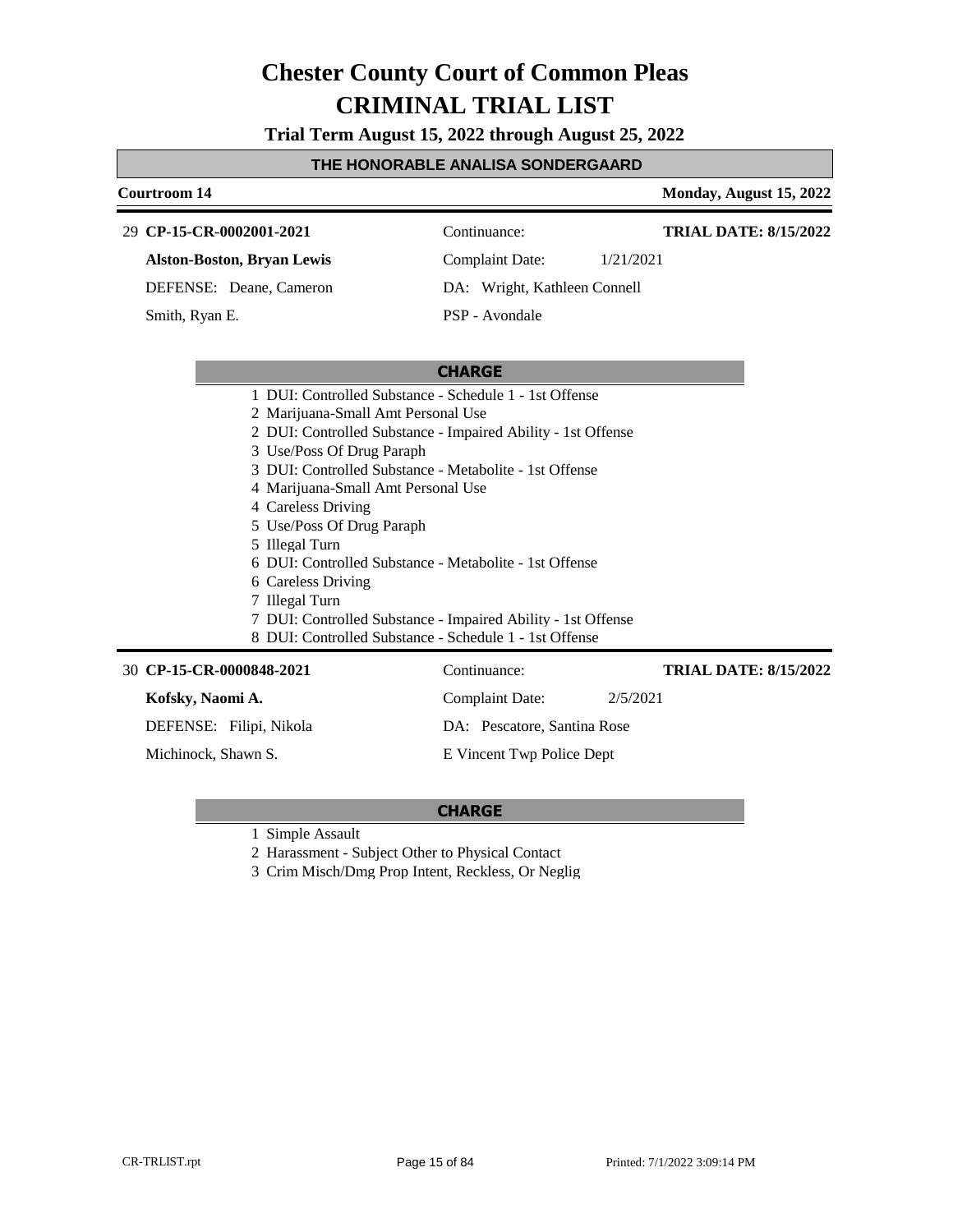**Trial Term August 15, 2022 through August 25, 2022**

#### **THE HONORABLE ANALISA SONDERGAARD**

#### **Courtroom 14 Monday, August 15, 2022 CHARGE CP-15-CR-0003337-2021** 31 Continuance: **Mahala, Ryan Paul** DEFENSE: Filipi, Nikola Complaint Date: 2/9/2021 DA: Pescatore, Santina Rose PSP - Avondale **TRIAL DATE: 8/15/2022** Rawley, Robert P. 1 DUI: Controlled Substance - Impaired Ability - 1st Offense 2 Drg Lic Sus/Rev Purs to Sec 3802/1547B1-3rd or Subs. Vio 3 Driving While BAC .02 or Greater While License Susp 4 Marijuana-Small Amt Personal Use 5 Use/Poss Of Drug Paraph 6 Careless Driving 7 Reckless Driving 8 Disregard Traffic Lane (Single) 9 No Rear Lights 10 Restrictions on Alcoholic Beverages **CP-15-CR-0002861-2021** 32 Continuance: **Glasco, Duane Kevin** Complaint Date: 2/11/2021 **TRIAL DATE: 8/15/2022**

DEFENSE: Alva, Jeremy-Evan

Shave, Jonathan A.

#### **CHARGE**

DA: Acito, Jessica

Coatesville City Police Dept

1 Manufacture, Delivery, or Possession With Intent to Manufa

2 Manufacture, Delivery, or Possession With Intent to Manufa

3 Manufacture, Delivery, or Possession With Intent to Manufa 4 Manufacture, Delivery, or Possession With Intent to Manufa

5 Manufacture, Delivery, or Possession With Intent to Manufa

6 Manufacture, Delivery, or Possession With Intent to Manufa

7 Manufacture, Delivery, or Possession With Intent to Manufa

8 Manufacture, Delivery, or Possession With Intent to Manufa

9 Manufacture, Delivery, or Possession With Intent to Manufa

10 Manufacture, Delivery, or Possession With Intent to Manufa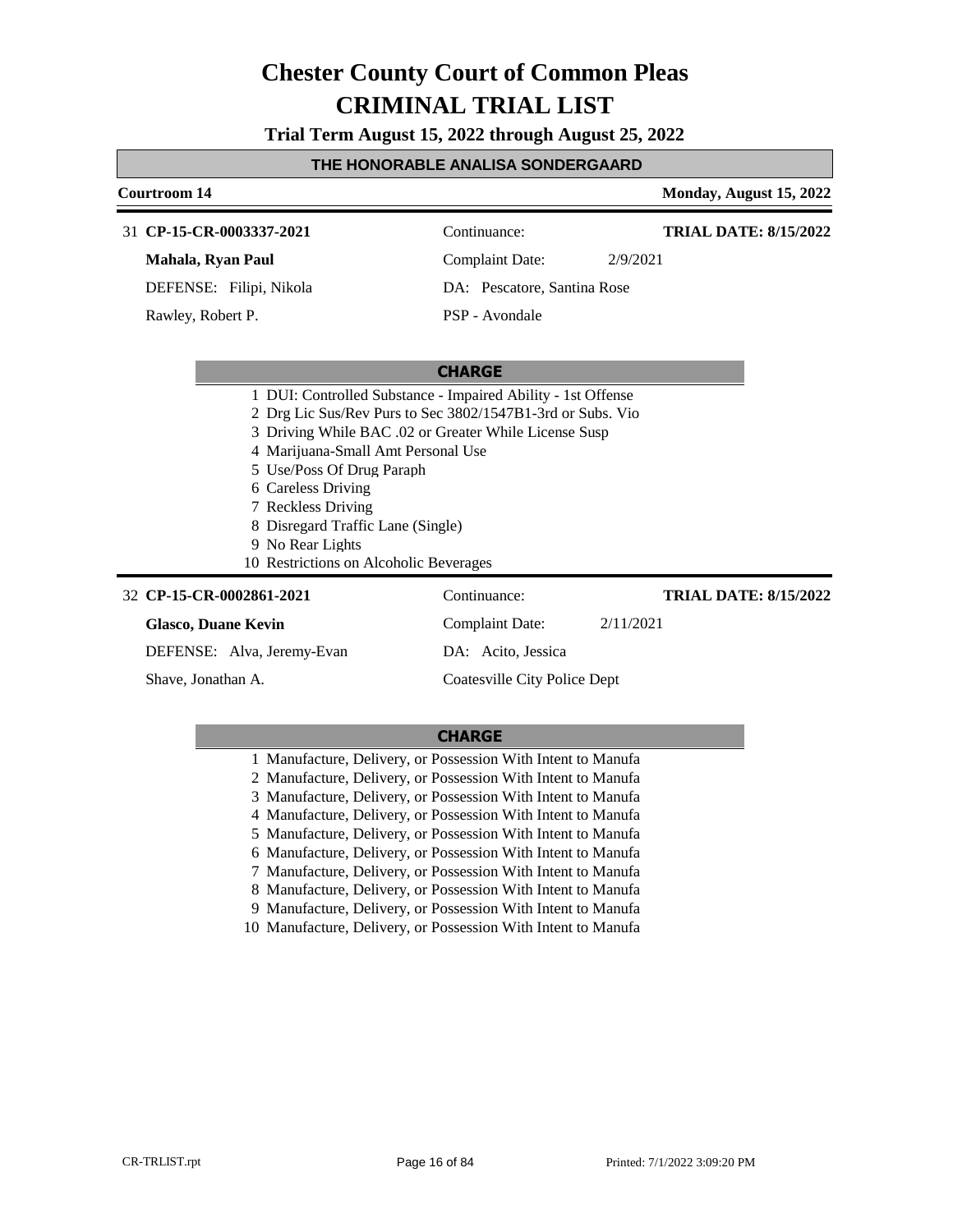**Trial Term August 15, 2022 through August 25, 2022**

#### **THE HONORABLE ANALISA SONDERGAARD**

### **Courtroom 14 Monday, August 15, 2022 CHARGE** 33 **CP-15-CR-0001126-2021** Continuance: **Ortiz, Angel Antonio** DEFENSE: Hyde, Ryan L. Complaint Date: 3/25/2021 DA: Acito, Jessica Chester County County Detective **TRIAL DATE: 8/15/2022** Nangle, Joseph F. 1 Manufacture, Delivery, or Possession With Intent to Manufa 2 Manufacture, Delivery, or Possession With Intent to Manufa 3 Conspiracy - Manufacture, Delivery, or Possession With Int 4 Int Poss Contr Subst By Per Not Reg 5 Int Poss Contr Subst By Per Not Reg 6 Conspiracy - Int Poss Contr Subst By Per Not Reg 7 Use/Poss Of Drug Paraph 8 Use/Poss Of Drug Paraph 9 Conspiracy - Use/Poss Of Drug Paraph 10 Deal In Proc Unl Act/Intent To Promote 33 **CP-15-CR-0001127-2021** Continuance: **Pagan Torres, Haydeliz** Complaint Date: 3/25/2021 **TRIAL DATE: 8/15/2022**

DEFENSE: McCarthy, Brian Lee DA: Acito, Jessica Chester County County Detective Nangle, Joseph F.

- 1 Manufacture, Delivery, or Possession With Intent to Manufa
- 2 Manufacture, Delivery, or Possession With Intent to Manufa
- 3 Conspiracy Manufacture, Delivery, or Possession With Int
- 4 Int Poss Contr Subst By Per Not Reg
- 5 Int Poss Contr Subst By Per Not Reg
- 6 Conspiracy Int Poss Contr Subst By Per Not Reg
- 7 Use/Poss Of Drug Paraph
- 8 Use/Poss Of Drug Paraph
- 9 Conspiracy Use/Poss Of Drug Paraph
- 10 Deal In Proc Unl Act/Intent To Promote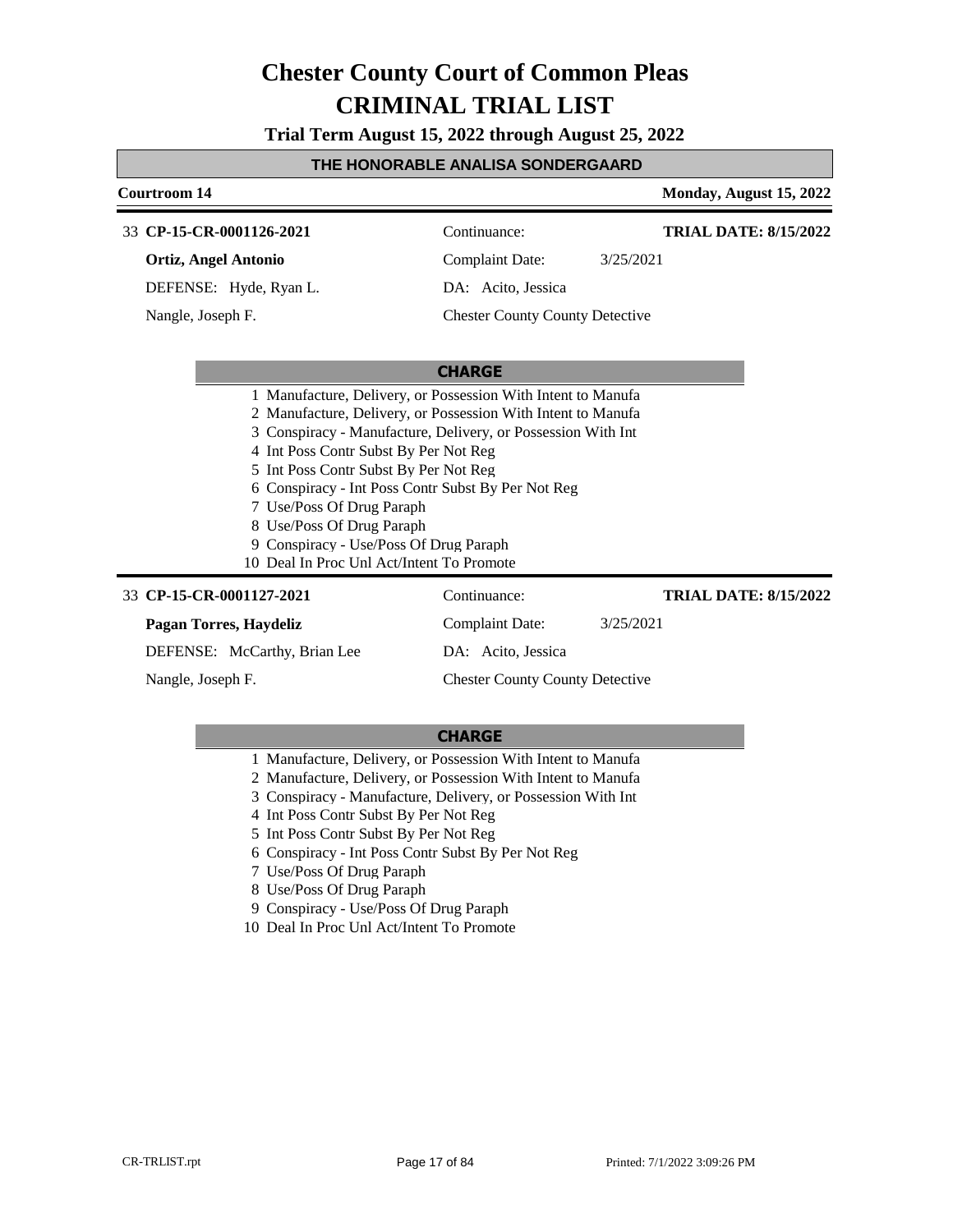**Trial Term August 15, 2022 through August 25, 2022**

#### **THE HONORABLE ANALISA SONDERGAARD**

#### **Courtroom 14 Monday, August 15, 2022 CP-15-CR-0001326-2021** 34 Continuance: **Jones, David Lamont** DEFENSE: Filipi, Nikola Complaint Date: 4/5/2021 **TRIAL DATE: 8/15/2022**

Lang, Andrew M.

DA: Pescatore, Santina Rose

Westtown/East Goshen Police Dept

#### **CHARGE**

- 1 Theft By Unlaw Taking-Movable Prop
- 2 Receiving Stolen Property
- 3 Receiving Stolen Property
- 4 No Rear Lights
- 5 Driving W/O A License
- 6 Op. Vehicle W/O Cert. of Inspection

#### **CP-15-CR-0001599-2021** 35 Continuance:

#### **Cornelious, Ivin William**

DEFENSE: Dotts, Stephen William

Gravina, Christopher W.

Complaint Date: 4/7/2021

**TRIAL DATE: 8/15/2022**

DA: Wright, Kathleen Connell

Kennett Square Police Dept

#### **CHARGE**

- 1 Conspiracy Robbery demand money from financial instit
- 2 Conspiracy Robbery-Inflict Threat Imm Bod Inj
- 3 Conspiracy Robbery-Take Property Fr Other/Force
- 4 Conspiracy Theft By Unlaw Taking-Movable Prop
- 5 Conspiracy Receiving Stolen Property
- 6 Conspiracy Receiving Stolen Property

7 Receiving Stolen Property

8 Conspiracy - Unauth Use Motor/Other Vehicles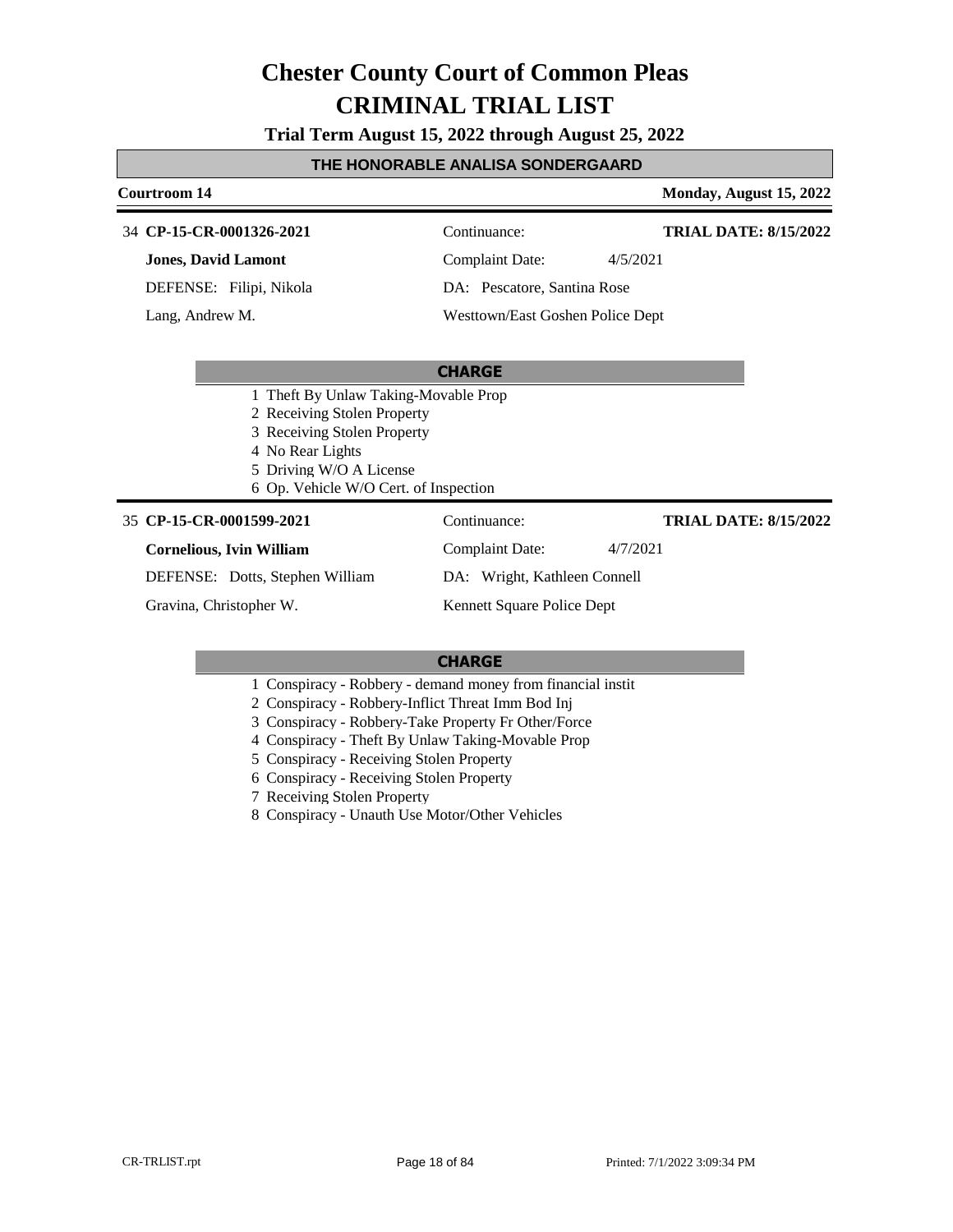**Trial Term August 15, 2022 through August 25, 2022**

#### **THE HONORABLE ANALISA SONDERGAARD**

| Courtroom 14                                                        |                              | Monday, August 15, 2022      |
|---------------------------------------------------------------------|------------------------------|------------------------------|
| 35 CP-15-CR-0000036-2022                                            | Continuance:                 | <b>TRIAL DATE: 8/15/2022</b> |
| <b>Gordon, Jovone Larome</b>                                        | <b>Complaint Date:</b>       | 4/7/2021                     |
| DEFENSE: Noone, Michael G.                                          | DA: Wright, Kathleen Connell |                              |
| Gravina, Christopher W.                                             | Kennett Square Police Dept   |                              |
|                                                                     |                              |                              |
|                                                                     | <b>CHARGE</b>                |                              |
| 1 Robbery - demand money from financial institution                 |                              |                              |
| 2 Robbery-Inflict Threat Imm Bod Inj                                |                              |                              |
| 3 Robbery-Take Property Fr Other/Force                              |                              |                              |
| 4 Theft By Unlaw Taking-Movable Prop<br>5 Receiving Stolen Property |                              |                              |
| 6 Receiving Stolen Property                                         |                              |                              |
| 7 Unauth Use Motor/Other Vehicles                                   |                              |                              |
| 8 Simple Assault                                                    |                              |                              |
| Terroristic Threats W/ Int To Terrorize Another                     |                              |                              |
| 10 Terroristic Threats Cause Serious Public Inconv.                 |                              |                              |
| 36 CP-15-CR-0002363-2021                                            | Continuance:                 | <b>TRIAL DATE: 8/15/2022</b> |
| <b>Madden</b> , Sean                                                | <b>Complaint Date:</b>       | 4/10/2021                    |
| DEFENSE: Ramsay, Marissa Margaret                                   | DA: Acito, Jessica           |                              |
| Scavicchio, Christopher W.                                          | Downingtown Boro Police Dept |                              |

#### **CHARGE**

1 Manufacture, Delivery, or Possession With Intent to Manufa

2 Conspiracy - Manufacture, Delivery, or Possession With Int

3 Int Poss Contr Subst By Per Not Reg

4 Int Poss Contr Subst By Per Not Reg

5 Int Poss Contr Subst By Per Not Reg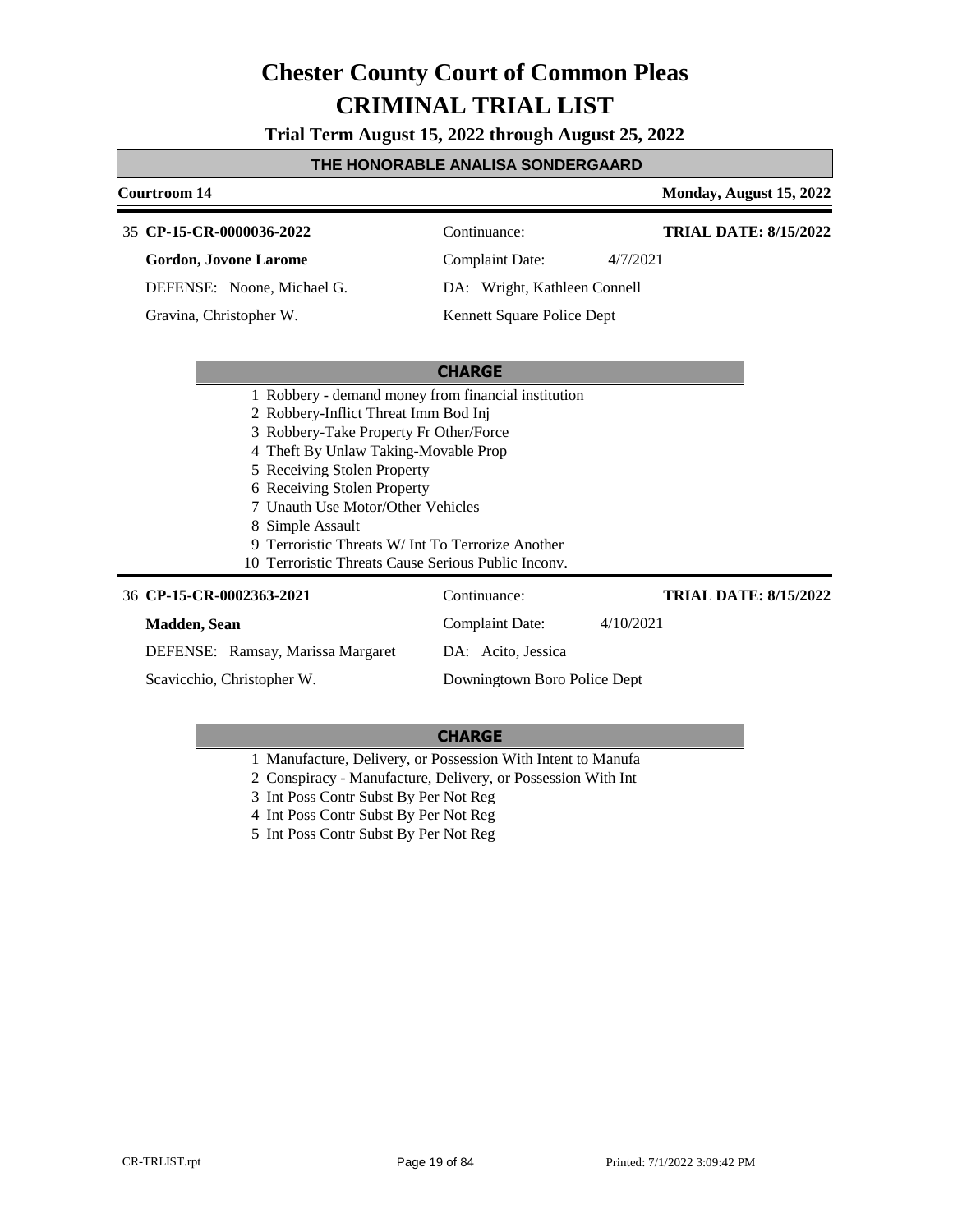**Trial Term August 15, 2022 through August 25, 2022**

#### **THE HONORABLE ANALISA SONDERGAARD**

#### **Courtroom 14 Monday, August 15, 2022 CP-15-CR-0003433-2021** 37 Continuance: **Miller, Alexander Dylan** DEFENSE: Lora, Christine Pierce Complaint Date: 4/21/2021 DA: Pescatore, Santina Rose PSP - Avondale **TRIAL DATE: 8/15/2022** Finnegan, Daniel P.

#### **CHARGE**

- 1 DUI: Controlled Substance Impaired Ability 1st Offense
- 2 Int Poss Contr Subst By Per Not Reg
- 3 Use/Poss Of Drug Paraph
- 4 Driv While Oper Priv Susp Or Revoked
- 5 Operat Veh W/O Valid Inspect
- 6 Evidence Of Emission Inspection
- 7 Driving W/O A License
- 8 Restrictions on Alcoholic Beverages

#### **CP-15-CR-0002325-2021** 38 Continuance:

### **Hart, Donald Solomon**

DEFENSE: Filipi, Nikola

Decarlo, Christopher M.

Complaint Date: 4/26/2021 DA: Pescatore, Santina Rose

Tredyffrin Twp Police Dept

#### **CHARGE**

- 1 Aggravated Assault Attempts to cause or causes BI to desi
- 2 DUI: Controlled Substance Impaired Ability 1st Offense
- 3 Int Poss Contr Subst By Per Not Reg

| 39 CP-15-CR-0003634-2021         | Continuance:                             | <b>TRIAL DATE: 8/15/2022</b> |
|----------------------------------|------------------------------------------|------------------------------|
| Wunschel, Michael J.             | Complaint Date:                          | 5/4/2021                     |
| DEFENSE: Bruno, Erin Nicole Book | DA: Wright, Kathleen Connell             |                              |
| Cooper, Joseph F.                | Southern Chester Co Regional Police Dept |                              |

#### **CHARGE**

1 Int Poss Contr Subst By Per Not Reg

2 Use/Poss Of Drug Paraph

**TRIAL DATE: 8/15/2022**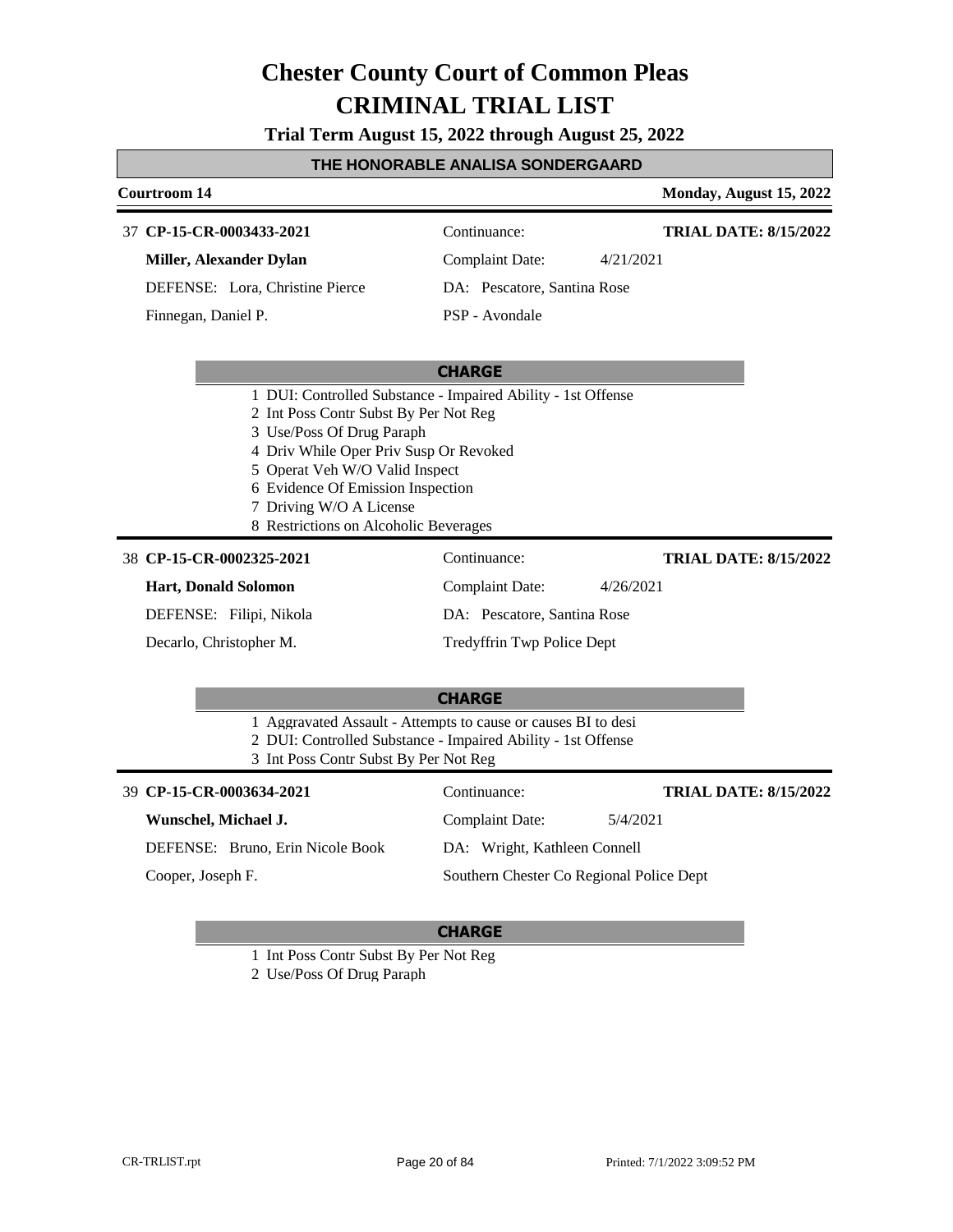**Trial Term August 15, 2022 through August 25, 2022**

#### **THE HONORABLE ANALISA SONDERGAARD**

| Courtroom 14                                                                                                                                                                                                |                                                              | Monday, August 15, 2022      |  |
|-------------------------------------------------------------------------------------------------------------------------------------------------------------------------------------------------------------|--------------------------------------------------------------|------------------------------|--|
| 40 CP-15-CR-0003040-2021                                                                                                                                                                                    | Continuance:                                                 | <b>TRIAL DATE: 8/15/2022</b> |  |
| <b>Noon, Brandon Wayne</b>                                                                                                                                                                                  | <b>Complaint Date:</b><br>5/28/2021                          |                              |  |
| <b>DEFENSE:</b>                                                                                                                                                                                             | DA: Wright, Kathleen Connell                                 |                              |  |
| Warren, Isaac A.                                                                                                                                                                                            | PSP - Avondale                                               |                              |  |
|                                                                                                                                                                                                             | <b>CHARGE</b>                                                |                              |  |
| 1 Marijuana-Small Amt Personal Use<br>2 Use/Poss Of Drug Paraph<br>3 Driv While Oper Priv Susp Or Revoked                                                                                                   |                                                              |                              |  |
| 41 CP-15-CR-0003520-2021                                                                                                                                                                                    | Continuance:                                                 | <b>TRIAL DATE: 8/15/2022</b> |  |
| Peterson, Joshua Ian                                                                                                                                                                                        | <b>Complaint Date:</b><br>6/9/2021                           |                              |  |
| DEFENSE: Bruno, Erin Nicole Book                                                                                                                                                                            | DA: Wright, Kathleen Connell                                 |                              |  |
| Gassenmeyer, Tara E.                                                                                                                                                                                        | PSP - Avondale                                               |                              |  |
|                                                                                                                                                                                                             | <b>CHARGE</b>                                                |                              |  |
| 1 Int Poss Contr Subst By Per Not Reg<br>2 Int Poss Contr Subst By Per Not Reg                                                                                                                              |                                                              |                              |  |
| 3 Use/Poss Of Drug Paraph<br>5 Careless Driving<br>6 No Rear Lights<br>7 No Rear Lights<br>8 DUI: Controlled Substance - Schedule 1 - 1st Offense<br>9 DUI: Controlled Substance - Metabolite - 1st Offense | 4 DUI: Controlled Substance - Impaired Ability - 1st Offense |                              |  |
| 42 CP-15-CR-0002335-2021                                                                                                                                                                                    | Continuance:                                                 | <b>TRIAL DATE: 8/15/2022</b> |  |
| <b>Peoples, Davon Marquise</b>                                                                                                                                                                              | Complaint Date:<br>6/11/2021                                 |                              |  |
| DEFENSE: Hasson, Anthony                                                                                                                                                                                    | DA: Barraza, Carlos Alberto                                  |                              |  |
| Thompson, Joseph F.                                                                                                                                                                                         | Coatesville City Police Dept                                 |                              |  |

- 1 Criminal Homicide
- 2 Criminal Attempt Criminal Homicide
- 3 Aggravated Assault Attempts to cause SBI or causes injury
- 4 Aggravated Assault Attempts to cause or causes BI with d
- 5 Possession Of Firearm Prohibited
- 6 Firearms Not To Be Carried W/O License
- 7 Simple Assault
- 8 Simple Assault
- 9 Possession Of Weapon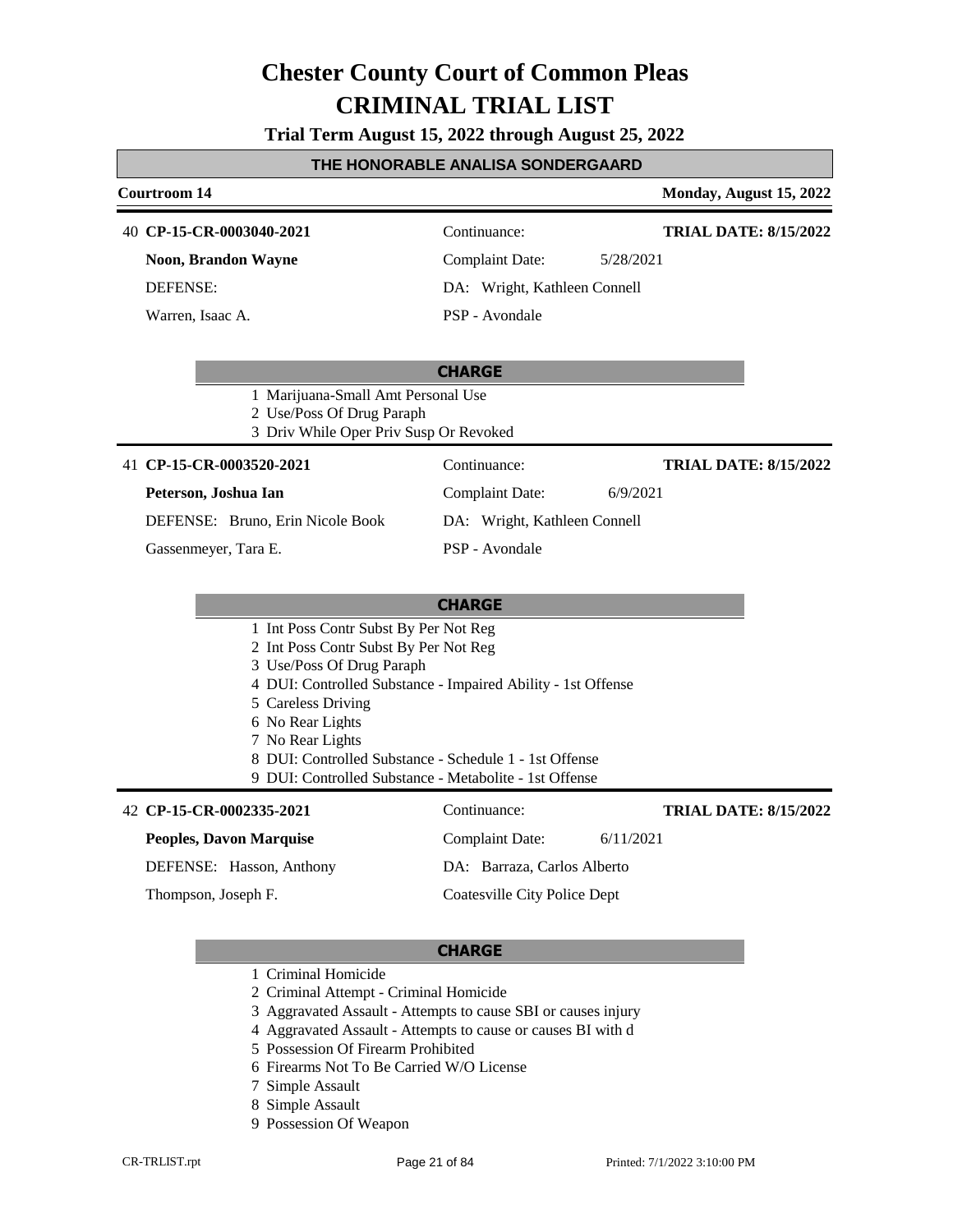**Trial Term August 15, 2022 through August 25, 2022**

### **THE HONORABLE ANALISA SONDERGAARD**

| <u>I NE HUNURABLE ANALISA SUNDERGAARD</u>                                                                                                                                                                                                                                                                                                                                                                                                |                              |                              |  |
|------------------------------------------------------------------------------------------------------------------------------------------------------------------------------------------------------------------------------------------------------------------------------------------------------------------------------------------------------------------------------------------------------------------------------------------|------------------------------|------------------------------|--|
| <b>Courtroom 14</b>                                                                                                                                                                                                                                                                                                                                                                                                                      |                              | Monday, August 15, 2022      |  |
| 43 CP-15-CR-0002959-2021                                                                                                                                                                                                                                                                                                                                                                                                                 | Continuance:                 | <b>TRIAL DATE: 8/15/2022</b> |  |
| <b>Johnson, Brian Everette</b>                                                                                                                                                                                                                                                                                                                                                                                                           | <b>Complaint Date:</b>       | 6/21/2021                    |  |
| DEFENSE: Filipi, Nikola                                                                                                                                                                                                                                                                                                                                                                                                                  | DA: Pescatore, Santina Rose  |                              |  |
| Hollenbach, Jeremy C.                                                                                                                                                                                                                                                                                                                                                                                                                    | PSP - Avondale               |                              |  |
|                                                                                                                                                                                                                                                                                                                                                                                                                                          | <b>CHARGE</b>                |                              |  |
| 1 Int Poss Contr Subst By Per Not Reg<br>2 Use/Poss Of Drug Paraph<br>3 Dr Unregist Veh<br>4 Driv While Oper Priv Susp Or Revoked<br>5 Violation Of Use Of Certif Of Inspection<br>6 Fail To Carry Regist                                                                                                                                                                                                                                |                              |                              |  |
| 44 CP-15-CR-0002937-2021                                                                                                                                                                                                                                                                                                                                                                                                                 | Continuance:                 | <b>TRIAL DATE: 8/15/2022</b> |  |
| <b>Hanley, Ryan Michael</b>                                                                                                                                                                                                                                                                                                                                                                                                              | <b>Complaint Date:</b>       | 6/24/2021                    |  |
| DEFENSE: Lesniak, Joseph Patrick                                                                                                                                                                                                                                                                                                                                                                                                         | DA: Wright, Kathleen Connell |                              |  |
| Fulmer, Rebecca N.                                                                                                                                                                                                                                                                                                                                                                                                                       | Tredyffrin Twp Police Dept   |                              |  |
| <b>CHARGE</b><br>1 Recklessly Endangering Another Person<br>2 DUI: Controlled Substance - Impaired Ability - 1st Offense<br>3 Int Poss Contr Subst By Per Not Reg<br>4 Int Poss Contr Subst By Per Not Reg<br>5 Int Poss Contr Subst By Per Not Reg<br>6 Accident Involv Damage Attended Vehicle/Prop<br>7 Careless Driving<br>8 Acci Dam To Unattended Veh Or Propert<br>9 Acci Dam To Unattended Veh Or Propert<br>10 Reckless Driving |                              |                              |  |
|                                                                                                                                                                                                                                                                                                                                                                                                                                          |                              |                              |  |
| Lilley, Sherri Ann                                                                                                                                                                                                                                                                                                                                                                                                                       | Complaint Date:              | 7/1/2021                     |  |
| DEFENSE: Bruno, Erin Nicole Book                                                                                                                                                                                                                                                                                                                                                                                                         | DA: Acito, Jessica           |                              |  |
| Hoban, James J. Jr.                                                                                                                                                                                                                                                                                                                                                                                                                      | PSP - Embreeville            |                              |  |

#### **CHARGE**

- 1 Manufacture, Delivery, or Possession With Intent to Manufa
- 2 Criminal Use Of Communication Facility
- 3 Criminal Use Of Communication Facility

Г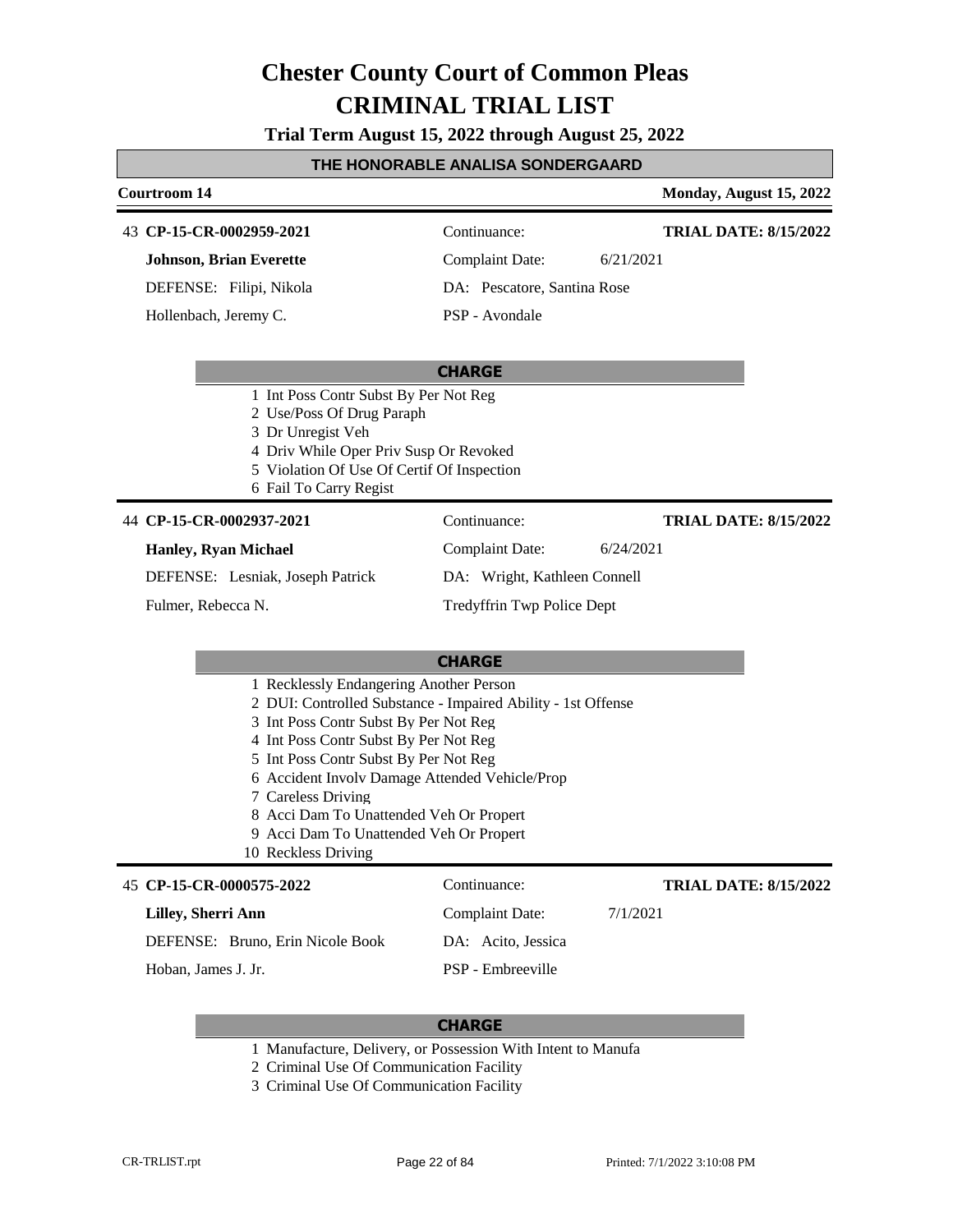#### **Trial Term August 15, 2022 through August 25, 2022**

#### **THE HONORABLE ANALISA SONDERGAARD**

#### **Courtroom 14 Monday, August 15, 2022 CP-15-CR-0003925-2021** 46 Continuance: **Castillo, Breanna** DEFENSE: Book, Erin Nicole Complaint Date: 7/7/2021 DA: Pescatore, Santina Rose **TRIAL DATE: 8/15/2022**

Sedor, Addison J.

PSP - Avondale

#### **CHARGE**

- 1 Receiving Stolen Property
- 2 Retail Theft-Take Mdse
- 3 Retail Theft-Take Mdse

#### **CP-15-CR-0001864-2022** 47 Continuance:

#### **Ginter, Amanda**

DEFENSE: Filipi, Nikola

Dibattista, John T. III

**TRIAL DATE: 8/15/2022**

Complaint Date: 7/7/2021 DA: Chester County District Attorney

Chester County County Detective

- 1 Forgery Alter Writing
- 2 Forgery Alter Writing
- 3 Forgery Alter Writing
- 4 Forgery Alter Writing
- 5 Forgery Alter Writing
- 6 Theft By Decep-False Impression
- 7 Theft By Decep-False Impression
- 8 Theft By Decep-False Impression
- 9 Theft By Decep-False Impression
- 10 Theft By Decep-False Impression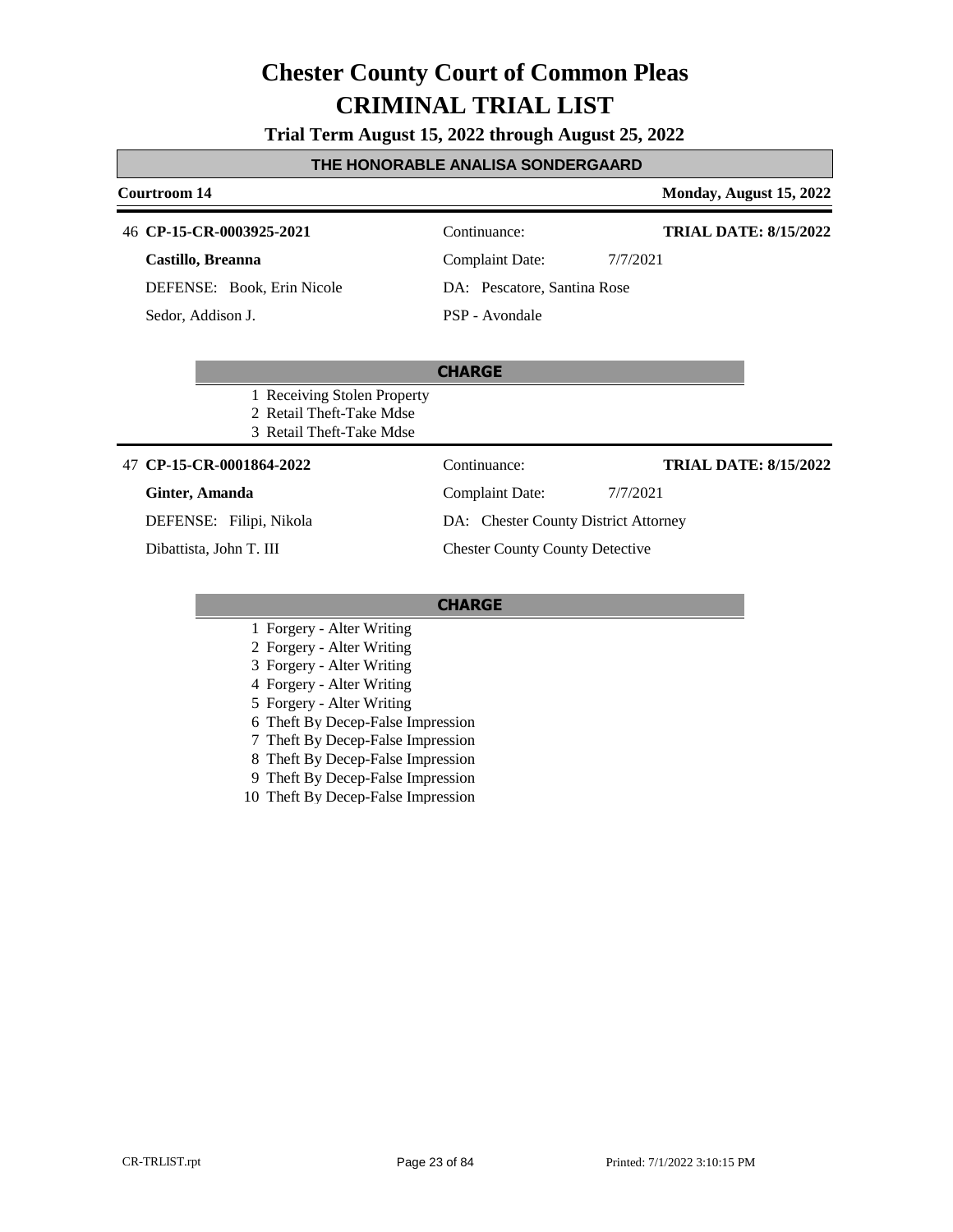**Trial Term August 15, 2022 through August 25, 2022**

#### **THE HONORABLE ANALISA SONDERGAARD**

| <b>Courtroom 14</b>                                                                                                                                                                                                                                                                                                                                                                                                                                                                                           |                                | Monday, August 15, 2022      |  |
|---------------------------------------------------------------------------------------------------------------------------------------------------------------------------------------------------------------------------------------------------------------------------------------------------------------------------------------------------------------------------------------------------------------------------------------------------------------------------------------------------------------|--------------------------------|------------------------------|--|
| 48 CP-15-CR-0002819-2021                                                                                                                                                                                                                                                                                                                                                                                                                                                                                      | Continuance:                   | <b>TRIAL DATE: 8/15/2022</b> |  |
| <b>Carroll-Burnett, Armon Unique</b>                                                                                                                                                                                                                                                                                                                                                                                                                                                                          | <b>Complaint Date:</b>         | 7/9/2021                     |  |
| DEFENSE: Davis, William McFadden                                                                                                                                                                                                                                                                                                                                                                                                                                                                              | DA: Yurick, Zachary            |                              |  |
| Pierce, Kevin                                                                                                                                                                                                                                                                                                                                                                                                                                                                                                 | S Coatesville Boro Police Dept |                              |  |
|                                                                                                                                                                                                                                                                                                                                                                                                                                                                                                               | <b>CHARGE</b>                  |                              |  |
| 1 Unlawful Contact With Minor - Sexual Offenses<br>2 Unlawful Contact With Minor - Sexual Offenses<br>3 Unlawful Contact With Minor - Sexual Offenses<br>4 Indecent Assault Person Less than 13 Years of Age<br>5 Corruption Of Minors - Defendant Age 18 or Above<br>6 Corruption Of Minors - Defendant Age 18 or Above<br>7 Corruption Of Minors - Defendant Age 18 or Above<br>8 Indecent Assault Forcible Compulsion<br>9 Indecent Assault Forcible Compulsion<br>10 Indecent Assault Forcible Compulsion |                                |                              |  |
| 48 CP-15-CR-0002369-2021                                                                                                                                                                                                                                                                                                                                                                                                                                                                                      | Continuance:                   | <b>TRIAL DATE: 8/15/2022</b> |  |
| Carroll-Burnett, Armon Unique                                                                                                                                                                                                                                                                                                                                                                                                                                                                                 | <b>Complaint Date:</b>         | 7/8/2021                     |  |
| DEFENSE: Filipi, Nikola                                                                                                                                                                                                                                                                                                                                                                                                                                                                                       | DA: Macaulay, Kaitlyn Ruth     |                              |  |

Shave, Jonathan A.

#### **CHARGE**

Coatesville City Police Dept

- 1 Manufacture, Delivery, or Possession With Intent to Manufa
- 2 Manufacture, Delivery, or Possession With Intent to Manufa
- 3 Manufacture, Delivery, or Possession With Intent to Manufa
- 4 Manufacture, Delivery, or Possession With Intent to Manufa
- 5 Manufacture, Delivery, or Possession With Intent to Manufa
- 6 Manufacture, Delivery, or Possession With Intent to Manufa
- 7 Int Poss Contr Subst By Per Not Reg
- 8 Int Poss Contr Subst By Per Not Reg
- 9 Int Poss Contr Subst By Per Not Reg
- 10 Int Poss Contr Subst By Per Not Reg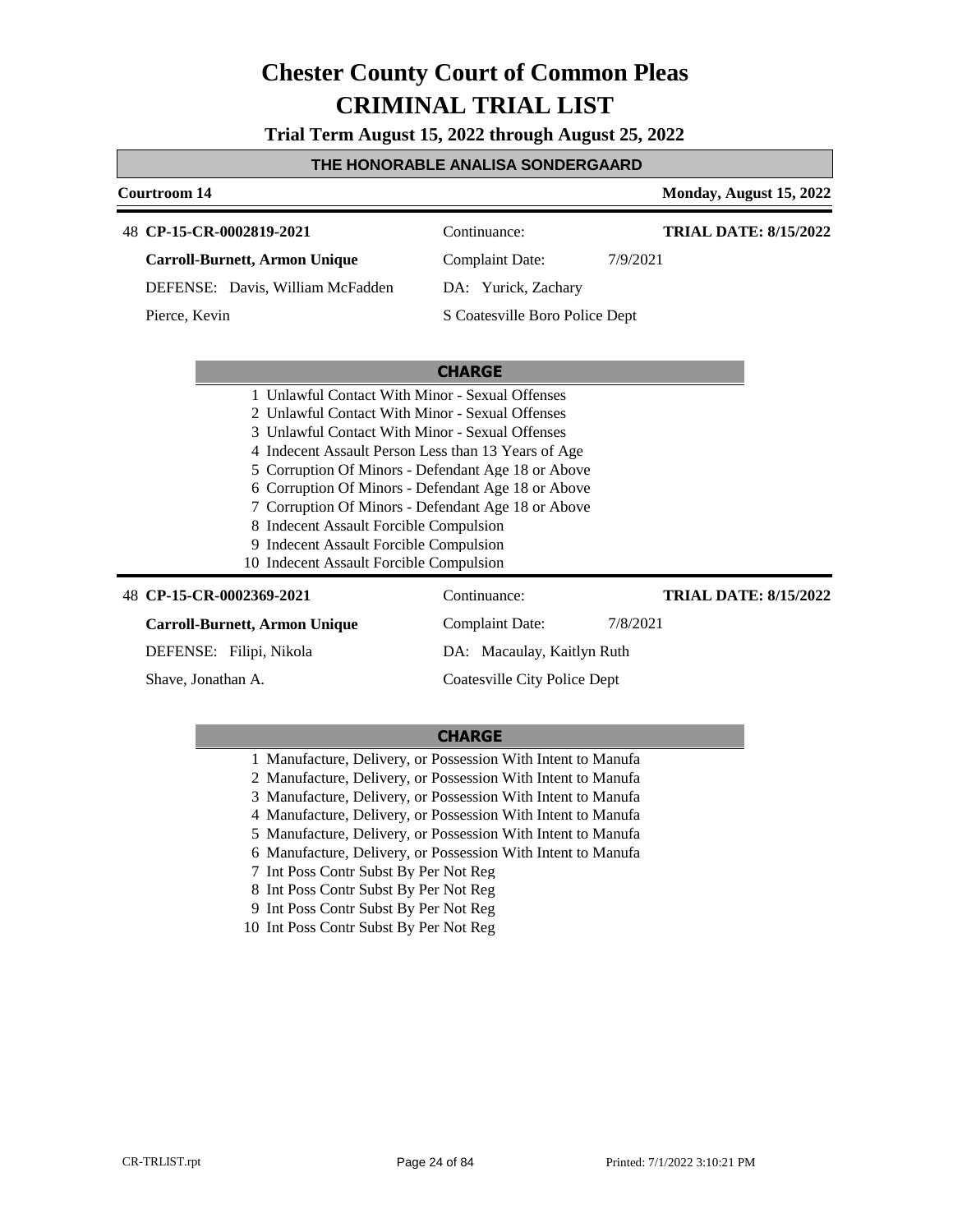**Trial Term August 15, 2022 through August 25, 2022**

#### **THE HONORABLE ANALISA SONDERGAARD**

#### **Courtroom 14 Monday, August 15, 2022 CP-15-CR-0002596-2021** 49 Continuance: **Green, Randolph Lewis** DEFENSE: Bruno, Erin Nicole Book Complaint Date: 7/11/2021 DA: Wright, Kathleen Connell Coatesville City Police Dept **TRIAL DATE: 8/15/2022** Schreiber, Jennifer A.

#### **CHARGE**

- 1 Criminal Attempt Murder Of The First Degree
- 2 Aggravated Assault Attempts to cause SBI or causes injury
- 3 DUI: Gen Imp/Inc of Driving Safely 2nd Off
- 4 Recklessly Endangering Another Person
- 5 Disorderly Conduct Engage In Fighting
- 6 Reckless Driving
- 7 Aggravated Assault Attempts to cause or causes BI with d
- 8 Simple Assault

#### **CP-15-CR-0002829-2021** 50 Continuance:

**Jimenez, Erick Juarez**

DEFENSE:

Stewart, Jonathon M.

Complaint Date: 7/11/2021 DA: Wright, Kathleen Connell W Whiteland Twp Police Dept

#### **CHARGE**

- 1 DUI: Gen Imp/Inc of Driving Safely 1st Off
- 2 DUI: Highest Rte of Alc (BAC .16+) 1st Off
- 3 Driving W/O A License
- 4 Operat Veh W/O Valid Inspect
- 5 Fail To Keep Right
- 6 Restrictions on Alcoholic Beverages
- 7 DUI: Controlled Substance Combination Alcohol/Drugs -

**TRIAL DATE: 8/15/2022**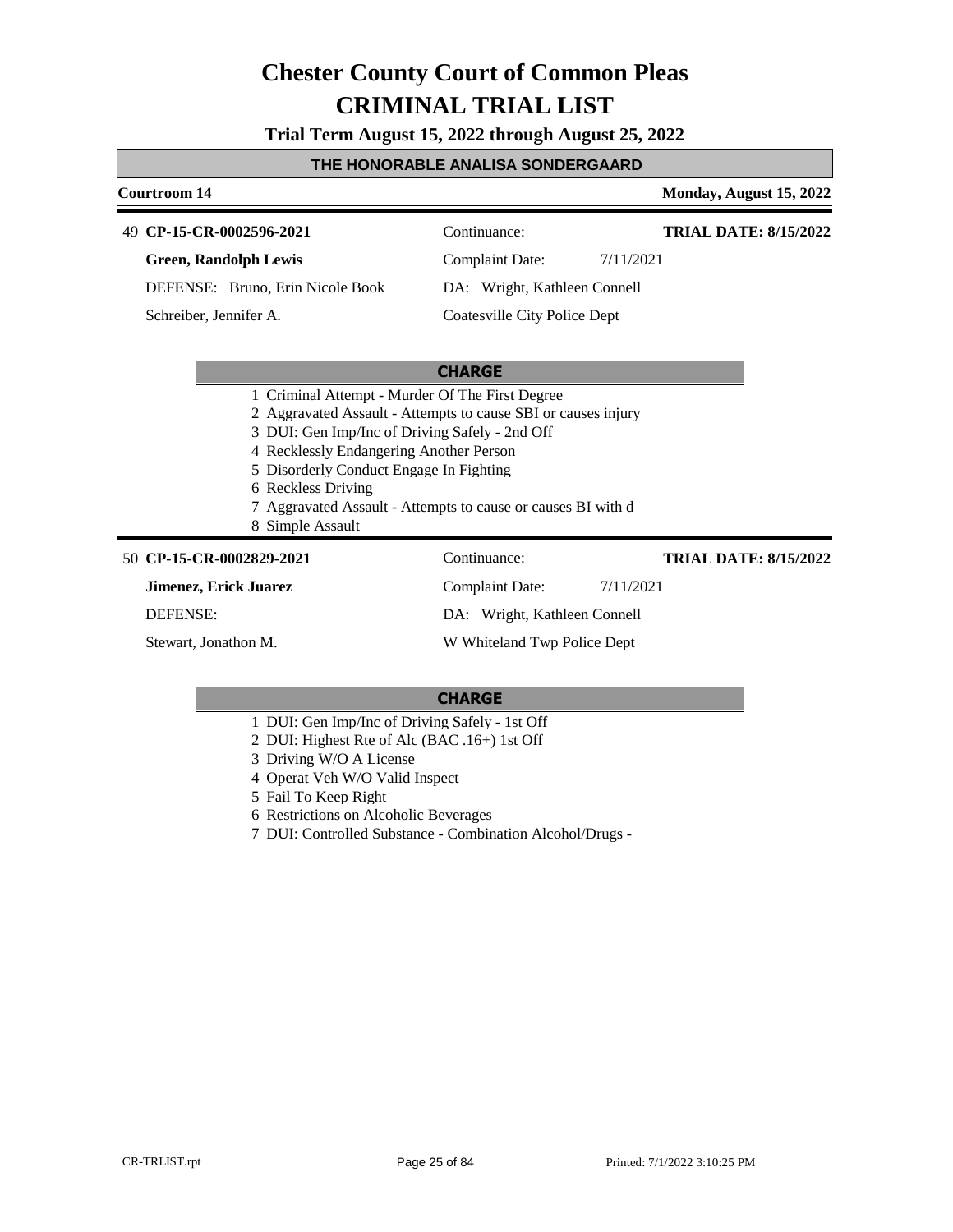**Trial Term August 15, 2022 through August 25, 2022**

#### **THE HONORABLE ANALISA SONDERGAARD**

|                                                                                                                                                                                                                                                                                                                                                                                                     | Courtroom 14                                                                                                                                                                                     |                             | Tuesday, August 16, 2022     |
|-----------------------------------------------------------------------------------------------------------------------------------------------------------------------------------------------------------------------------------------------------------------------------------------------------------------------------------------------------------------------------------------------------|--------------------------------------------------------------------------------------------------------------------------------------------------------------------------------------------------|-----------------------------|------------------------------|
|                                                                                                                                                                                                                                                                                                                                                                                                     | 51 CP-15-CR-0000405-2022                                                                                                                                                                         | Continuance:                | <b>TRIAL DATE: 8/16/2022</b> |
|                                                                                                                                                                                                                                                                                                                                                                                                     | Schwab, Erica L.                                                                                                                                                                                 | <b>Complaint Date:</b>      | 1/14/2022                    |
|                                                                                                                                                                                                                                                                                                                                                                                                     | DEFENSE: Grace, Ryan                                                                                                                                                                             | DA: Pescatore, Santina Rose |                              |
|                                                                                                                                                                                                                                                                                                                                                                                                     | Parkinson, Steven M.                                                                                                                                                                             | Caln Twp Police Dept        |                              |
|                                                                                                                                                                                                                                                                                                                                                                                                     | 1 Conspiracy - Retail Theft-Take Mdse<br>2 Poss Of Marijuana<br>3 Use/Poss Of Drug Paraph<br>4 Receiving Stolen Property<br>5 Receiving Stolen Property<br>6 Conspiracy - Retail Theft-Take Mdse | <b>CHARGE</b>               |                              |
|                                                                                                                                                                                                                                                                                                                                                                                                     | 51 CP-15-CR-0002735-2021                                                                                                                                                                         | Continuance:                | <b>TRIAL DATE: 8/16/2022</b> |
|                                                                                                                                                                                                                                                                                                                                                                                                     | Schwab, Erica L.                                                                                                                                                                                 | <b>Complaint Date:</b>      | 8/15/2021                    |
|                                                                                                                                                                                                                                                                                                                                                                                                     | DEFENSE: Hyde, Ryan L.                                                                                                                                                                           | DA: Pescatore, Santina Rose |                              |
|                                                                                                                                                                                                                                                                                                                                                                                                     | Hill, Andrew                                                                                                                                                                                     | W Chester Boro Police Dept  |                              |
| 1 Forgery - Alter Writing<br>2 Forgery - Alter Writing<br>3 Conspiracy - Forgery - Alter Writing<br>4 Conspiracy - Forgery - Alter Writing<br>5 Theft By Unlaw Taking-Movable Prop<br>6 Theft By Unlaw Taking-Movable Prop<br>7 Conspiracy - Theft By Unlaw Taking-Movable Prop<br>8 Conspiracy - Theft By Unlaw Taking-Movable Prop<br>9 Receiving Stolen Property<br>10 Receiving Stolen Property |                                                                                                                                                                                                  | <b>CHARGE</b>               |                              |
|                                                                                                                                                                                                                                                                                                                                                                                                     |                                                                                                                                                                                                  |                             |                              |
|                                                                                                                                                                                                                                                                                                                                                                                                     | 51 CP-15-CR-0002728-2021                                                                                                                                                                         | Continuance:                | <b>TRIAL DATE: 8/16/2022</b> |
|                                                                                                                                                                                                                                                                                                                                                                                                     | Schwab, Erica L.                                                                                                                                                                                 | <b>Complaint Date:</b>      | 8/5/2021                     |
|                                                                                                                                                                                                                                                                                                                                                                                                     | DEFENSE: Hyde, Ryan L.                                                                                                                                                                           | DA: Pescatore, Santina Rose |                              |
|                                                                                                                                                                                                                                                                                                                                                                                                     | Donkin, Ryan N.                                                                                                                                                                                  | W Chester Boro Police Dept  |                              |

- 1 Theft By Unlaw Taking-Movable Prop
- 2 Receiving Stolen Property
- 3 Unauth Use Motor/Other Vehicles
- 4 Conspiracy Theft By Unlaw Taking-Movable Prop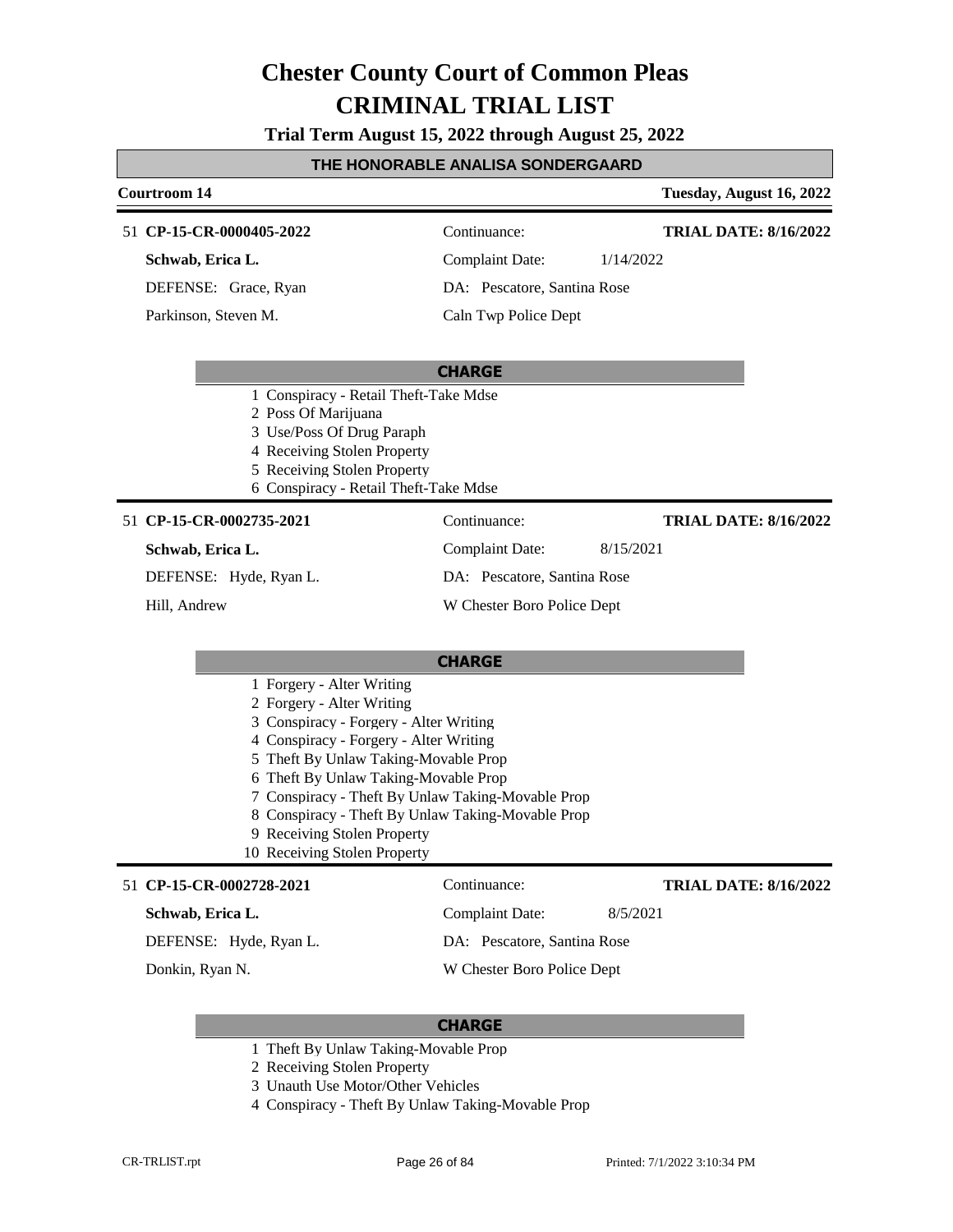**Trial Term August 15, 2022 through August 25, 2022**

#### **THE HONORABLE ANALISA SONDERGAARD**

#### **Courtroom 14 Tuesday, August 16, 2022 CHARGE CP-15-CR-0002860-2021** 51 Continuance: **Schwab, Erica L.** DEFENSE: Hyde, Ryan L. Complaint Date: 7/11/2021 DA: Pescatore, Santina Rose E Brandywine Twp Police Dept **TRIAL DATE: 8/16/2022** Smith, Tanner G. 1 Receiving Stolen Property 2 Int Poss Contr Subst By Per Not Reg 3 Use/Poss Of Drug Paraph **CP-15-CR-0001111-2022** 52 Continuance: **Juarez Castaneda, Maria D.** DEFENSE: Mehok, Kristine C. Complaint Date: 7/13/2021 DA: Chester County District Attorney PSP - Avondale **TRIAL DATE: 8/16/2022** Waters, Ryan N.

#### **CHARGE**

- 1 Reckless Driving
- 2 Proof Of Insurance Req. Produced And Displayed
- 3 DUI: Gen Imp/Inc of Driving Safely 1st Off
- 4 DUI: High Rte of Alc (Bac.10 <.16) 1st Off
- 5 Disregard Traffic Lane (Single)

#### 53 **CP-15-CR-0000650-2022** Continuance:

#### **Monroe, Jasmine Asia Eve**

DEFENSE: Filipi, Nikola

Toll, Jared V.

### DA: Pescatore, Santina Rose

Complaint Date: 7/29/2021

PSP - Avondale

#### **CHARGE**

- 1 DUI: Controlled Substance Impaired Ability 1st Offense
- 2 Careless Driving
- 3 Turning Movements And Required Signals
- 4 Fail To Keep Right
- 5 Not Use Low Beam
- 6 Disregard Traffic Lane (Single)
- 7 DUI: Controlled Substance Schedule 2 or 3 1st Offense
- 8 DUI: Controlled Substance Metabolite 1st Offense

**TRIAL DATE: 8/16/2022**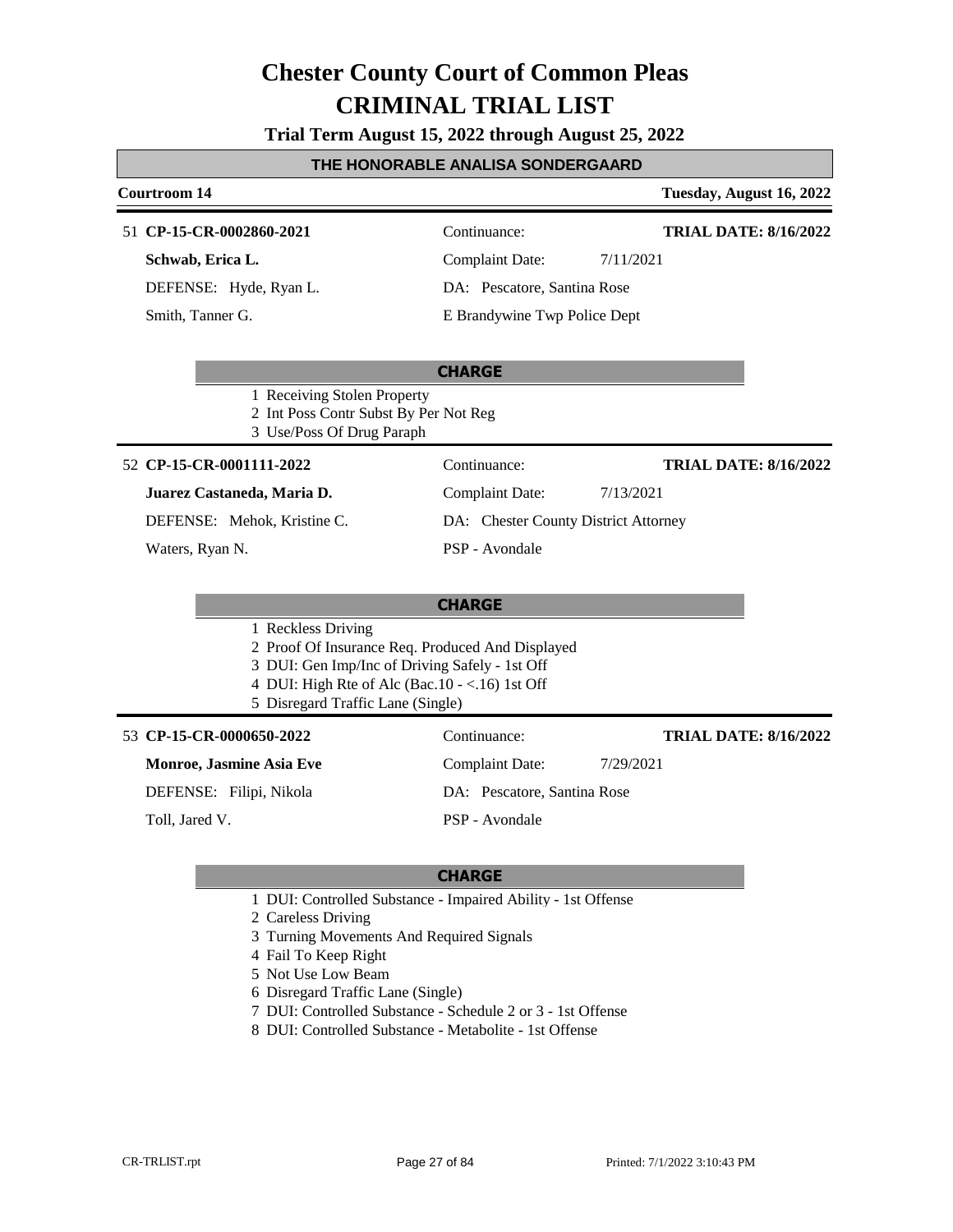**Trial Term August 15, 2022 through August 25, 2022**

#### **THE HONORABLE ANALISA SONDERGAARD**

| <b>Courtroom 14</b>                                                                                                                                                                                                                                    |                                                                                                                  | Tuesday, August 16, 2022     |
|--------------------------------------------------------------------------------------------------------------------------------------------------------------------------------------------------------------------------------------------------------|------------------------------------------------------------------------------------------------------------------|------------------------------|
| 54 CP-15-CR-0003377-2021                                                                                                                                                                                                                               | Continuance:                                                                                                     | <b>TRIAL DATE: 8/16/2022</b> |
| Banks, Maurice O.                                                                                                                                                                                                                                      | <b>Complaint Date:</b><br>8/5/2021                                                                               |                              |
| DEFENSE: Jurs, Kelly Ann                                                                                                                                                                                                                               | DA: Pescatore, Santina Rose                                                                                      |                              |
| Faddis, Melanie J.                                                                                                                                                                                                                                     | W Vincent Twp Police Dept                                                                                        |                              |
|                                                                                                                                                                                                                                                        |                                                                                                                  |                              |
|                                                                                                                                                                                                                                                        | <b>CHARGE</b>                                                                                                    |                              |
| 3 Driving at Safe Speed<br>4 Careless Driving<br>5 Reckless Driving<br>6 Driv While Oper Priv Susp Or Revoked<br>7 Recklessly Endangering Another Person<br>8 Poss Of Marijuana<br>9 Use/Poss Of Drug Paraph<br>10 Restrictions on Alcoholic Beverages | 1 DUI: Controlled Substance - Schedule 1 - 1st Offense<br>2 DUI: Controlled Substance - Metabolite - 1st Offense |                              |
| 55 CP-15-CR-0001074-2022                                                                                                                                                                                                                               | Continuance:                                                                                                     | <b>TRIAL DATE: 8/16/2022</b> |
| <b>Bireley, Vincent Cody</b>                                                                                                                                                                                                                           | <b>Complaint Date:</b><br>3/29/2022                                                                              |                              |
| DEFENSE: Kelly, Evan J.                                                                                                                                                                                                                                | DA: Thurstlic-O'Neill, Michelle Lynn                                                                             |                              |
| Lund. Kristin C.                                                                                                                                                                                                                                       | <b>Chester County County Detective</b>                                                                           |                              |

|  | 1 Corrupt Organizations - Employee |  |
|--|------------------------------------|--|
|--|------------------------------------|--|

- 2 Conspiracy Corrupt Organizations Employee
- 3 Conspiracy Manufacture, Delivery, or Possession With Int
- 4 Conspiracy Manufacture, Delivery, or Possession With Int
- 5 Conspiracy Manufacture, Delivery, or Possession With Int
- 6 Conspiracy Manufacture, Delivery, or Possession With Int
- 7 Conspiracy Manufacture, Delivery, or Possession With Int
- 8 Conspiracy Manufacture, Delivery, or Possession With Int
- 9 Conspiracy Manufacture, Delivery, or Possession With Int
- 10 Conspiracy Manufacture, Delivery, or Possession With Int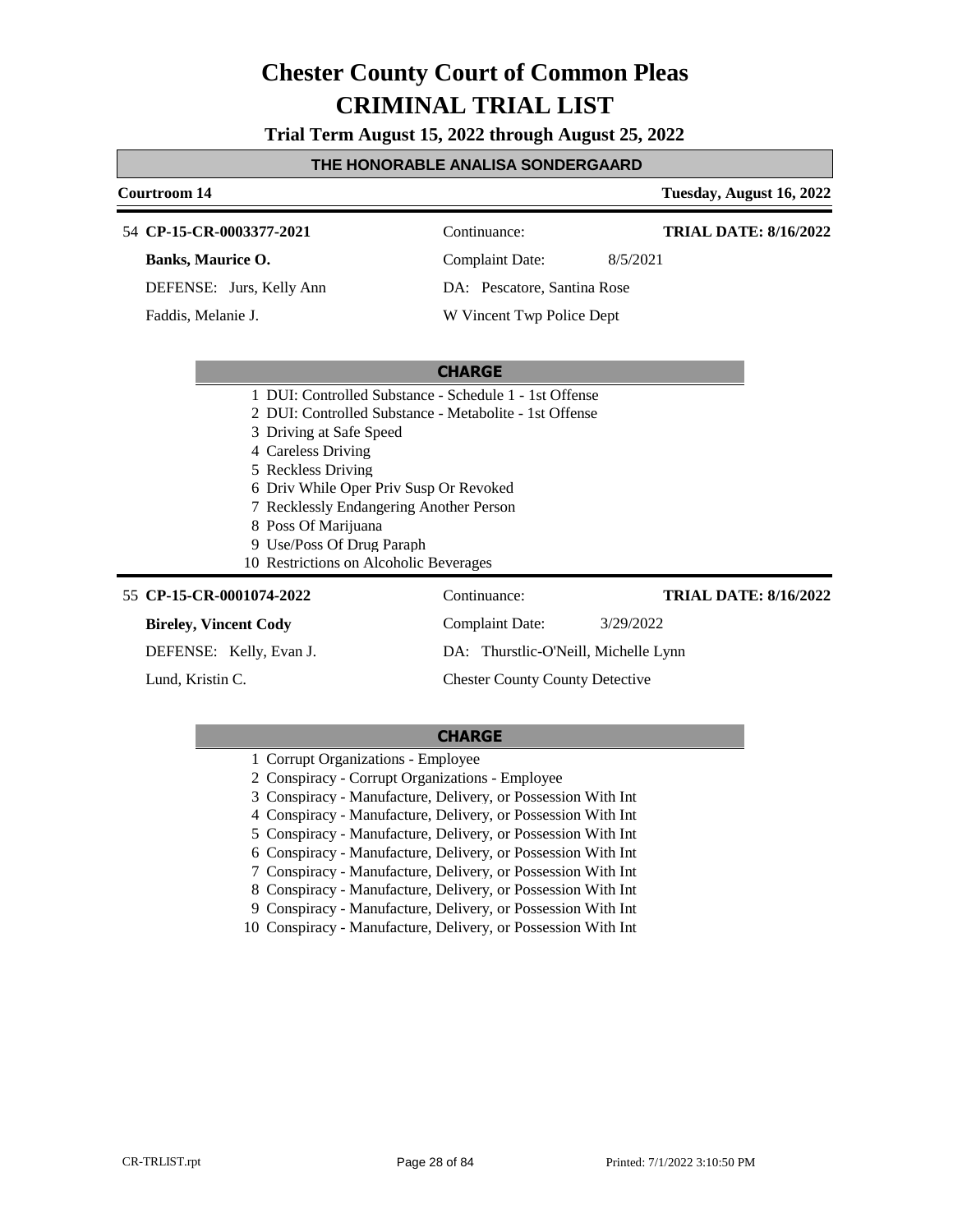**Trial Term August 15, 2022 through August 25, 2022**

#### **THE HONORABLE ANALISA SONDERGAARD**

### **Courtroom 14 Tuesday, August 16, 2022 CHARGE** 55 **CP-15-CR-0001606-2022** Continuance: **Roberts, Michael** DEFENSE: Bruno, Erin Nicole Book Complaint Date: 3/25/2022 DA: Chester County District Attorney Chester County County Detective **TRIAL DATE: 8/16/2022** Lund, Kristin C. 1 Corrupt Organizations - Employee 2 Conspiracy - Corrupt Organizations - Employee 3 Conspiracy - Manufacture, Delivery, or Possession With Int 4 Conspiracy - Deal In Proc Unl Act/Intent To Promote 5 Conspiracy - Deal In Proc Unl Act/Intent To Promote 6 Conspiracy - Deal In Proc Unl Act/Intent To Promote 7 Conspiracy - Deal In Proc Unl Act/Intent To Promote

- 8 Conspiracy Deal In Proc Unl Act/Intent To Promote
- 9 Conspiracy Deal In Proc Unl Act/Intent To Promote
- 10 Conspiracy Deal In Proc Unl Act/Intent To Promote

| 55 CP-15-CR-0000271-2022        | Continuance:                         | <b>TRIAL DATE: 8/16/2022</b> |
|---------------------------------|--------------------------------------|------------------------------|
| McMillan, Joshua Jermine        | Complaint Date:                      | 1/13/2022                    |
| DEFENSE: Duffy, Patrick Timothy | DA: Thurstlic-O'Neill, Michelle Lynn |                              |
| Wisnieski, James T.             | PSP - Lancaster                      |                              |

- 1 Conspiracy Corrupt Organizations
- 2 Conspiracy Corrupt Org-Int/Control In Enterp
- 3 Conspiracy Corrupt Organizations Employee
- 4 Conspiracy Manufacture, Delivery, or Possession With Int
- 5 Manufacture, Delivery, or Possession With Intent to Manufa
- 6 Manufacture, Delivery, or Possession With Intent to Manufa
- 7 Manufacture, Delivery, or Possession With Intent to Manufa
- 8 Manufacture, Delivery, or Possession With Intent to Manufa
- 9 Manufacture, Delivery, or Possession With Intent to Manufa
- 10 Manufacture, Delivery, or Possession With Intent to Manufa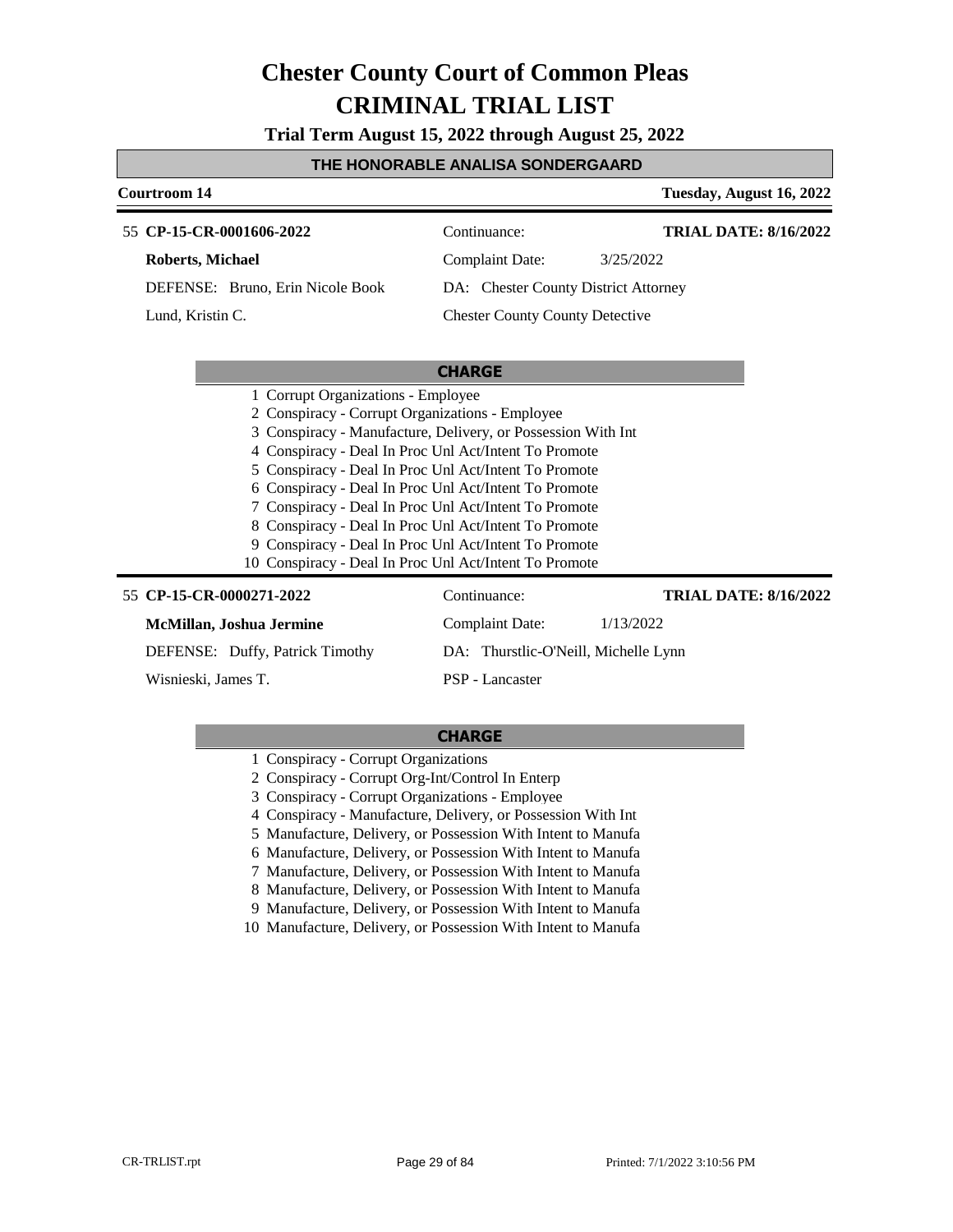**Trial Term August 15, 2022 through August 25, 2022**

#### **THE HONORABLE ANALISA SONDERGAARD**

#### **Courtroom 14 Tuesday, August 16, 2022**

#### 55 **CP-15-CR-0002820-2021** Continuance: **Roberts, Michael Anthony** DEFENSE: Bruno, Erin Nicole Book Complaint Date: 8/10/2021 DA: Thurstlic O'Neill, Michelle Lynn **TRIAL DATE: 8/16/2022**

Gardner, Patrick J.

#### W Whiteland Twp Police Dept

#### **CHARGE**

- 1 DUI: Controlled Substance Schedule 1 1st Offense
- 2 Int Poss Contr Subst By Per Not Reg
- 3 DUI: Controlled Substance Impaired Ability 1st Offense
- 4 DUI: Controlled Substance Schedule 2 or 3 1st Offense
- 5 DUI: Controlled Substance Metabolite 1st Offense

#### 55 **CP-15-CR-0002969-2021** Continuance:

**Roberts, Michael Anthony**

DEFENSE: Bruno, Erin Nicole Book

Lund, Kristin C.

DA: Thurstlic O'Neill, Michelle Lynn

Chester County County Detective

#### **CHARGE**

- 1 Deal In Proc Unl Act/Intent To Promote
- 2 Deal In Proc Unl Act/Intent To Promote
- 3 Deal In Proc Unl Act/Intent To Promote
- 4 Deal In Proc Unl Act/Intent To Promote
- 5 Deal In Proc Unl Act/Intent To Promote
- 6 Deal In Proc Unl Act/Intent To Promote
- 7 Deal In Proc Unl Act/Intent To Promote
- 8 Manufacture, Delivery, or Possession With Intent to Manufa
- 9 Manufacture, Delivery, or Possession With Intent to Manufa
- 10 Manufacture, Delivery, or Possession With Intent to Manufa

Complaint Date: 8/9/2021 **TRIAL DATE: 8/16/2022**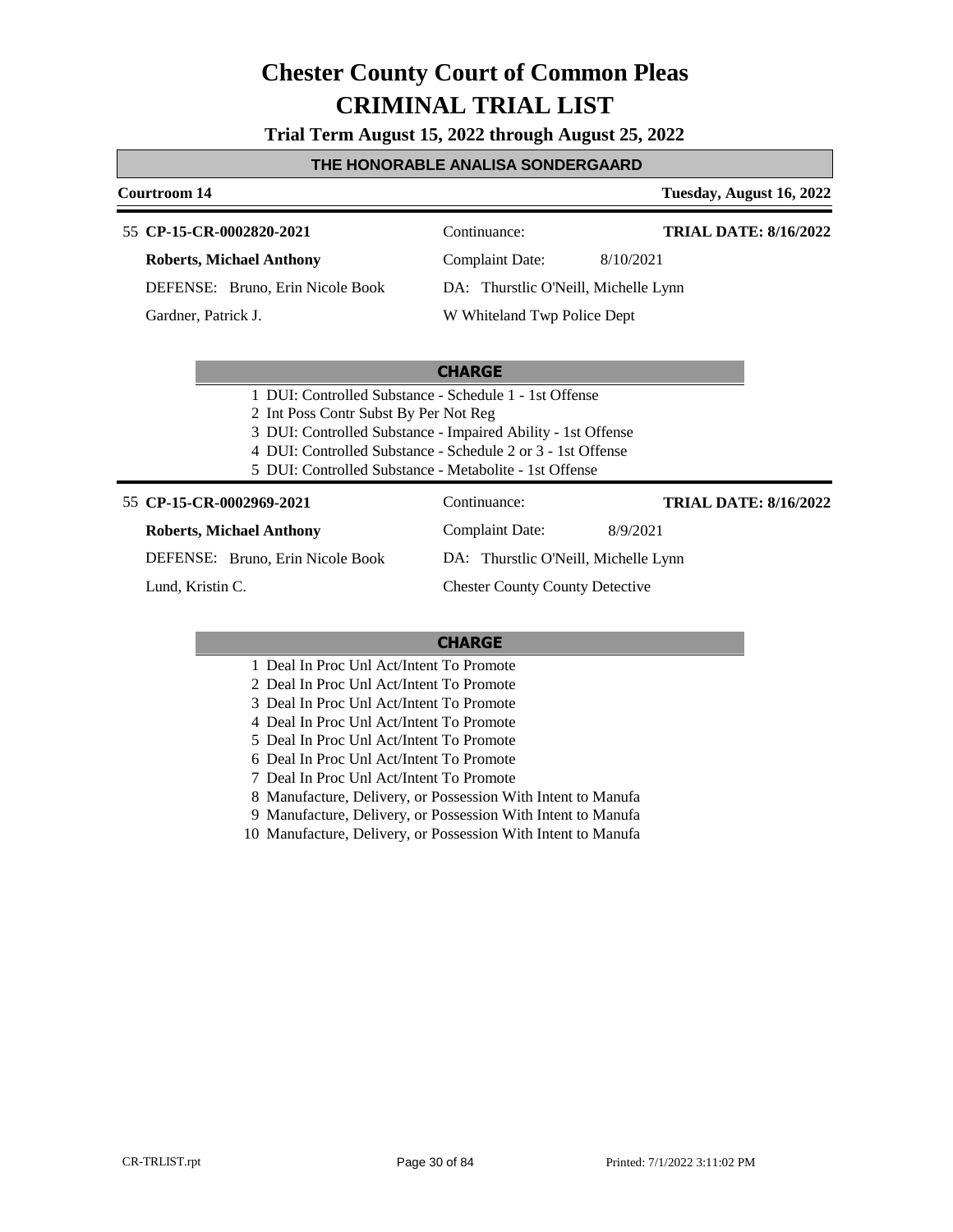**Trial Term August 15, 2022 through August 25, 2022**

### **THE HONORABLE ANALISA SONDERGAARD**

| <b>Courtroom 14</b>                                                                                                                                                                                                                                                                                                                                                                                         |                              | Tuesday, August 16, 2022     |
|-------------------------------------------------------------------------------------------------------------------------------------------------------------------------------------------------------------------------------------------------------------------------------------------------------------------------------------------------------------------------------------------------------------|------------------------------|------------------------------|
| 56 CP-15-CR-0003111-2021                                                                                                                                                                                                                                                                                                                                                                                    | Continuance:                 | <b>TRIAL DATE: 8/16/2022</b> |
| <b>Green, Mark</b>                                                                                                                                                                                                                                                                                                                                                                                          | <b>Complaint Date:</b>       | 8/11/2021                    |
| DEFENSE: McCarthy, Brian Lee                                                                                                                                                                                                                                                                                                                                                                                | DA: Wright, Kathleen Connell |                              |
| Rastegarpanah, Bijan                                                                                                                                                                                                                                                                                                                                                                                        | Psp, Bur Criminal In         |                              |
|                                                                                                                                                                                                                                                                                                                                                                                                             | <b>CHARGE</b>                |                              |
| 1 Theft By Unlaw Taking-Movable Prop<br>2 Criminal Attempt - Theft By Unlaw Taking-Movable Prop<br>3 Receiving Stolen Property<br>4 Identity Theft<br>5 Conspiracy - Identity Theft<br>6 Conspiracy - Identity Theft<br>7 Conspiracy - Identity Theft<br>8 Tamper With Public Record/information<br>9 Conspiracy - Theft By Unlaw Taking-Movable Prop<br>10 Conspiracy - Theft By Unlaw Taking-Movable Prop |                              |                              |
| 57 CP-15-CR-0000843-2022                                                                                                                                                                                                                                                                                                                                                                                    | Continuance:                 | <b>TRIAL DATE: 8/16/2022</b> |
| Potter, Wayne J.                                                                                                                                                                                                                                                                                                                                                                                            | <b>Complaint Date:</b>       | 8/11/2021                    |
| DEFENSE: Filipi, Nikola                                                                                                                                                                                                                                                                                                                                                                                     | DA: Pescatore, Santina Rose  |                              |
| Naylor, Brian L.                                                                                                                                                                                                                                                                                                                                                                                            | PSP - Avondale               |                              |
|                                                                                                                                                                                                                                                                                                                                                                                                             | <b>CHARGE</b>                |                              |
| 1 Recklessly Endangering Another Person<br>2 Disorderly Conduct Hazardous/Physi Off                                                                                                                                                                                                                                                                                                                         |                              |                              |
| 58 CP-15-CR-0001146-2022                                                                                                                                                                                                                                                                                                                                                                                    | Continuance:                 | <b>TRIAL DATE: 8/16/2022</b> |
| <b>Simpers, Daniel Aaron</b>                                                                                                                                                                                                                                                                                                                                                                                | <b>Complaint Date:</b>       | 8/19/2021                    |
| DEFENSE: Lora, Christine Pierce                                                                                                                                                                                                                                                                                                                                                                             | DA: Wright, Kathleen Connell |                              |

Schiltz, Kyle G.

#### **CHARGE**

PSP - Avondale

- 1 Fleeing or Attempting to Elude Officer
- 2 DUI: Gen Imp/Inc of Driving Safely 1st Off
- 3 Driv While Oper Priv Susp Or Revoked
- 4 Careless Driving
- 5 Restrictions on Alcoholic Beverages
- 6 Resist Arrest/Other Law Enforce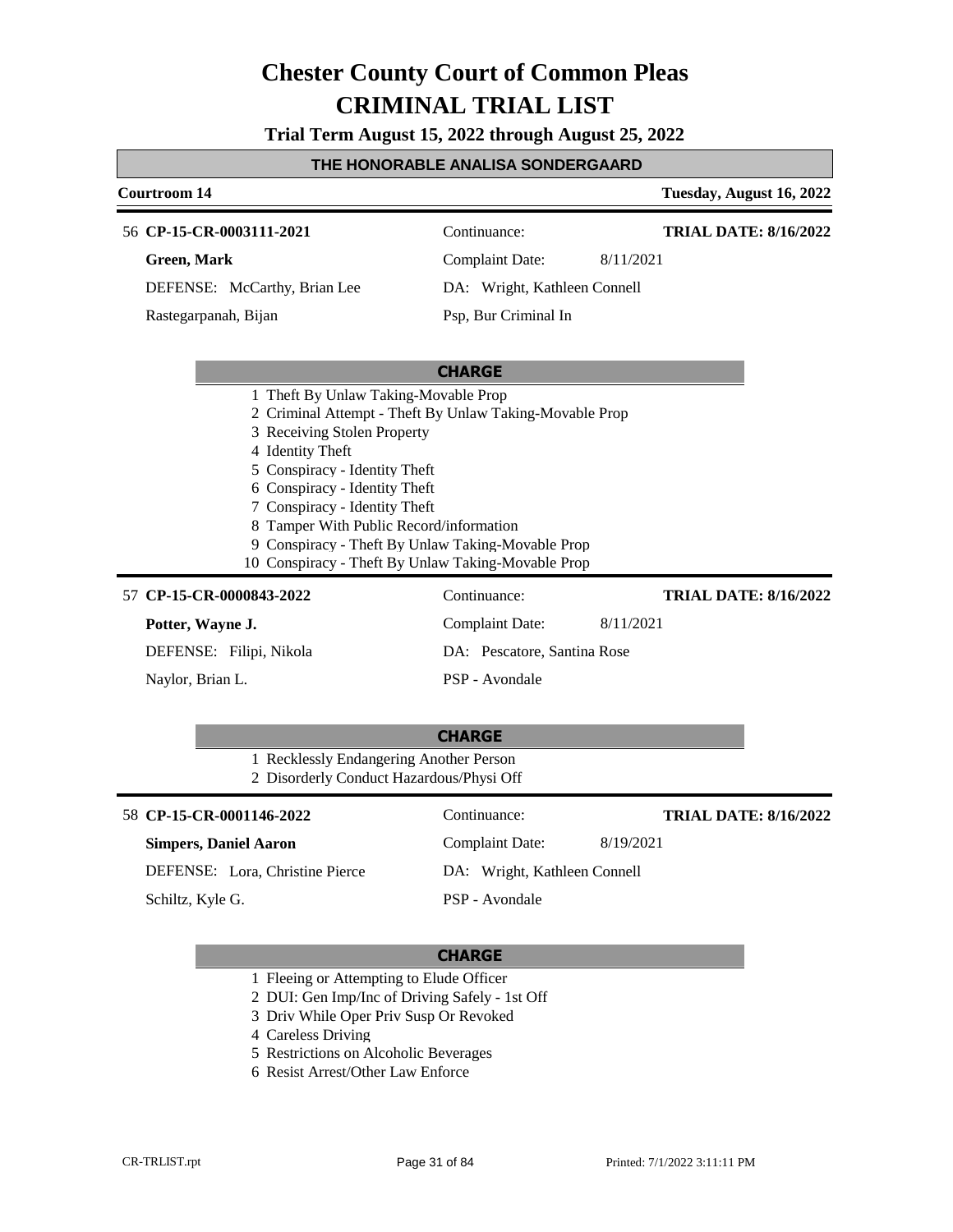**Trial Term August 15, 2022 through August 25, 2022**

#### **THE HONORABLE ANALISA SONDERGAARD**

#### **Courtroom 14 Tuesday, August 16, 2022**

#### **CP-15-CR-0002752-2021** 59 Continuance:

**Beebe, Daniel G.** DEFENSE: Filipi, Nikola Myers, Daniel C.

## Complaint Date: 8/23/2021 DA: Wright, Kathleen Connell

Uwchlan Twp Police Dept

#### **CHARGE**

1 Def Tres Actual Communication To

#### **CP-15-CR-0001170-2022** 60 Continuance:

### **Giles, Ronald James Jr.**

DEFENSE:

Dipaolo, Andrew F.

### Complaint Date: 8/23/2021 DA: Wright, Kathleen Connell Coatesville City Police Dept

#### **CHARGE**

1 Simple Assault

2 Harassment - Subject Other to Physical Contact

3 Terroristic Threats W/ Int To Terrorize Another

#### **CP-15-CR-0003467-2021** 61 Continuance:

#### **Jonnala, Kiran**

DEFENSE: Killian, Lindsay Jean

Affiant

### DA: Ost-Prisco, Thomas

Complaint Date: 8/25/2021

Chester County District Attorney's Office

#### **CHARGE**

- 1 Harassment Course of Conduct W/No Legitimate Purpose
- 2 Harassment Comm. Lewd, Threatening, Etc. Language
- 3 False Reports of Child Abuse
- 4 Unsworn Falsification to Authorities
- 5 False Report Falsely Incriminate Another
- 6 Retaliation Against Witness or Victim

**TRIAL DATE: 8/16/2022**

**TRIAL DATE: 8/16/2022**

**TRIAL DATE: 8/16/2022**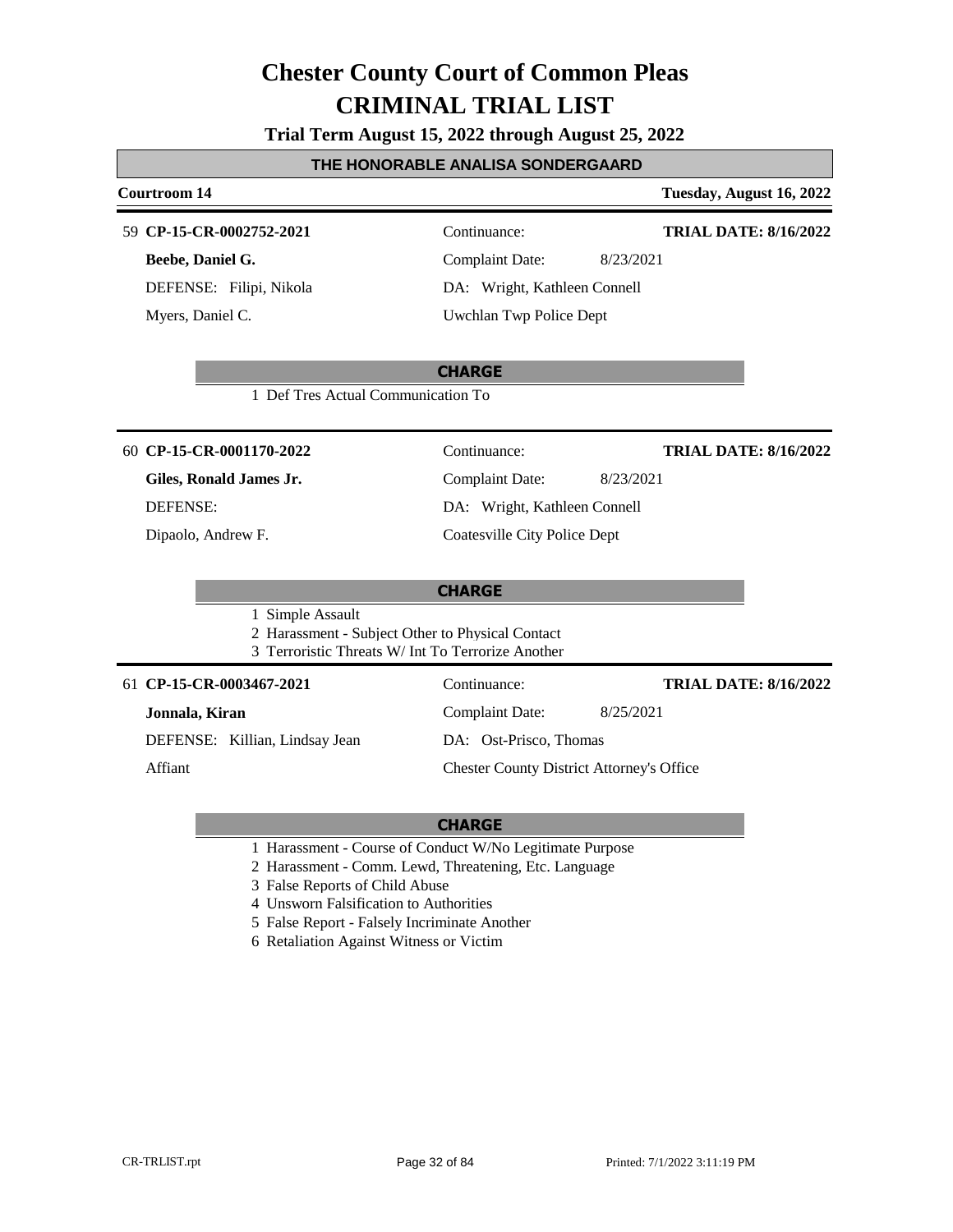**Trial Term August 15, 2022 through August 25, 2022**

#### **THE HONORABLE ANALISA SONDERGAARD**

#### **Courtroom 14 Tuesday, August 16, 2022 CP-15-CR-0003326-2021** 62 Continuance: **Rainey, Mark Stephen Jr.** DEFENSE: Bruno, Erin Nicole Book Complaint Date: 8/26/2021 DA: Wright, Kathleen Connell Phoenixville Boro Police Dept **TRIAL DATE: 8/16/2022** Stabilo, Vincent A.

#### **CHARGE**

- 1 Aggravated Assault Attempts to cause or causes BI with d
- 2 Terroristic Threats W/ Int To Terrorize Another
- 3 Simple Assault
- 4 Harassment Subject Other to Physical Contact
- 5 Recklessly Endangering Another Person
- 6 Recklessly Endangering Another Person
- 7 Poss Instrument Of Crime W/Int
- 8 Simple Assault
- 9 Endangering Welfare of Children Parent/Guardian/Other

| 63 CP-15-CR-0001011-2022   | Continuance:                 | <b>TRIAL DATE: 8/16/2022</b> |
|----------------------------|------------------------------|------------------------------|
| Mullineaux, Richard O.     | Complaint Date:              | 3/9/2022                     |
| DEFENSE: Tinari, Eugene P. | DA: Wright, Kathleen Connell |                              |
| O'Neill, Harry A.          | W Chester Boro Police Dept   |                              |

- 1 Rape Forcible Compulsion
- 2 IDSI Forcible Compulsion
- 3 Sexual Assault
- 4 False Imprisonment
- 5 Indecent Assault Forcible Compulsion
- 6 Indec Asslt-W/O Cons Of Other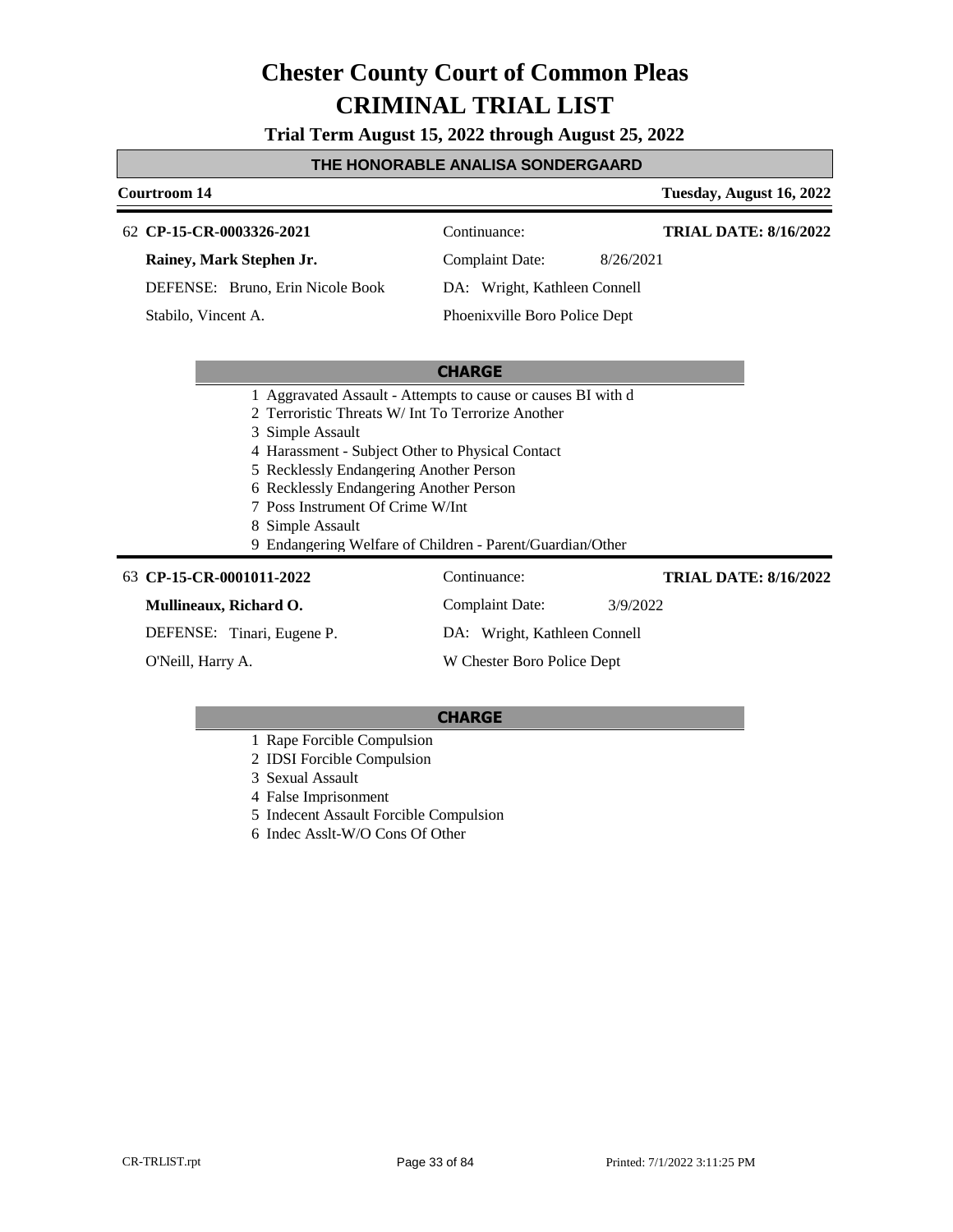**Trial Term August 15, 2022 through August 25, 2022**

#### **THE HONORABLE ANALISA SONDERGAARD**

| Courtroom 14                                                                                                                                                                                                                                                                                                                                                                                                                                                                                                                                                                                                    |                                        | Tuesday, August 16, 2022     |
|-----------------------------------------------------------------------------------------------------------------------------------------------------------------------------------------------------------------------------------------------------------------------------------------------------------------------------------------------------------------------------------------------------------------------------------------------------------------------------------------------------------------------------------------------------------------------------------------------------------------|----------------------------------------|------------------------------|
| 63 CP-15-CR-0002870-2021                                                                                                                                                                                                                                                                                                                                                                                                                                                                                                                                                                                        | Continuance:                           | <b>TRIAL DATE: 8/16/2022</b> |
| <b>Mullineaux, Richard Oastler</b>                                                                                                                                                                                                                                                                                                                                                                                                                                                                                                                                                                              | <b>Complaint Date:</b><br>8/27/2021    |                              |
| DEFENSE: Tinari, Eugene P.                                                                                                                                                                                                                                                                                                                                                                                                                                                                                                                                                                                      | DA: Acito, Jessica                     |                              |
| Rosado, Oscar J.                                                                                                                                                                                                                                                                                                                                                                                                                                                                                                                                                                                                | <b>Chester County County Detective</b> |                              |
|                                                                                                                                                                                                                                                                                                                                                                                                                                                                                                                                                                                                                 |                                        |                              |
|                                                                                                                                                                                                                                                                                                                                                                                                                                                                                                                                                                                                                 | <b>CHARGE</b>                          |                              |
| 1 Manufacture, Delivery, or Possession With Intent to Manufa<br>2 Manufacture, Delivery, or Possession With Intent to Manufa<br>3 Manufacture, Delivery, or Possession With Intent to Manufa<br>4 Manufacture, Delivery, or Possession With Intent to Manufa<br>5 Manufacture, Delivery, or Possession With Intent to Manufa<br>6 Manufacture, Delivery, or Possession With Intent to Manufa<br>7 Manufacture, Delivery, or Possession With Intent to Manufa<br>8 Manufacture, Delivery, or Possession With Intent to Manufa<br>9 Int Poss Contr Subst By Per Not Reg<br>10 Int Poss Contr Subst By Per Not Reg |                                        |                              |
| 64 CP-15-CR-0002018-2022                                                                                                                                                                                                                                                                                                                                                                                                                                                                                                                                                                                        | Continuance:                           | <b>TRIAL DATE: 8/16/2022</b> |
| Hoffman, Kyle Diandrea                                                                                                                                                                                                                                                                                                                                                                                                                                                                                                                                                                                          | Complaint Date:<br>8/30/2021           |                              |
| <b>DEFENSE:</b>                                                                                                                                                                                                                                                                                                                                                                                                                                                                                                                                                                                                 | DA: Chester County District Attorney   |                              |
| Tritz, Andrew J. III<br>Eastrown Twp Police Dept                                                                                                                                                                                                                                                                                                                                                                                                                                                                                                                                                                |                                        |                              |

- 1 Burglary Not Adapted for Overnight Accommodation, No
- 2 Crim Tres-Break Into Structure
- 3 Criminal Mischief Damage Property
- 4 Theft By Unlaw Taking-Movable Prop
- 5 Receiving Stolen Property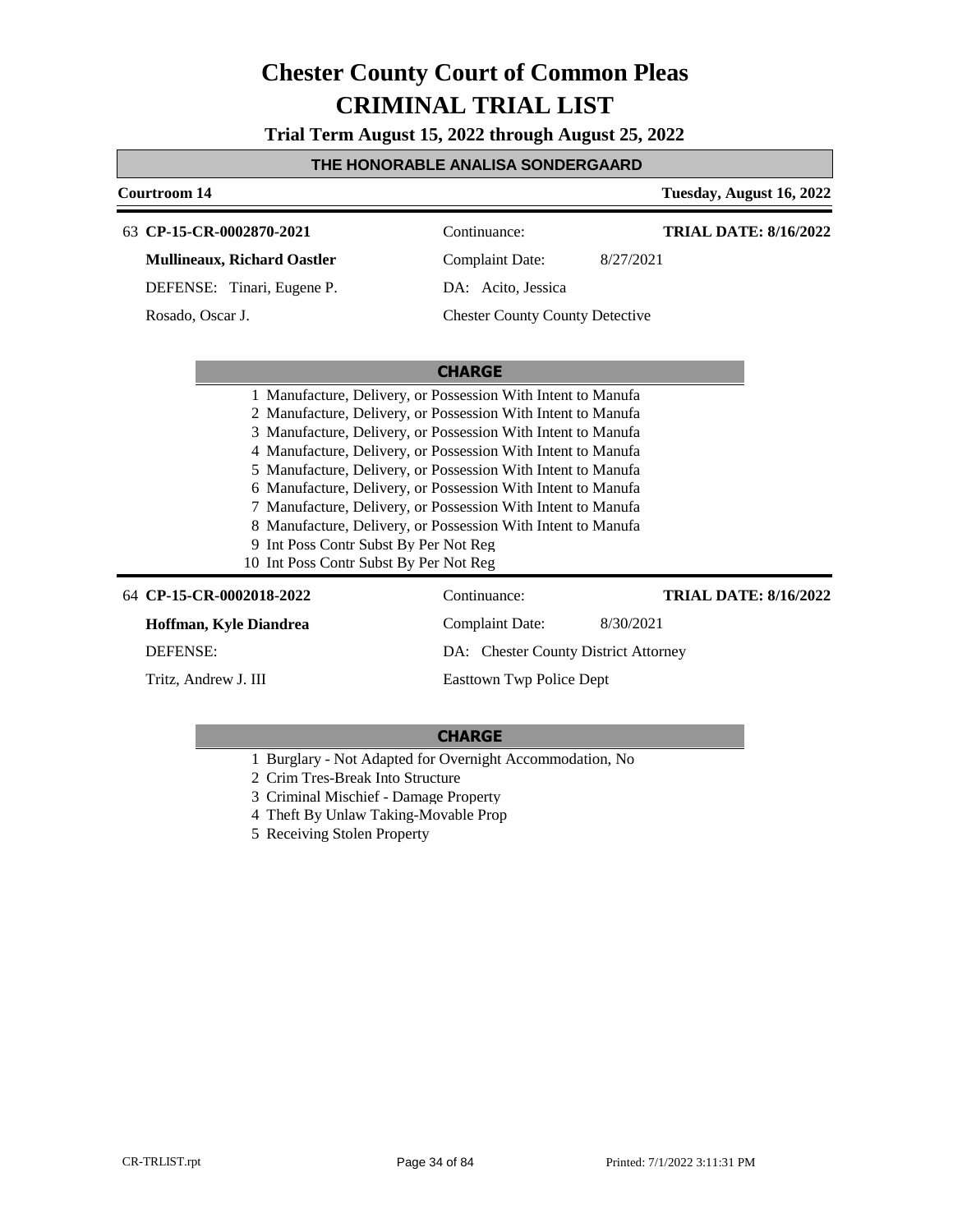**Trial Term August 15, 2022 through August 25, 2022**

#### **THE HONORABLE ANALISA SONDERGAARD**

### **Courtroom 14 Tuesday, August 16, 2022 CHARGE CP-15-CR-0000599-2022** 65 Continuance: **Cutrara, Gerard James** DEFENSE: Deane, Cameron Complaint Date: 9/2/2021 DA: Wright, Kathleen Connell PSP - Montoursville **TRIAL DATE: 8/16/2022** Smith, Ryan E. 1 Fleeing or Attempting to Elude Officer 2 Recklessly Endangering Another Person 3 Careless Driving 4 Duties At Stop Sign

5 Duties At Stop Sign 6 Duties At Stop Sign 7 Turning Movements And Required Signals 8 Not Yield At Rdwy 9 Unsafe Movement/Pass on Right 10 DUI: Controlled Substance - Impaired Ability - 1st Offense 66 CP-15-CR-0003737-2021 Continuance: **Swift, Amy Rebecca** Complaint Date: 9/8/2021 **TRIAL DATE: 8/16/2022**

DEFENSE: Bruno, Erin Nicole Book DA: Pescatore, Santina Rose PSP - Embreeville Frey, Kyle

- 1 DUI: Controlled Substance Schedule 1 1st Offense
- 2 DUI: Controlled Substance Schedule 2 or 3 1st Offense
- 3 DUI: Controlled Substance Impaired Ability 1st Offense
- 4 Turning Movements And Required Signals
- 5 Failure To Stop At Red Signal
- 6 Int Poss Contr Subst By Per Not Reg
- 7 Use/Poss Of Drug Paraph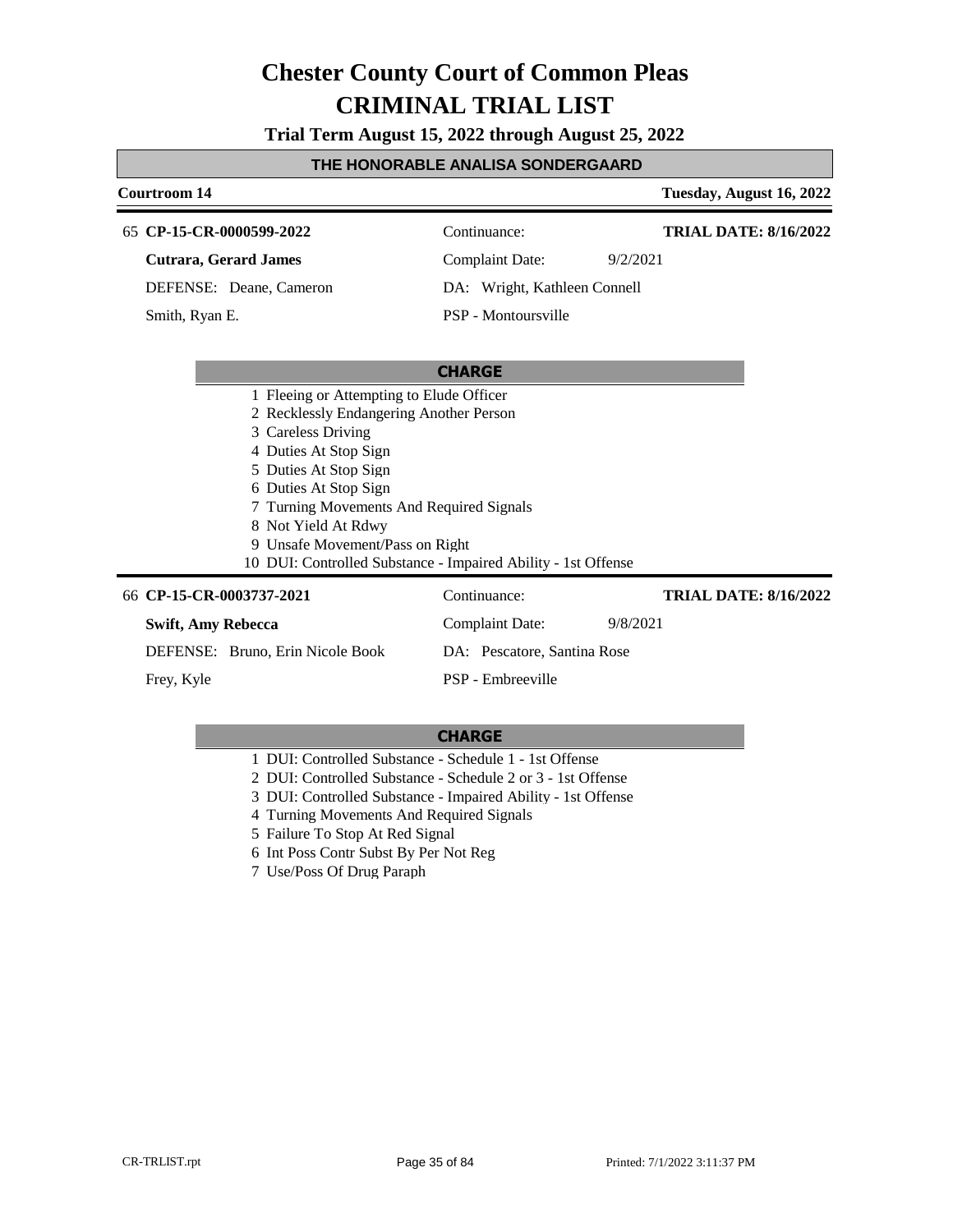**Trial Term August 15, 2022 through August 25, 2022**

#### **THE HONORABLE ANALISA SONDERGAARD**

### **Courtroom 14 Tuesday, August 16, 2022 CHARGE CP-15-CR-0000158-2022** 67 Continuance: **McKeon, Jennafer Eileen** DEFENSE: Bruno, Erin Nicole Book Complaint Date: 9/8/2021 DA: Wright, Kathleen Connell PSP - Embreeville **TRIAL DATE: 8/16/2022** Frey, Kyle 1 DUI: Controlled Substance - Schedule 1 - 1st Offense 2 DUI: Controlled Substance - Schedule 2 or 3 - 1st Offense 3 DUI: Controlled Substance - Metabolite - 1st Offense 4 DUI: Controlled Substance - Impaired Ability - 1st Offense 5 Use/Poss Of Drug Paraph 6 Int Poss Contr Subst By Per Not Reg

- 7 Disregard Traffic Lane (Single)
- 8 Disregard Traffic Lane (Single)
- 9 Disregard Traffic Lane (Single)
- 10 Disregard Traffic Lane (Single)

#### **CP-15-CR-0000277-2022** 68 Continuance: **Ambartsoumian, Garegin** DEFENSE: Bruno, Erin Nicole Book Complaint Date: 9/8/2021 DA: Pescatore, Santina Rose Tredyffrin Twp Police Dept **TRIAL DATE: 8/16/2022** Fulmer, Rebecca N.

#### **CHARGE**

1 DUI: Gen Imp/Inc of Driving Safely - 1st Off

2 Driv While Oper Priv Susp Or Revoked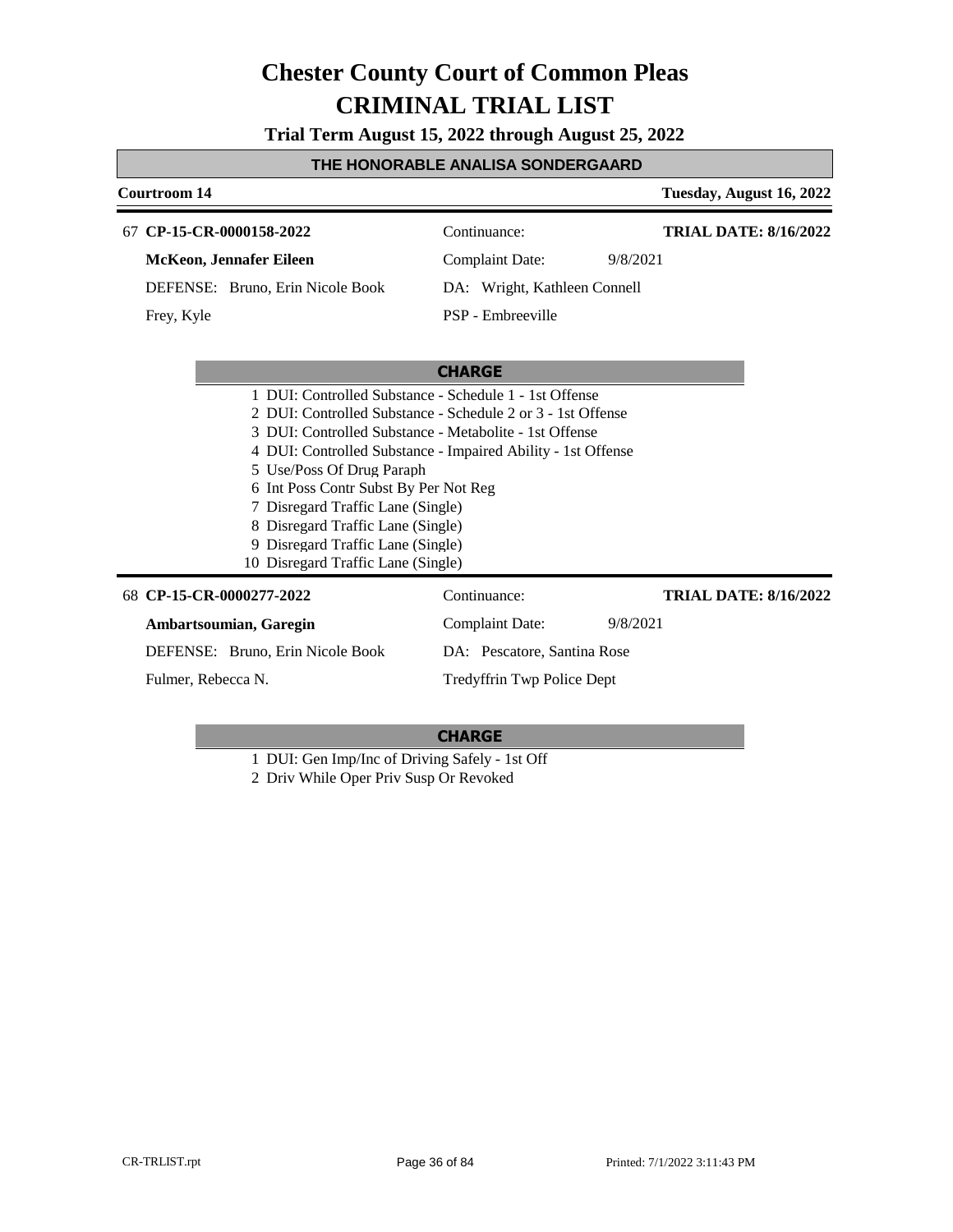**Trial Term August 15, 2022 through August 25, 2022**

#### **THE HONORABLE ANALISA SONDERGAARD**

| <b>Courtroom 14</b>                                                                                                                                                                                                                                                                                                                                                                                                       |                             | Tuesday, August 16, 2022     |
|---------------------------------------------------------------------------------------------------------------------------------------------------------------------------------------------------------------------------------------------------------------------------------------------------------------------------------------------------------------------------------------------------------------------------|-----------------------------|------------------------------|
| 69 CP-15-CR-0000712-2022                                                                                                                                                                                                                                                                                                                                                                                                  | Continuance:                | <b>TRIAL DATE: 8/16/2022</b> |
| White, Justin                                                                                                                                                                                                                                                                                                                                                                                                             | Complaint Date:             | 2/7/2022                     |
| DEFENSE: Noone, Michael G.                                                                                                                                                                                                                                                                                                                                                                                                | DA: Acito, Jessica          |                              |
| O'Connor, Timothy J. Jr.                                                                                                                                                                                                                                                                                                                                                                                                  | PSP - Avondale              |                              |
|                                                                                                                                                                                                                                                                                                                                                                                                                           |                             |                              |
|                                                                                                                                                                                                                                                                                                                                                                                                                           | <b>CHARGE</b>               |                              |
| 2 Manufacture, Delivery, or Possession With Intent to Manufa<br>3 Manufacture, Delivery, or Possession With Intent to Manufa<br>4 Criminal Use Of Communication Facility<br>5 Criminal Use Of Communication Facility<br>6 Criminal Use Of Communication Facility<br>7 Int Poss Contr Subst By Per Not Reg<br>8 Int Poss Contr Subst By Per Not Reg<br>9 Int Poss Contr Subst By Per Not Reg<br>10 Use/Poss Of Drug Paraph |                             |                              |
| 69 CP-15-CR-0000764-2022                                                                                                                                                                                                                                                                                                                                                                                                  | Continuance:                | <b>TRIAL DATE: 8/16/2022</b> |
| <b>White, Justin Nicholas</b>                                                                                                                                                                                                                                                                                                                                                                                             | Complaint Date:             | 10/19/2021                   |
| DEFENSE: Noone, Michael G.                                                                                                                                                                                                                                                                                                                                                                                                | DA: Pescatore, Santina Rose |                              |
| Tomasovich, Joseph R.                                                                                                                                                                                                                                                                                                                                                                                                     | Caln Twp Police Dept        |                              |

- 1 Theft By Fail To Make Req Disp Funds
- 2 Theft By Unlaw Taking-Movable Prop
- 3 Theft By Unlaw Taking-Movable Prop
- 4 Theft By Decep-False Impression
- 5 Theft By Decep-False Impression
- 6 Receiving Stolen Property
- 7 Receiving Stolen Property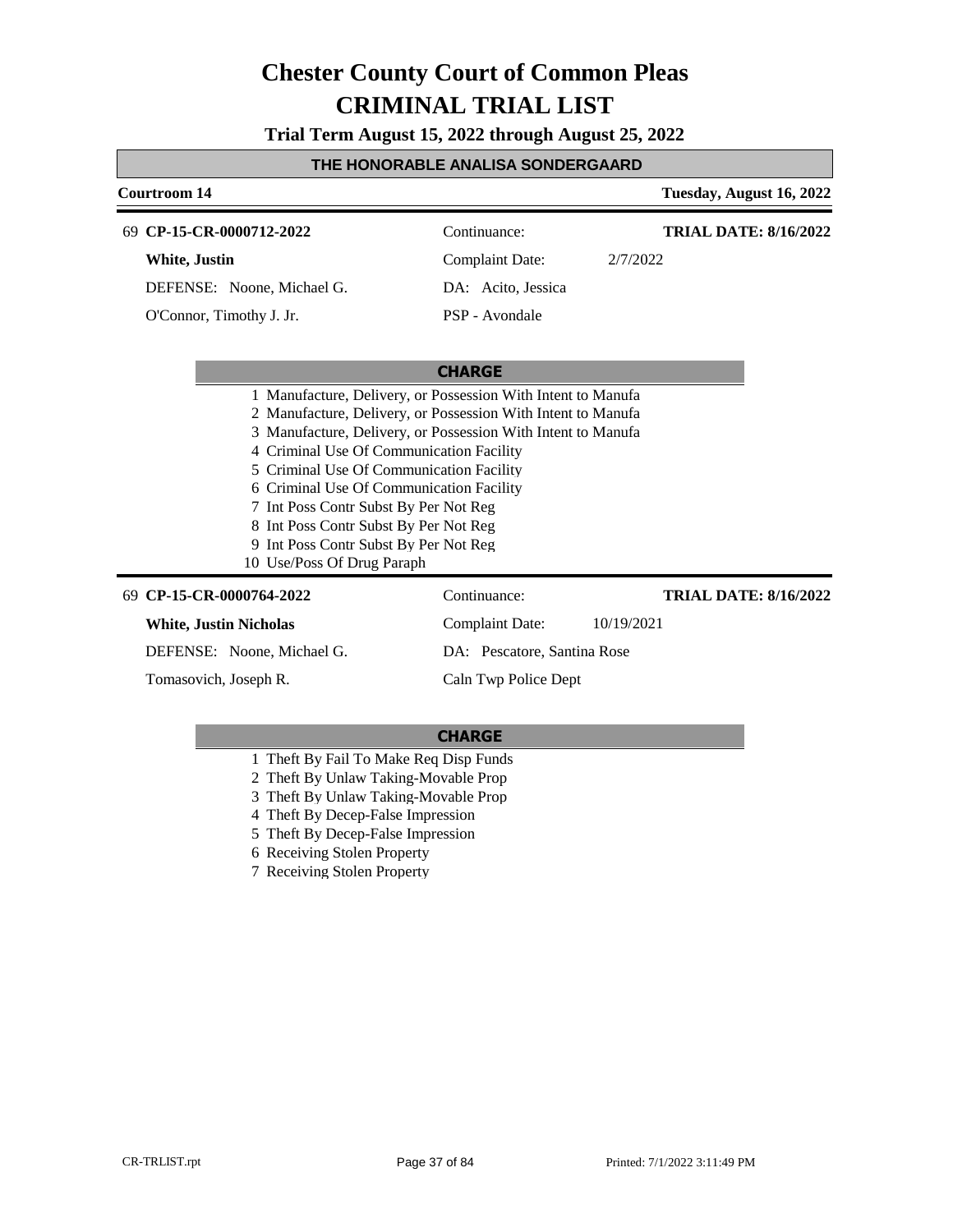**Trial Term August 15, 2022 through August 25, 2022**

#### **THE HONORABLE ANALISA SONDERGAARD**

|    | <b>Courtroom 14</b>                                                                                                                                                                                                                                                                                                                                                                       |                                                           | Tuesday, August 16, 2022     |
|----|-------------------------------------------------------------------------------------------------------------------------------------------------------------------------------------------------------------------------------------------------------------------------------------------------------------------------------------------------------------------------------------------|-----------------------------------------------------------|------------------------------|
| 69 | CP-15-CR-0001164-2022                                                                                                                                                                                                                                                                                                                                                                     | Continuance:                                              | <b>TRIAL DATE: 8/16/2022</b> |
|    | <b>Woodford, Austin Wayne</b>                                                                                                                                                                                                                                                                                                                                                             | <b>Complaint Date:</b>                                    | 10/19/2021                   |
|    | DEFENSE: Filipi, Nikola                                                                                                                                                                                                                                                                                                                                                                   | DA: Pescatore, Santina Rose                               |                              |
|    | Tomasovich, Joseph R.                                                                                                                                                                                                                                                                                                                                                                     | Caln Twp Police Dept                                      |                              |
|    |                                                                                                                                                                                                                                                                                                                                                                                           |                                                           |                              |
|    |                                                                                                                                                                                                                                                                                                                                                                                           | <b>CHARGE</b>                                             |                              |
|    | 1 Conspiracy - Theft By Fail To Make Req Disp Funds<br>2 Conspiracy - Theft By Fail To Make Req Disp Funds<br>3 Receiving Stolen Property<br>4 Receiving Stolen Property<br>6 Receiving Stolen Property<br>7 Receiving Stolen Property<br>8 Theft By Unlaw Taking-Movable Prop<br>9 Conspiracy - Theft By Unlaw Taking-Movable Prop<br>10 Conspiracy - Theft By Unlaw Taking-Movable Prop | 5 Criminal Conspiracy Engaging - Theft By Fail To Make Re |                              |
|    | 69 CP-15-CR-0003171-2021                                                                                                                                                                                                                                                                                                                                                                  | Continuance:                                              | <b>TRIAL DATE: 8/16/2022</b> |
|    | <b>White, Justin Nicholas</b>                                                                                                                                                                                                                                                                                                                                                             | Complaint Date:                                           | 9/10/2021                    |
|    | DEFENSE: Noone, Michael G.                                                                                                                                                                                                                                                                                                                                                                | DA: Acito, Jessica                                        |                              |
|    | Himmel, Eric D.                                                                                                                                                                                                                                                                                                                                                                           | Coatesville City Police Dept                              |                              |

- 1 Manufacture, Delivery, or Possession With Intent to Manufa
- 2 Int Poss Contr Subst By Per Not Reg
- 3 Int Poss Contr Subst By Per Not Reg
- 4 Int Poss Contr Subst By Per Not Reg
- 5 Use/Poss Of Drug Paraph
- 6 Use/Poss Of Drug Paraph
- 7 Use/Poss Of Drug Paraph
- 8 Resist Arrest/Other Law Enforce
- 9 Flight To Avoid Appreh/Trial/Punish
- 10 Criminal Use Of Communication Facility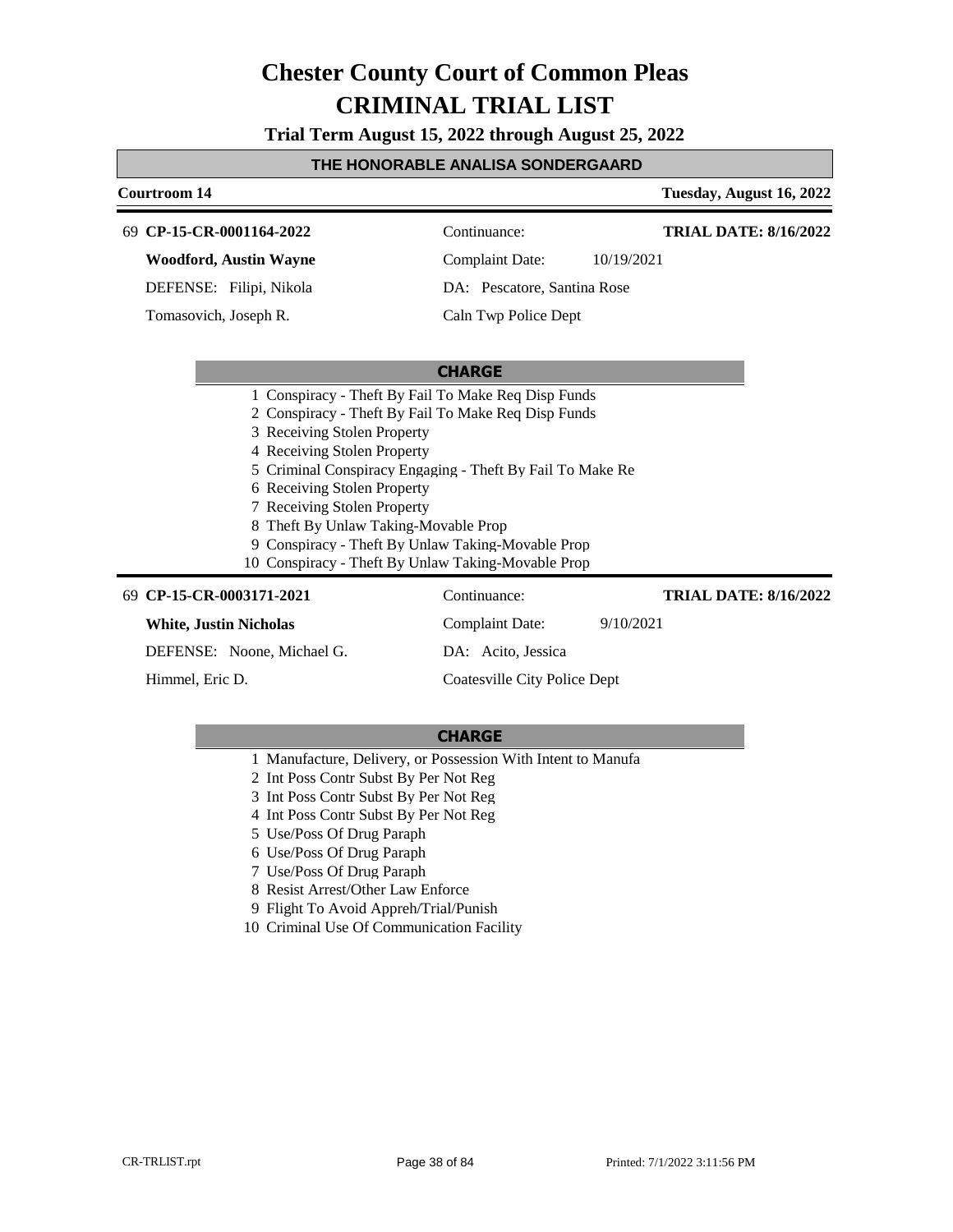**Trial Term August 15, 2022 through August 25, 2022**

#### **THE HONORABLE ANALISA SONDERGAARD**

# **Courtroom 14 Tuesday, August 16, 2022**

**TRIAL DATE: 8/16/2022**

**CP-15-CR-0000511-2022** 70 Continuance:

**Partlow, Doreen**

DEFENSE: Filipi, Nikola Pownall, Andrew B.

Complaint Date: 9/12/2021 DA: Wright, Kathleen Connell Downingtown Boro Police Dept

**CHARGE**

- 1 Int Poss Contr Subst By Per Not Reg
- 2 Poss Of Marijuana
- 3 Use/Poss Of Drug Paraph

#### 71 **CP-15-CR-0000694-2022** Continuance:

**Norman, Noah Elijah**

DEFENSE: Filipi, Nikola

Reppert, William J.

**TRIAL DATE: 8/16/2022**

Complaint Date: 1/28/2022

#### DA: Chaverri, Judy Gabrielle

#### W Caln Twp Police Dept

### **CHARGE**

- 1 Simple Assault
- 2 Intim Witness/Victim False/Misleading Testimony
- 3 Intimidate Witness/Victim Withhold Testimony
- 4 Flight To Avoid Appreh/Trial/Punish
- 5 Resist Arrest/Other Law Enforce
- 6 False Imprisonment
- 7 Terroristic Threats W/ Int To Terrorize Another
- 8 Harassment Subject Other to Physical Contact
- 9 Kidnap To Facilitate A Felony
- 10 Kidnap To Inflict Inj/Terror

### 71 **CP-15-CR-0000446-2022** Continuance: **Norman, Noah Ellijah**

Complaint Date: 12/26/2021

E Fallowfield Twp Police Dept

**TRIAL DATE: 8/16/2022**

DEFENSE: Harmelin, Laurence DA: Wright, Kathleen Connell

Schreiber, Andrew J.

- 1 Aggravated Assault Attempts to cause SBI or causes injury
- 2 Simple Assault
- 3 Recklessly Endangering Another Person
- 4 Intimidate Witness/Victim Withhold Testimony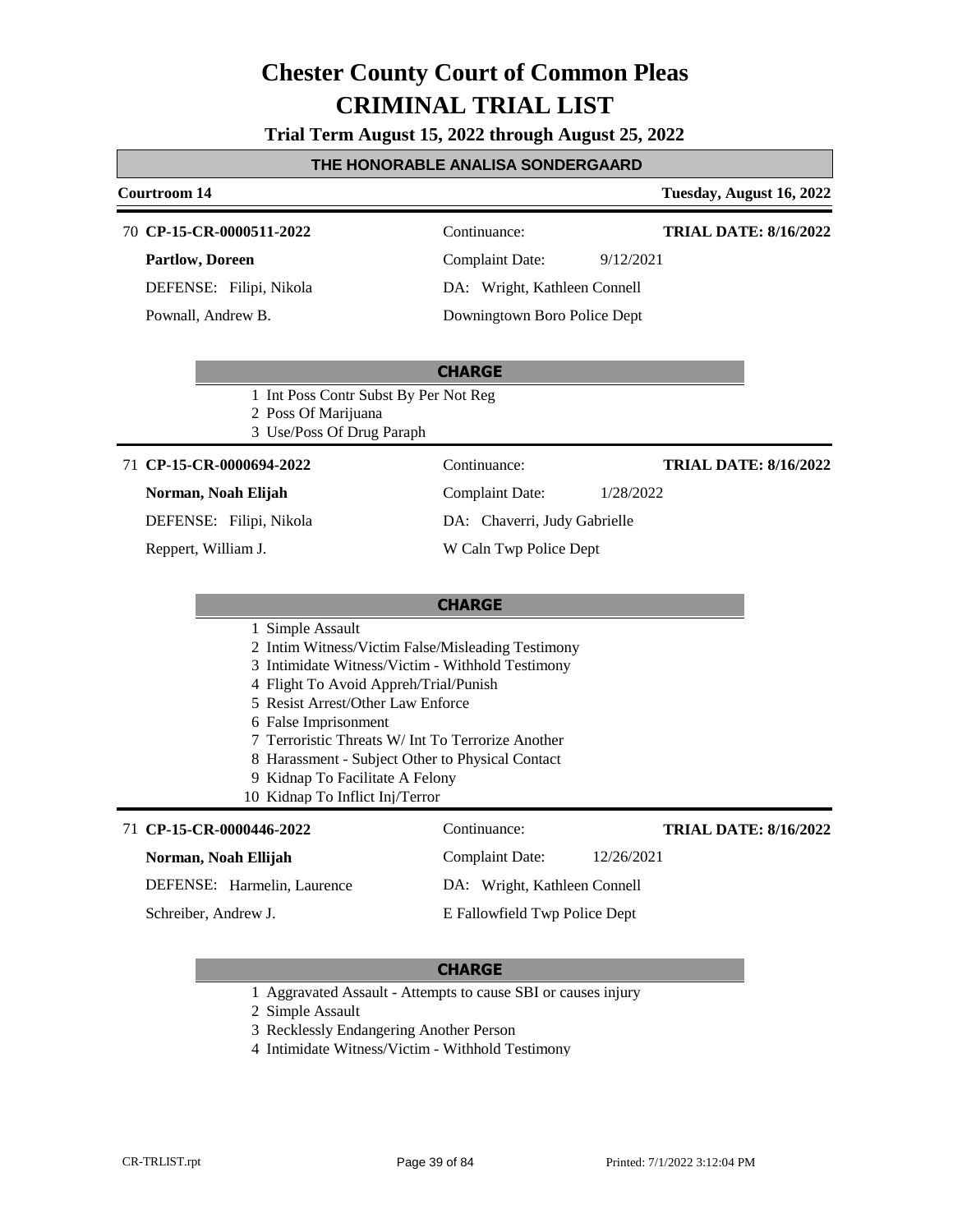#### **Trial Term August 15, 2022 through August 25, 2022**

#### **THE HONORABLE ANALISA SONDERGAARD**

#### 71 **CP-15-CR-0000189-2022** Continuance:

**Norman, Noah Elijah** DEFENSE: Harmelin, Laurence

Fries, Christopher J.

### **Courtroom 14 Tuesday, August 16, 2022**

#### **TRIAL DATE: 8/16/2022**

**TRIAL DATE: 8/16/2022**

**TRIAL DATE: 8/16/2022**

Complaint Date: 9/16/2021 DA: Chaverri, Judy Gabrielle

Complaint Date: 9/17/2021 DA: Wright, Kathleen Connell W Whiteland Twp Police Dept

### W Caln Twp Police Dept

#### **CHARGE**

- 1 Simple Assault
- 2 Harassment Subject Other to Physical Contact
- 3 Disorderly Conduct Engage In Fighting

#### **CP-15-CR-0002992-2021** 72 Continuance:

#### **Hoffert, Courtney Brooke**

DEFENSE: Filipi, Nikola

Nissen, Matthew J.

### **CHARGE**

#### 1 Retail Theft-Take Mdse 2 Receiving Stolen Property

#### **CP-15-CR-0003841-2021** 73 Continuance:

### **Pouncey, Erica Simone**

DEFENSE: Bruno, Erin Nicole Book

Terry, Everett

### DA: Wright, Kathleen Connell

Complaint Date: 9/22/2021

Lincoln University Pd

- 1 Theft By Unlaw Taking-Movable Prop
- 2 Theft By Unlaw Taking-Movable Prop
- 3 Simple Assault
- 4 Terroristic Threats W/ Int To Terrorize Another
- 5 Resist Arrest/Other Law Enforce
- 6 Resist Arrest/Other Law Enforce
- 7 Harassment Subject Other to Physical Contact
- 8 Disorderly Conduct Engage In Fighting
- 9 Disorderly Conduct Hazardous/Physi Off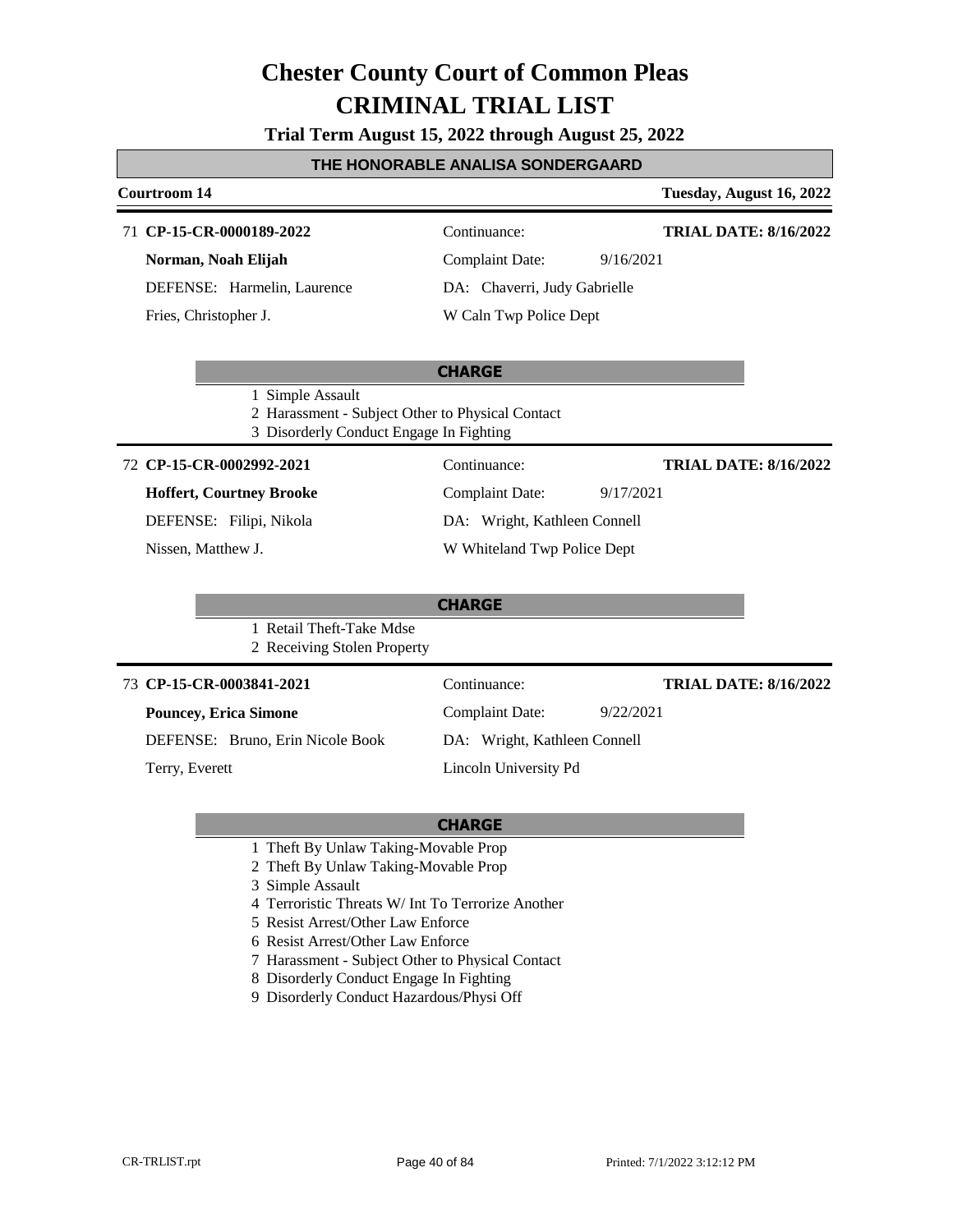**Trial Term August 15, 2022 through August 25, 2022**

#### **THE HONORABLE ANALISA SONDERGAARD**

| Courtroom 14           |                                |                              | Tuesday, August 16, 2022 |
|------------------------|--------------------------------|------------------------------|--------------------------|
|                        | 74 CP-15-CR-0003396-2021       | Continuance:                 | TRIAL DATE: 8/16/2022    |
| <b>Acevedo, Alexis</b> |                                | Complaint Date:              | 9/24/2021                |
|                        | DEFENSE: Skinner, Michael John | DA: Wright, Kathleen Connell |                          |
| Francart, Jason B.     |                                | W Chester Boro Police Dept   |                          |
|                        |                                |                              |                          |

#### **CHARGE**

- 1 Manufacture, Delivery, or Possession With Intent to Manufa
- 2 Manufacture, Delivery, or Possession With Intent to Manufa
- 3 Int Poss Contr Subst By Per Not Reg
- 4 Int Poss Contr Subst By Per Not Reg
- 5 Use/Poss Of Drug Paraph
- 6 Use/Poss Of Drug Paraph
- 7 Criminal Use Of Communication Facility
- 8 Criminal Use Of Communication Facility

#### **CP-15-CR-0001454-2022** 75 Continuance:

**Macmullett, Savanna Marie**

DEFENSE: McCarthy, Brian Lee

Williams, Jacob N.

Complaint Date: 1/25/2022 DA: Pescatore, Santina Rose Oxford Boro Police Dept

### **CHARGE**

1 Use/Poss Of Drug Paraph 2 Use/Poss Of Drug Paraph

75 **CP-15-CR-0003998-2021** Continuance: **Macmullett, Savanna M.** DEFENSE: McCarthy, Brian Lee Complaint Date: 9/24/2021 DA: Pescatore, Santina Rose W Whiteland Twp Police Dept **TRIAL DATE: 8/16/2022** Nissen, Matthew J.

#### **CHARGE**

- 1 Receiving Stolen Property
- 2 Use/Poss Of Drug Paraph

3 Posses Access Device Knowing Counterfeit, Altered

4 Retail Theft-Take Mdse

**TRIAL DATE: 8/16/2022**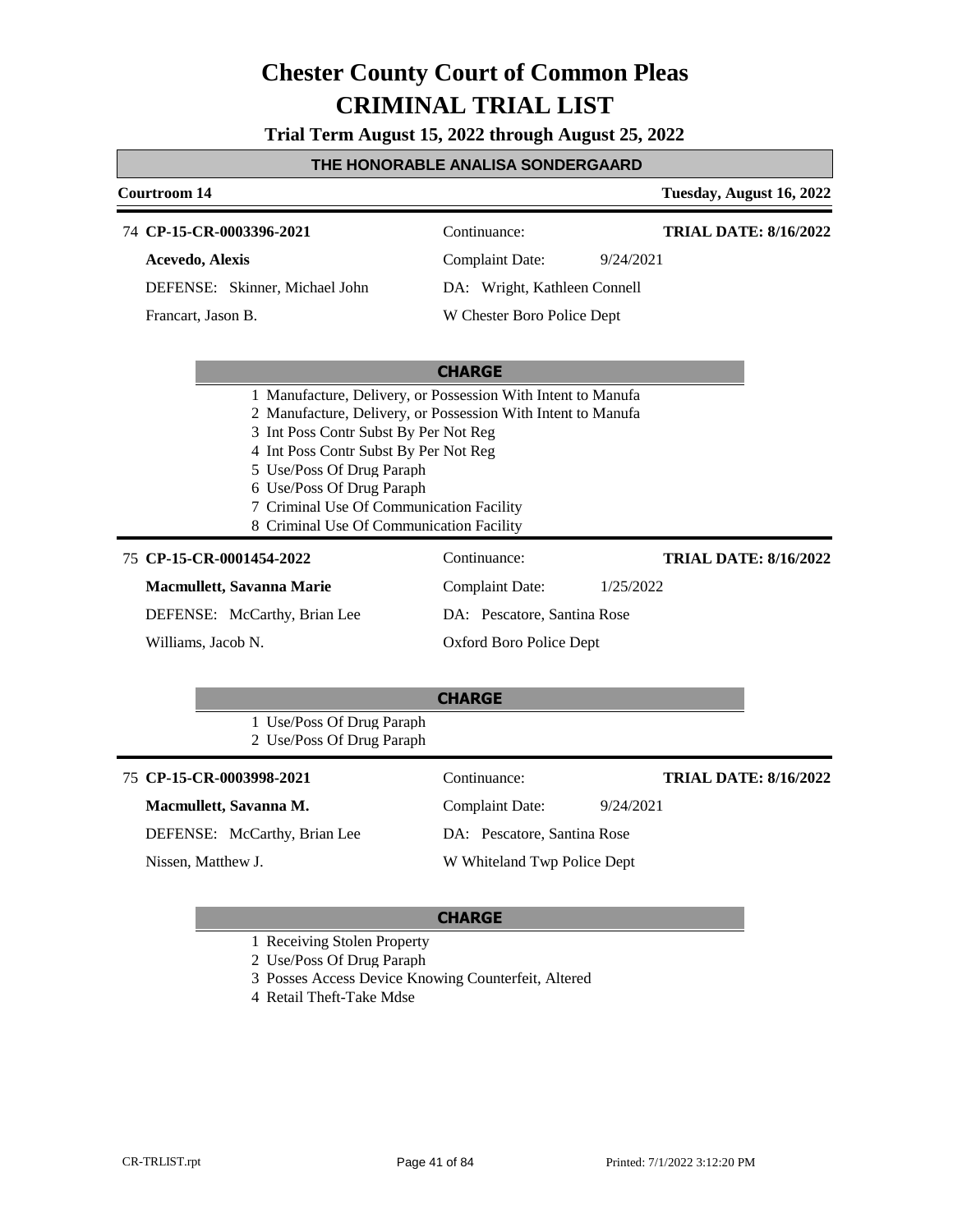**Trial Term August 15, 2022 through August 25, 2022**

#### **THE HONORABLE ANALISA SONDERGAARD**

#### **Courtroom 14 Tuesday, August 16, 2022 CHARGE CP-15-CR-0003126-2021** 76 Continuance: **Singletary, Darrel Maurice** DEFENSE: Crichton, Stuart Rolf Complaint Date: 9/25/2021 DA: Wright, Kathleen Connell Coatesville City Police Dept **TRIAL DATE: 8/16/2022** Schreiber, Jennifer A. 1 Simple Assault 2 Recklessly Endangering Another Person 3 Disorderly Conduct Engage In Fighting 4 Harassment - Subject Other to Physical Contact 5 Harassment - Course of Conduct W/No Legitimate Purpose 6 Disorder Conduct Hazardous/Physi Off **CHARGE** 77 **CP-15-CR-0003577-2021** Continuance: **Rodriguez, Felix Louis** DEFENSE: Reed, Michael James Complaint Date: 9/27/2021 DA: Wright, Kathleen Connell W Chester Boro Police Dept **TRIAL DATE: 8/16/2022** Kuehn, Robert M. 1 DUI: Gen Imp/Inc of Driving Safely - 3rd Off 2 Careless Driving 3 Obedience to Traffic-Control Devices 4 Driv While Oper Priv Susp Or Revoked 5 Drg Lic Sus/Rev Purs to Sec 3802/1547B1-3rd or Subs. Vio 6 Habitual Offenders **CP-15-CR-0000409-2022** 78 Continuance: **Lamar, Albert** DEFENSE: Filipi, Nikola Complaint Date: 9/30/2021 DA: Pescatore, Santina Rose Kennett Square Police Dept **TRIAL DATE: 8/16/2022** Toth, Francis E.

- 1 Drg Lic Sus/Rev Purs to Sec 3802/1547B1-3rd or Subs. Vio
- 2 Driv While Oper Priv Susp Or Revoked
- 3 Driving W/O A License
- 4 Driving at Safe Speed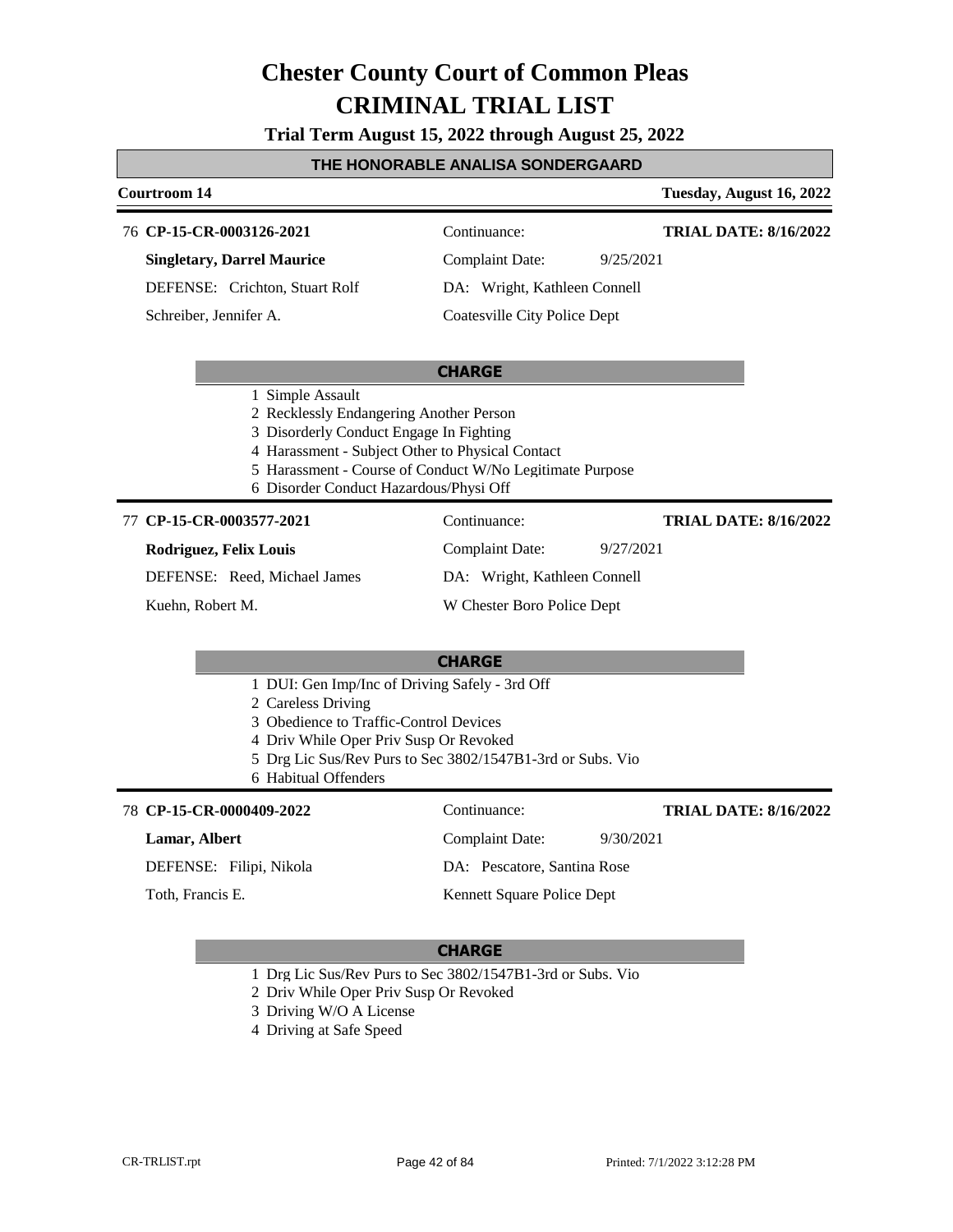**Trial Term August 15, 2022 through August 25, 2022**

#### **THE HONORABLE ANALISA SONDERGAARD**

#### **Courtroom 14 Tuesday, August 16, 2022 CP-15-CR-0000200-2022** 79 Continuance: **Funchion, Matthew** DEFENSE: Hoey, Christian J. Complaint Date: 10/5/2021 DA: Pescatore, Santina Rose Easttown Twp Police Dept **TRIAL DATE: 8/16/2022** Thompson, Kevin E.

#### **CHARGE**

- 1 DUI: Gen Imp/Inc of Driving Safely 1st Off
- 2 DUI: Highest Rte of Alc (BAC .16+) 1st Off
- 3 Recklessly Endangering Another Person
- 4 Recklessly Endangering Another Person

#### **CP-15-CR-0000526-2022** 80 Continuance:

#### **Declet, Jose Luis Jr.**

DEFENSE: Filipi, Nikola

Gassenmeyer, Tara E.

PSP - Avondale

Complaint Date: 10/13/2021

DA: Pescatore, Santina Rose

#### **CHARGE**

- 1 DUI: Controlled Substance Impaired Ability 1st Offense
- 2 Int Poss Contr Subst By Per Not Reg
- 3 Use/Poss Of Drug Paraph
- 4 Driv While Oper Priv Susp Or Revoked
- 5 Careless Driving
- 6 Fail To Carry Lic

#### **CP-15-CR-0003395-2021** 81 Continuance:

#### **Reaney, Steven**

DEFENSE: Bruno, Erin Nicole Book

Diefenderfer, Aaron C.

DA: Acito, Jessica

W Chester Boro Police Dept

#### **CHARGE**

- 1 Manufacture, Delivery, or Possession With Intent to Manufa
- 2 Manufacture, Delivery, or Possession With Intent to Manufa
- 3 Manufacture, Delivery, or Possession With Intent to Manufa
- 4 Possession Of Firearm Prohibited
- 5 Criminal Use Of Communication Facility
- 6 Criminal Use Of Communication Facility
- 7 Criminal Use Of Communication Facility
- 8 Unlawful Body Armor
- 9 Make Repairs/Sell/Etc Offens Weap
- 10 Make Repairs/Sell/Etc Offens Weap

**TRIAL DATE: 8/16/2022**

**TRIAL DATE: 8/16/2022**

Complaint Date: 10/15/2021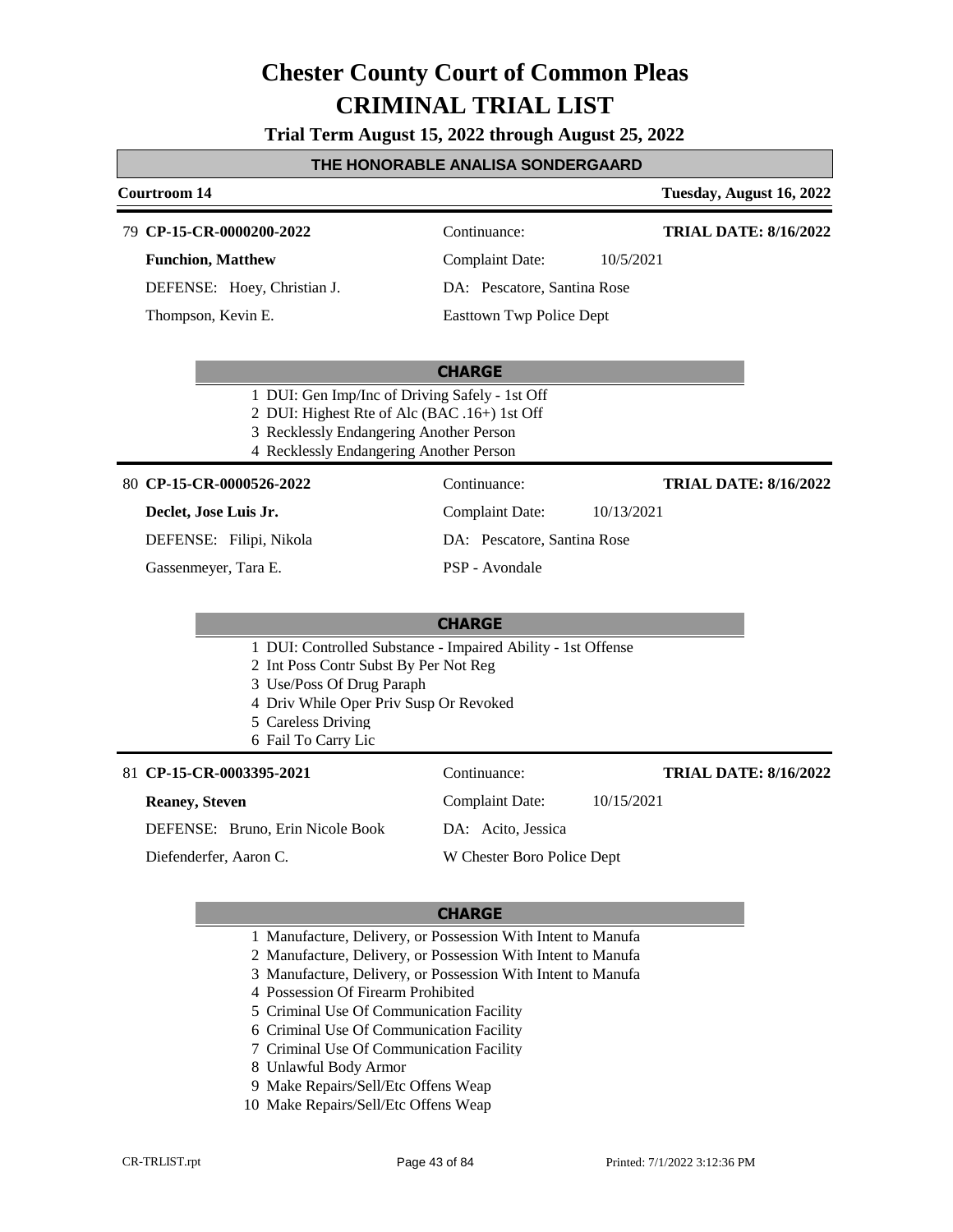**Trial Term August 15, 2022 through August 25, 2022**

#### **THE HONORABLE ANALISA SONDERGAARD**

| <b>Courtroom 14</b>                             |                                 |            | Tuesday, August 16, 2022     |
|-------------------------------------------------|---------------------------------|------------|------------------------------|
| 82 CP-15-CR-0000231-2022                        | Continuance:                    |            | <b>TRIAL DATE: 8/16/2022</b> |
| Islas-Hernandez, Benito                         | Complaint Date:                 | 10/28/2021 |                              |
| DEFENSE: Kelly, Evan J.                         | DA: Abatemarco, Christine C.    |            |                              |
| Cusick, Christine L.                            | Caln Twp Police Dept            |            |                              |
|                                                 |                                 |            |                              |
|                                                 | <b>CHARGE</b>                   |            |                              |
| 1 Unlawful Contact With Minor - Sexual Offenses |                                 |            |                              |
| 2 Unlawful Contact With Minor - Sexual Offenses |                                 |            |                              |
| 3 Unlawful Contact With Minor - Sexual Offenses |                                 |            |                              |
| 4 Unlawful Contact With Minor - Sexual Offenses |                                 |            |                              |
| 5 Unlawful Contact With Minor - Sexual Offenses |                                 |            |                              |
| 6 Unlawful Contact With Minor - Sexual Offenses |                                 |            |                              |
| 7 Unlawful Contact With Minor - Sexual Offenses |                                 |            |                              |
| 8 Unlawful Contact With Minor - Sexual Offenses |                                 |            |                              |
| 9 Unlawful Contact With Minor - Sexual Offenses |                                 |            |                              |
| 10 Agg. Ind. Assault of Child                   |                                 |            |                              |
| 83 CP-15-CR-0000180-2022                        | Continuance:                    |            | <b>TRIAL DATE: 8/16/2022</b> |
| <b>Stacey, Autumn Marie</b>                     | <b>Complaint Date:</b>          | 10/29/2021 |                              |
| <b>DEFENSE:</b>                                 | DA: Pescatore, Santina Rose     |            |                              |
| Yeager, Christian R.                            | West Brandywine Twp Police Dept |            |                              |

- 1 Int Poss Contr Subst By Per Not Reg 2 Int Poss Contr Subst By Per Not Reg 3 Int Poss Contr Subst By Per Not Reg 4 Int Poss Contr Subst By Per Not Reg 5 Int Poss Contr Subst By Per Not Reg 6 Int Poss Contr Subst By Per Not Reg 7 Int Poss Contr Subst By Per Not Reg 8 Int Poss Contr Subst By Per Not Reg
	- 9 Int Poss Contr Subst By Per Not Reg
- 10 Int Poss Contr Subst By Per Not Reg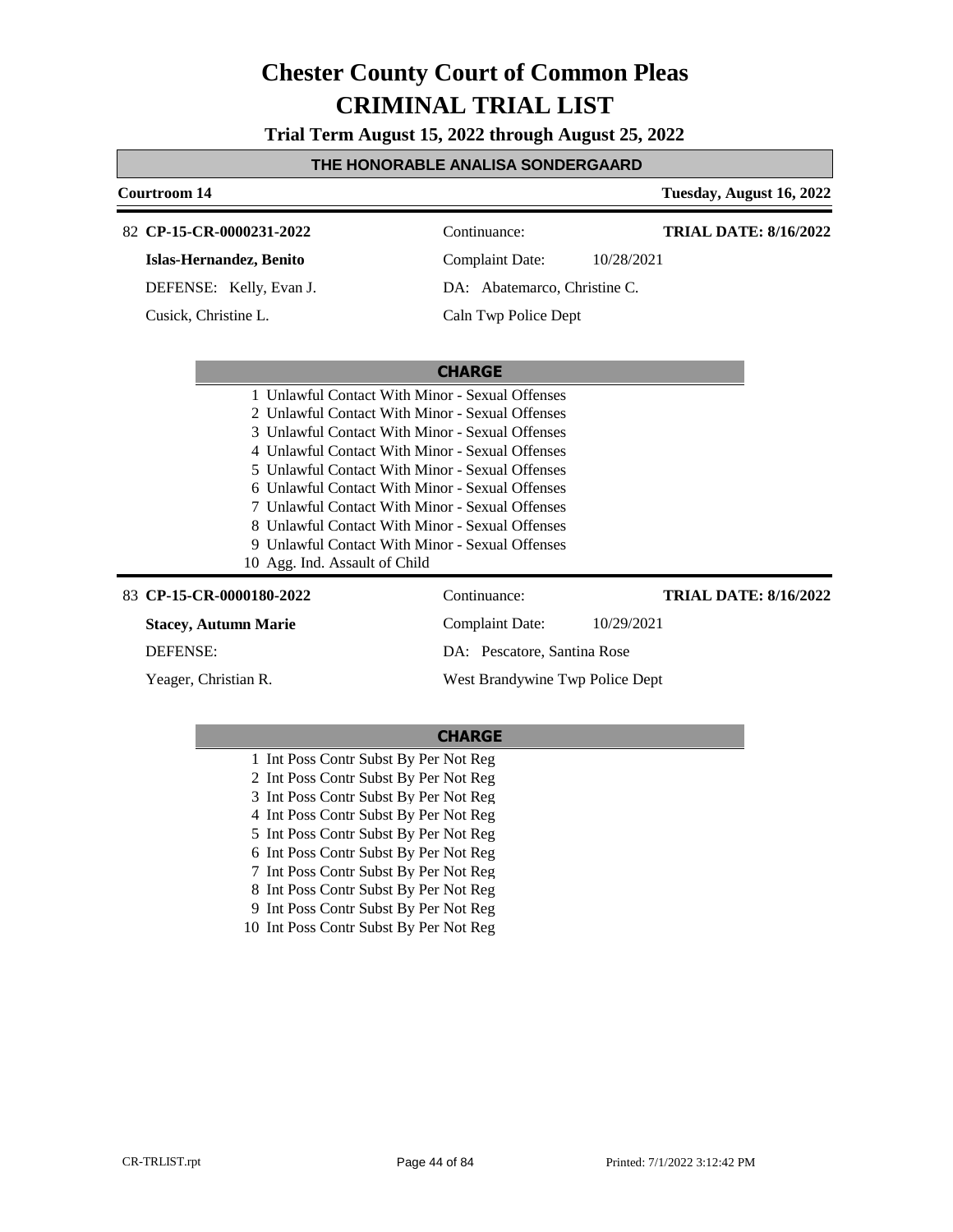**Trial Term August 15, 2022 through August 25, 2022**

#### **THE HONORABLE ANALISA SONDERGAARD**

#### **Courtroom 14 Tuesday, August 16, 2022**

#### 84 **CP-15-CR-0001015-2022** Continuance:

**Schnering, Francis M.**

DEFENSE: Mehok, Kristine C.

Malantonio, Mark A.

Complaint Date: 11/4/2021

**TRIAL DATE: 8/16/2022**

**TRIAL DATE: 8/16/2022**

PSP - Embreeville

DA: Kane, Brittany Ann

#### **CHARGE**

- 1 DUI: Gen Imp/Inc of Driving Safely 1st Off
- 2 Exceed 55 MPH In Other Loc By 23 MPH
- 3 Turning Movements And Required Signals
- 4 Careless Driving

#### 85 **CP-15-CR-0000413-2022** Continuance:

#### **Dutton, Audai Umere**

DEFENSE: McCarthy, Brian Lee

Kemmerle, Timothy M.

Complaint Date: 11/17/2021 DA: Wright, Kathleen Connell

Coatesville City Police Dept

#### **CHARGE**

- 1 Strangulation Blocking the Nose and Mouth of the Person
- 2 Strangulation Applying Pressure to Throat or Neck
- 3 Simple Assault
- 4 Terroristic Threats W/ Int To Terrorize Another
- 5 Recklessly Endangering Another Person
- 6 Harassment Subject Other to Physical Contact
- 7 Disorderly Conduct Engage In Fighting

#### 85 **CP-15-CR-0000326-2022** Continuance:

#### **Dutton, Audai Umere**

DEFENSE: McCarthy, Brian Lee

Schreiber, Andrew J.

#### **CHARGE**

- 1 Kidnap To Inflict Inj/Terror
- 2 Strangulation Applying Pressure to Throat or Neck
- 3 Recklessly Endangering Another Person
- 4 Recklessly Endangering Another Person
- 5 Recklessly Endangering Another Person
- 6 Recklessly Endangering Another Person
- 7 False Imprisonment
- 8 False Imprisonment
- 9 Simple Assault
- 10 Simple Assault

Complaint Date: 11/7/2021 **TRIAL DATE: 8/16/2022**

DA: Wright, Kathleen Connell

S Coatesville Boro Police Dept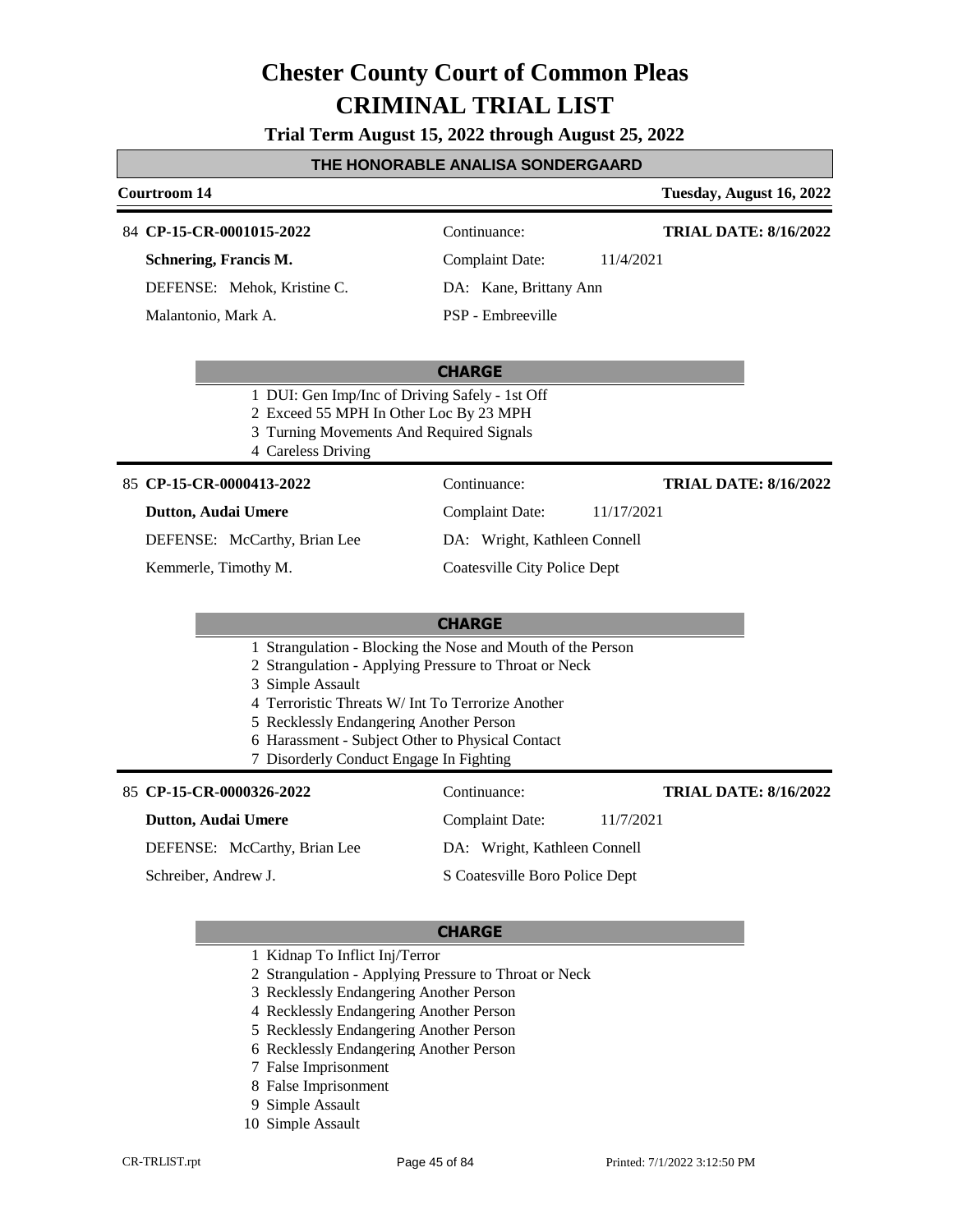**Trial Term August 15, 2022 through August 25, 2022**

#### **THE HONORABLE ANALISA SONDERGAARD**

#### **Courtroom 14 Tuesday, August 16, 2022 CHARGE** 86 **CP-15-CR-0001272-2022** Continuance: **Barksdale, Vaughn Montgomery** DEFENSE: Complaint Date: 11/8/2021 DA: Edelman, Lori H. Tredyffrin Twp Police Dept **TRIAL DATE: 8/16/2022** Fulmer, Rebecca N. 1 DUI: Controlled Substance - Impaired Ability - 1st Offense 2 Exceed 55 MPH In Other Loc By 52 MPH 3 DUI: Controlled Substance - Schedule 1 - 1st Offense 4 DUI: Controlled Substance - Metabolite - 1st Offense **CHARGE CP-15-CR-0000774-2022** 87 Continuance: **Hontz, Gabriel Jack** DEFENSE: Strand, Eric D. Complaint Date: 11/9/2021 DA: Pescatore, Santina Rose W Chester Univ Police Dept **TRIAL DATE: 8/16/2022** Gardner, Peter 1 Int Poss Contr Subst By Per Not Reg 2 Use/Poss Of Drug Paraph 3 Disorderly Conduct Engage In Fighting 4 Purch Etc Alcoh Bev By A Minor 88 **CP-15-CR-0001934-2022** Continuance: **Mills, Kyla Renee** DEFENSE: Bruno, Erin Nicole Book Complaint Date: 11/9/2021 DA: Pescatore, Santina Rose Parkesburg Boro Police Dept **TRIAL DATE: 8/16/2022** Jackson, Griffin R.

- 1 Int Poss Contr Subst By Per Not Reg
- 2 Use/Poss Of Drug Paraph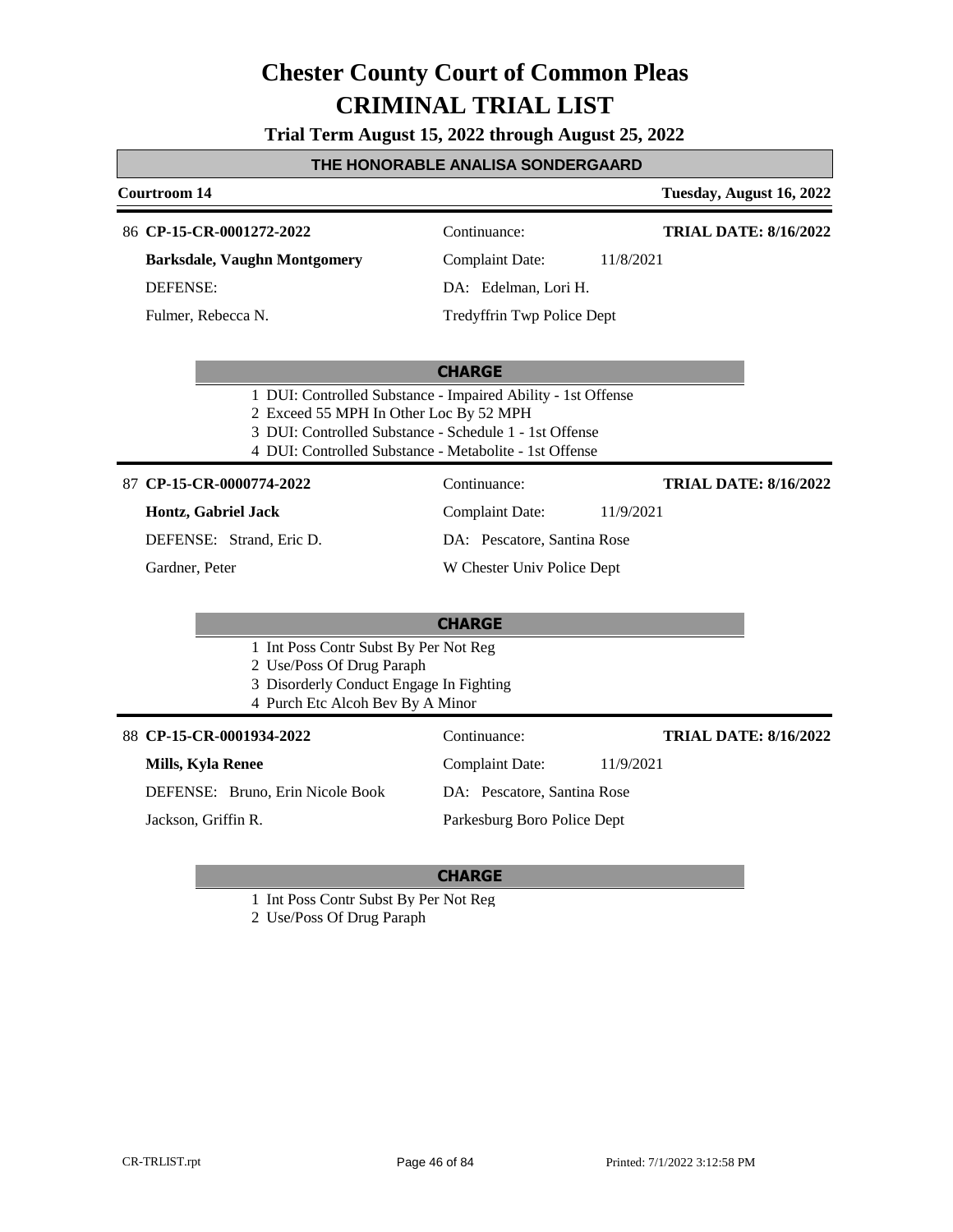**Trial Term August 15, 2022 through August 25, 2022**

#### **THE HONORABLE ANALISA SONDERGAARD**

### **Courtroom 14 Tuesday, August 16, 2022 CHARGE CP-15-CR-0003979-2021** 89 Continuance: **Alberto, Tomas Soriano** DEFENSE: Lora, Christine Pierce Complaint Date: 11/12/2021 DA: Wright, Kathleen Connell PSP - Avondale **TRIAL DATE: 8/16/2022** Davis, Brian C. 1 Int Poss Contr Subst By Per Not Reg 2 Int Poss Contr Subst By Per Not Reg 3 DUI: Gen Imp/Inc of Driving Safely - 1st Off 4 Use/Poss Of Drug Paraph 5 Use/Poss Of Drug Paraph

- 6 Veh Reg Suspended
- 7 Veh Reg Suspended
- 8 Careless Driving
- 9 Restrictions on Alcoholic Beverages

| 90 CP-15-CR-0000367-2022         | Continuance:                             | <b>TRIAL DATE: 8/16/2022</b> |
|----------------------------------|------------------------------------------|------------------------------|
| Kaya, Candace                    | <b>Complaint Date:</b>                   | 11/12/2021                   |
| DEFENSE: Bruno, Erin Nicole Book | DA: Wright, Kathleen Connell             |                              |
| Giacobello, Vincent D.           | Southern Chester Co Regional Police Dept |                              |

#### **CHARGE**

1 Forgery - Utters Forged Writing

2 Criminal Attempt - Posses Access Device Knowing Counter

3 Criminal Attempt - Theft By Deception-Fail To Correct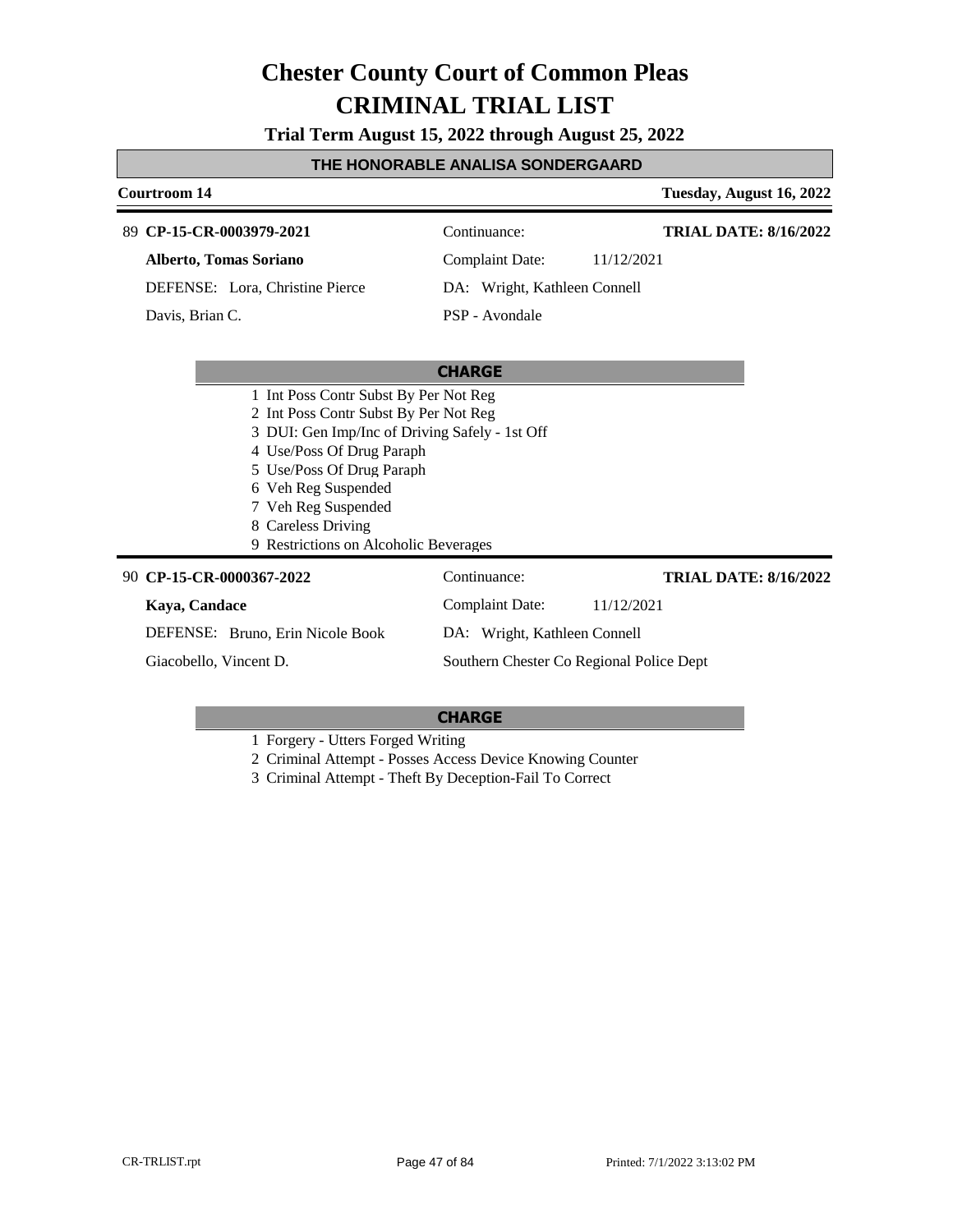**Trial Term August 15, 2022 through August 25, 2022**

#### **THE HONORABLE ANALISA SONDERGAARD**

### **Courtroom 14 Wednesday, August 17, 2022 CP-15-CR-0003860-2021** 91 Continuance: **TRIAL DATE: 8/17/2022**

**Thomas, Aubrionna**

DEFENSE: Filipi, Nikola

Tuttle, Mark C.

Complaint Date: 11/13/2021

DA: Pescatore, Santina Rose

Westtown/East Goshen Police Dept

#### **CHARGE**

- 1 Simple Assault
- 2 Resist Arrest/Other Law Enforce
- 3 Disorderly Conduct Engage In Fighting
- 4 Public Drunkenness And Similar Misconduct
- 5 Purch Etc Alcoh Bev By A Minor

#### **CP-15-CR-0000245-2022** 92 Continuance:

#### **Dorsey, Robert**

DEFENSE: Hyde, Ryan L.

Fonock, Justin T.

**TRIAL DATE: 8/17/2022**

Complaint Date: 11/15/2021

DA: Pescatore, Santina Rose

S Coatesville Boro Police Dept

#### **CHARGE**

- 1 DUI: Controlled Substance Combination Alcohol/Drugs -
- 2 DUI: Gen Imp/Inc of Driving Safely 1st Off
- 3 Int Poss Contr Subst By Per Not Reg
- 4 Use/Poss Of Drug Paraph
- 5 DUI: High Rte of Alc (Bac.10 <.16) 1st Off
- 6 DUI: Controlled Substance Impaired Ability 1st Offense
- 7 DUI: Controlled Substance Schedule 2 or 3 1st Offense
- 8 DUI: Controlled Substance Metabolite 1st Offense

#### **CP-15-CR-0003891-2021** 93 Continuance:

**McCulley, Shelby Marie**

DEFENSE: Bruno, Erin Nicole Book

**TRIAL DATE: 8/17/2022**

Complaint Date: 11/22/2021

DA: O'Brien, Erin Patricia

PSP - Embreeville

McCormack, Adam

#### **CHARGE**

1 Endangering Welfare of Children - Parent/Guardian/Other

2 Endangering Welfare of Children - Parent/Guardian/Other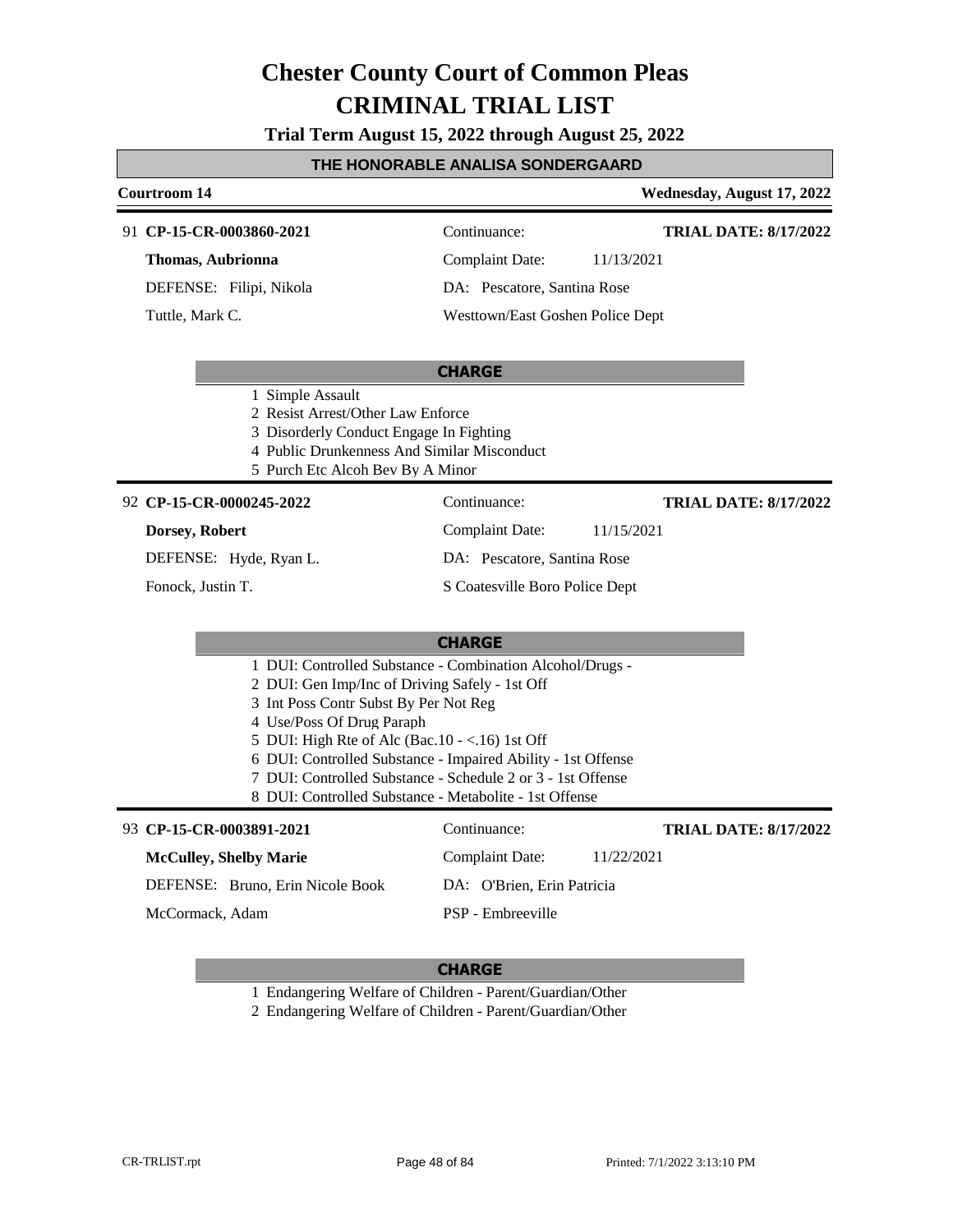**Trial Term August 15, 2022 through August 25, 2022**

#### **THE HONORABLE ANALISA SONDERGAARD**

#### **Courtroom 14 Wednesday, August 17, 2022 CP-15-CR-0000042-2022** 93 Continuance: **McCulley, Shelby** DEFENSE: Bruno, Erin Nicole Book Complaint Date: 11/19/2021 DA: Acito, Jessica West Brandywine Twp Police Dept **TRIAL DATE: 8/17/2022** Reece, Tyler

#### **CHARGE**

|                            |                                       | 1 Manufacture, Delivery, or Possession With Intent to Manufa |  |
|----------------------------|---------------------------------------|--------------------------------------------------------------|--|
|                            |                                       | 2 Manufacture, Delivery, or Possession With Intent to Manufa |  |
|                            |                                       | 3 Manufacture, Delivery, or Possession With Intent to Manufa |  |
|                            |                                       | 4 Manufacture, Delivery, or Possession With Intent to Manufa |  |
|                            | 5 Int Poss Contr Subst By Per Not Reg |                                                              |  |
|                            | 6 Int Poss Contr Subst By Per Not Reg |                                                              |  |
|                            | 7 Int Poss Contr Subst By Per Not Reg |                                                              |  |
|                            | 8 Int Poss Contr Subst By Per Not Reg |                                                              |  |
|                            | 9 Int Poss Contr Subst By Per Not Reg |                                                              |  |
| 10 Use/Poss Of Drug Paraph |                                       |                                                              |  |
| 1384_2022                  | '`ontinuance'                         |                                                              |  |

#### **CP-15-CR-0001384-2022** 94 Continuance: **Shamberger, Gregory** DEFENSE: Bruno, Erin Nicole Book Complaint Date: 11/19/2021 DA: O'Brien, Erin Patricia Parkesburg Boro Police Dept **TRIAL DATE: 8/17/2022** Moran, Richard L.

- 1 Invol. Deviate Sexual Intercourse W/Child
- 2 Invol. Deviate Sexual Intercourse W/Child
- 3 Invol. Deviate Sexual Intercourse W/Child
- 4 Indecent Assault Person Less than 13 Years of Age
- 5 Unlawful Contact With Minor Sexual Offenses
- 6 Unlawful Contact With Minor Sexual Offenses
- 7 Unlawful Contact With Minor Sexual Offenses
- 8 Unlawful Contact With Minor Sexual Offenses
- 9 Corruption Of Minors Defendant Age 18 or Above
- 10 Endangering Welfare of Children Parent/Guardian/Other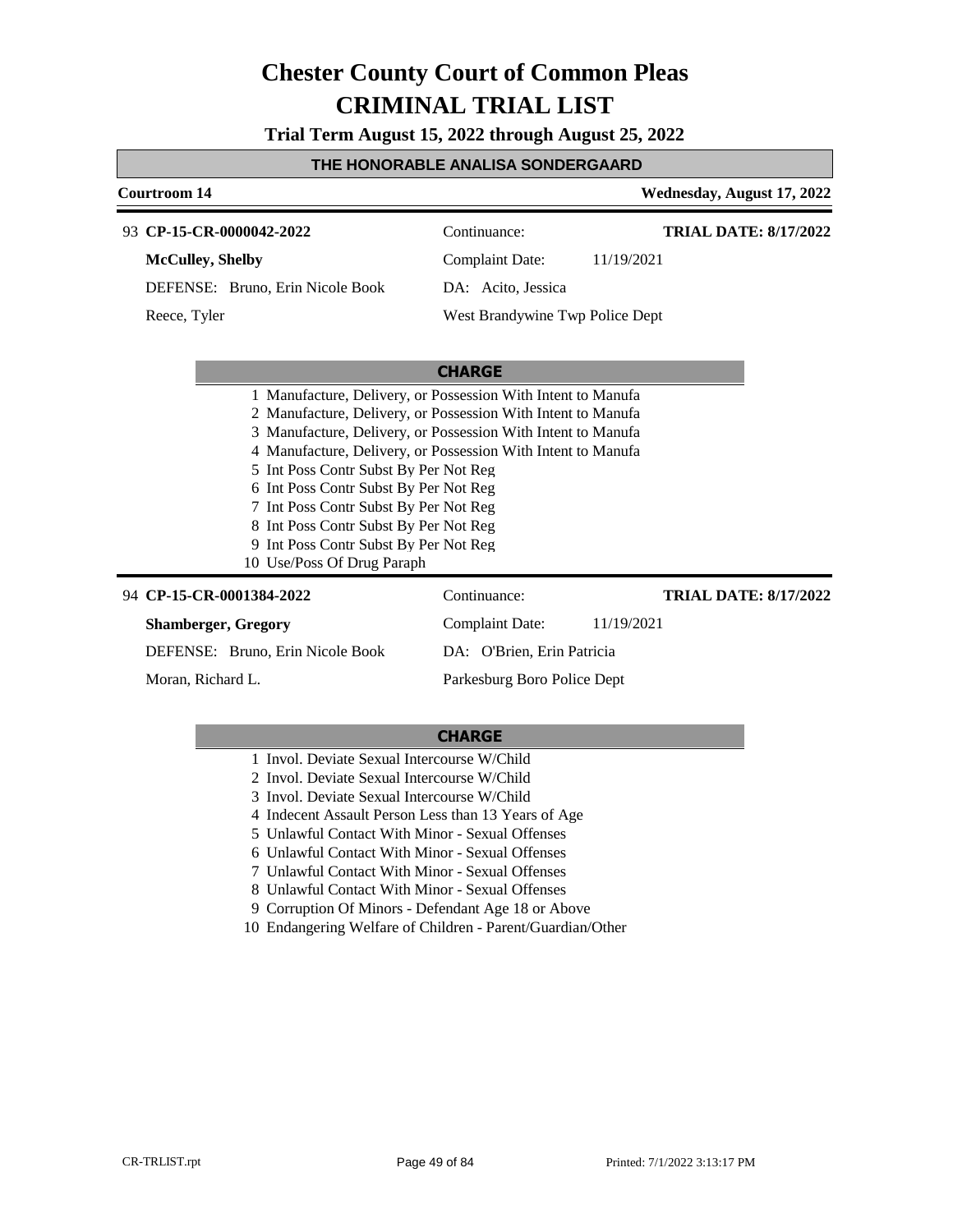**Trial Term August 15, 2022 through August 25, 2022**

#### **THE HONORABLE ANALISA SONDERGAARD**

#### **Courtroom 14 Wednesday, August 17, 2022**

#### **CP-15-CR-0001083-2022** 95 Continuance:

**Petty, Jason Scott**

DEFENSE: Filipi, Nikola

Taylor, Christopher S.

**TRIAL DATE: 8/17/2022**

**TRIAL DATE: 8/17/2022**

Complaint Date: 3/17/2022 DA: Wright, Kathleen Connell

Downingtown Boro Police Dept

#### **CHARGE**

1 Int Poss Contr Subst By Per Not Reg 2 Use/Poss Of Drug Paraph

#### **CP-15-CR-0001076-2022** 95 Continuance:

#### **Petty, Jason**

DEFENSE: Filipi, Nikola

Shahade, Andrew John

Complaint Date: 3/16/2022 DA: Wright, Kathleen Connell Amtrak Police Dept

- 1 Theft By Unlaw Taking-Movable Prop
- 2 Theft By Unlaw Taking-Movable Prop
- 3 Receiving Stolen Property
- 4 Receiving Stolen Property
- 5 Theft of Secondary Metal
- 6 Theft of Secondary Metal
- 7 Risking Catastrophe
- 8 Risking Catastrophe
- 9 Crim Misch/Dmg Prop Intent, Reckless, Or Neglig
- 10 Crim Misch/Dmg Prop Intent, Reckless, Or Neglig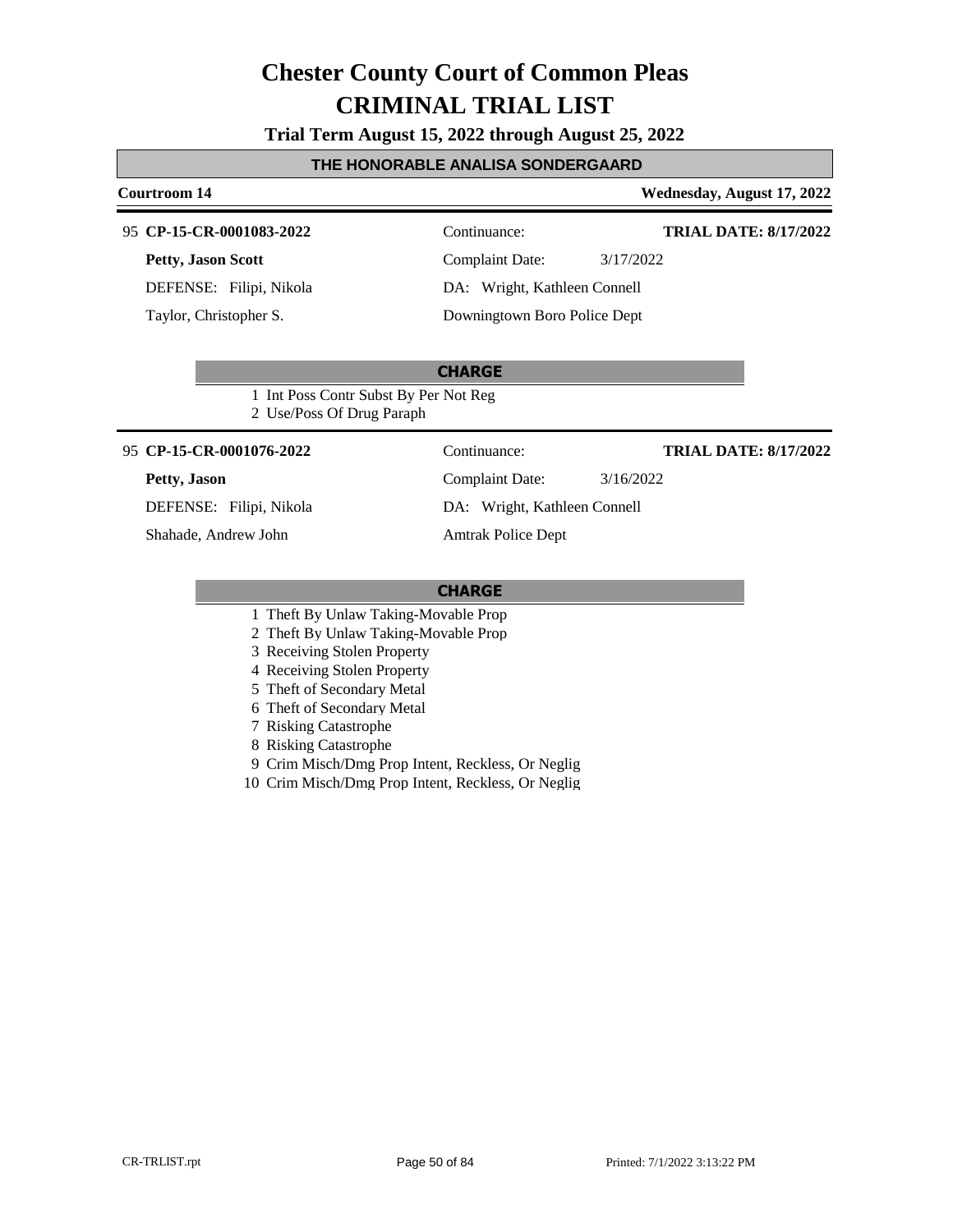**Trial Term August 15, 2022 through August 25, 2022**

#### **THE HONORABLE ANALISA SONDERGAARD**

### **Courtroom 14 Wednesday, August 17, 2022 CHARGE CP-15-CR-0000058-2022** 95 Continuance: **Petty, Jason Scott** DEFENSE: Filipi, Nikola Complaint Date: 11/21/2021 DA: Wright, Kathleen Connell W Caln Twp Police Dept **TRIAL DATE: 8/17/2022** Devoe, Tyler B. 1 Conspiracy - Burglary - Not Adapted for Overnight Accom 2 Theft By Unlaw Taking-Movable Prop 4 Receiving Stolen Property 5 Burglary - Not Adapted for Overnight Accommodation, No 6 Conspiracy - Theft By Unlaw Taking-Movable Prop 7 Def Tres Posted 8 Def Tres Posted 9 Def Tres Posted 10 Def Tres Posted 11 Def Tres Posted **CHARGE** 96 **CP-15-CR-0000014-2022** Continuance: **Petersheim, Caleb** DEFENSE: Quinn, Michael P. Complaint Date: 11/29/2021 DA: Wright, Kathleen Connell Oxford Boro Police Dept **TRIAL DATE: 8/17/2022** Simril, Ronald Z.

- 1 DUI: Highest Rte of Alc (BAC .16+) 1st Off
- 2 Careless Driving
- 3 DUI: Gen Imp/Inc of Driving Safely 1st Off

#### **CP-15-CR-0000296-2022** 97 Continuance:

#### **Rutherford, Kennon Michael**

DEFENSE: Sardella, Albert Casimer

Carboni, Joseph V. II

DA: Pescatore, Santina Rose W Caln Twp Police Dept

Complaint Date: 12/1/2021

#### **CHARGE**

1 Simple Assault

2 Harassment - Subject Other to Physical Contact

3 Disorderly Conduct Hazardous/Physi Off

**TRIAL DATE: 8/17/2022**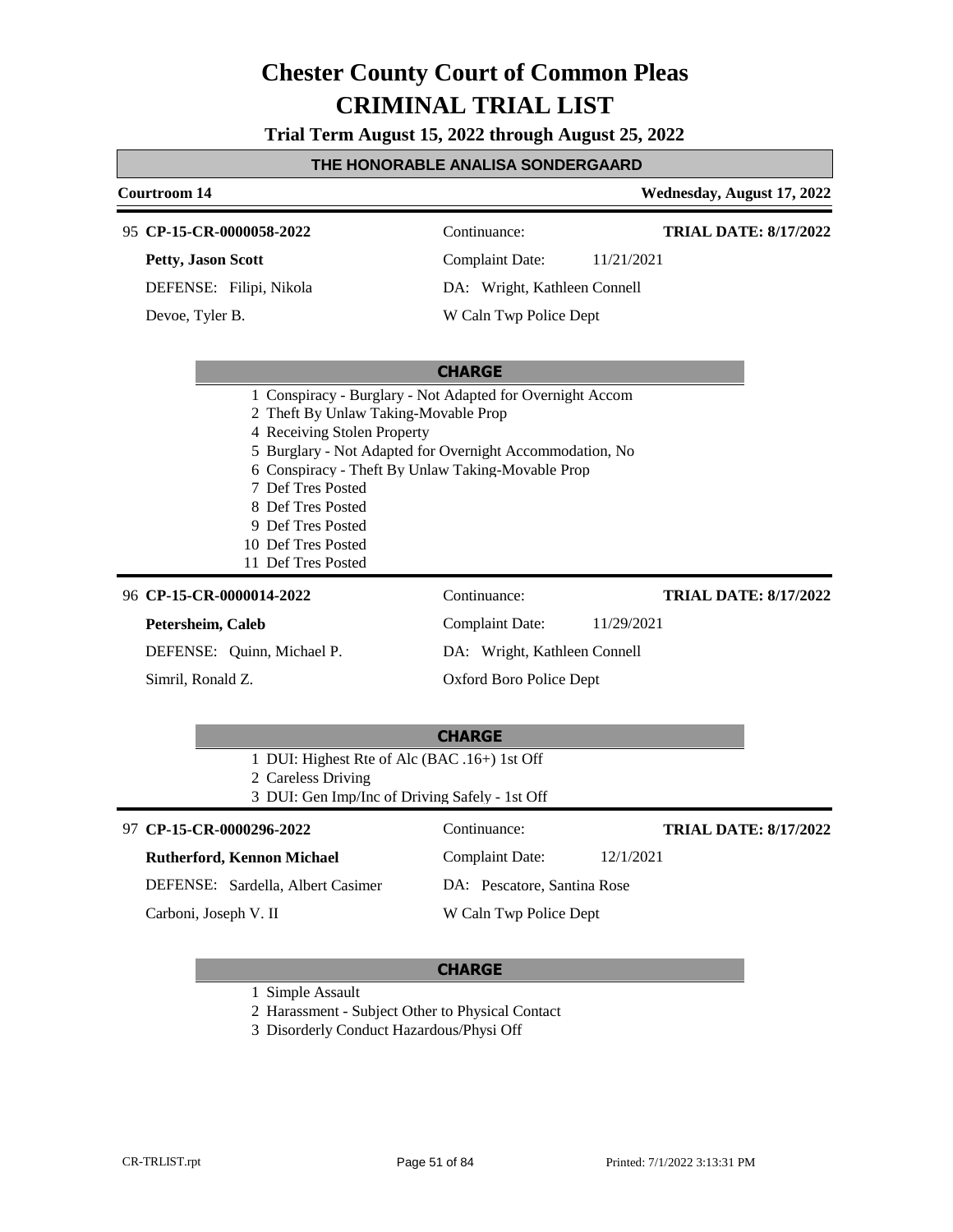**Trial Term August 15, 2022 through August 25, 2022**

#### **THE HONORABLE ANALISA SONDERGAARD**

#### **Courtroom 14 Wednesday, August 17, 2022**

**TRIAL DATE: 8/17/2022**

**TRIAL DATE: 8/17/2022**

**CP-15-CR-0001426-2022** 98 Continuance:

**Nyanue, Bruno**

DEFENSE: Klein, Adam Gordon

Slavin, James C.

Complaint Date: 4/13/2022 DA: Judge, William J. Jr.

Tredyffrin Twp Police Dept

#### **CHARGE**

- 1 Forgery Unauthorized Act In Writing
- 2 Receiving Stolen Property
- 3 Access Device Issd to Another Who Did Not Auth Use
- 4 Identity Theft
- 5 Bad Checks
- 6 Conspiracy Access Device Issd to Another Who Did Not
- 7 Conspiracy Bad Checks

#### **CP-15-CR-0000385-2022** 98 Continuance:

#### **Nyanue, Bruno**

DEFENSE: Klein, Adam Gordon

Price, Kevin D.

DA: Judge, William J. Jr. Easttown Twp Police Dept

Complaint Date: 1/20/2022

#### **CHARGE**

- 1 Conspiracy Theft By Unlaw Taking-Movable Prop
- 2 Conspiracy Receiving Stolen Property
- 3 Conspiracy Receiving Stolen Property
- 4 Conspiracy Receiving Stolen Property
- 5 Conspiracy Receiving Stolen Property
- 6 Conspiracy Receiving Stolen Property
- 7 Conspiracy Receiving Stolen Property
- 8 Conspiracy Receiving Stolen Property
- 9 Conspiracy Receiving Stolen Property

10 Conspiracy - Receiving Stolen Property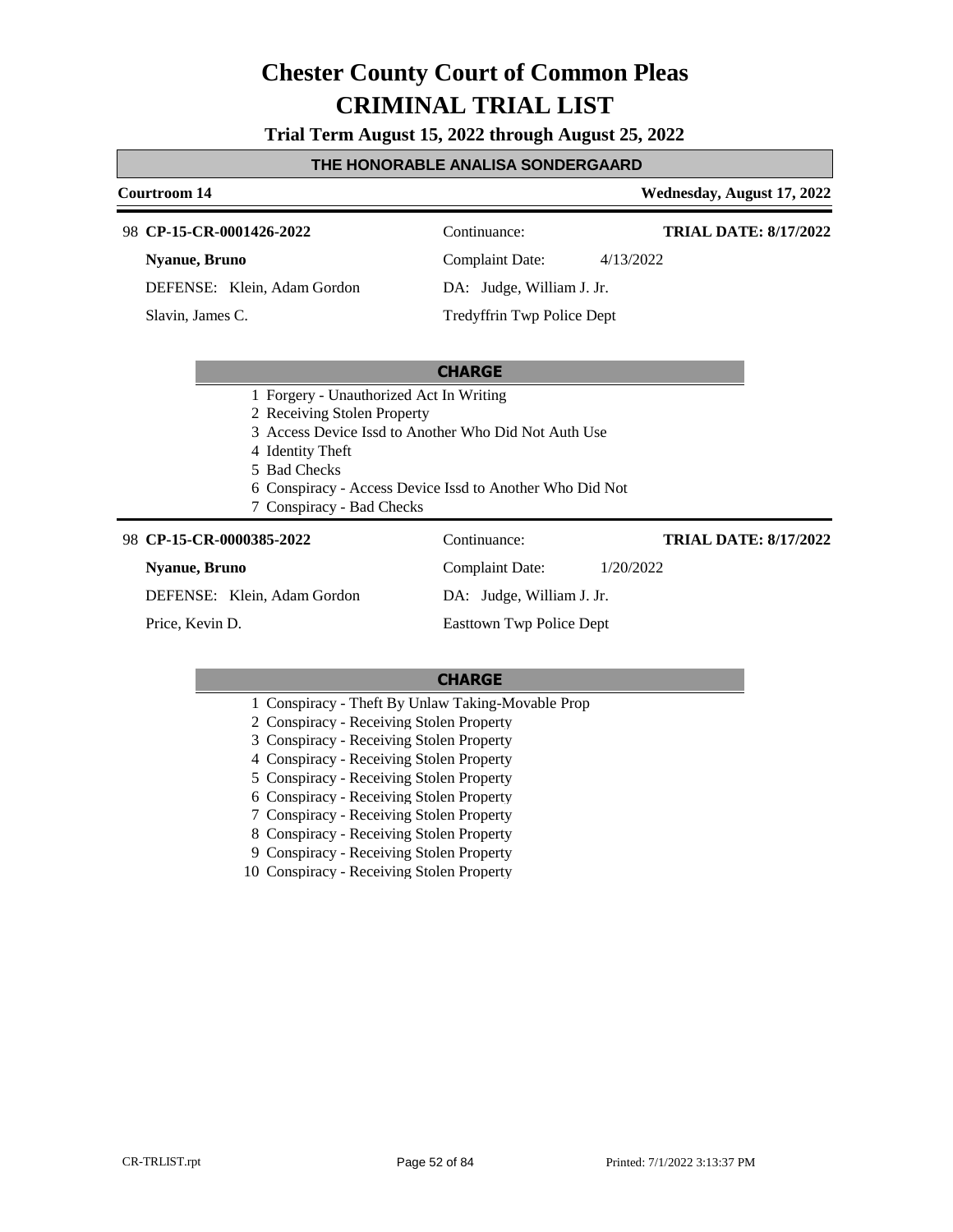**Trial Term August 15, 2022 through August 25, 2022**

#### **THE HONORABLE ANALISA SONDERGAARD**

| Courtroom 14                                                                                                                                                                                             | Wednesday, August 17, 2022                                                                                               |
|----------------------------------------------------------------------------------------------------------------------------------------------------------------------------------------------------------|--------------------------------------------------------------------------------------------------------------------------|
| 98 CP-15-CR-0000387-2022                                                                                                                                                                                 | Continuance:<br><b>TRIAL DATE: 8/17/2022</b>                                                                             |
| <b>Nyanue</b> , Bruno                                                                                                                                                                                    | <b>Complaint Date:</b><br>12/29/2021                                                                                     |
| DEFENSE: Klein, Adam Gordon                                                                                                                                                                              | DA: Judge, William J. Jr.                                                                                                |
| Cermignano, Michael J.                                                                                                                                                                                   | Tredyffrin Twp Police Dept                                                                                               |
|                                                                                                                                                                                                          | <b>CHARGE</b>                                                                                                            |
| 1 Conspiracy - Identity Theft<br>2 Conspiracy - Forgery - Alter Writing<br>3 Conspiracy - Forgery - Utters Forged Writing<br>6 Conspiracy - Bad Checks<br>7 Conspiracy - Theft By Decep-False Impression | 4 Conspiracy - Access Device Is Counterfeit, Altered, Incomp<br>5 Conspiracy - Access Device Issd to Another Who Did Not |
| 98 CP-15-CR-0000386-2022                                                                                                                                                                                 | Continuance:<br><b>TRIAL DATE: 8/17/2022</b>                                                                             |
| <b>Nyanue</b> , Bruno                                                                                                                                                                                    | <b>Complaint Date:</b><br>12/23/2021                                                                                     |
| DEFENSE: Klein, Adam Gordon                                                                                                                                                                              | DA: Judge, William J. Jr.                                                                                                |
| McFadden, Daniel X.                                                                                                                                                                                      | Tredyffrin Twp Police Dept                                                                                               |
|                                                                                                                                                                                                          | <b>CHARGE</b>                                                                                                            |
| 1 Identity Theft<br>2 Forgery - Unauthorized Act In Writing<br>3 Bad Checks<br>4 Receiving Stolen Property                                                                                               |                                                                                                                          |
| 98 CP-15-CR-0000487-2022                                                                                                                                                                                 | Continuance:<br><b>TRIAL DATE: 8/17/2022</b>                                                                             |
| <b>Nyanue</b> , Bruno                                                                                                                                                                                    | <b>Complaint Date:</b><br>12/13/2021                                                                                     |
| DEFENSE: Klein, Adam Gordon                                                                                                                                                                              | DA: Judge, William J. Jr.                                                                                                |
| Decarlo, Christopher M.                                                                                                                                                                                  | Tredyffrin Twp Police Dept                                                                                               |
|                                                                                                                                                                                                          | <b>CHARGE</b>                                                                                                            |

- 1 Theft By Unlaw Taking-Movable Prop
- 2 Theft By Unlaw Taking-Movable Prop
- 3 Theft By Unlaw Taking-Movable Prop
- 4 Theft By Unlaw Taking-Movable Prop
- 5 Theft By Unlaw Taking-Movable Prop
- 6 Receiving Stolen Property
- 7 Receiving Stolen Property
- 8 Receiving Stolen Property
- 9 Receiving Stolen Property
- 10 Receiving Stolen Property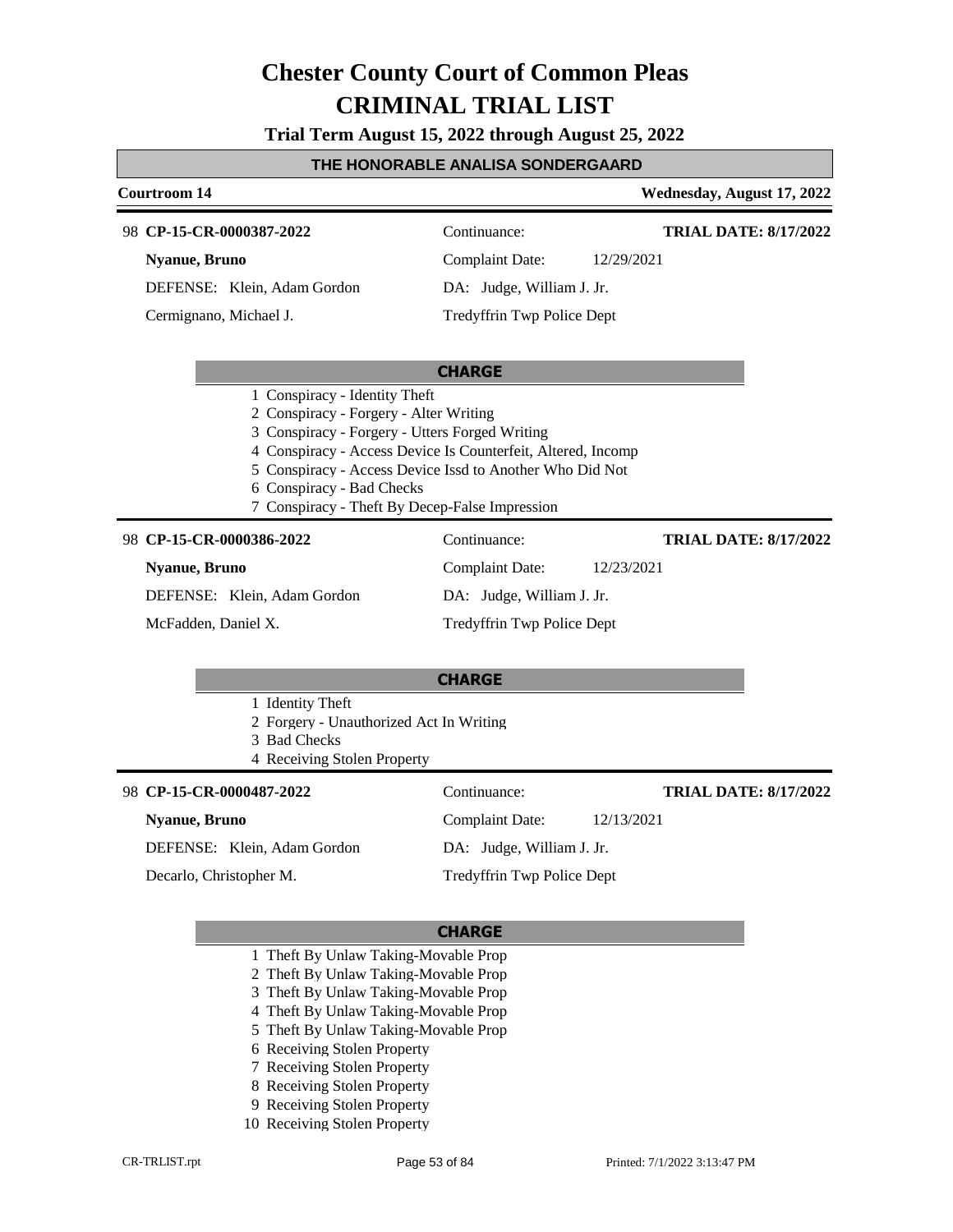**Trial Term August 15, 2022 through August 25, 2022**

#### **THE HONORABLE ANALISA SONDERGAARD**

#### **Courtroom 14 Wednesday, August 17, 2022 CHARGE CP-15-CR-0000968-2022** 98 Continuance: **Dabney, Damian Antonio** DEFENSE: Tinari, Eugene P. Complaint Date: 12/1/2021 DA: Judge, William J. Jr. Tredyffrin Twp Police Dept **TRIAL DATE: 8/17/2022** Cermignano, Michael J. 1 Identity Theft 2 Theft By Unlaw Taking-Movable Prop 3 Receiving Stolen Property 4 Forgery - Alter Writing 5 Identity Theft 6 Access Device Issd to Another Who Did Not Auth Use **CHARGE CP-15-CR-0000537-2022** 99 Continuance: **Chendorain, Barry** DEFENSE: Complaint Date: 12/2/2021 DA: Pescatore, Santina Rose Phoenixville Boro Police Dept **TRIAL DATE: 8/17/2022** Lee, Hakeem A. 1 Terroristic Threats W/ Int To Terrorize Another 2 Simple Assault 3 Harassment - Subject Other to Physical Contact 4 Disorderly Conduct Hazardous/Physi Off 100 **CP-15-CR-0001085-2022** Continuance: **Boyer, Thomas L.** DEFENSE: Page, Shawn Kendricks Sr. Complaint Date: 12/2/2021 DA: Pescatore, Santina Rose Caln Twp Police Dept **TRIAL DATE: 8/17/2022** Regan, Jonathan R.

#### **CHARGE**

1 Simple Assault

2 Aggravated Assault - Attempts to cause SBI or causes injury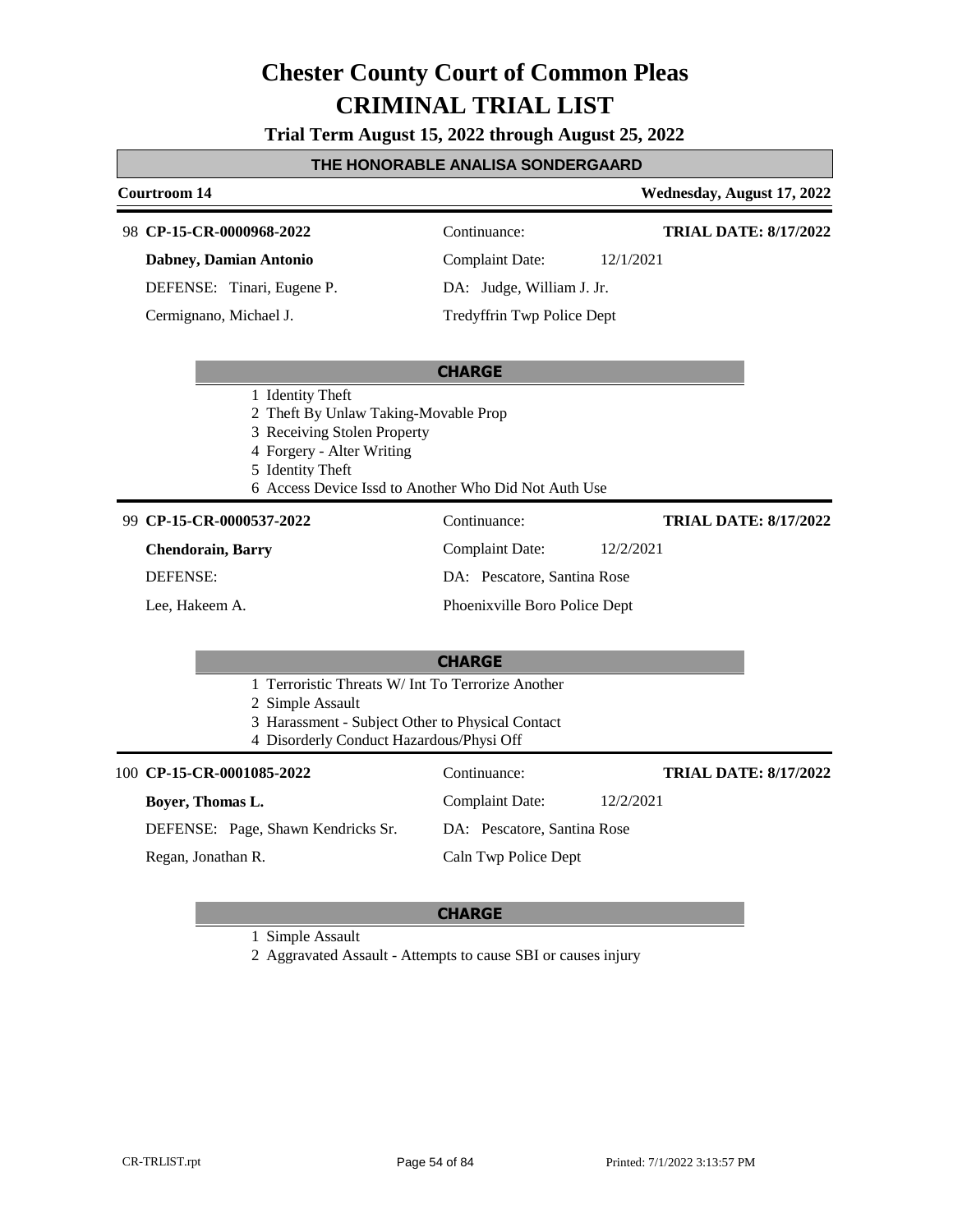**Trial Term August 15, 2022 through August 25, 2022**

#### **THE HONORABLE ANALISA SONDERGAARD**

#### **Courtroom 14 Wednesday, August 17, 2022 CHARGE** 101 **CP-15-CR-0001641-2022** Continuance: **Parker, James Bleddyn** DEFENSE: Rassman, Mark David Complaint Date: 4/9/2022 DA: Pescatore, Santina Rose PSP - Embreeville **TRIAL DATE: 8/17/2022** McLaughlin, Adam L. 1 Computer Theft 2 Computer Theft 3 Computer Theft 4 Computer Theft 5 Computer Theft 6 Computer Theft 7 Computer Theft 8 Unlaw. Use of Computer - Access to Disrupt Funct. 9 Unlaw. Use of Computer - Access to Disrupt Funct. 10 Unlaw. Use of Computer - Access to Disrupt Funct. 101 **CP-15-CR-0000349-2022** Continuance: **Parker, James Bleddyn** DEFENSE: Rassman, Mark David Complaint Date: 12/3/2021 DA: Pescatore, Santina Rose PSP - Embreeville **TRIAL DATE: 8/17/2022** McLaughlin, Adam L.

- 1 Retail Theft-Take Mdse
- 2 Retail Theft-Take Mdse
- 3 Retail Theft-Take Mdse
- 4 Retail Theft-Take Mdse
- 5 Retail Theft-Take Mdse
- 6 Retail Theft-Take Mdse
- 7 Retail Theft-Take Mdse
- 8 Retail Theft-Take Mdse
- 9 Retail Theft-Take Mdse
- 10 Retail Theft-Take Mdse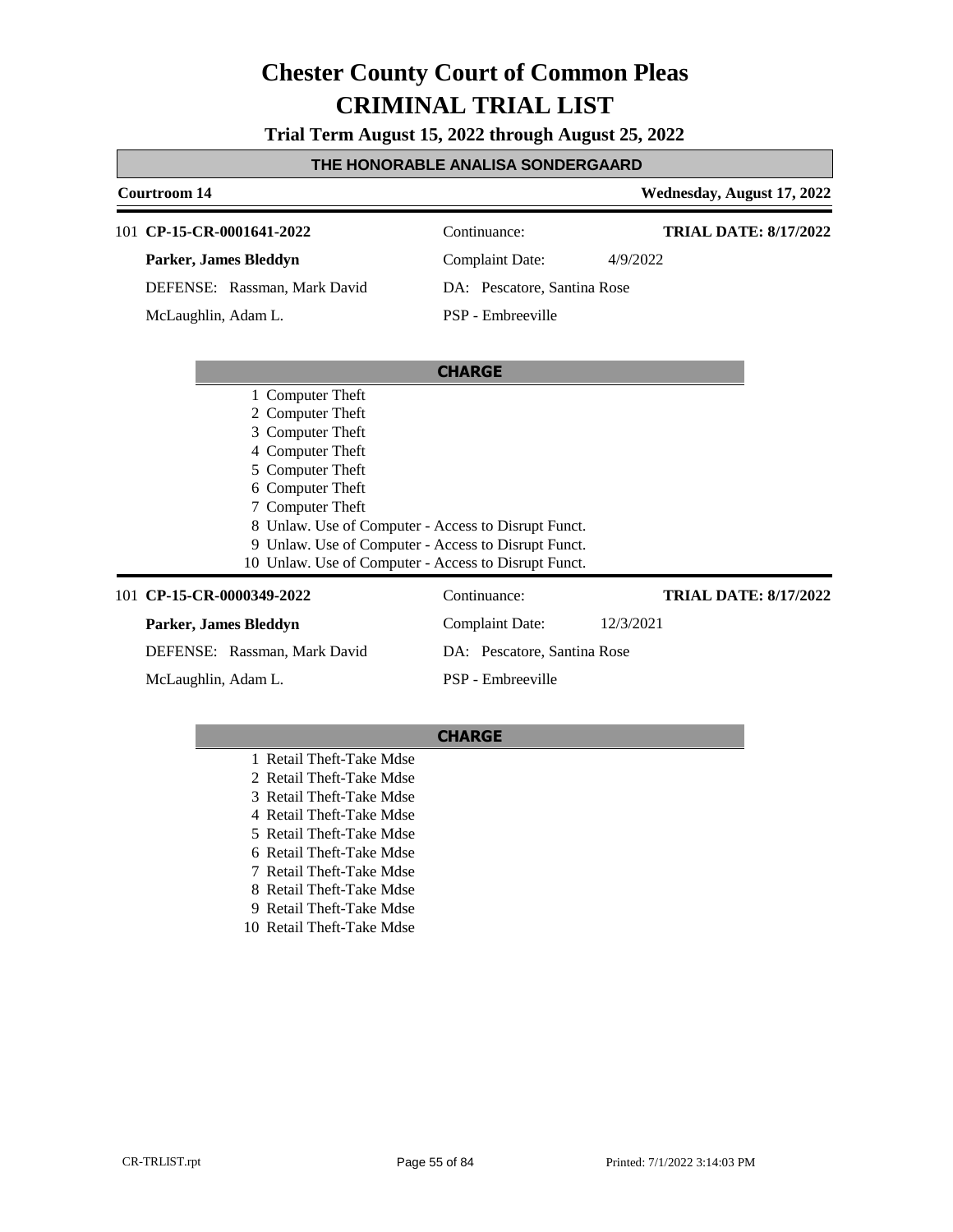**Trial Term August 15, 2022 through August 25, 2022**

#### **THE HONORABLE ANALISA SONDERGAARD**

**Courtroom 14 Wednesday, August 17, 2022**

#### **CP-15-CR-0000550-2022** 102 Continuance:

**Blakemore, Owen Randolph**

DEFENSE: Kelly, Stephen J.

Story, Robert M.

**TRIAL DATE: 8/17/2022**

**TRIAL DATE: 8/17/2022**

Complaint Date: 12/6/2021 DA: Pescatore, Santina Rose

Complaint Date: 12/7/2021

DA: Wright, Kathleen Connell

W Goshen Twp Police Dept

#### **CHARGE**

- 1 Simple Assault
- 2 Harassment Subject Other to Physical Contact
- 3 Endangering Welfare of Children Parent/Guardian/Other
- 4 Terroristic Threats W/ Int To Terrorize Another

#### **CP-15-CR-0001042-2022** 103 Continuance:

#### **Maldonado, Joel**

DEFENSE: Kellis, Steven Ernest

Gassenmeyer, Tara E.

PSP - Avondale

#### **CHARGE**

- 1 DUI: Controlled Substance Impaired Ability 1st Offense
- 2 Marijuana-Small Amt Personal Use
- 3 Use/Poss Of Drug Paraph

104 **CP-15-CR-0001392-2022** Continuance:

| <b>Esbensen, John Barry</b> |  |
|-----------------------------|--|
| $\Gamma$                    |  |

DEFENSE: Consadene, Jonathan D.

Beideman, Joshua D.

- 1 DUI: Gen Imp/Inc of Driving Safely 3rd Off
- 2 Drg Lic Sus/Rev Purs to Sec 3802/1547B1

3 Careless Driving

**TRIAL DATE: 8/17/2022**

DA: Wright, Kathleen Connell

#### W Whiteland Twp Police Dept

Complaint Date: 12/8/2021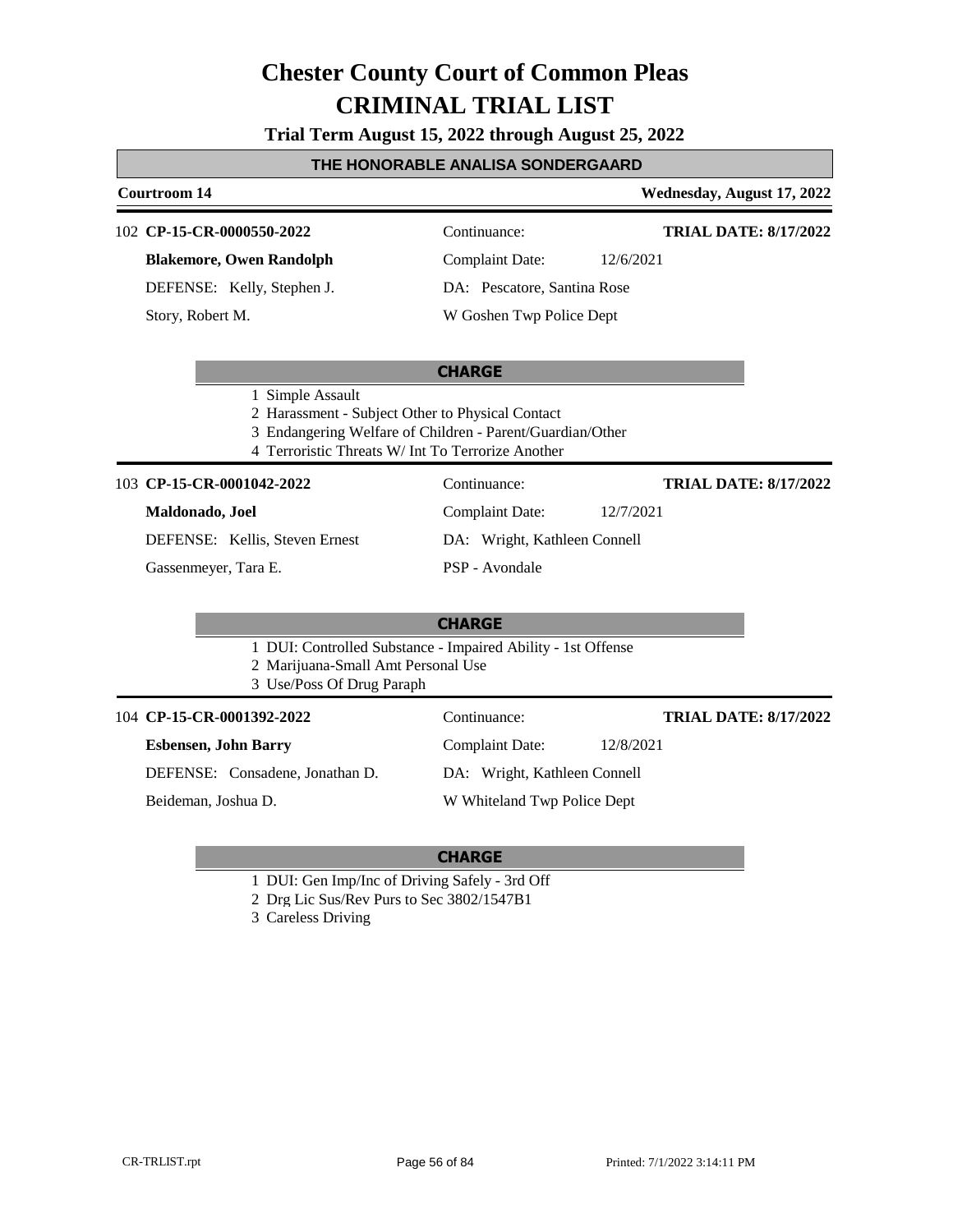**Trial Term August 15, 2022 through August 25, 2022**

### **THE HONORABLE ANALISA SONDERGAARD**

| Courtroom 14                                                                                                                                                                                                                                                                                                           |                                                                                                                      | Wednesday, August 17, 2022   |
|------------------------------------------------------------------------------------------------------------------------------------------------------------------------------------------------------------------------------------------------------------------------------------------------------------------------|----------------------------------------------------------------------------------------------------------------------|------------------------------|
| 105 CP-15-CR-0001863-2022                                                                                                                                                                                                                                                                                              | Continuance:                                                                                                         | <b>TRIAL DATE: 8/17/2022</b> |
| <b>Krebs, Ryan Arnold</b>                                                                                                                                                                                                                                                                                              | <b>Complaint Date:</b>                                                                                               | 1/18/2022                    |
|                                                                                                                                                                                                                                                                                                                        |                                                                                                                      |                              |
| DEFENSE: Filipi, Nikola                                                                                                                                                                                                                                                                                                | DA: Pescatore, Santina Rose                                                                                          |                              |
| Needham, Logan A.                                                                                                                                                                                                                                                                                                      | W Goshen Twp Police Dept                                                                                             |                              |
|                                                                                                                                                                                                                                                                                                                        | <b>CHARGE</b>                                                                                                        |                              |
| 1 Theft From A Motor Vehicle<br>2 Receiving Stolen Property<br>3 Receiving Stolen Property<br>4 Receiving Stolen Property<br>5 Access Device Issd to Another Who Did Not Auth Use<br>6 Access Device Issd to Another Who Did Not Auth Use<br>7 Receiving Stolen Property<br>10 Conspiracy - Theft From A Motor Vehicle | 8 Conspiracy - Access Device Issd to Another Who Did Not<br>9 Conspiracy - Access Device Issd to Another Who Did Not |                              |
| 105 CP-15-CR-0000689-2022                                                                                                                                                                                                                                                                                              | Continuance:                                                                                                         | <b>TRIAL DATE: 8/17/2022</b> |
| <b>Krebs, Ryan Arnold</b>                                                                                                                                                                                                                                                                                              | <b>Complaint Date:</b>                                                                                               | 1/14/2022                    |
| DEFENSE: Filipi, Nikola                                                                                                                                                                                                                                                                                                | DA: Pescatore, Santina Rose                                                                                          |                              |
| Billie, Stanley J.                                                                                                                                                                                                                                                                                                     | W Chester Boro Police Dept                                                                                           |                              |
| 1 Theft By Unlaw Taking-Movable Prop<br>2 Conspiracy - Theft By Unlaw Taking-Movable Prop<br>3 Receiving Stolen Property<br>4 Conspiracy - Receiving Stolen Property<br>5 Loitering And Prowling At Night Time                                                                                                         | <b>CHARGE</b>                                                                                                        |                              |
| 105 CP-15-CR-0000001-2022                                                                                                                                                                                                                                                                                              | Continuance:                                                                                                         | <b>TRIAL DATE: 8/17/2022</b> |
| <b>Krebs, Ryan Arnold</b>                                                                                                                                                                                                                                                                                              | <b>Complaint Date:</b>                                                                                               | 12/13/2021                   |
| DEFENSE: Filipi, Nikola                                                                                                                                                                                                                                                                                                | DA: Pescatore, Santina Rose                                                                                          |                              |
|                                                                                                                                                                                                                                                                                                                        |                                                                                                                      |                              |

- 1 Theft From A Motor Vehicle
- 2 Criminal Attempt Theft From A Motor Vehicle
- 3 Conspiracy Theft From A Motor Vehicle
- 4 Institut'l Vand'ism Educ Facil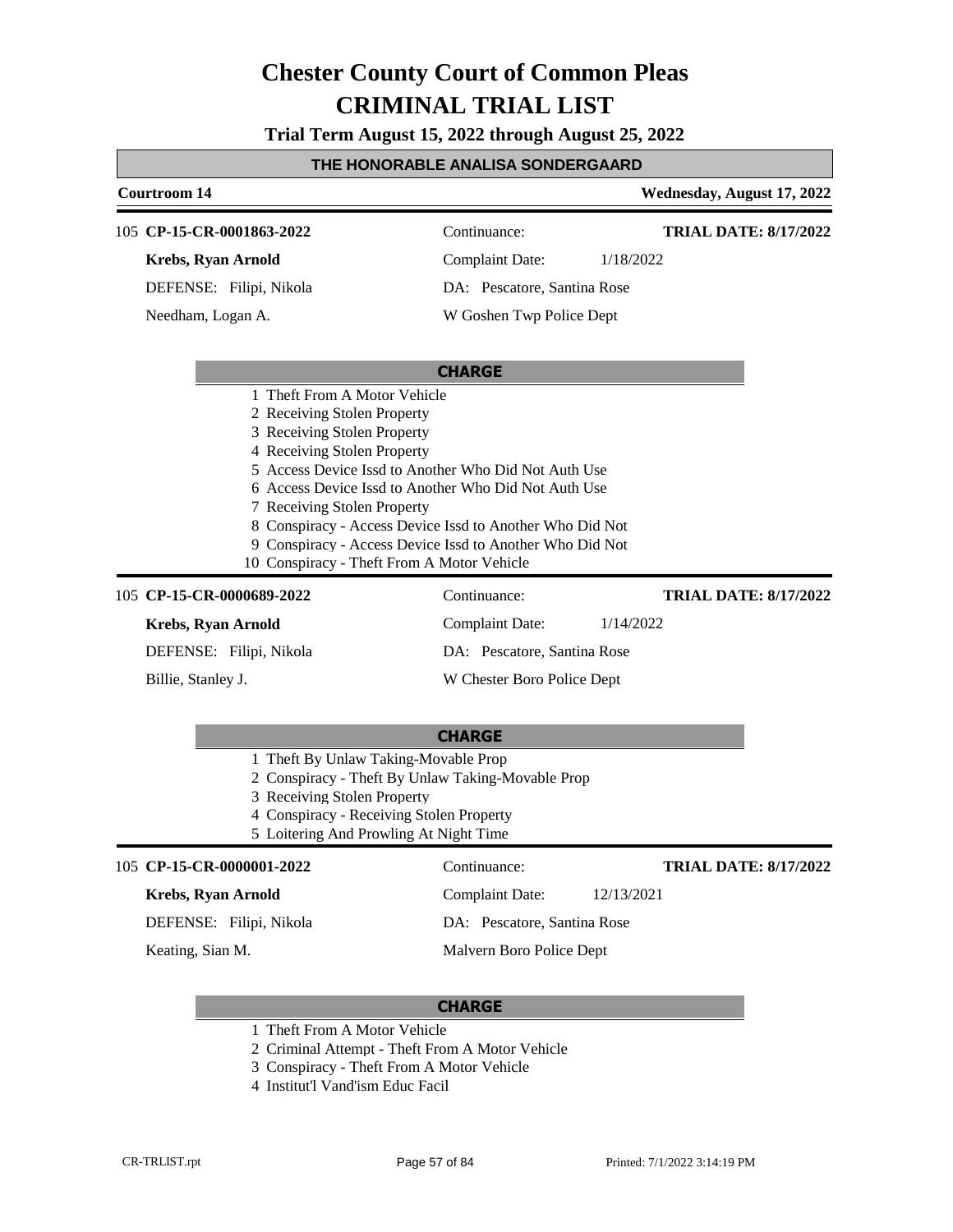**Trial Term August 15, 2022 through August 25, 2022**

#### **THE HONORABLE ANALISA SONDERGAARD**

| Courtroom 14                                                                                                                                                                                                                                                                                                                                                                                                       |                                | Wednesday, August 17, 2022   |
|--------------------------------------------------------------------------------------------------------------------------------------------------------------------------------------------------------------------------------------------------------------------------------------------------------------------------------------------------------------------------------------------------------------------|--------------------------------|------------------------------|
| 105 CP-15-CR-0000002-2022                                                                                                                                                                                                                                                                                                                                                                                          | Continuance:                   | <b>TRIAL DATE: 8/17/2022</b> |
| <b>Krebs, Ryan Arnold</b>                                                                                                                                                                                                                                                                                                                                                                                          | <b>Complaint Date:</b>         | 12/13/2021                   |
| DEFENSE: Filipi, Nikola                                                                                                                                                                                                                                                                                                                                                                                            | DA: Pescatore, Santina Rose    |                              |
| Keating, Sian M.                                                                                                                                                                                                                                                                                                                                                                                                   | Malvern Boro Police Dept       |                              |
|                                                                                                                                                                                                                                                                                                                                                                                                                    | <b>CHARGE</b>                  |                              |
| 1 Theft From A Motor Vehicle<br>2 Theft From A Motor Vehicle<br>3 Receiving Stolen Property<br>4 Receiving Stolen Property<br>5 Theft By Unlaw Taking-Movable Prop<br>6 Theft By Unlaw Taking-Movable Prop<br>7 Criminal Attempt - Theft From A Motor Vehicle<br>8 Criminal Attempt - Theft From A Motor Vehicle<br>9 Loitering And Prowling At Night Time<br>10 Posses Access Device Knowing Counterfeit, Altered |                                |                              |
| 106 CP-15-CR-0000686-2022                                                                                                                                                                                                                                                                                                                                                                                          | Continuance:                   | <b>TRIAL DATE: 8/17/2022</b> |
| West, Valerie Ann                                                                                                                                                                                                                                                                                                                                                                                                  | <b>Complaint Date:</b>         | 12/14/2021                   |
| DEFENSE: Houghton, Thomas Daniel                                                                                                                                                                                                                                                                                                                                                                                   | DA: Wright, Kathleen Connell   |                              |
| Cestare, Steven F.                                                                                                                                                                                                                                                                                                                                                                                                 | PSP - Avondale                 |                              |
|                                                                                                                                                                                                                                                                                                                                                                                                                    | <b>CHARGE</b>                  |                              |
| 1 DUI: Gen Imp/Inc of Driving Safely - 1st Off<br>2 Disregard Traffic Lane (Single)<br>3 Careless Driving<br>4 Restrictions on Alcoholic Beverages<br>5 DUI: Highest Rte of Alc (BAC .16+) 1st Off                                                                                                                                                                                                                 |                                |                              |
| 107 CP-15-CR-0001139-2022                                                                                                                                                                                                                                                                                                                                                                                          | Continuance:                   | <b>TRIAL DATE: 8/17/2022</b> |
| Morris, Maurice D.                                                                                                                                                                                                                                                                                                                                                                                                 | <b>Complaint Date:</b>         | 12/14/2021                   |
| DEFENSE: Doherty, Patrick Thomas                                                                                                                                                                                                                                                                                                                                                                                   | DA: Amoroso, Alyssa Marie      |                              |
| Burne, James P. III                                                                                                                                                                                                                                                                                                                                                                                                | PSP - King Of Prussia Turnpike |                              |

- 1 DUI: Gen Imp/Inc of Driving Safely 3rd Off
- 2 Ill Operate Vehicle W/Out Ignition Interlock
- 3 Careless Driving
- 4 Disregard Traffic Lane (Single)
- 5 Driving at Safe Speed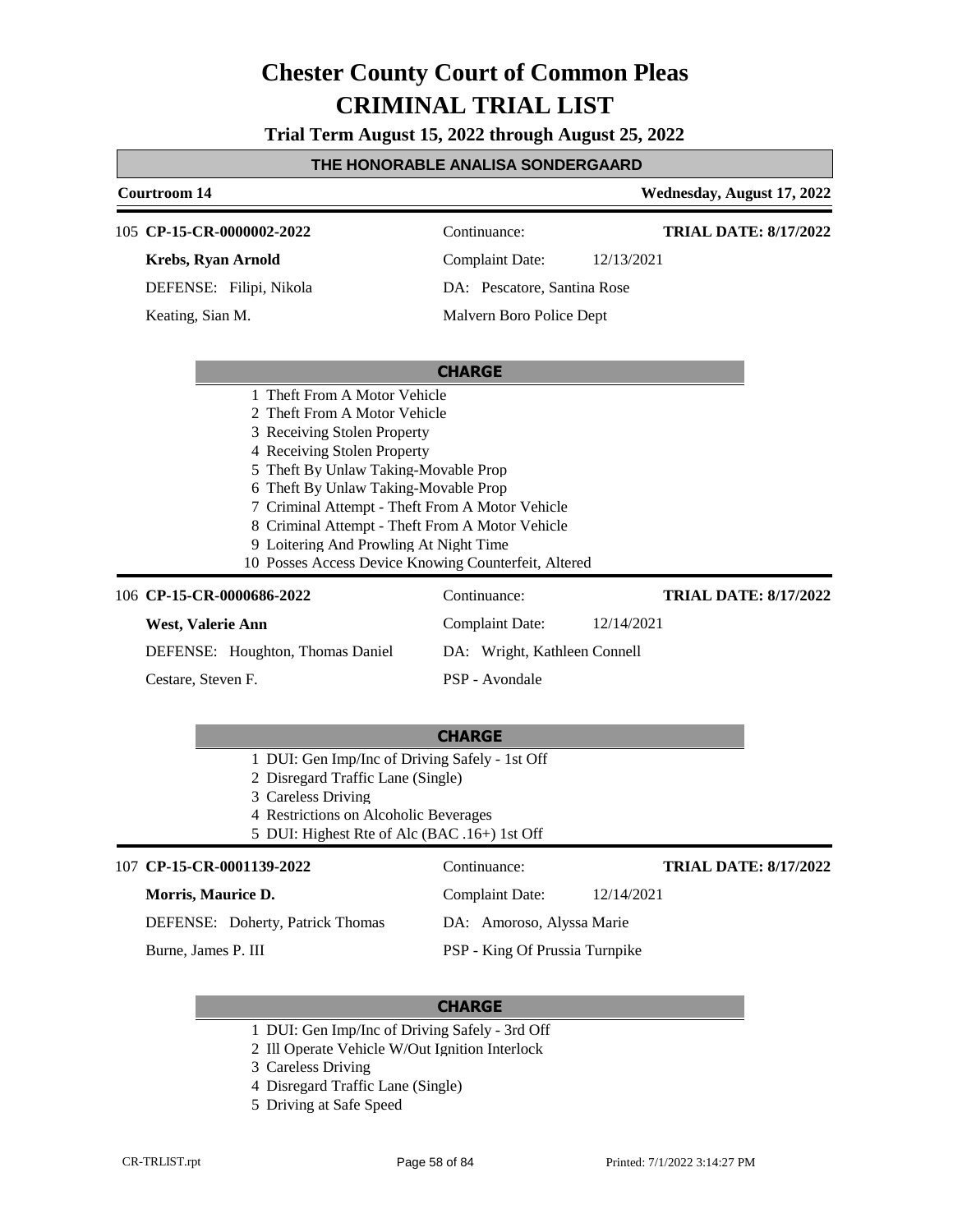**Trial Term August 15, 2022 through August 25, 2022**

#### **THE HONORABLE ANALISA SONDERGAARD**

### **Courtroom 14 Wednesday, August 17, 2022 CP-15-CR-0000376-2022** 108 Continuance: **Morrison, Richard Jr.** Complaint Date: 12/16/2021 **TRIAL DATE: 8/17/2022**

DEFENSE: Filipi, Nikola

Devoe, Tyler B.

DA: Wright, Kathleen Connell

W Caln Twp Police Dept

#### **CHARGE**

- 1 Aggravated Assault Attempts to cause SBI or causes injury
- 2 Simple Assault
- 3 Harassment Subject Other to Physical Contact
- 4 Recklessly Endangering Another Person
- 5 Drg Lic Sus/Rev Purs to Sec 3802/1547B1

#### **CP-15-CR-0001223-2022** 109 Continuance:

**Rodriguez, Jennifer Lynn**

DEFENSE: Bruno, Erin Nicole Book

Winter, Micaela J.

### W Chester Boro Police Dept

#### **CHARGE**

- 1 Aggravated Assault Attempts to cause or causes BI to desi
- 2 Resist Arrest/Other Law Enforce
- 3 Acci Dam To Unattended Veh Or Propert
- 4 DUI: Gen Imp/Inc of Driving Safely 2nd Off

110 **CP-15-CR-0001443-2022** Continuance:

**McAllister, Dawn M.**

DEFENSE: Filipi, Nikola

Benitez, Linton J.

Complaint Date: 12/22/2021 DA: Pescatore, Santina Rose PSP - Avondale

#### **CHARGE**

1 Retail Theft-Take Mdse

2 Receiving Stolen Property

Complaint Date: 12/20/2021 DA: Edelman, Lori H.

**TRIAL DATE: 8/17/2022**

**TRIAL DATE: 8/17/2022**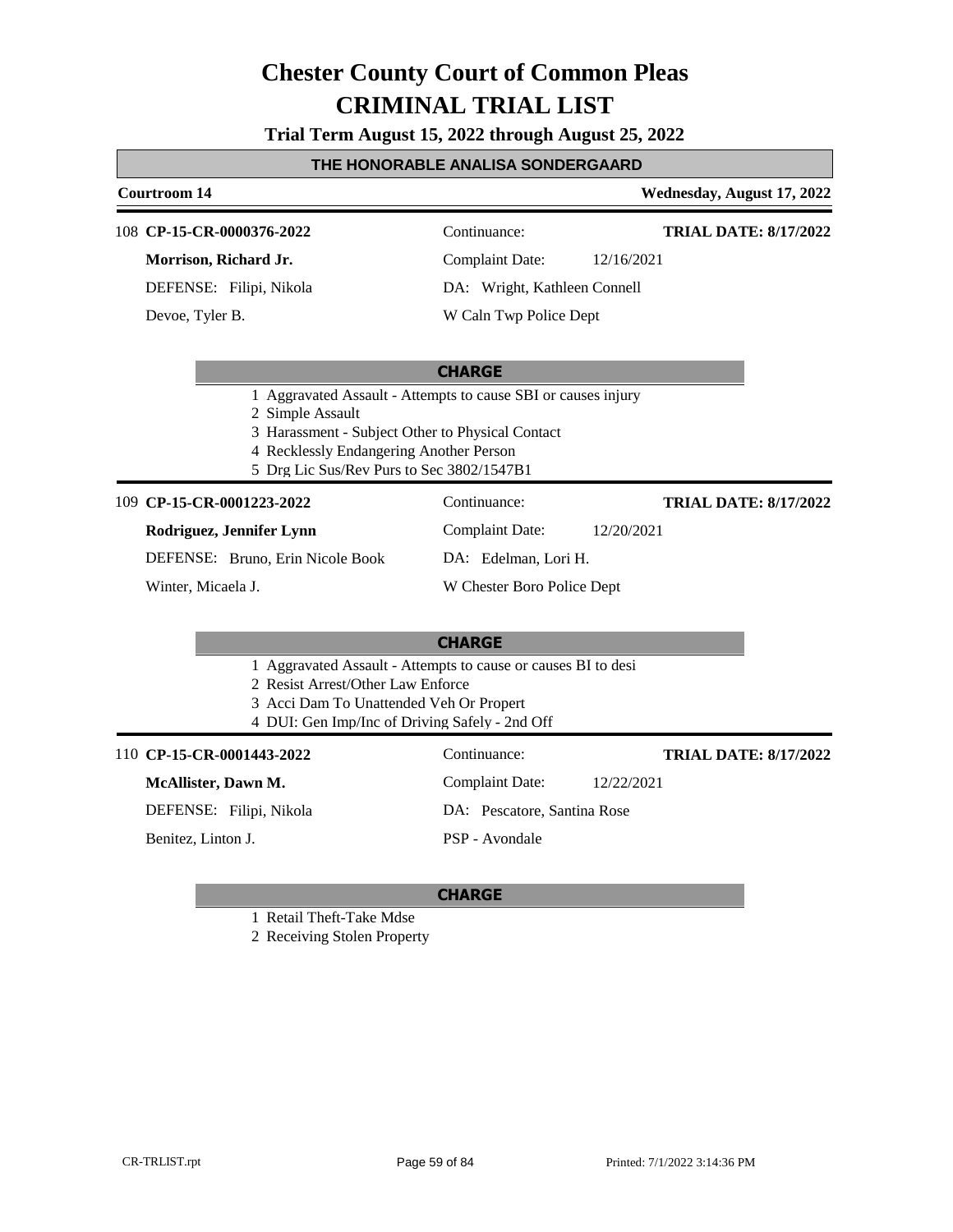**Trial Term August 15, 2022 through August 25, 2022**

#### **THE HONORABLE ANALISA SONDERGAARD**

#### **Courtroom 14 Wednesday, August 17, 2022 CHARGE** 111 **CP-15-CR-0000468-2022** Continuance: **Szabo, Tiffany Angelina** DEFENSE: Filipi, Nikola Complaint Date: 12/24/2021 DA: Pescatore, Santina Rose W Whiteland Twp Police Dept **TRIAL DATE: 8/17/2022** O'Brien, Kyle M. 1 Retail Theft-Take Mdse 2 Receiving Stolen Property 3 Drg Lic Sus/Rev Purs to Sec 3802/1547B1 4 Driving W/O A License 112 **CP-15-CR-0002060-2022** Continuance: **Castle, Breanna D.** DEFENSE: Complaint Date: 12/27/2021 DA: Chester County District Attorney W Whiteland Twp Police Dept **TRIAL DATE: 8/17/2022** Gardner, Patrick J.

#### **CHARGE**

- 1 DUI: Highest Rte of Alc (BAC .16+) 2nd Off
- 2 DUI: Controlled Substance Combination Alcohol/Drug 2
- 3 Poss Of Marijuana
- 4 Use/Poss Of Drug Paraph

#### 113 **CP-15-CR-0000398-2022** Continuance:

#### **Brown, Jesse Jerome**

DEFENSE: Filipi, Nikola

Dobry, Brad A.

## Complaint Date: 1/2/2022

DA: Pescatore, Santina Rose

Phoenixville Boro Police Dept

#### **CHARGE**

- 1 Terroristic Threats W/ Int To Terrorize Another
- 2 Crim Tres-Enter Structure
- 3 Def Tres Actual Communication To

**TRIAL DATE: 8/17/2022**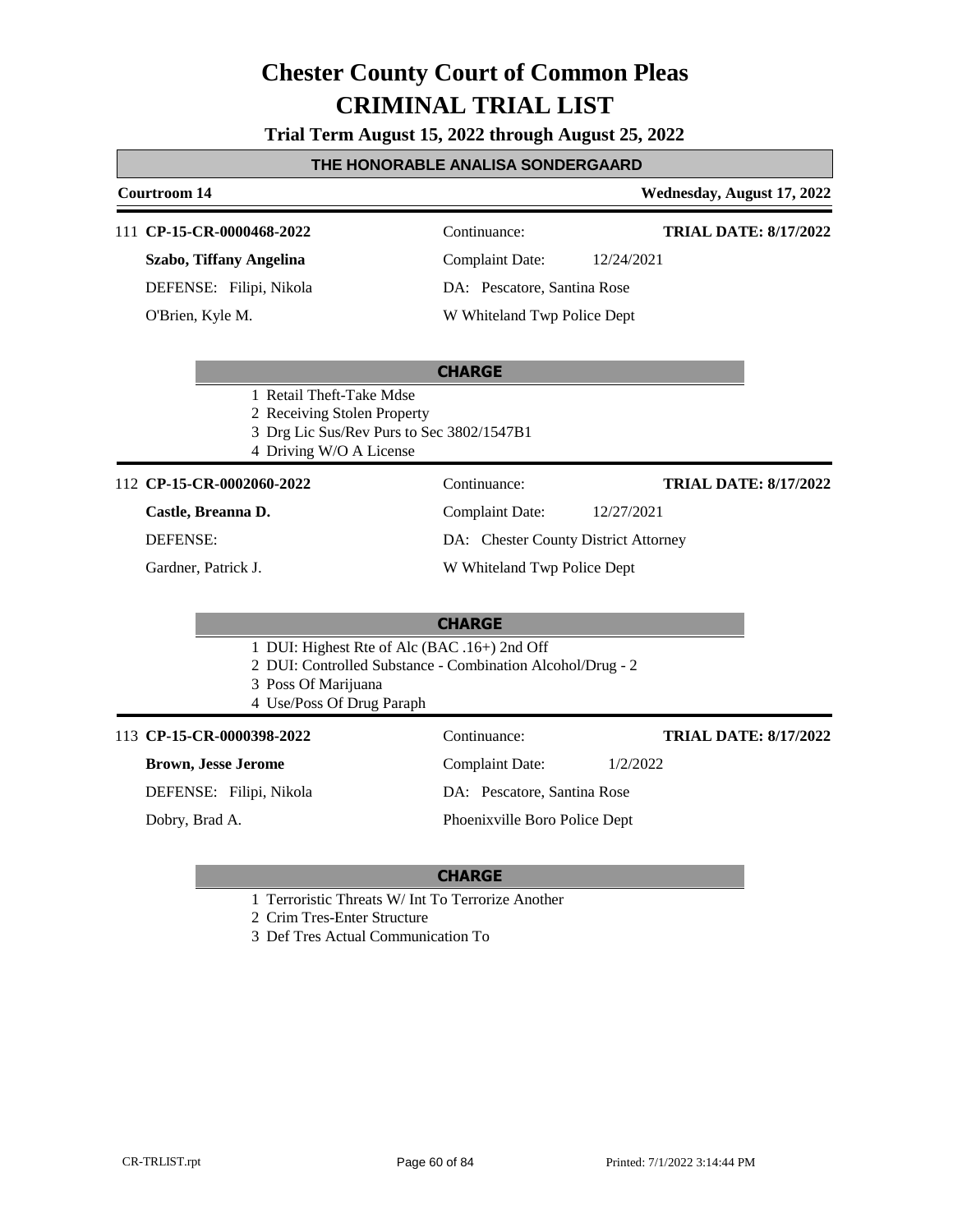**Trial Term August 15, 2022 through August 25, 2022**

#### **THE HONORABLE ANALISA SONDERGAARD**

#### **Courtroom 14 Wednesday, August 17, 2022 CHARGE** 114 **CP-15-CR-0001497-2022** Continuance: **Reice, Karen A.** DEFENSE: Filipi, Nikola Complaint Date: 1/2/2022 DA: Pescatore, Santina Rose PSP - Embreeville **TRIAL DATE: 8/17/2022** McLaughlin, Adam L. 1 Int Poss Contr Subst By Per Not Reg 2 Marijuana-Small Amt Personal Use 3 Use/Poss Of Drug Paraph 4 Use/Poss Of Drug Paraph **CHARGE** 115 **CP-15-CR-0000942-2022** Continuance: **Frisby-Rice, Jamal Amier** DEFENSE: Bruno, Erin Nicole Book Complaint Date: 1/4/2022 DA: Wright, Kathleen Connell Willistown Twp Police Dept **TRIAL DATE: 8/17/2022** Viebahn, William H. 1 DUI: Controlled Substance - Schedule 1 - 1st Offense 2 Marijuana-Small Amt Personal Use 3 Meeting/Overtaking School Bus 4 DUI: Controlled Substance - Metabolite - 1st Offense 5 DUI: Controlled Substance - Impaired Ability - 1st Offense 116 **CP-15-CR-0001064-2022** Continuance: **Lopez-Pedroza, Jesus** DEFENSE: Sheridan, Hillary Ryan Complaint Date: 1/4/2022 DA: Wright, Kathleen Connell PSP - Avondale **TRIAL DATE: 8/17/2022** Wendling, John J.

- 1 DUI: Highest Rte of Alc (BAC .16+) 1st Off
- 2 Disregard Traffic Lane (Single)
- 3 Careless Driving
- 4 Driving W/O A License
- 5 Fail To Not Police Of Acc\ Damage To Vehicle
- 6 DUI: Gen Imp/Inc of Driving Safely 1st Off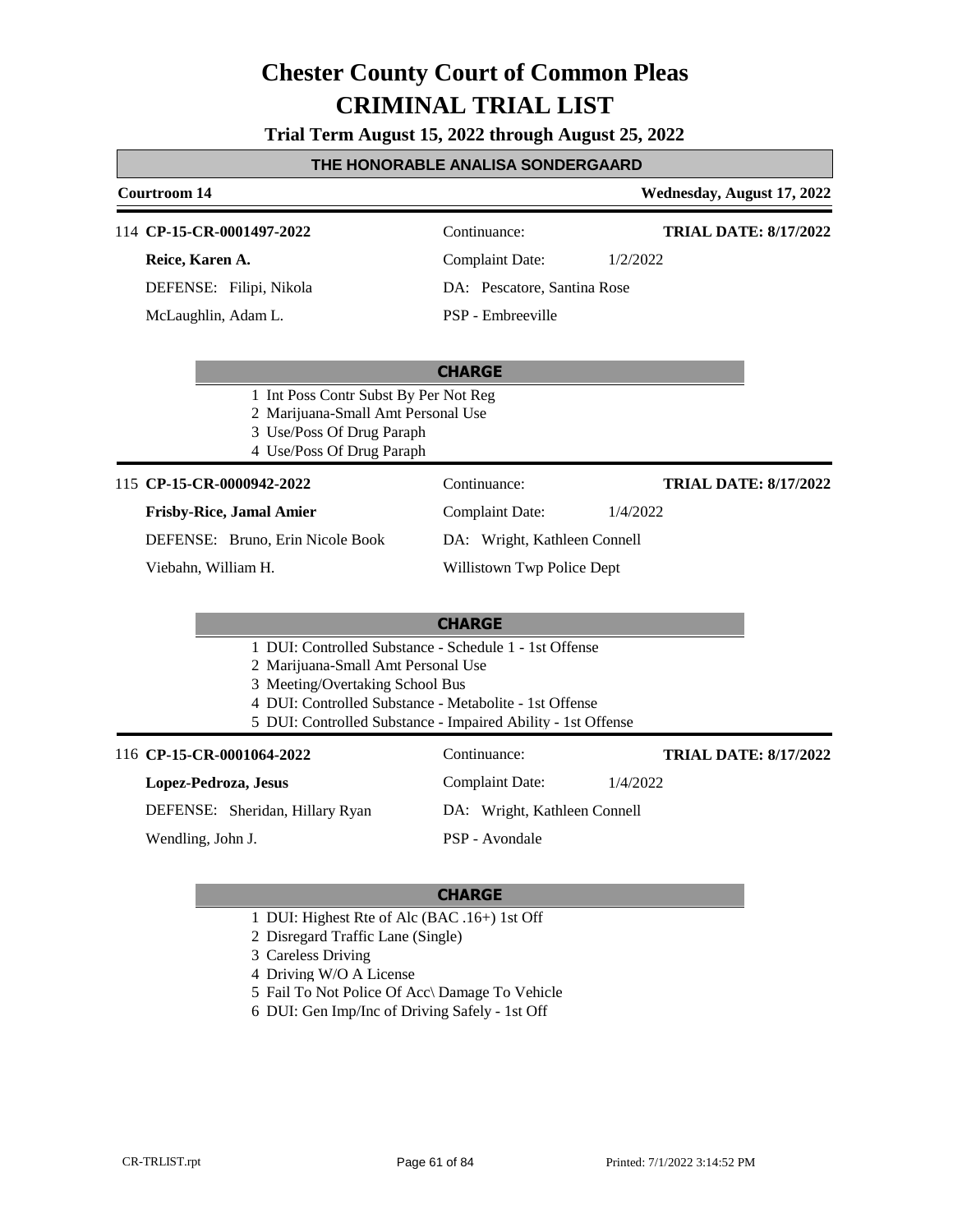**Trial Term August 15, 2022 through August 25, 2022**

#### **THE HONORABLE ANALISA SONDERGAARD**

#### **Courtroom 14 Wednesday, August 17, 2022 CHARGE** 117 **CP-15-CR-0001190-2022** Continuance: **Martin, James Jay** DEFENSE: Green, Joseph Patrick Jr. Complaint Date: 1/4/2022 DA: Abatemarco, Christine C. PSP - Avondale **TRIAL DATE: 8/17/2022** Sperazza, Jason L. 1 Child Pornography 2 Child Pornography 3 Child Pornography 4 Child Pornography 5 Child Pornography 6 Child Pornography 7 Child Pornography 8 Child Pornography 9 Child Pornography 10 Child Pornography 118 **CP-15-CR-0001909-2022** Continuance: **McGuire, Shawn Christopher** DEFENSE: Saadzoi, Wana Complaint Date: 1/8/2022 DA: Pescatore, Santina Rose W Chester Univ Police Dept **TRIAL DATE: 8/17/2022** Denton, Nicholas

- 1 DUI: Gen Imp/Inc of Driving Safely 1st Off
- 2 Drive Wrong Way
- 3 Fail To Keep Right
- 4 Failure To Stop At Red Signal
- 5 Drg Lic Sus/Rev Purs to Sec 3802/1547B1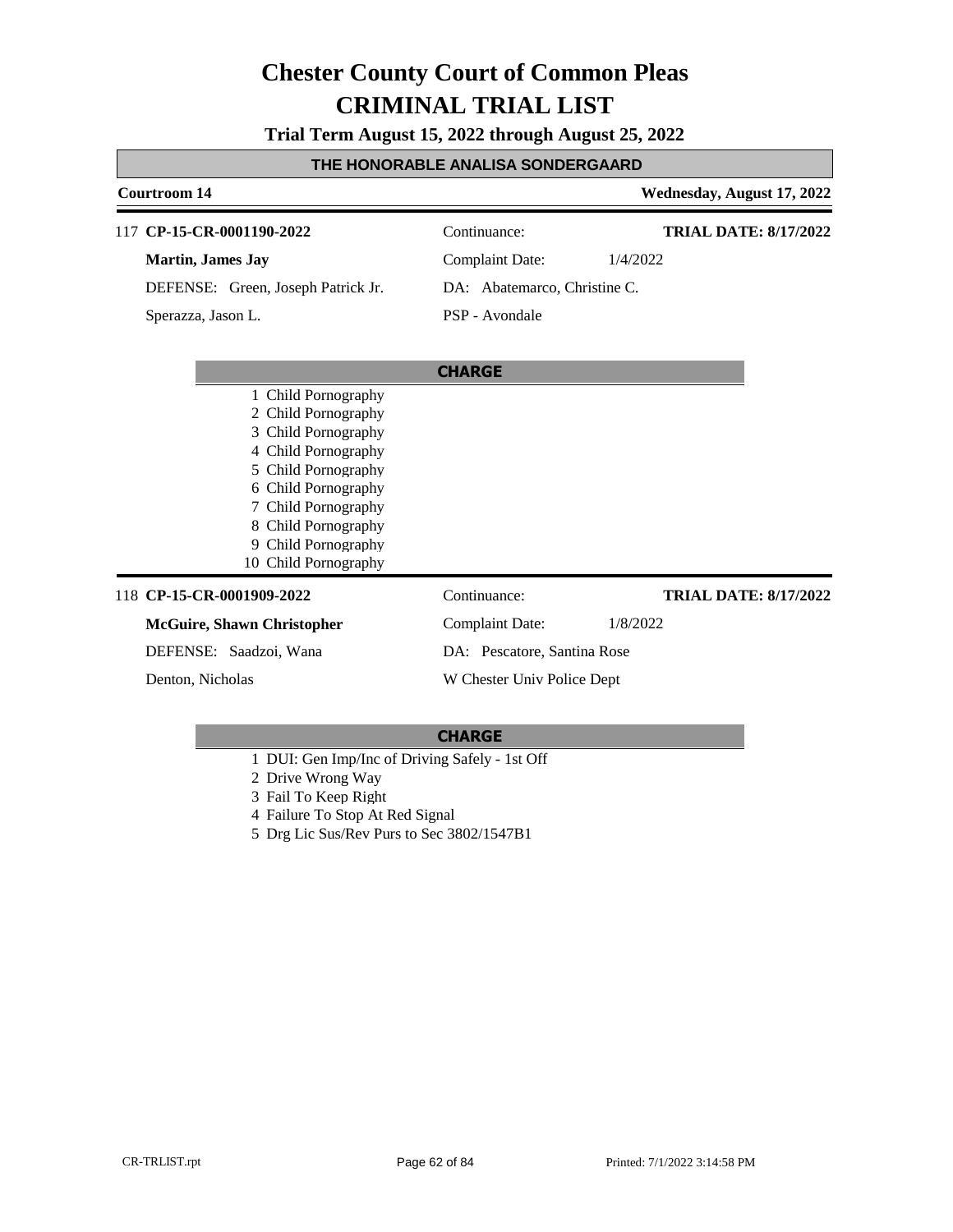**Trial Term August 15, 2022 through August 25, 2022**

#### **THE HONORABLE ANALISA SONDERGAARD**

| <b>Courtroom 14</b>                                |                              | Wednesday, August 17, 2022   |
|----------------------------------------------------|------------------------------|------------------------------|
| 119 CP-15-CR-0000343-2022                          | Continuance:                 | <b>TRIAL DATE: 8/17/2022</b> |
| Smith, Christopher S.                              | <b>Complaint Date:</b>       | 1/11/2022                    |
| DEFENSE: Skinner, Michael John                     | DA: Wright, Kathleen Connell |                              |
| Pezick, Scott E.                                   | W Whiteland Twp Police Dept  |                              |
|                                                    | <b>CHARGE</b>                |                              |
| 1 Criminal Attempt - Murder Of The First Degree    |                              |                              |
| 2 Criminal Attempt - Murder Of The First Degree    |                              |                              |
| Criminal Attempt - Murder Of The First Degree<br>3 |                              |                              |
| 4 Criminal Attempt - Murder Of The First Degree    |                              |                              |
| 5 Criminal Attempt - Murder Of The First Degree    |                              |                              |
| 6 Criminal Attempt - Murder Of The First Degree    |                              |                              |
| 7 Criminal Attempt - Murder Of The First Degree    |                              |                              |
| 8 Criminal Attempt - Murder Of The First Degree    |                              |                              |
| 9 Criminal Attempt - Murder Of The First Degree    |                              |                              |
| 10 Criminal Attempt - Murder Of The First Degree   |                              |                              |
| 120 CP-15-CR-0000619-2022                          | Continuance:                 | <b>TRIAL DATE: 8/17/2022</b> |

#### **Crather, Eric Matthew**

DEFENSE: Lora, Christine Pierce

Ensor, James M.

#### **CHARGE**

Complaint Date: 1/13/2022

DA: Pescatore, Santina Rose W Chester Boro Police Dept

- 1 DUI: Gen Imp/Inc of Driving Safely 1st Off
- 2 Fail To Keep Right
- 3 Careless Driving
- 4 Reckless Driving
- 5 Disregard Traffic Lane (Single)
- 6 DUI: Highest Rte of Alc (BAC .16+) 1st Off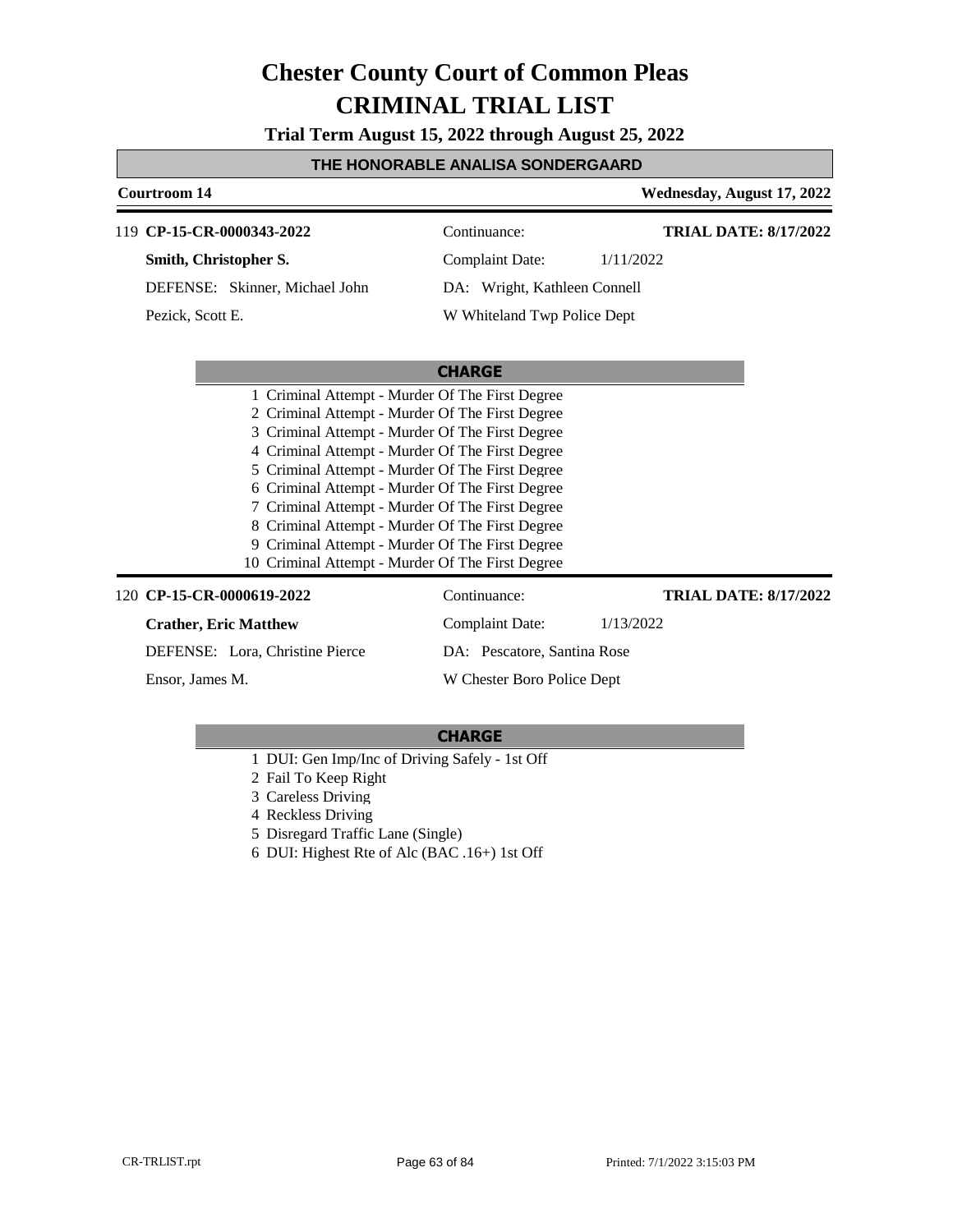**Trial Term August 15, 2022 through August 25, 2022**

#### **THE HONORABLE ANALISA SONDERGAARD**

**Courtroom 14 Monday, August 22, 2022** 

**TRIAL DATE: 8/22/2022**

121 **CP-15-CR-0001358-2022** Continuance: **Edwards-Wright, Tristan** DEFENSE: Complaint Date: 1/17/2022 DA: Chester County District Attorney PSP - Embreeville **TRIAL DATE: 8/22/2022** Llanso, Aaron

#### **CHARGE**

- 1 DUI: Highest Rte of Alc (BAC .16+) 1st Off
- 2 DUI: Gen Imp/Inc of Driving Safely 1st Off
- 3 Careless Driving
- 4 Disregard Traffic Lane (Single)
- 5 Fail to use safety belt driver and front seat occupant

#### 122 **CP-15-CR-0000578-2022** Continuance:

DA: Wright, Kathleen Connell

Valley Twp Police Dept

Complaint Date: 1/22/2022

DEFENSE: Barkawi, Sameer Mohammed

Garner, Vernon N. Jr.

**Cruz-Rojas, Miguel Angel**

#### **CHARGE**

- 1 Burglary Overnight Accommodations; Person Present
- 2 Crim Tres-Break Into Structure

| 122 CP-15-CR-0000579-2022         | Continuance:                 | <b>TRIAL DATE: 8/22/2022</b> |
|-----------------------------------|------------------------------|------------------------------|
| Cruz Rojas, Miguel Angel          | Complaint Date:              | 1/18/2022                    |
| DEFENSE: Barkawi, Sameer Mohammed | DA: Wright, Kathleen Connell |                              |
| McNeil, John C. III               | Valley Twp Police Dept       |                              |

- 1 Burglary Overnight Accommodations; Person Present, Bo
- 2 Crim Tres-Break Into Structure
- 3 Strangulation Applying Pressure to Throat or Neck
- 4 Indec Asslt-W/O Cons Of Other
- 5 Indec Asslt-W/O Cons Of Other
- 6 Simple Assault
- 7 Recklessly Endangering Another Person
- 8 Harassment Subject Other to Physical Contact
- 9 Criminal Attempt Rape Forcible Compulsion
- 10 Aggravated Assault Attempts to cause SBI or causes injury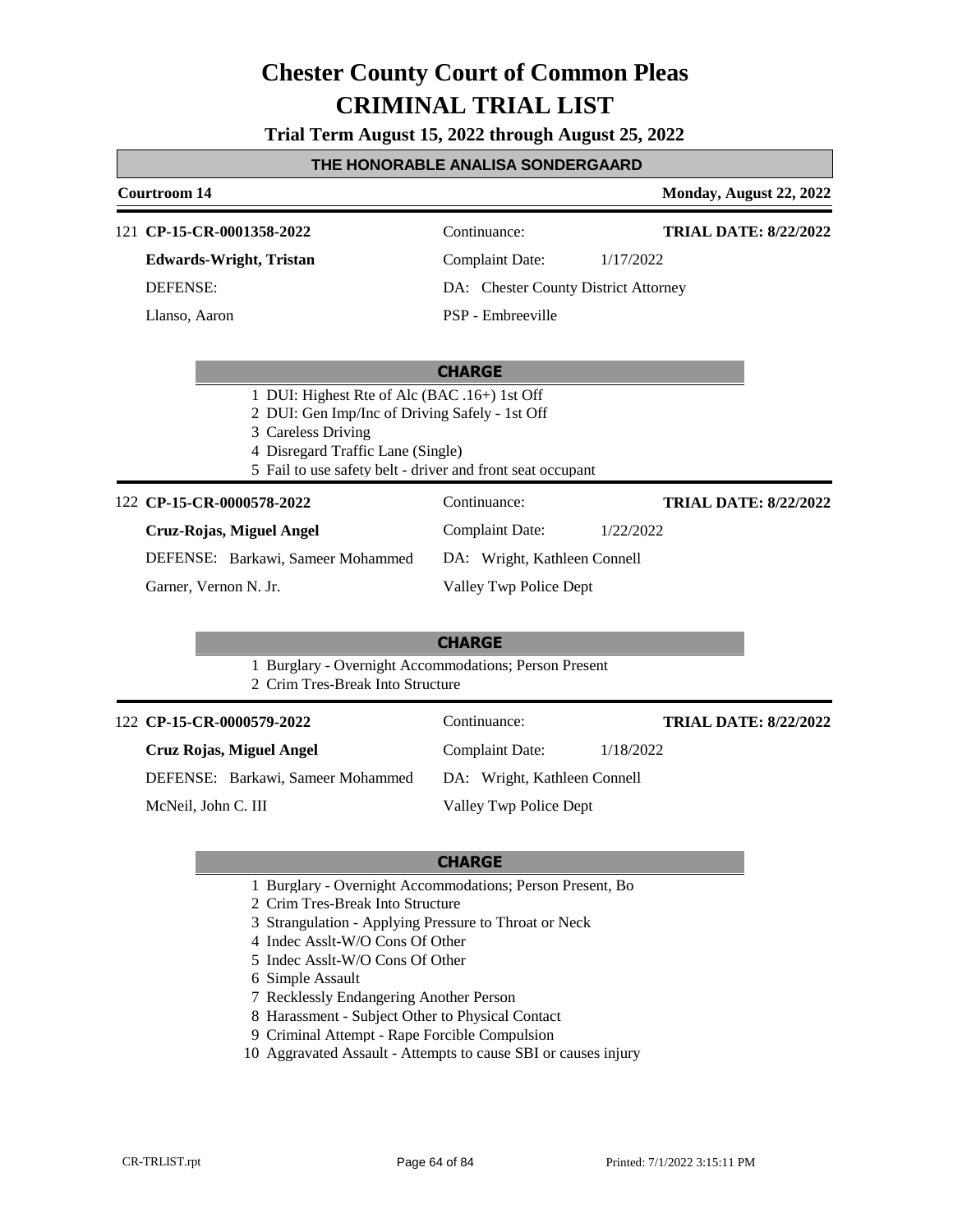**Trial Term August 15, 2022 through August 25, 2022**

#### **THE HONORABLE ANALISA SONDERGAARD**

### **Courtroom 14 Monday, August 22, 2022 CHARGE** 123 **CP-15-CR-0001258-2022** Continuance: **Clanton, Allison Marlene** DEFENSE: Complaint Date: 1/25/2022 DA: Chester County District Attorney Southern Chester Co Regional Police Dept **TRIAL DATE: 8/22/2022** Krissinger, Brandon K. 1 DUI: Gen Imp/Inc of Driving Safely - 1st Off 2 Disregard Traffic Lane (Single) 3 Fail To Keep Right **CHARGE** 124 **CP-15-CR-0001332-2022** Continuance: **Mercado-Bonet, Christopher A.** DEFENSE: Mehok, Kristine C. Complaint Date: 1/25/2022 DA: Chester County District Attorney Southern Chester Co Regional Police Dept **TRIAL DATE: 8/22/2022** Busam, Justin F. 1 DUI: Controlled Substance - Schedule 1 - 1st Offense **CHARGE** 125 **CP-15-CR-0000490-2022** Continuance: **Bartram, Grennae B.** DEFENSE: Noone, Michael G. Complaint Date: 1/28/2022 DA: Buckman, William Frederick Chester County County Detective **TRIAL DATE: 8/22/2022** Ciliberto, James F. 1 Intercept Communications 2 Intercept Communications 3 Intercept Communications 4 Intercept Communications

#### **CP-15-CR-0000786-2022** 126 Continuance:

### **Kelly, Christopher Joseph**

DEFENSE: Bruno, Erin Nicole Book

Viebahn, William H.

Complaint Date: 1/30/2022

**TRIAL DATE: 8/22/2022**

DA: Wright, Kathleen Connell

Willistown Twp Police Dept

- 1 Harassment Comm. Repeatedly in Another Manner
- 2 Harassment Comm. Repeatedly in Anonymous Manner
- 3 Stalking Repeatedly Comm. To Cause Fear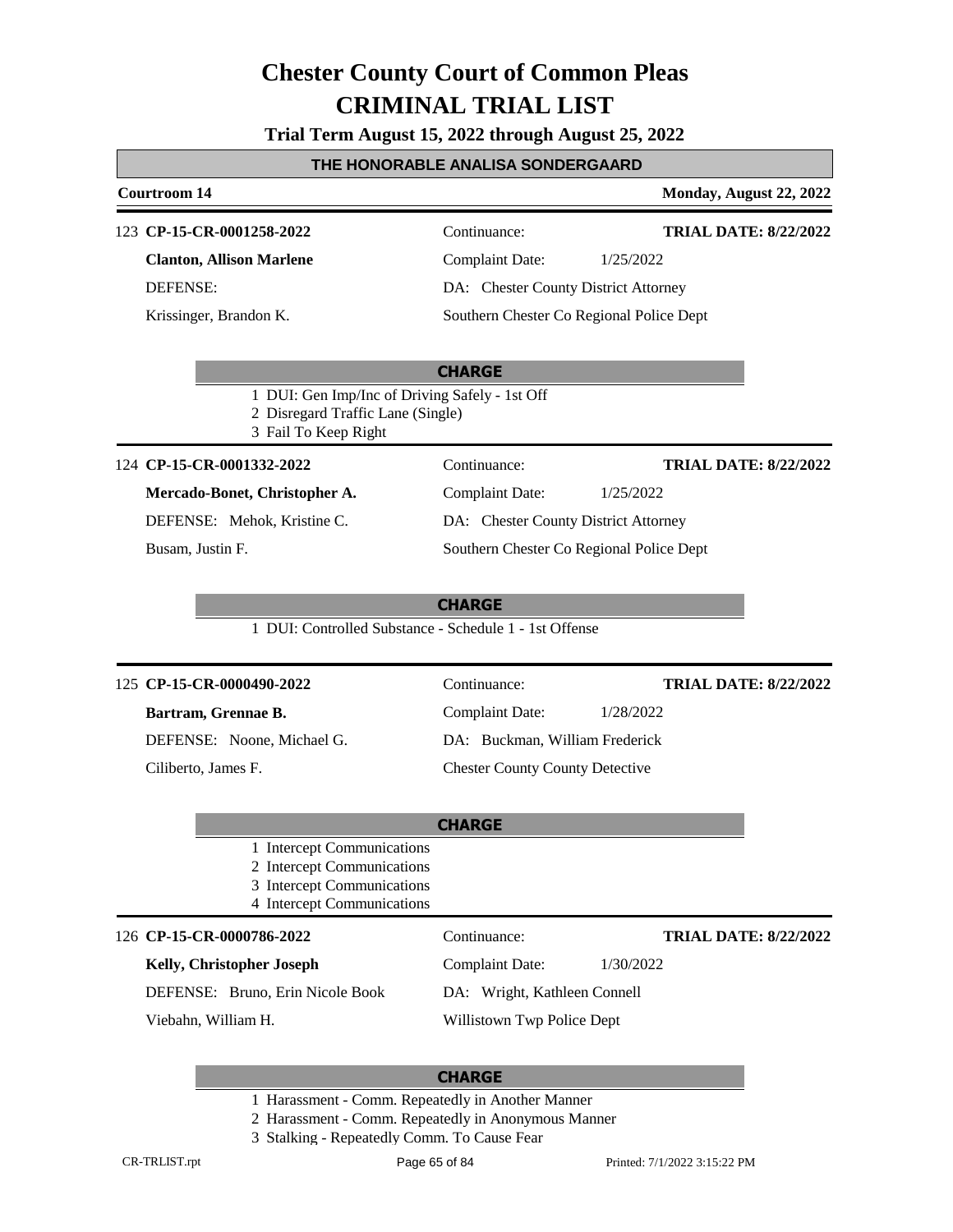**Trial Term August 15, 2022 through August 25, 2022**

### **THE HONORABLE ANALISA SONDERGAARD**

| Courtroom 14                                                                                                                                                                                                                                                         |                              | Monday, August 22, 2022      |
|----------------------------------------------------------------------------------------------------------------------------------------------------------------------------------------------------------------------------------------------------------------------|------------------------------|------------------------------|
| 127 CP-15-CR-0000922-2022                                                                                                                                                                                                                                            | Continuance:                 | <b>TRIAL DATE: 8/22/2022</b> |
| <b>Asebedo, Daniel Ray</b>                                                                                                                                                                                                                                           | <b>Complaint Date:</b>       | 2/2/2022                     |
| <b>DEFENSE:</b>                                                                                                                                                                                                                                                      | DA: Pescatore, Santina Rose  |                              |
| Deleon, Jonathan D.                                                                                                                                                                                                                                                  | Kennett Twp, Police Dept     |                              |
| 1 DUI: Gen Imp/Inc of Driving Safely - 1st Off<br>2 DUI: Highest Rte of Alc (BAC .16+) 1st Off<br>3 Duties At Stop Sign                                                                                                                                              | <b>CHARGE</b>                |                              |
| 128 CP-15-CR-0001760-2022                                                                                                                                                                                                                                            | Continuance:                 | <b>TRIAL DATE: 8/22/2022</b> |
| <b>Ward, Andre Anthony</b>                                                                                                                                                                                                                                           | <b>Complaint Date:</b>       | 3/2/2022                     |
| DEFENSE: Bruno, Erin Nicole Book                                                                                                                                                                                                                                     | DA: Wright, Kathleen Connell |                              |
| Melendez, Pedro V.                                                                                                                                                                                                                                                   | Kennett Twp, Police Dept     |                              |
|                                                                                                                                                                                                                                                                      |                              |                              |
|                                                                                                                                                                                                                                                                      | <b>CHARGE</b>                |                              |
| 1 Fleeing or Attempting to Elude Officer<br>2 Acci Dam To Unattended Veh Or Propert<br>3 Careless Driving<br>4 Careless Driving<br>5 Careless Driving<br>6 Careless Driving<br>7 Reckless Driving<br>8 Reckless Driving<br>9 Reckless Driving<br>10 Reckless Driving |                              |                              |
| 128 CP-15-CR-0001853-2022                                                                                                                                                                                                                                            | Continuance:                 | <b>TRIAL DATE: 8/22/2022</b> |
| <b>Ward, Andre Anthony</b>                                                                                                                                                                                                                                           | <b>Complaint Date:</b>       | 2/7/2022                     |
| DEFENSE: Bruno, Erin Nicole Book                                                                                                                                                                                                                                     | DA: Wright, Kathleen Connell |                              |
| Zimmerman, Nathan J.                                                                                                                                                                                                                                                 | PSP - Avondale               |                              |
|                                                                                                                                                                                                                                                                      |                              |                              |

#### **CHARGE**

1 Retail Theft-Take Mdse

2 Receiving Stolen Property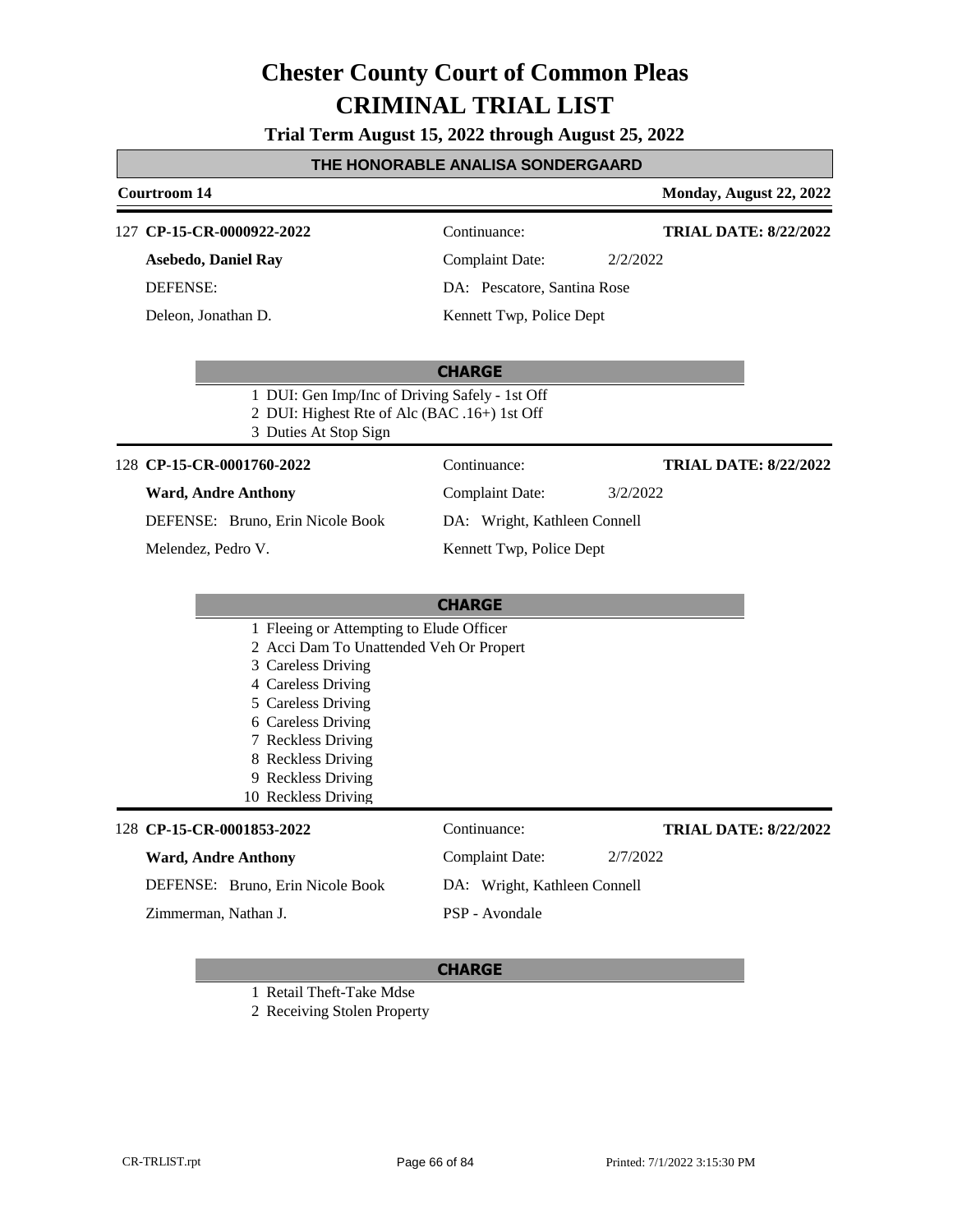**Trial Term August 15, 2022 through August 25, 2022**

### **THE HONORABLE ANALISA SONDERGAARD**

### **Courtroom 14 Monday, August 22, 2022 CHARGE CP-15-CR-0000707-2022** 129 Continuance: **Eckenrode, Edward John** DEFENSE: Filipi, Nikola Complaint Date: 2/10/2022 DA: Pescatore, Santina Rose Tredyffrin Twp Police Dept **TRIAL DATE: 8/22/2022** Spurlock, Thomas G. Jr. 1 Retail Theft-Take Mdse 2 Retail Theft-Take Mdse 3 Receiving Stolen Property 4 Receiving Stolen Property **CHARGE CP-15-CR-0001000-2022** 130 Continuance: **Bilal, Najah** DEFENSE: Bruno, Erin Nicole Book Complaint Date: 2/10/2022 DA: O'Brien, Erin Patricia W Goshen Twp Police Dept **TRIAL DATE: 8/22/2022** Boyle, Daniel J. 1 Aggravated Assault - Attempts to cause or causes BI to desi 2 Strangulation - Applying Pressure to Throat or Neck 3 Simple Assault 4 Recklessly Endangering Another Person 5 Endangering Welfare of Children - Parent/Guardian/Other 6 Resist Arrest/Other Law Enforce 7 Fleeing or Attempting to Elude Officer 131 **CP-15-CR-0001052-2022** Continuance: **Schiller, Holly Erin** DEFENSE: Ryan, Samantha Ann Complaint Date: 2/10/2022 DA: Wright, Kathleen Connell Municipal Animal Control **TRIAL DATE: 8/22/2022** Harper, Russell

- 1 Aggravated Cruelty to Animals Causing SBI or Death
- 2 Aggravated Cruelty to Animals Causing SBI or Death
- 3 Aggravated Cruelty to Animals Causing SBI or Death
- 4 Aggravated Cruelty to Animals Causing SBI or Death
- 5 Aggravated Cruelty to Animals Causing SBI or Death
- 6 Aggravated Cruelty to Animals Causing SBI or Death
- 7 Aggravated Cruelty to Animals Causing SBI or Death
- 8 Neglect of Animals Sustenance/Water
- 9 Neglect of Animals Sustenance/Water
- 10 Neglect of Animals Sustenance/Water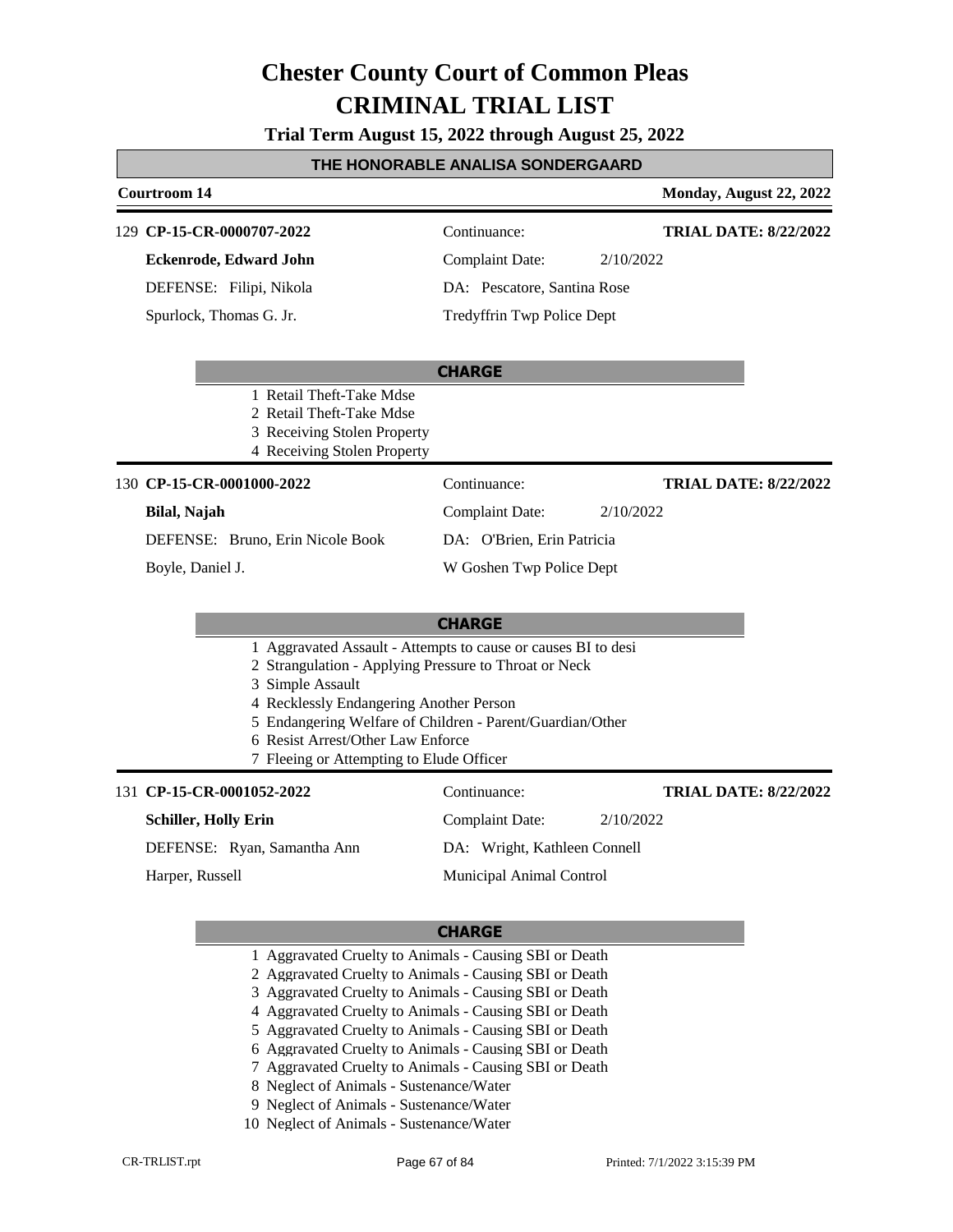**Trial Term August 15, 2022 through August 25, 2022**

### **THE HONORABLE ANALISA SONDERGAARD**

### **Courtroom 14 Monday, August 22, 2022 CHARGE CP-15-CR-0001073-2022** 132 Continuance: **Khoso, Mehdi Mohammed** DEFENSE: Mullaney, Martin P. Complaint Date: 2/10/2022 DA: Wright, Kathleen Connell Phoenixville Boro Police Dept **TRIAL DATE: 8/22/2022** Lee, Hakeem A. 1 Resist Arrest/Other Law Enforce 2 False Identification To Law Enforcement Officer 3 Disorderly Conduct Hazardous/Physi Off 4 Public Drunkenness And Similar Misconduct 5 Violation of Collection and Disposal/Recycling Code 6 OPEN CONTAINER VIOLATION **CHARGE** 133 **CP-15-CR-0001527-2022** Continuance: **Butcher, Kevin Lamont** DEFENSE: Bruno, Erin Nicole Book Complaint Date: 2/10/2022 DA: Wright, Kathleen Connell Chester County County Detective **TRIAL DATE: 8/22/2022** Shave, Jonathan A. 1 Manufacture, Delivery, or Possession With Intent to Manufa 2 Int Poss Contr Subst By Per Not Reg 3 Use/Poss Of Drug Paraph 4 Deal In Proc Unl Act/Intent To Promote 134 **CP-15-CR-0000634-2022** Continuance: **Orman, Stephen** Complaint Date: 2/11/2022 **TRIAL DATE: 8/22/2022**

DEFENSE: Walsh, Francis M.

Ashburn, Taylor R.

### **CHARGE**

DA: Pescatore, Santina Rose E Coventry Twp Police Dept

1 Theft By Unlaw Taking-Movable Prop

2 Receiving Stolen Property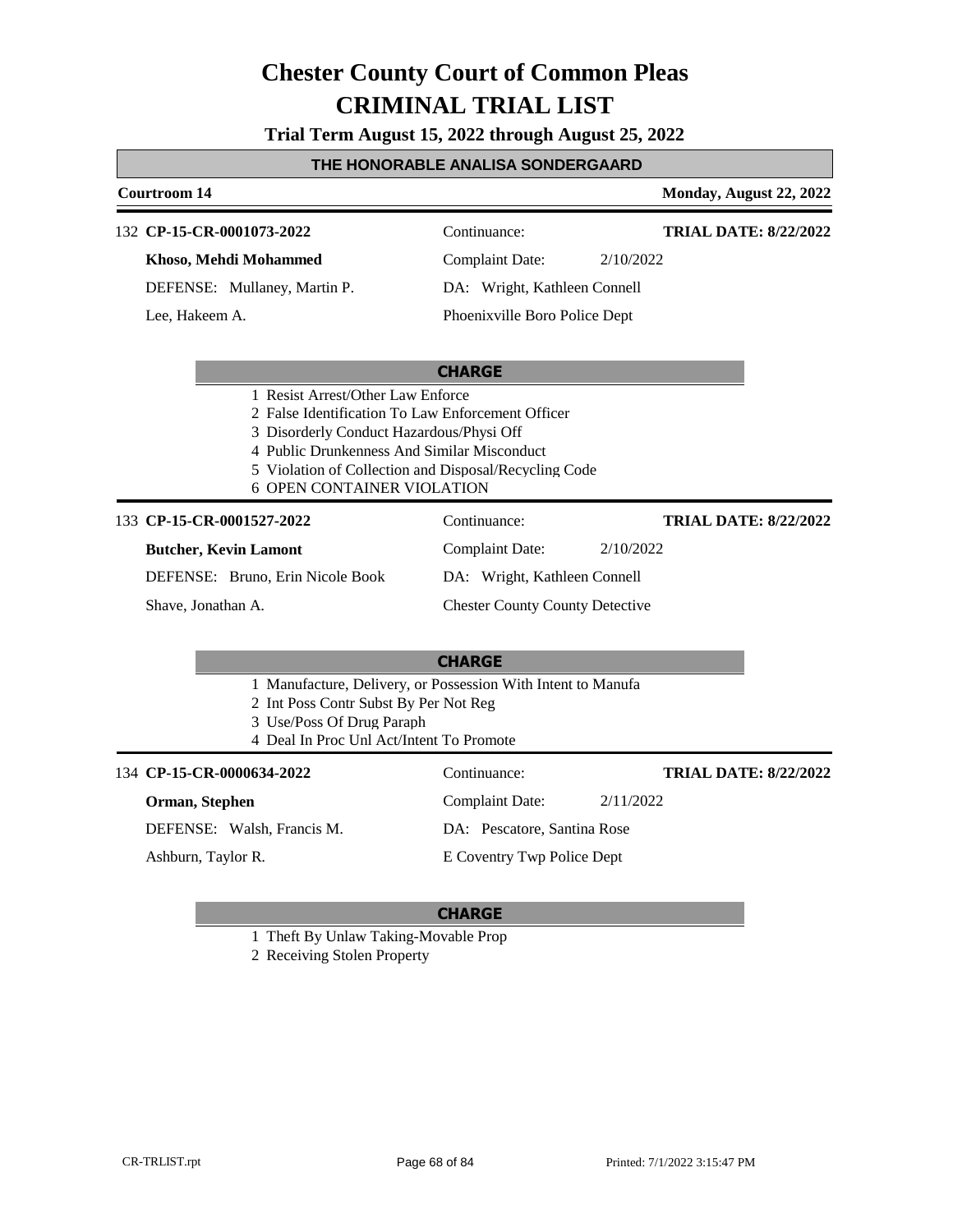**Trial Term August 15, 2022 through August 25, 2022**

### **THE HONORABLE ANALISA SONDERGAARD**

## **Courtroom 14 Monday, August 22, 2022 CHARGE** 135 **CP-15-CR-0001246-2022** Continuance: **Cooper, Alicia Dustie** DEFENSE: Filipi, Nikola Complaint Date: 2/15/2022 DA: Pescatore, Santina Rose PSP - Avondale **TRIAL DATE: 8/22/2022** Melo, Salvador L. 1 DUI: Highest Rte of Alc (BAC .16+) 1st Off 2 DUI: Controlled Substance - Impaired Ability - 1st Offense 3 DUI: Controlled Substance - Combination Alcohol/Drugs - 4 Int Poss Contr Subst By Per Not Reg 5 Use/Poss Of Drug Paraph 6 Driv While Oper Priv Susp Or Revoked 7 Disregard Traffic Lane (Single) 8 Fail To Keep Right 9 Careless Driving **CHARGE** 136 **CP-15-CR-0000852-2022** Continuance: **Wang, Ding Yi** DEFENSE: Chen, Hui Complaint Date: 2/17/2022 DA: Wright, Kathleen Connell Tredyffrin Twp Police Dept **TRIAL DATE: 8/22/2022** Munro, Sean P. 1 Aggravated Assault - Attempts to cause SBI or causes injury 2 Simple Assault 3 Harassment - Subject Other to Physical Contact 4 Strangulation - Applying Pressure to Throat or Neck 137 **CP-15-CR-0001559-2022** Continuance: **TRIAL DATE: 8/22/2022**

**Mendoza Martinez, Fidel** DEFENSE: Complaint Date: 2/17/2022 DA: Chester County District Attorney Southern Chester Co Regional Police Dept Brown, Benjamin

- 1 DUI: High Rte of Alc (Bac.10 <.16) 1st Off
- 2 No Rear Lights
- 3 Driving W/O A License
- 4 Purch Etc Alcoh Bev By A Minor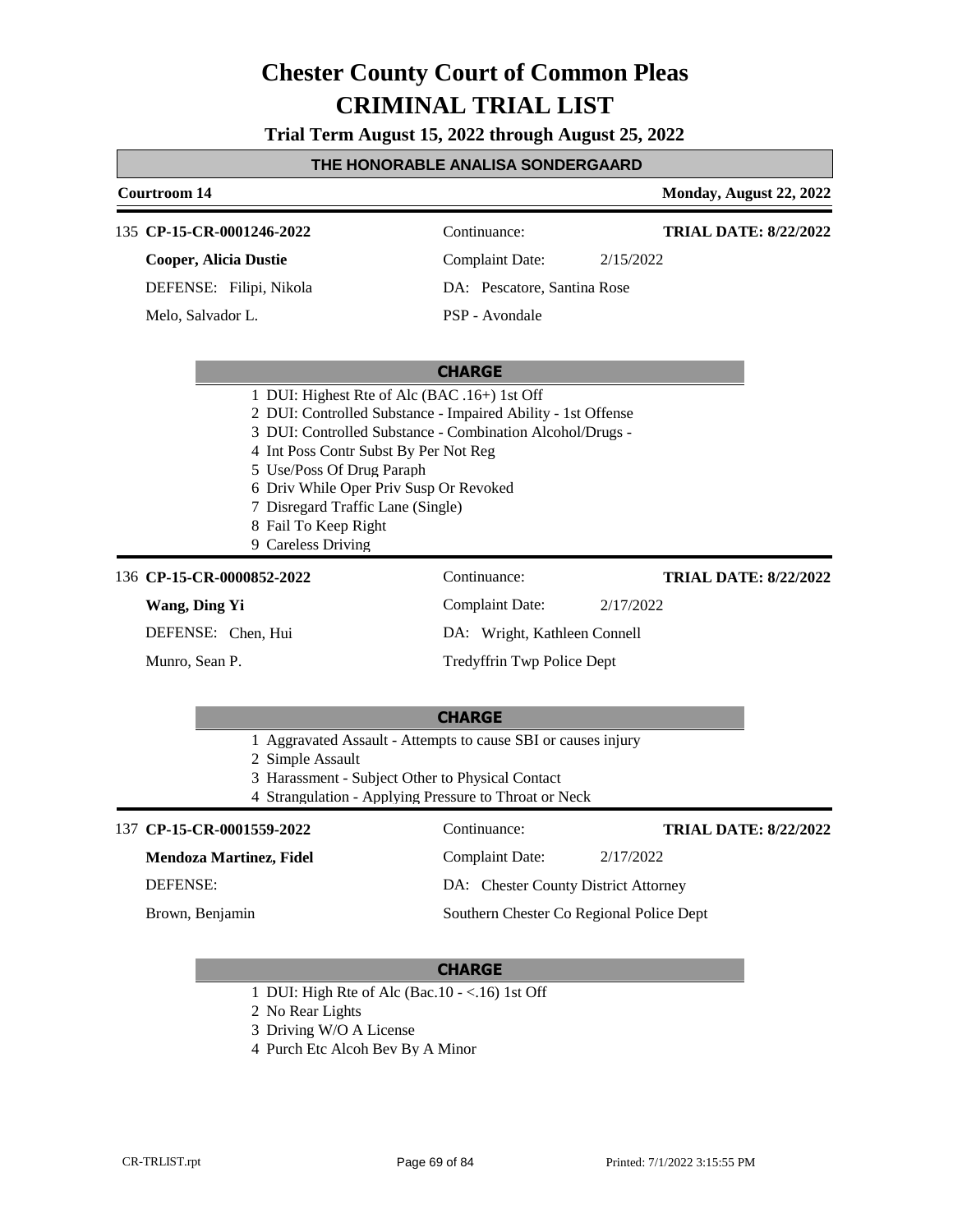**Trial Term August 15, 2022 through August 25, 2022**

## **THE HONORABLE ANALISA SONDERGAARD**

| <b>Courtroom 14</b>                                                                                                                                                                                 |                                                                                                                                                                                   | Monday, August 22, 2022      |
|-----------------------------------------------------------------------------------------------------------------------------------------------------------------------------------------------------|-----------------------------------------------------------------------------------------------------------------------------------------------------------------------------------|------------------------------|
| 138 CP-15-CR-0000830-2022                                                                                                                                                                           | Continuance:                                                                                                                                                                      | <b>TRIAL DATE: 8/22/2022</b> |
| <b>Fountain, Pearl</b>                                                                                                                                                                              | <b>Complaint Date:</b><br>2/18/2022                                                                                                                                               |                              |
| DEFENSE: Bruno, Erin Nicole Book                                                                                                                                                                    | DA: Wright, Kathleen Connell                                                                                                                                                      |                              |
| Murtagh, Ryan C.                                                                                                                                                                                    | Parkesburg Boro Police Dept                                                                                                                                                       |                              |
|                                                                                                                                                                                                     | <b>CHARGE</b>                                                                                                                                                                     |                              |
| 3 Poss Instrument Of Crime W/Int<br>4 Simple Assault<br>5 Recklessly Endangering Another Person<br>7 Criminal Attempt - Criminal Homicide                                                           | 1 Aggravated Assault - Attempts to cause or causes BI with d<br>2 Aggravated Assault - Attempts to cause SBI or causes injury<br>6 Harassment - Subject Other to Physical Contact |                              |
| 139 CP-15-CR-0000732-2022                                                                                                                                                                           | Continuance:                                                                                                                                                                      | <b>TRIAL DATE: 8/22/2022</b> |
| Williams, Rodkeem Eric                                                                                                                                                                              | <b>Complaint Date:</b><br>2/19/2022                                                                                                                                               |                              |
| DEFENSE: Johnson, Carl Reginald                                                                                                                                                                     | DA: Wright, Kathleen Connell                                                                                                                                                      |                              |
| Davis, Jared T.                                                                                                                                                                                     | <b>Coatesville City Police Dept</b>                                                                                                                                               |                              |
|                                                                                                                                                                                                     | <b>CHARGE</b>                                                                                                                                                                     |                              |
| 1 Possession Of Firearm Prohibited<br>2 Firearms Not To Be Carried W/O License<br>3 Tamper With/Fabricate Physical Evidence<br>4 Drg Lic Sus/Rev Purs to Sec 3802/1547B1<br>5 Driving W/O A License |                                                                                                                                                                                   |                              |
| 140 CP-15-CR-0001211-2022                                                                                                                                                                           | Continuance:                                                                                                                                                                      | <b>TRIAL DATE: 8/22/2022</b> |
| Sanchez-Almanza, Valerio                                                                                                                                                                            | <b>Complaint Date:</b><br>2/22/2022                                                                                                                                               |                              |
| DEFENSE: Dicindio, Michael Domenick                                                                                                                                                                 | DA: Wright, Kathleen Connell                                                                                                                                                      |                              |
| Diamond, Jason                                                                                                                                                                                      | Westtown/East Goshen Police Dept                                                                                                                                                  |                              |

### **CHARGE**

1 Materially false written statement - purchase, delivery, trans

2 Statement Under Penalty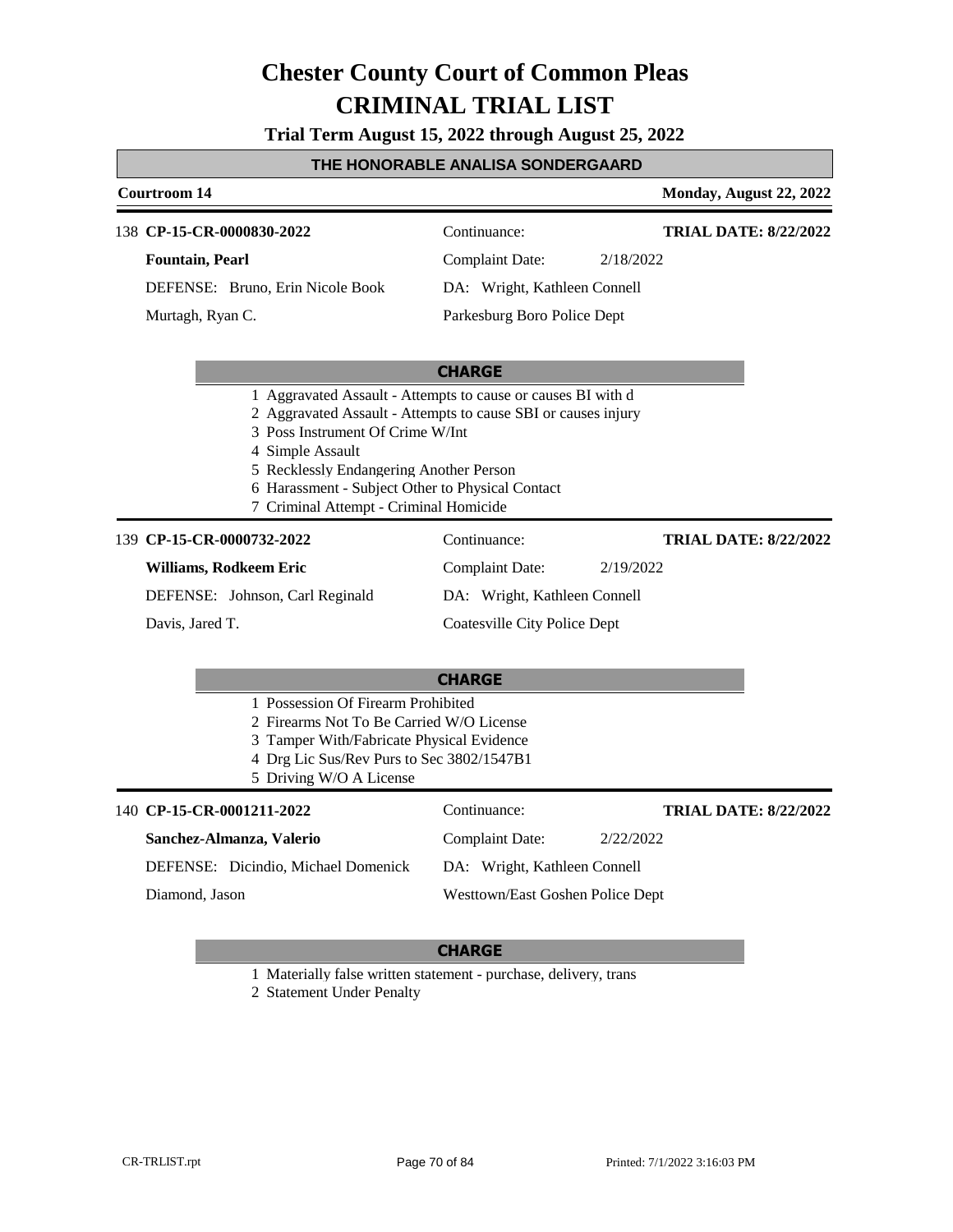**Trial Term August 15, 2022 through August 25, 2022**

### **THE HONORABLE ANALISA SONDERGAARD**

### **Courtroom 14 Monday, August 22, 2022 CHARGE** 141 **CP-15-CR-0001586-2022** Continuance: **Enhoffer, Jason Nicholas** DEFENSE: Cooper, Zachary Complaint Date: 2/23/2022 DA: Pescatore, Santina Rose Upper Uwchlan Twp Police Dept **TRIAL DATE: 8/22/2022** Pozza, Adam D. 1 DUI: Gen Imp/Inc of Driving Safely - 1st Off 2 DUI: Highest Rte of Alc (BAC .16+) 1st Off **CHARGE** 142 **CP-15-CR-0001006-2022** Continuance: **Jacobs, James Antoine** DEFENSE: Filipi, Nikola Complaint Date: 2/27/2022 DA: Pescatore, Santina Rose Downingtown Boro Police Dept **TRIAL DATE: 8/22/2022** Seibert, Brandon P. 1 Retail Theft-Take Mdse 2 Receiving Stolen Property 3 Conspiracy - Retail Theft-Take Mdse 4 Organized retail theft 142 **CP-15-CR-0001035-2022** Continuance: **Jacobs, James Antoine** DEFENSE: Filipi, Nikola Complaint Date: 2/25/2022 DA: Pescatore, Santina Rose E Whiteland Twp Police Dept **TRIAL DATE: 8/22/2022** Logan, William S.

### **CHARGE**

1 Retail Theft-Take Mdse

2 Receiving Stolen Property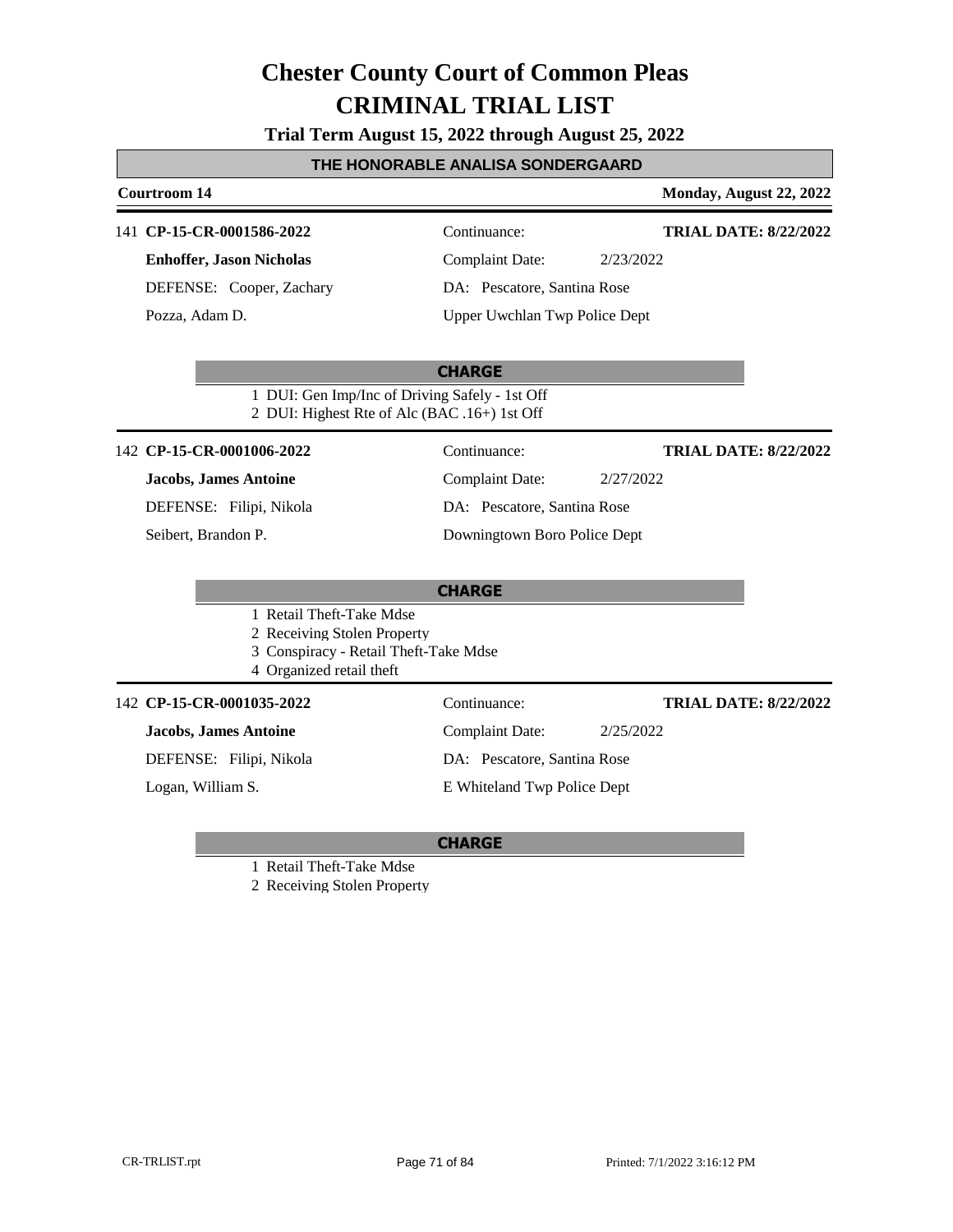**Trial Term August 15, 2022 through August 25, 2022**

### **THE HONORABLE ANALISA SONDERGAARD**

### **Courtroom 14 Monday, August 22, 2022 CHARGE** 142 **CP-15-CR-0000819-2022** Continuance: **Jacobs, James Antoine** DEFENSE: Filipi, Nikola Complaint Date: 2/24/2022 DA: Pescatore, Santina Rose PSP - Embreeville **TRIAL DATE: 8/22/2022** Sneed, Christian R. 1 False Identification To Law Enforcement Officer 2 Dr Unregist Veh 3 Violations Concerning Licenses - Exh. False Id. 4 Driving W/O A License 5 Violation Of Use Of Certif Of Inspection 6 Violation Of Use Of Certif Of Inspection 7 Operat Veh W/O Valid Inspect 8 Prohib. On Expenditures for Emission Inspection 9 Identity Theft 143 **CP-15-CR-0001371-2022** Continuance: **Parker, Camirah Shamece** DEFENSE: Complaint Date: 2/25/2022 DA: Daniels, Innessa Caln Twp Police Dept **TRIAL DATE: 8/22/2022** Dunbar, Ginger R.

## **CHARGE**

1 DUI: Highest Rte of Alc (BAC .16+) 1st Off

| 144 CP-15-CR-0001841-2022            | Continuance:                 | <b>TRIAL DATE: 8/22/2022</b> |
|--------------------------------------|------------------------------|------------------------------|
| <b>Coleman, Ronald Nathaniel III</b> | Complaint Date:              | 2/25/2022                    |
| DEFENSE: Borchik, Ryan Greg          | DA: Wright, Kathleen Connell |                              |
| Gehman, Kasey L.                     | PSP - Embreeville            |                              |

- 1 DUI: Controlled Substance Impaired Ability 1st Offense
- 2 Marijuana-Small Amt Personal Use
- 3 Turning Movements And Required Signals
- 4 Turning Movements And Required Signals
- 5 Careless Driving
- 6 Improp Sunscreening
- 7 Use/Poss Of Drug Paraph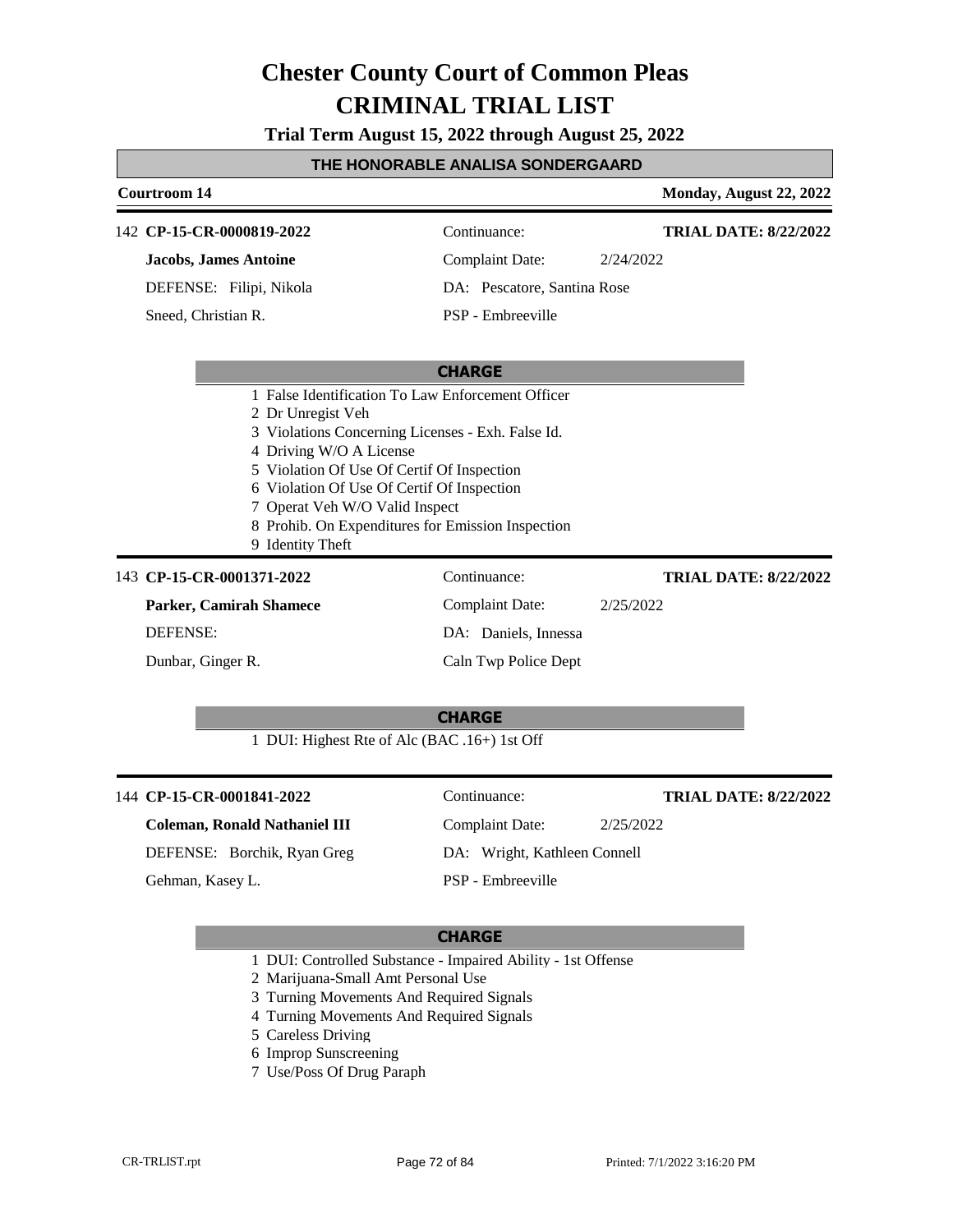**Trial Term August 15, 2022 through August 25, 2022**

### **THE HONORABLE ANALISA SONDERGAARD**

**Courtroom 14 Monday, August 22, 2022** 

### **CP-15-CR-0001467-2022** 145 Continuance:

**Yovanov, Robert Francis**

DEFENSE: Bush, Daniel Richard

Hiro, Stephen M.

Complaint Date: 2/28/2022 DA: Acito, Jessica

**TRIAL DATE: 8/22/2022**

## W Goshen Twp Police Dept

### **CHARGE**

1 Indec Asslt-W/O Cons Of Other

2 Simple Assault

3 Harassment - Subject Other to Physical Contact

4 Disorderly Conduct Hazardous/Physi Off

5 Public Drunkenness And Similar Misconduct

6 Indec Asslt-W/O Cons Of Other

7 False Imprisonment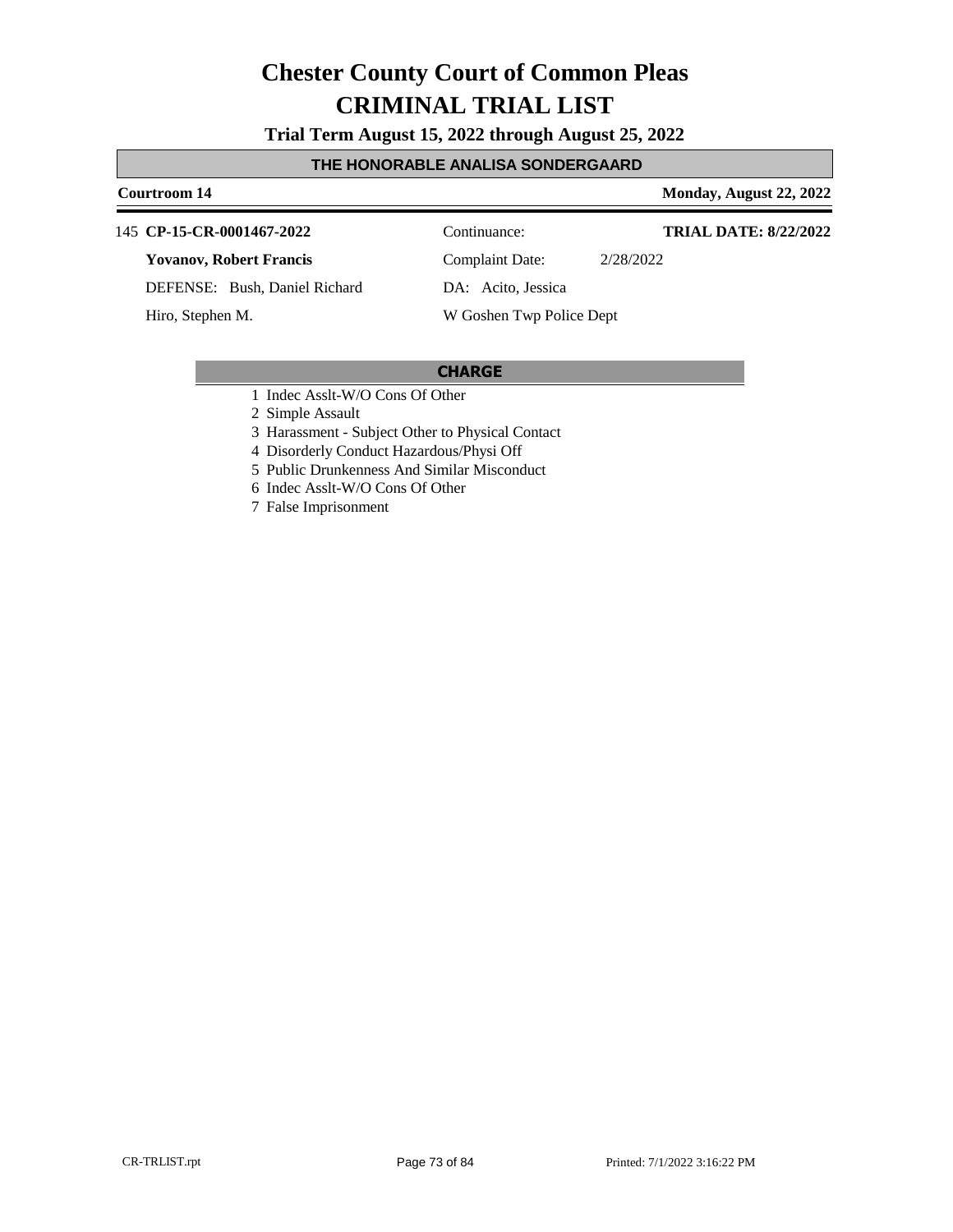**Trial Term August 15, 2022 through August 25, 2022**

### **THE HONORABLE ANALISA SONDERGAARD**

### **Courtroom 14 Tuesday, August 23, 2022 CHARGE** 146 **CP-15-CR-0001478-2022** Continuance: **McAnear, John Thomas** DEFENSE: Complaint Date: 2/28/2022 DA: Chester County District Attorney W Whiteland Twp Police Dept **TRIAL DATE: 8/23/2022** Gardner, Michael T. 1 DUI: Gen Imp/Inc of Driving Safely - 1st Off 2 Failure To Stop At Red Signal 3 Vehicle Turning Left **CHARGE** 147 **CP-15-CR-0001623-2022** Continuance: **Convery, Kelly Ann** DEFENSE: Complaint Date: 3/1/2022 DA: Wright, Kathleen Connell W Goshen Twp Police Dept **TRIAL DATE: 8/23/2022** Walsh, Braden M. 1 DUI: Highest Rte of Alc (BAC .16+) 1st Off 2 DUI: Minor - 1st Offense 3 Disregard Traffic Lane (Single) 148 **CP-15-CR-0001966-2022** Continuance: **Subah, Gbafalai Kpalamalee** DEFENSE: Complaint Date: 3/1/2022 DA: Chester County District Attorney W Goshen Twp Police Dept **TRIAL DATE: 8/23/2022** Gilbert, Robert A. II

- 1 Resist Arrest/Other Law Enforce
- 2 Driv While Oper Priv Susp Or Revoked
- 3 Obstructed Window
- 4 Driving W/O A License
- 5 Conspiracy Resist Arrest/Other Law Enforce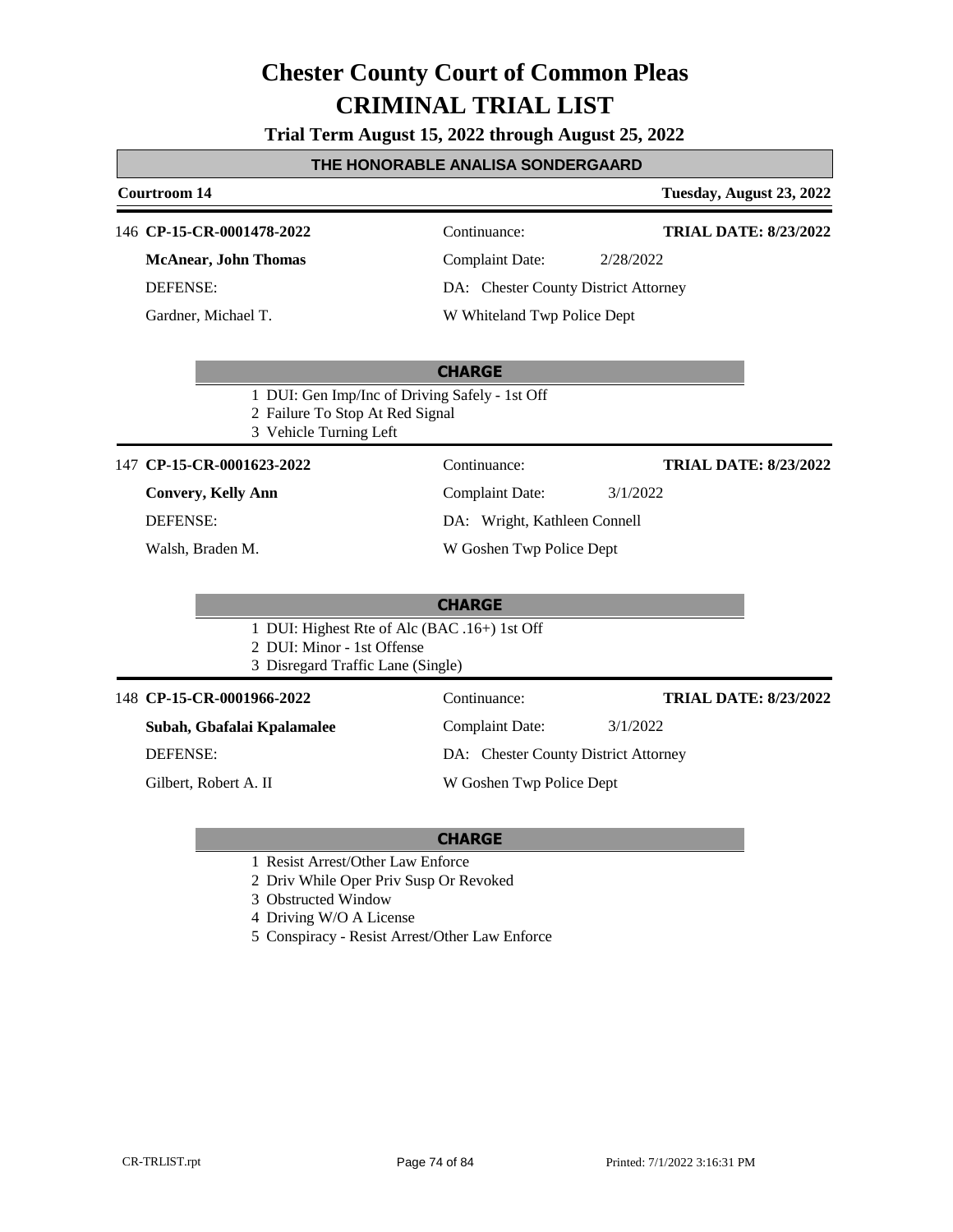**Trial Term August 15, 2022 through August 25, 2022**

### **THE HONORABLE ANALISA SONDERGAARD**

### **Courtroom 14 Tuesday, August 23, 2022 CHARGE CP-15-CR-0001404-2022** 149 Continuance: **Hineman, Joshua Martin** DEFENSE: Complaint Date: 3/6/2022 DA: Pescatore, Santina Rose PSP - Avondale **TRIAL DATE: 8/23/2022** Cestare, Steven F. 1 DUI: Controlled Substance - Impaired Ability - 1st Offense 2 Use/Poss Of Drug Paraph 3 Marijuana-Small Amt Personal Use 4 No Rear Lights 5 Disregard Traffic Lane (Single) 6 Disregard Traffic Lane (Single) 7 Careless Driving **CHARGE CP-15-CR-0001989-2022** 150 Continuance: **Flecha, Jose** DEFENSE: Complaint Date: 3/9/2022 DA: Chester County District Attorney E Whiteland Twp Police Dept **TRIAL DATE: 8/23/2022** Ralph, Thomas J. 1 DUI: Controlled Substance - Schedule 1 - 1st Offense 2 DUI: Controlled Substance - Impaired Ability - 1st Offense 3 Driv While Oper Priv Susp Or Revoked 4 No Headlights **CHARGE** 151 **CP-15-CR-0002031-2022** Continuance: **Morales, Nadia** DEFENSE: Complaint Date: 3/10/2022 DA: Chester County District Attorney Willistown Twp Police Dept **TRIAL DATE: 8/23/2022** Brown, Matt S. 1 Conspiracy - Manufacture, Delivery, or Possession With Int 2 Conspiracy - Int Poss Contr Subst By Per Not Reg 3 Conspiracy - Use/Poss Of Drug Paraph

- 4 Conspiracy Recklessly Endangering Another Person
- 5 Conspiracy Endangering Welfare of Children Parent/Gua
- 6 Conspiracy Receiving Stolen Property
- 7 Conspiracy Controlled Substance-Anabolic Strd
- 8 Conspiracy Posses Firearm W/Manufacturer Number Alter
- 9 Manufacture, Delivery, or Possession With Intent to Manufa
- 10 Int Poss Contr Subst By Per Not Reg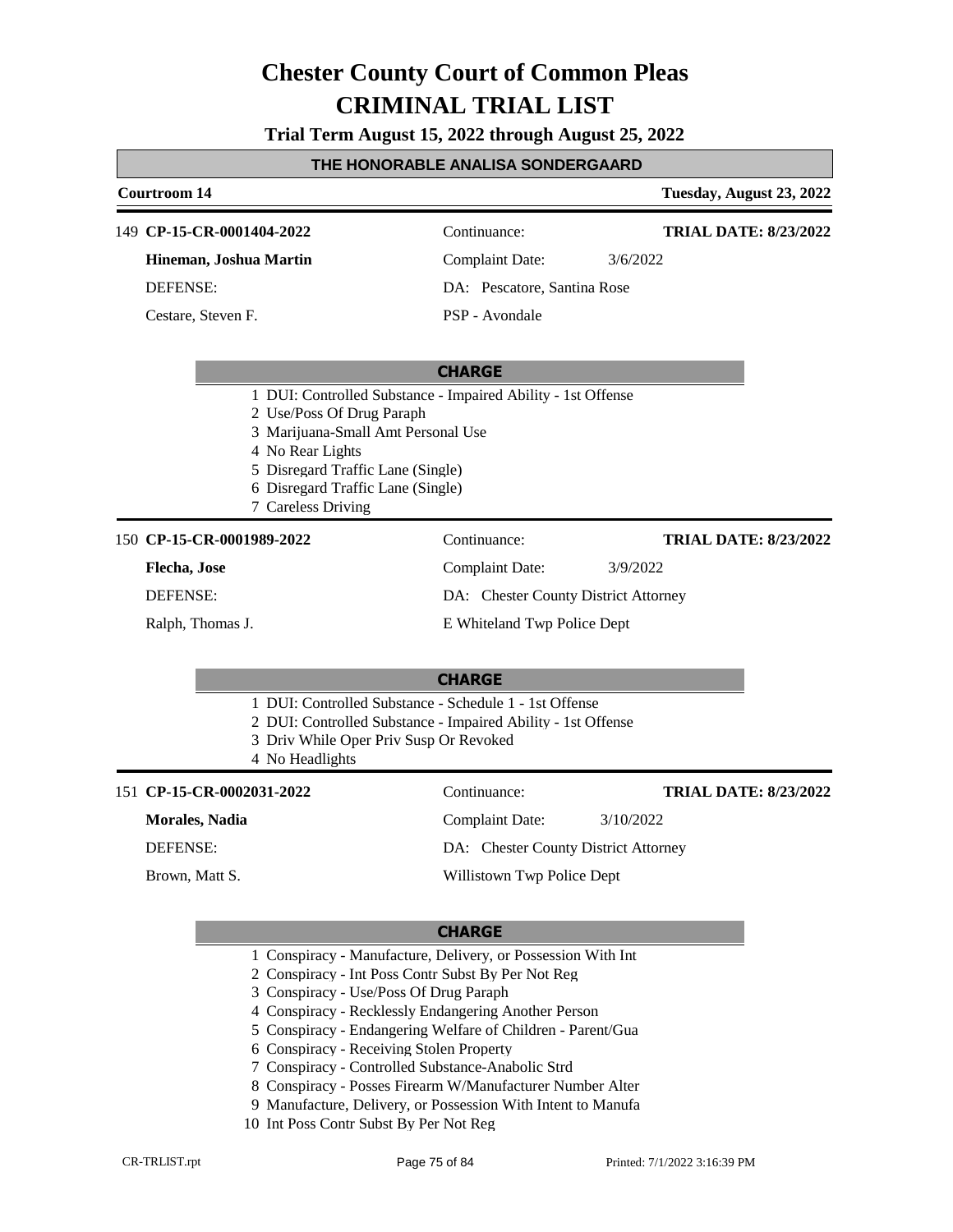**Trial Term August 15, 2022 through August 25, 2022**

### **THE HONORABLE ANALISA SONDERGAARD**

| Courtroom 14                                                                                                                                                                                               |                                                                                                                                                                                                                                                                                                        | Tuesday, August 23, 2022     |  |
|------------------------------------------------------------------------------------------------------------------------------------------------------------------------------------------------------------|--------------------------------------------------------------------------------------------------------------------------------------------------------------------------------------------------------------------------------------------------------------------------------------------------------|------------------------------|--|
| 151 CP-15-CR-0002035-2022                                                                                                                                                                                  | Continuance:                                                                                                                                                                                                                                                                                           | <b>TRIAL DATE: 8/23/2022</b> |  |
| <b>Johnson, Terrence</b>                                                                                                                                                                                   | <b>Complaint Date:</b>                                                                                                                                                                                                                                                                                 | 3/10/2022                    |  |
| <b>DEFENSE:</b>                                                                                                                                                                                            | DA: Chester County District Attorney                                                                                                                                                                                                                                                                   |                              |  |
| Brown, Matt S.                                                                                                                                                                                             | Willistown Twp Police Dept                                                                                                                                                                                                                                                                             |                              |  |
| <b>CHARGE</b>                                                                                                                                                                                              |                                                                                                                                                                                                                                                                                                        |                              |  |
| 4 Possession Of Firearm Prohibited<br>5 Possession Of Firearm Prohibited<br>6 Possession Of Firearm Prohibited<br>7 Possession Of Firearm Prohibited<br>10 Conspiracy - Controlled Substance-Anabolic Strd | 1 Conspiracy - Manufacture, Delivery, or Possession With Int<br>2 Conspiracy - Recklessly Endangering Another Person<br>3 Conspiracy - Endangering Welfare of Children - Parent/Gua<br>8 Conspiracy - Posses Firearm W/Manufacturer Number Alter<br>9 Conspiracy - Int Poss Contr Subst By Per Not Reg |                              |  |
| 152 CP-15-CR-0001095-2022                                                                                                                                                                                  | Continuance:                                                                                                                                                                                                                                                                                           | <b>TRIAL DATE: 8/23/2022</b> |  |
| <b>Griffy</b> , Duane                                                                                                                                                                                      | Complaint Date:                                                                                                                                                                                                                                                                                        | 3/13/2022                    |  |
| <b>DEFENSE:</b>                                                                                                                                                                                            | DA: Wright, Kathleen Connell                                                                                                                                                                                                                                                                           |                              |  |
| Ingemie, Jeffrey J.                                                                                                                                                                                        | Coatesville City Police Dept                                                                                                                                                                                                                                                                           |                              |  |

- 1 Conspiracy Deliver Firearm After 48 Hours Elapsed
- 2 Conspiracy Deliver Firearm After 48 Hours Elapsed
- 3 Conspiracy Deliver Firearm After 48 Hours Elapsed
- 4 Conspiracy Deliver Firearm After 48 Hours Elapsed
- 5 Firearms Not To Be Carried W/O License
- 6 Firearms Not To Be Carried W/O License
- 7 Firearms Not To Be Carried W/O License
- 8 Firearms Not To Be Carried W/O License
- 9 Conspiracy Receiving Stolen Property
- 10 Corruption Of Minors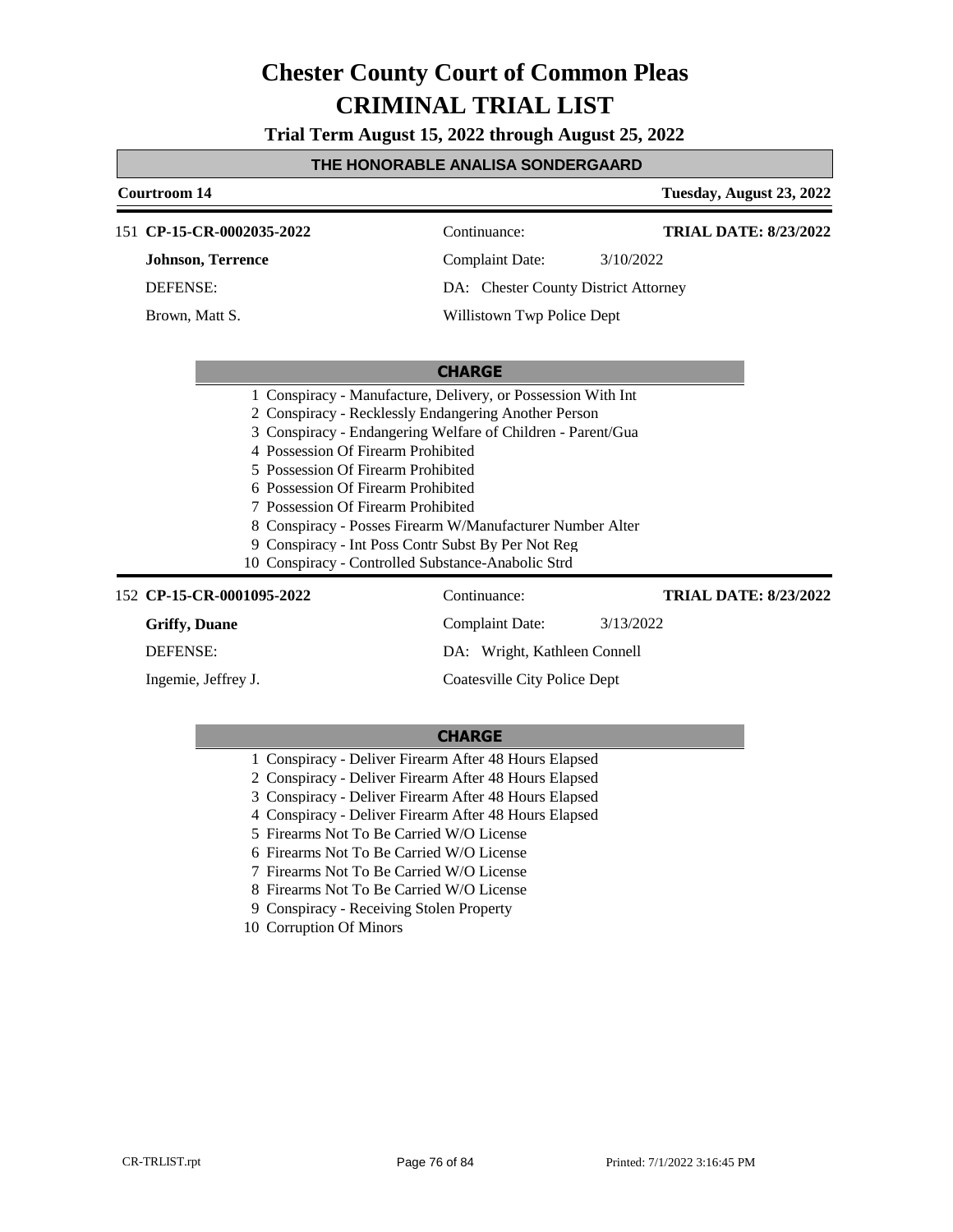**Trial Term August 15, 2022 through August 25, 2022**

### **THE HONORABLE ANALISA SONDERGAARD**

|                                                                                                                                                                                                                                                                                                                                                    | <b>Courtroom 14</b>                                                                                      |                                                                                                             | Tuesday, August 23, 2022                  |
|----------------------------------------------------------------------------------------------------------------------------------------------------------------------------------------------------------------------------------------------------------------------------------------------------------------------------------------------------|----------------------------------------------------------------------------------------------------------|-------------------------------------------------------------------------------------------------------------|-------------------------------------------|
|                                                                                                                                                                                                                                                                                                                                                    | 153 CP-15-CR-0001381-2022<br>Lara-Ortiz, Victor<br>DEFENSE: Crichton, Troy Renaire<br>Harris, Brandon L. | Continuance:<br><b>Complaint Date:</b><br>DA: O'Brien, Erin Patricia<br><b>Coatesville City Police Dept</b> | <b>TRIAL DATE: 8/23/2022</b><br>3/14/2022 |
|                                                                                                                                                                                                                                                                                                                                                    |                                                                                                          | <b>CHARGE</b>                                                                                               |                                           |
| 1 Involuntary Manslaughter<br>2 Recklessly Endangering Another Person<br>3 Recklessly Endangering Another Person<br>4 Recklessly Endangering Another Person<br>5 Firearms Not To Be Carried W/O License<br>6 Endangering Welfare of Children - Parent/Guardian/Other<br>7 Propulsion Of Missiles Onto Roadways<br>8 Poss Instrument Of Crime W/Int |                                                                                                          |                                                                                                             |                                           |
|                                                                                                                                                                                                                                                                                                                                                    | 154 CP-15-CR-0001488-2022                                                                                | Continuance:                                                                                                | <b>TRIAL DATE: 8/23/2022</b>              |
|                                                                                                                                                                                                                                                                                                                                                    | Taylor, William J. Jr.                                                                                   | <b>Complaint Date:</b>                                                                                      | 3/16/2022                                 |
|                                                                                                                                                                                                                                                                                                                                                    | DEFENSE: Bruno, Erin Nicole Book                                                                         | DA: Pescatore, Santina Rose                                                                                 |                                           |
|                                                                                                                                                                                                                                                                                                                                                    | Malicki, Jason J.                                                                                        | W Chester Boro Police Dept                                                                                  |                                           |
|                                                                                                                                                                                                                                                                                                                                                    |                                                                                                          | <b>CHARGE</b>                                                                                               |                                           |
|                                                                                                                                                                                                                                                                                                                                                    | 1 Int Poss Contr Subst By Per Not Reg<br>2 Use/Poss Of Drug Paraph                                       |                                                                                                             |                                           |
|                                                                                                                                                                                                                                                                                                                                                    | 155 CP-15-CR-0002042-2022                                                                                | Continuance:                                                                                                | <b>TRIAL DATE: 8/23/2022</b>              |
|                                                                                                                                                                                                                                                                                                                                                    | <b>Morgan, Jacob Aubrey Dustin</b>                                                                       | <b>Complaint Date:</b>                                                                                      | 3/17/2022                                 |
| <b>DEFENSE:</b>                                                                                                                                                                                                                                                                                                                                    |                                                                                                          | DA: Chester County District Attorney                                                                        |                                           |

Ensor, James M.

W Chester Boro Police Dept

### **CHARGE**

1 Simple Assault

2 Harassment - Subject Other to Physical Contact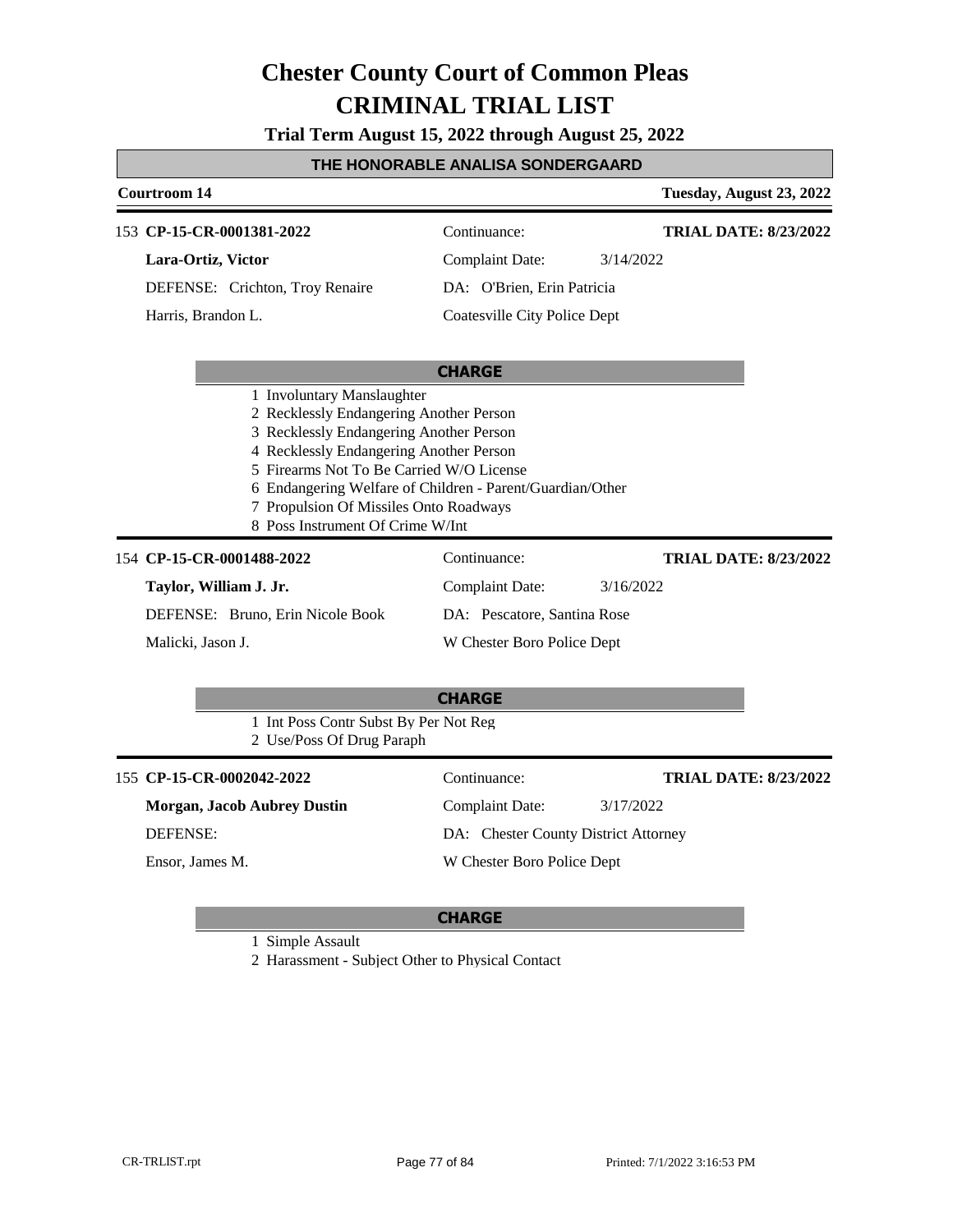**Trial Term August 15, 2022 through August 25, 2022**

### **THE HONORABLE ANALISA SONDERGAARD**

# **Courtroom 14 Tuesday, August 23, 2022**

### 156 **CP-15-CR-0001286-2022** Continuance:

**Gartner, Eric Steven**

DEFENSE: Kelly, Evan J. Bullock, Zachary A.

Complaint Date: 3/18/2022

**TRIAL DATE: 8/23/2022**

**TRIAL DATE: 8/23/2022**

**TRIAL DATE: 8/23/2022**

DA: Chester County District Attorney

Willistown Twp Police Dept

### **CHARGE**

- 1 DUI: Gen Imp/Inc of Driving Safely 1st Off
- 2 DUI: Gen Imp (BAC .08 .10) 1st Off
- 3 DUI: High Rte of Alc (Bac.10 <.16) 1st Off
- 4 Duties At Stop Sign
- 5 DUI: Highest Rte of Alc (BAC .16+) 1st Off

### 157 **CP-15-CR-0001695-2022** Continuance:

| Wilson, Saul D. |  |  |
|-----------------|--|--|
|-----------------|--|--|

Complaint Date: 3/22/2022 DA: Pescatore, Santina Rose W Goshen Twp Police Dept

DEFENSE: Bruno, Erin Nicole Book Edwards, Robert J.

### **CHARGE**

1 Theft By Unlaw Taking-Movable Prop

2 Receiving Stolen Property

### 158 **CP-15-CR-0001612-2022** Continuance:

**Thompson, Demaja Amir**

DEFENSE: Rubino, Paul J.

Schreiber, Jennifer A.

Complaint Date: 3/27/2022 DA: Wright, Kathleen Connell Coatesville City Police Dept

### **CHARGE**

1 Aggravated assault by vehicle

2 Simple Assault

- 3 Recklessly Endangering Another Person
- 4 Harassment Subject Other to Physical Contact
- 5 Disorderly Conduct Engage In Fighting
- 6 Poss Instrument Of Crime W/Int
- 7 Aggravated Assault Attempts to cause or causes BI with d
- 8 Aggravated Assault Attempts to cause SBI or causes injury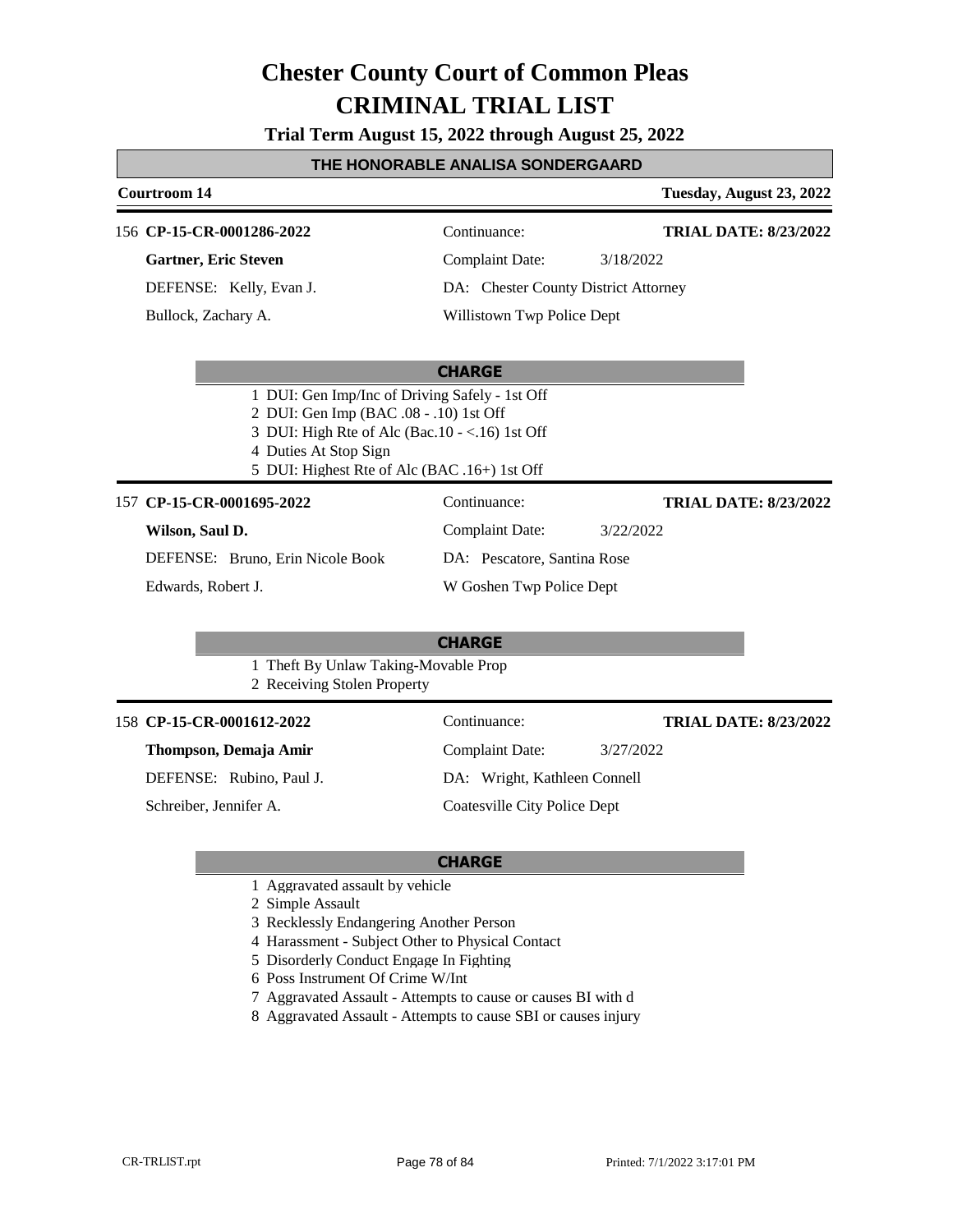**Trial Term August 15, 2022 through August 25, 2022**

### **THE HONORABLE ANALISA SONDERGAARD**

### **Courtroom 14 Tuesday, August 23, 2022 CHARGE CP-15-CR-0001199-2022** 159 Continuance: **Montgomery, Taj Ameer** DEFENSE: Bruno, Erin Nicole Book Complaint Date: 3/30/2022 DA: Wright, Kathleen Connell W Chester Boro Police Dept **TRIAL DATE: 8/23/2022** Graham, Nicholas A. 1 Theft By Unlaw Taking-Movable Prop 2 Theft By Unlaw Taking-Movable Prop 3 Receiving Stolen Property 4 Receiving Stolen Property 5 Firearms Not To Be Carried W/O License **CHARGE** 160 **CP-15-CR-0001343-2022** Continuance: **Morgan, Christopher** DEFENSE: Roberts, Richard Sherwood Jr. Complaint Date: 3/30/2022 DA: Wright, Kathleen Connell Coatesville City Police Dept **TRIAL DATE: 8/23/2022** Thompson, Joseph F.

1 Possession Of Firearm Prohibited

### 161 **CP-15-CR-0001413-2022** Continuance:

Cermignano, Michael J.

**Cornacchio, Jessica Lee** DEFENSE: Bruno, Erin Nicole Book Complaint Date: 4/1/2022 DA: Pescatore, Santina Rose Tredyffrin Twp Police Dept

## **CHARGE**

1 Other Reason Access Device Is Unauth By Issuer

2 Identity Theft

3 Theft By Unlaw Taking-Movable Prop

**TRIAL DATE: 8/23/2022**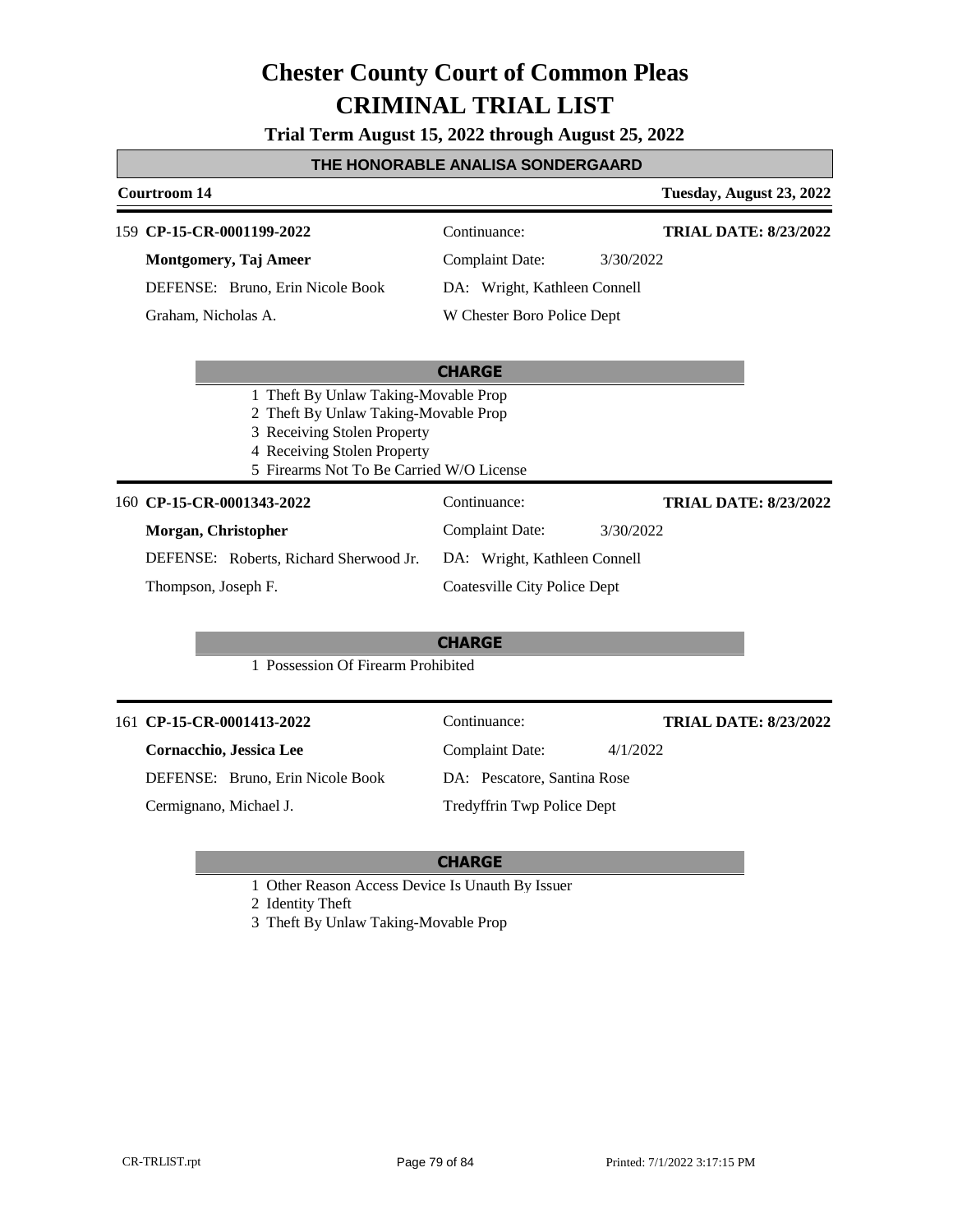**Trial Term August 15, 2022 through August 25, 2022**

### **THE HONORABLE ANALISA SONDERGAARD**

### **Courtroom 14 Tuesday, August 23, 2022 CP-15-CR-0001550-2022** 162 Continuance: **Stewart, Collin** DEFENSE: Saadzoi, Wana Complaint Date: 4/4/2022 DA: Chester County District Attorney E Vincent Twp Police Dept **TRIAL DATE: 8/23/2022** Catren, Mark J.

### **CHARGE**

- 1 DUI: Gen Imp (BAC .08 .10) 1st Off
- 2 Driving at Safe Speed
- 3 Careless Driving
- 4 Disregard Traffic Lane (Single)
- 5 DUI: Gen Imp/Inc of Driving Safely 1st Off

### **CP-15-CR-0001647-2022** 163 Continuance:

### **Stickel, David**

**TRIAL DATE: 8/23/2022**

DEFENSE: Lachall, John Louis

Smethers, Joshua T.

### **CHARGE**

- 1 DUI: Controlled Substance Schedule 2 or 3 1st Offense
- 2 Reckless Driving
- 3 Careless Driving
- 4 Disregard Traffic Lane (Single)

### 164 **CP-15-CR-0001297-2022** Continuance:

### **Lebo, Michael**

DEFENSE: Filipi, Nikola

Earle, Sylvester D.

Complaint Date: 4/6/2022 DA: Pescatore, Santina Rose

Complaint Date: 4/4/2022

DA: Wright, Kathleen Connell Tredyffrin Twp Police Dept

### Coatesville City Police Dept

### **CHARGE**

- 1 Poss Instrument Of Crime W/Int
- 2 Criminal Mischief Damage Property
- 3 Disorderly Conduct Engage In Fighting
- 4 Harassment Subject Other to Physical Contact
- 5 False Imprisonment
- 6 Recklessly Endangering Another Person
- 7 Simple Assault
- 8 Simple Assault
- 9 Terroristic Threats W/ Int To Terrorize Another
- 10 Aggravated Assault Attempts to cause or causes BI with d

**TRIAL DATE: 8/23/2022**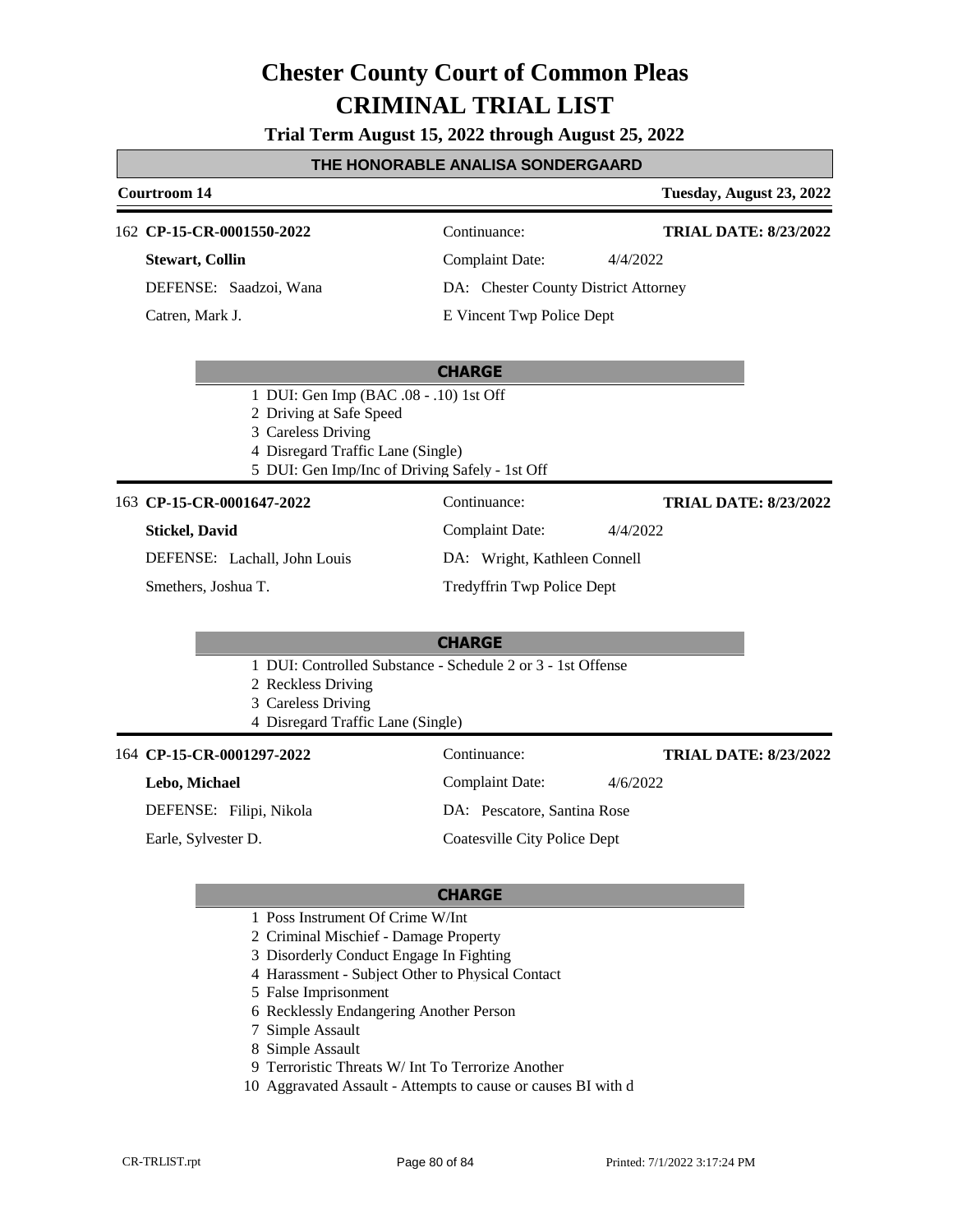**Trial Term August 15, 2022 through August 25, 2022**

### **THE HONORABLE ANALISA SONDERGAARD**

### **Courtroom 14 Tuesday, August 23, 2022 CHARGE** 165 **CP-15-CR-0001308-2022** Continuance: **Long, Amanda Marie** DEFENSE: Complaint Date: 4/11/2022 DA: Pescatore, Santina Rose W Whiteland Twp Police Dept **TRIAL DATE: 8/23/2022** Culbreath, Jordan T. 1 Retail Theft-Take Mdse 2 Receiving Stolen Property 3 Int Poss Contr Subst By Per Not Reg 4 Poss Of Marijuana 5 Use/Poss Of Drug Paraph **CHARGE** 165 **CP-15-CR-0001309-2022** Continuance: **Long, Amanda Marie** DEFENSE: Bruno, Erin Nicole Book Complaint Date: 4/6/2022 DA: Pescatore, Santina Rose W Whiteland Twp Police Dept **TRIAL DATE: 8/23/2022** O'Brien, Kyle M. 1 Manufacture, Delivery, or Possession With Intent to Manufa 2 Int Poss Contr Subst By Per Not Reg 3 Retail Theft-Take Mdse 4 Receiving Stolen Property 166 **CP-15-CR-0001422-2022** Continuance: **TRIAL DATE: 8/23/2022**

### **Thompson, Tamika Joanne**

DEFENSE: Filipi, Nikola

Walker, Stephan W. Jr.

Complaint Date: 4/8/2022 DA: Wright, Kathleen Connell

Malvern Boro Police Dept

- 1 Theft By Unlaw Taking-Movable Prop
- 2 Theft By Unlaw Taking-Movable Prop
- 3 Theft By Unlaw Taking-Movable Prop
- 4 Theft By Unlaw Taking-Movable Prop
- 5 Theft By Unlaw Taking-Movable Prop
- 6 Theft By Unlaw Taking-Movable Prop
- 7 Theft By Unlaw Taking-Movable Prop
- 8 Receiving Stolen Property
- 9 Receiving Stolen Property
- 10 Receiving Stolen Property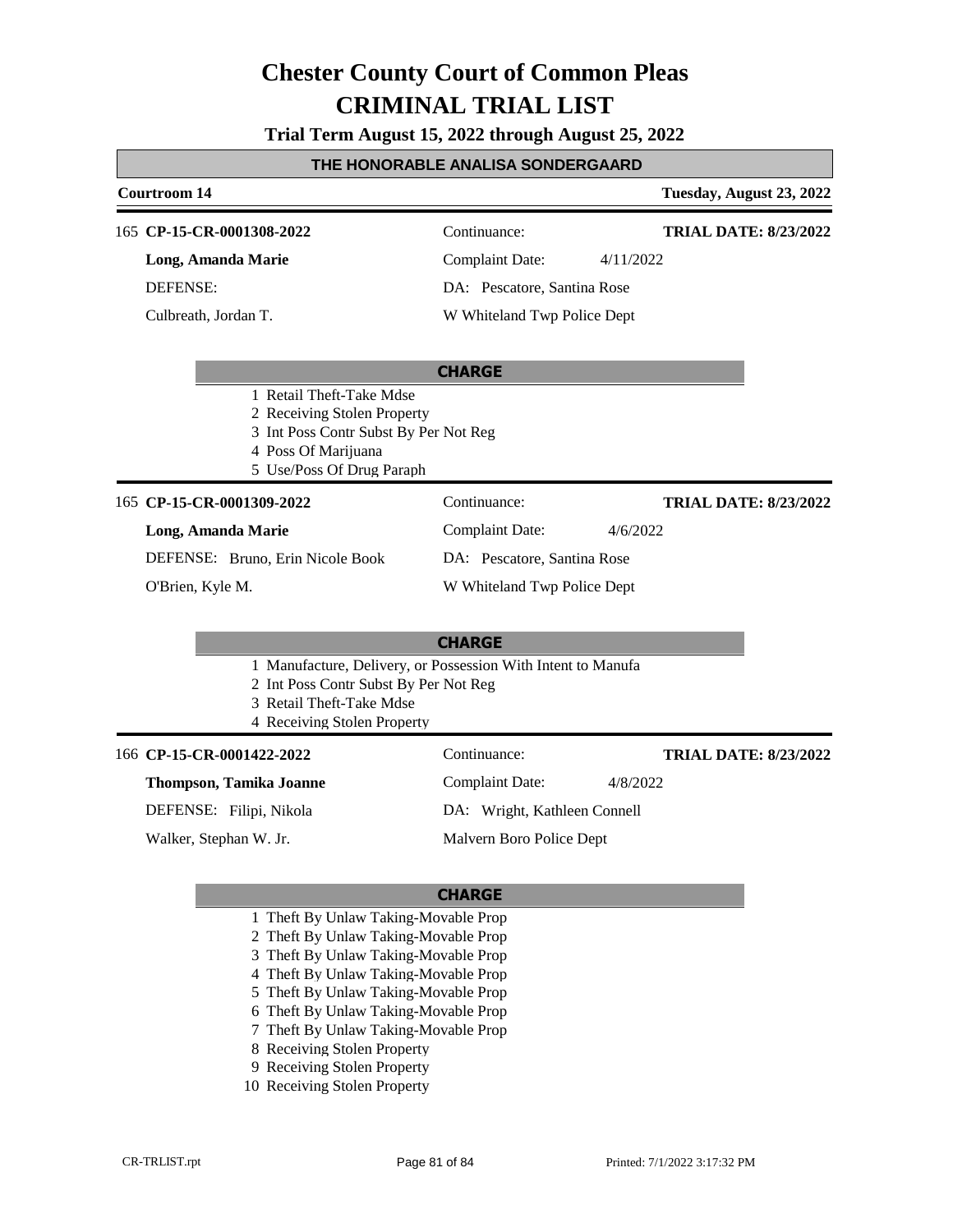**Trial Term August 15, 2022 through August 25, 2022**

### **THE HONORABLE ANALISA SONDERGAARD**

|                                                                                                                                                                                                                  | Courtroom 14                                                                                                                                                                                                                                                           |                                      | Tuesday, August 23, 2022     |
|------------------------------------------------------------------------------------------------------------------------------------------------------------------------------------------------------------------|------------------------------------------------------------------------------------------------------------------------------------------------------------------------------------------------------------------------------------------------------------------------|--------------------------------------|------------------------------|
|                                                                                                                                                                                                                  | 167 CP-15-CR-0001663-2022                                                                                                                                                                                                                                              | Continuance:                         | <b>TRIAL DATE: 8/23/2022</b> |
|                                                                                                                                                                                                                  | Digiamberardio, Robert James                                                                                                                                                                                                                                           | <b>Complaint Date:</b>               | 4/11/2022                    |
|                                                                                                                                                                                                                  | DEFENSE: McCabe, Thomas Patrick                                                                                                                                                                                                                                        | DA: Wright, Kathleen Connell         |                              |
|                                                                                                                                                                                                                  | Massey, Kenneth T.                                                                                                                                                                                                                                                     | W Chester Boro Police Dept           |                              |
|                                                                                                                                                                                                                  |                                                                                                                                                                                                                                                                        | <b>CHARGE</b>                        |                              |
|                                                                                                                                                                                                                  | 1 Int Poss Contr Subst By Per Not Reg<br>2 Int Poss Contr Subst By Per Not Reg<br>3 Int Poss Contr Subst By Per Not Reg<br>4 Marijuana-Small Amt Personal Use<br>5 Use/Poss Of Drug Paraph<br>6 Use/Poss Of Drug Paraph<br>7 Public Drunkenness And Similar Misconduct |                                      |                              |
|                                                                                                                                                                                                                  | 168 CP-15-CR-0001518-2022                                                                                                                                                                                                                                              | Continuance:                         | <b>TRIAL DATE: 8/23/2022</b> |
|                                                                                                                                                                                                                  | <b>Betham, James Howard III</b>                                                                                                                                                                                                                                        | <b>Complaint Date:</b>               | 4/18/2022                    |
|                                                                                                                                                                                                                  | <b>DEFENSE:</b>                                                                                                                                                                                                                                                        | DA: Chester County District Attorney |                              |
|                                                                                                                                                                                                                  | Jimenez, Nilda                                                                                                                                                                                                                                                         | Phoenixville Boro Police Dept        |                              |
| <b>CHARGE</b>                                                                                                                                                                                                    |                                                                                                                                                                                                                                                                        |                                      |                              |
| 1 DUI: Gen Imp/Inc of Driving Safely - 1st Off<br>2 DUI: Gen Imp (BAC .08 - .10) 1st Off<br>3 Careless Driving<br>4 DUI: High Rte of Alc (Bac.10 - <.16) 1st Off<br>5 DUI: Highest Rte of Alc (BAC .16+) 1st Off |                                                                                                                                                                                                                                                                        |                                      |                              |
|                                                                                                                                                                                                                  | 169 CP-15-CR-0001977-2022                                                                                                                                                                                                                                              | Continuance:                         | <b>TRIAL DATE: 8/23/2022</b> |
|                                                                                                                                                                                                                  | <b>Gaffney</b> , Davante                                                                                                                                                                                                                                               | <b>Complaint Date:</b>               | 4/18/2022                    |
|                                                                                                                                                                                                                  | <b>DEFENSE:</b>                                                                                                                                                                                                                                                        | DA: Chester County District Attorney |                              |
|                                                                                                                                                                                                                  | Kinsman, Michael T.                                                                                                                                                                                                                                                    | <b>Coatesville City Police Dept</b>  |                              |

- 1 Manufacture, Delivery, or Possession With Intent to Manufa
- 2 Int Poss Contr Subst By Per Not Reg
- 3 Use/Poss Of Drug Paraph
- 4 Criminal Use Of Communication Facility
- 5 Driv While Oper Priv Susp Or Revoked
- 6 Improp Sunscreening
- 7 Obscured, Covered, or Inhibit Visibility to Plate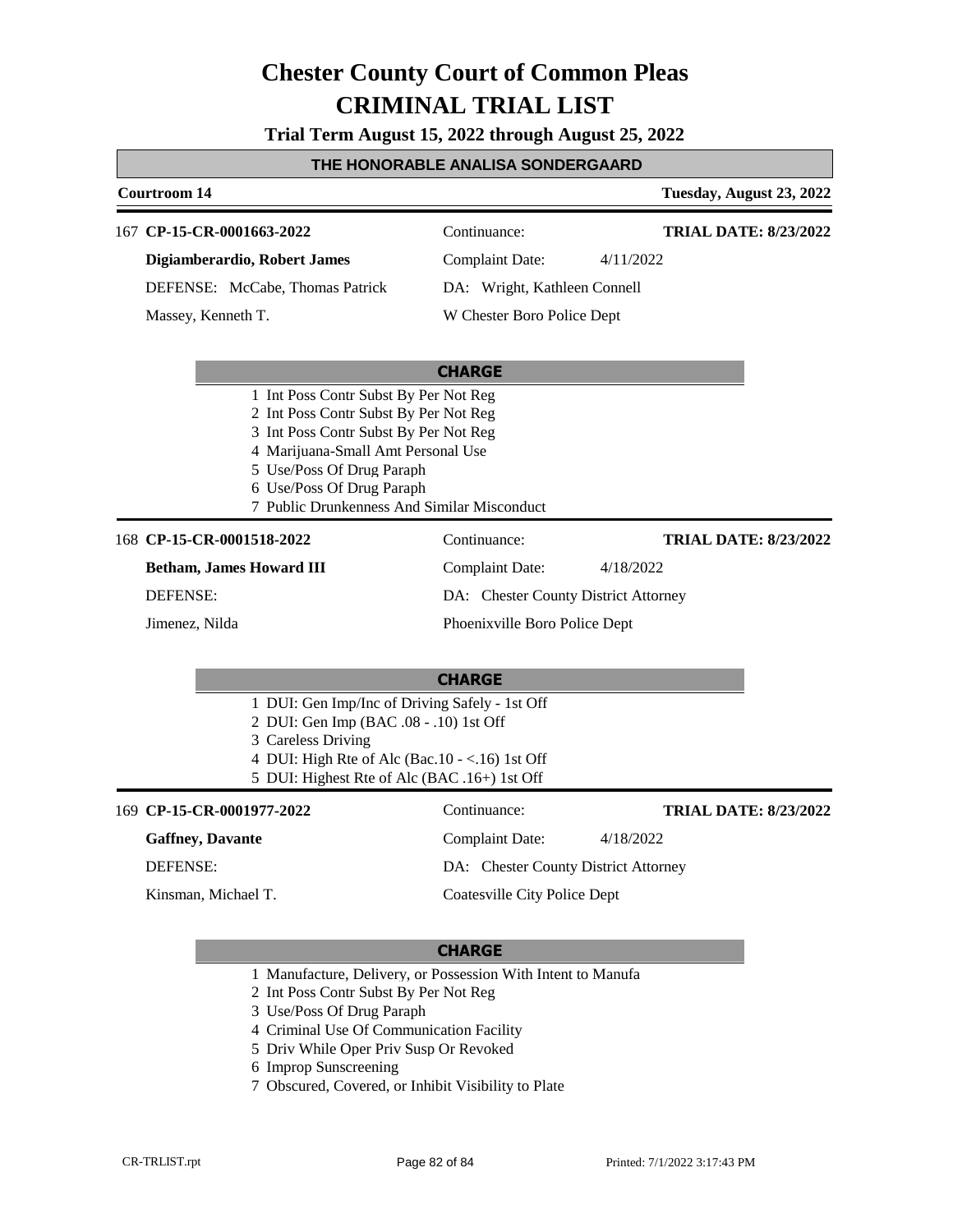**Trial Term August 15, 2022 through August 25, 2022**

### **THE HONORABLE ANALISA SONDERGAARD**

**Courtroom 14 Tuesday, August 23, 2022**

### **CP-15-CR-0001670-2022** 170 Continuance:

### **Groff, Connor Davis**

DEFENSE: Skinner, Michael John

Wilson, Calvin L.

Complaint Date: 4/25/2022

**TRIAL DATE: 8/23/2022**

DA: Wright, Kathleen Connell

Honeybrook Boro, Police Dept

- 1 Display of Registration Plate
- 2 Int Poss Contr Subst By Per Not Reg
- 3 Use/Poss Of Drug Paraph
- 4 Use/Poss Of Drug Paraph
- 5 Use/Poss Of Drug Paraph
- 6 Use/Poss Of Drug Paraph
- 7 Use/Poss Of Drug Paraph
- 8 Driv While Oper Priv Susp Or Revoked
- 9 Classes Of License/Class M
- 10 Oper Veh W/O Req'd Financ Resp